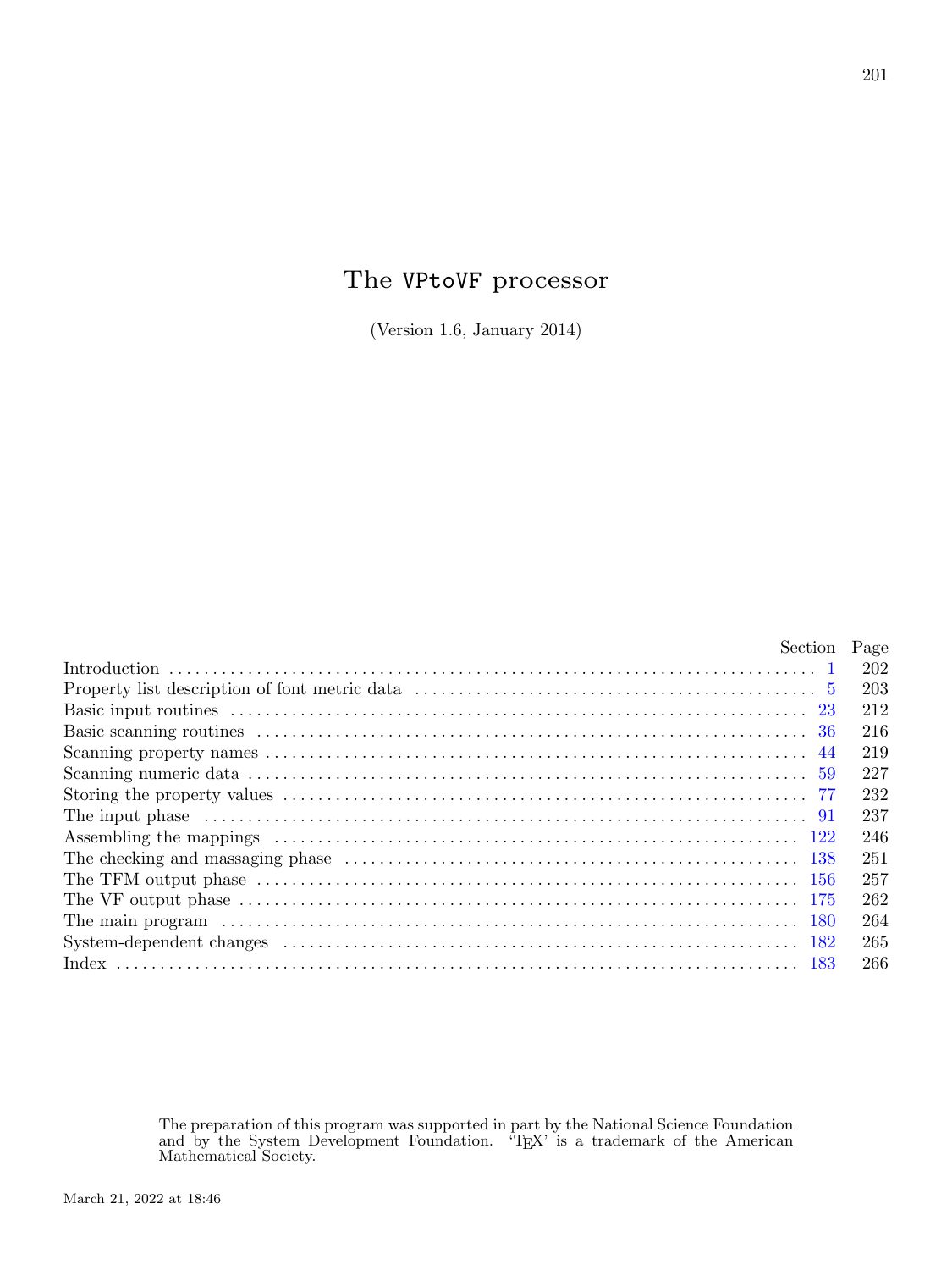<span id="page-1-0"></span>1. Introduction. The VPtoVF utility program converts virtual-property-list ("VPL") files into an equivalent pair of files called a virtual font ("VF") file and a T<sub>E</sub>X font metric ("TFM") file. It also makes a thorough check of the given VPL file, so that the VF file should be acceptable to device drivers and the TFM file should be acceptable to T<sub>F</sub>X.

VPtoVF is an extended version of the program PLtoTF, which is part of the standard TEXware library. The idea of a virtual font was inspired by the work of David R. Fuchs who designed a similar set of conventions in 1984 while developing a device driver for ArborText, Inc. He wrote a somewhat similar program called PLFONT.

The banner string defined here should be changed whenever VPtoVF gets modified.

define  $\text{banner} \equiv \text{`This} \sqcup \text{is} \sqcup \text{VProVF}, \sqcup \text{Version} \sqcup \text{1.6'}$  { printed when the program starts }

2. This program is written entirely in standard Pascal, except that it has to do some slightly systemdependent character code conversion on input. Furthermore, lower case letters are used in error messages; they could be converted to upper case if necessary. The input is read from *vpl\_file*, and the output is written on *vf* file and tfm file; error messages and other remarks are written on the *output* file, which the user may choose to assign to the terminal if the system permits it.

The term *print* is used instead of *write* when this program writes on the *output* file, so that all such output can be easily deflected.

define  $print(\textbf{\#}) \equiv write(\textbf{\#})$ define  $print\_ln(F) \equiv write\_ln(F)$ **program**  $VP$ *to*  $VF$  (*vpl\_file*, *vf\_file*, *tfm\_file*, *output*); const  $\langle$  Constants in the outer block 3 $\rangle$ type  $\langle$  Types in the outer block [23](#page-11-0)  $\rangle$ var  $\langle$  Globals in the outer block [5](#page-2-0) $\rangle$ **procedure** *initialize*; {this procedure gets things started properly } var  $\langle$  Local variables for initialization [25](#page-11-0)  $\rangle$  $begin{bmatrix} print\_ln(banner); \end{bmatrix}$  $\langle$  Set initial values [6](#page-2-0)  $\rangle$ end;

3. The following parameters can be changed at compile time to extend or reduce VPtoVF's capacity.

 $\langle$  Constants in the outer block 3  $\rangle \equiv$ 

 $\text{buf\_size} = 60; \text{ {length of lines displayed in error messages }}$  $max-header bytes = 100;$  { four times the maximum number of words allowed in the TFM file header block, must be 1024 or less }

 $vfsize = 10000; \{$  maximum length of vf data, in bytes  $max\_stack = 100;$  {maximum depth of simulated DVI stack}  $max\_param\_words = 30;$  {the maximum number of fontdimen parameters allowed}  $max\_lig\_steps = 5000;$  { maximum length of ligature program, must be at most  $32767 - 257 = 32510$  }  $max\_kerns = 500;$  {the maximum number of distinct kern values}  $hash\_size = 5003;$ 

{ preferably a prime number, a bit larger than the number of character pairs in lig/kern steps } This code is used in section 2.

4. Here are some macros for common programming idioms.

define  $incr(\texttt{\#}) \equiv \texttt{\#} \leftarrow \texttt{\#} + 1$  {increase a variable by unity } define  $decr(\texttt{\#}) \equiv \texttt{\#} \leftarrow \texttt{\#} - 1$  { decrease a variable by unity } define  $do\_nothing \equiv \{$  empty statement  $\}$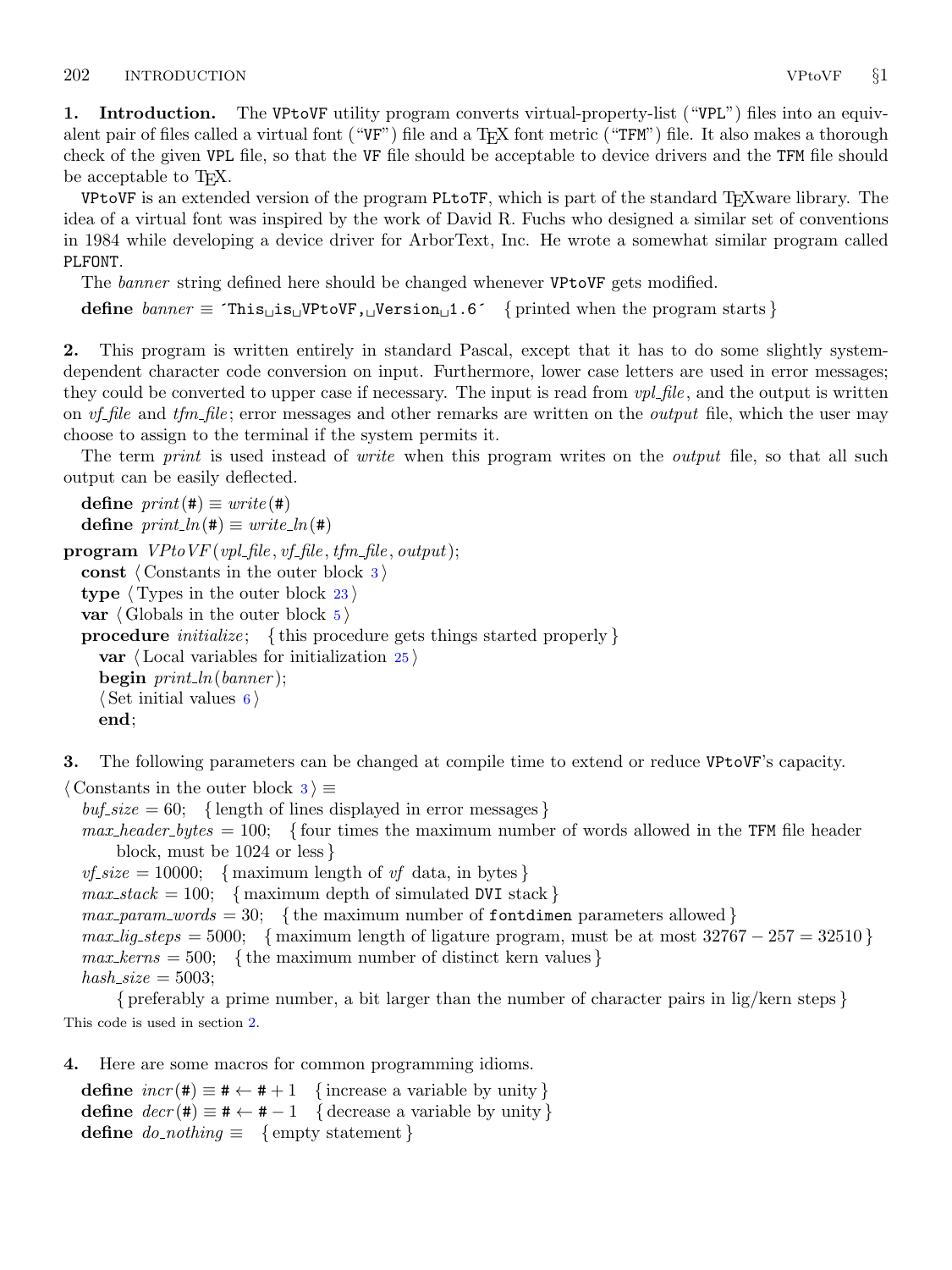<span id="page-2-0"></span>5. Property list description of font metric data. The idea behind VPL files is that precise details about fonts, i.e., the facts that are needed by typesetting routines like TEX, sometimes have to be supplied by hand. The nested property-list format provides a reasonably convenient way to do this.

A good deal of computation is necessary to parse and process a VPL file, so it would be inappropriate for TEX itself to do this every time it loads a font. TEX deals only with the compact descriptions of font metric data that appear in TFM files. Such data is so compact, however, it is almost impossible for anybody but a computer to read it.

Device drivers also need a compact way to describe mappings from T<sub>E</sub>X's idea of a font to the actual characters a device can produce. They can do this conveniently when given a packed sequence of bytes called a VF file.

The purpose of VPtoVF is to convert from a human-oriented file of text to computer-oriented files of binary numbers. There's a companion program, VFtoVP, which goes the other way.

 $\langle$  Globals in the outer block  $5 \rangle \equiv$  $vpl$ -file: text;

See also sections [21,](#page-10-0) [24,](#page-11-0) [27](#page-12-0), [29,](#page-12-0) [31](#page-12-0), [36,](#page-15-0) [44,](#page-18-0) [46](#page-18-0), [47,](#page-18-0) [52](#page-20-0), [67,](#page-28-0) [75](#page-29-0), [77](#page-31-0), [82,](#page-32-0) [86](#page-34-0), [89,](#page-34-0) [91](#page-36-0), [113](#page-42-0), [123](#page-45-0), [138,](#page-50-0) [143,](#page-51-0) [147,](#page-52-0) [158](#page-56-0), [161](#page-57-0), [167](#page-58-0), and [175](#page-61-0). This code is used in section [2](#page-1-0).

6. (Set initial values 6)  $\equiv$  $reset(vpl$ -file);

See also sections [22](#page-10-0), [26,](#page-11-0) [28](#page-12-0), [30](#page-12-0), [32,](#page-12-0) [45](#page-18-0), [49,](#page-18-0) [68,](#page-28-0) [80](#page-32-0), [84,](#page-33-0) and [148](#page-52-0). This code is used in section [2](#page-1-0).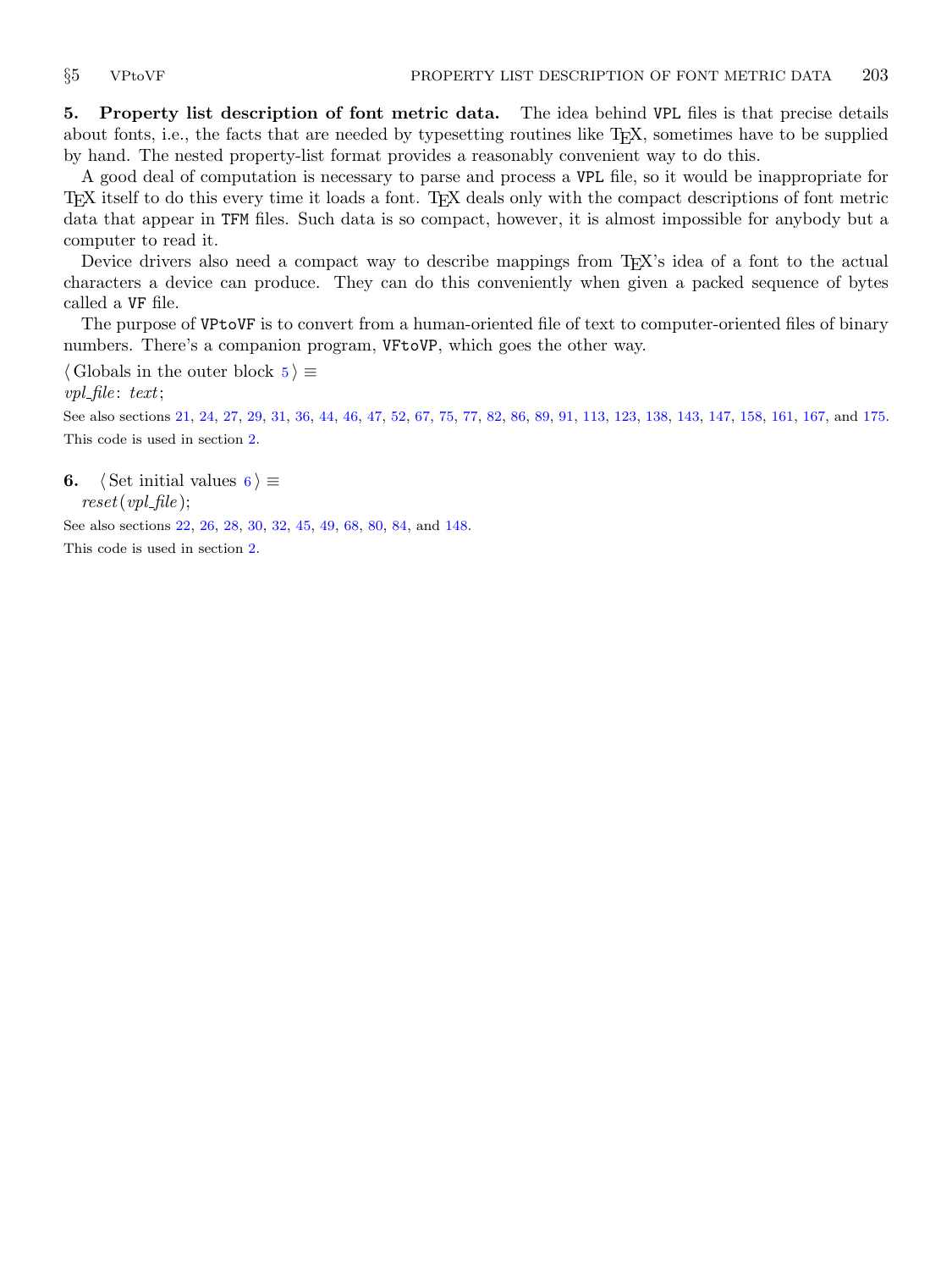7. A VPL file is like a PL file with a few extra features, so we can begin to define it by reviewing the definition of PL files. The material in the next few sections is copied from the program PLtoTF.

A PL file is a list of entries of the form

## (PROPERTYNAME VALUE)

where the property name is one of a finite set of names understood by this program, and the value may itself in turn be a property list. The idea is best understood by looking at an example, so let's consider a fragment of the PL file for a hypothetical font.

> (FAMILY NOVA) (FACE F MIE) (CODINGSCHEME ASCII) (DESIGNSIZE D 10) (DESIGNUNITS D 18) (COMMENT A COMMENT IS IGNORED) (COMMENT (EXCEPT THIS ONE ISN'T)) (COMMENT (ACTUALLY IT IS, EVEN THOUGH IT SAYS IT ISN'T)) (FONTDIMEN (SLANT R −.25) (SPACE D 6) (SHRINK D 2) (STRETCH D 3) (XHEIGHT R 10.55) (QUAD D 18) ) (LIGTABLE (LABEL C f) (LIG C f O 200) (SKIP D 1) (LABEL O 200) (LIG C i O 201) (KRN O 51 R 1.5) (/LIG C ? C f) (STOP) ) (CHARACTER C f (CHARWD D 6) (CHARHT R 13.5) (CHARIC R 1.5) )

This example says that the font whose metric information is being described belongs to the hypothetical NOVA family; its face code is medium italic extended; and the characters appear in ASCII code positions. The design size is 10 points, and all other sizes in this PL file are given in units such that 18 units equals the design size. The font is slanted with a slope of −.25 (hence the letters actually slant backward—perhaps that is why the family name is NOVA). The normal space between words is 6 units (i.e., one third of the 18-unit design size), with glue that shrinks by 2 units or stretches by 3. The letters for which accents don't need to be raised or lowered are 10.55 units high, and one em equals 18 units.

The example ligature table is a bit trickier. It specifies that the letter f followed by another f is changed to code  $200$ , while code  $200$  followed by i is changed to  $201$ ; presumably codes  $200$  and  $201$  represent the ligatures 'ff' and 'ffi'. Moreover, in both cases f and '200, if the following character is the code '51 (which is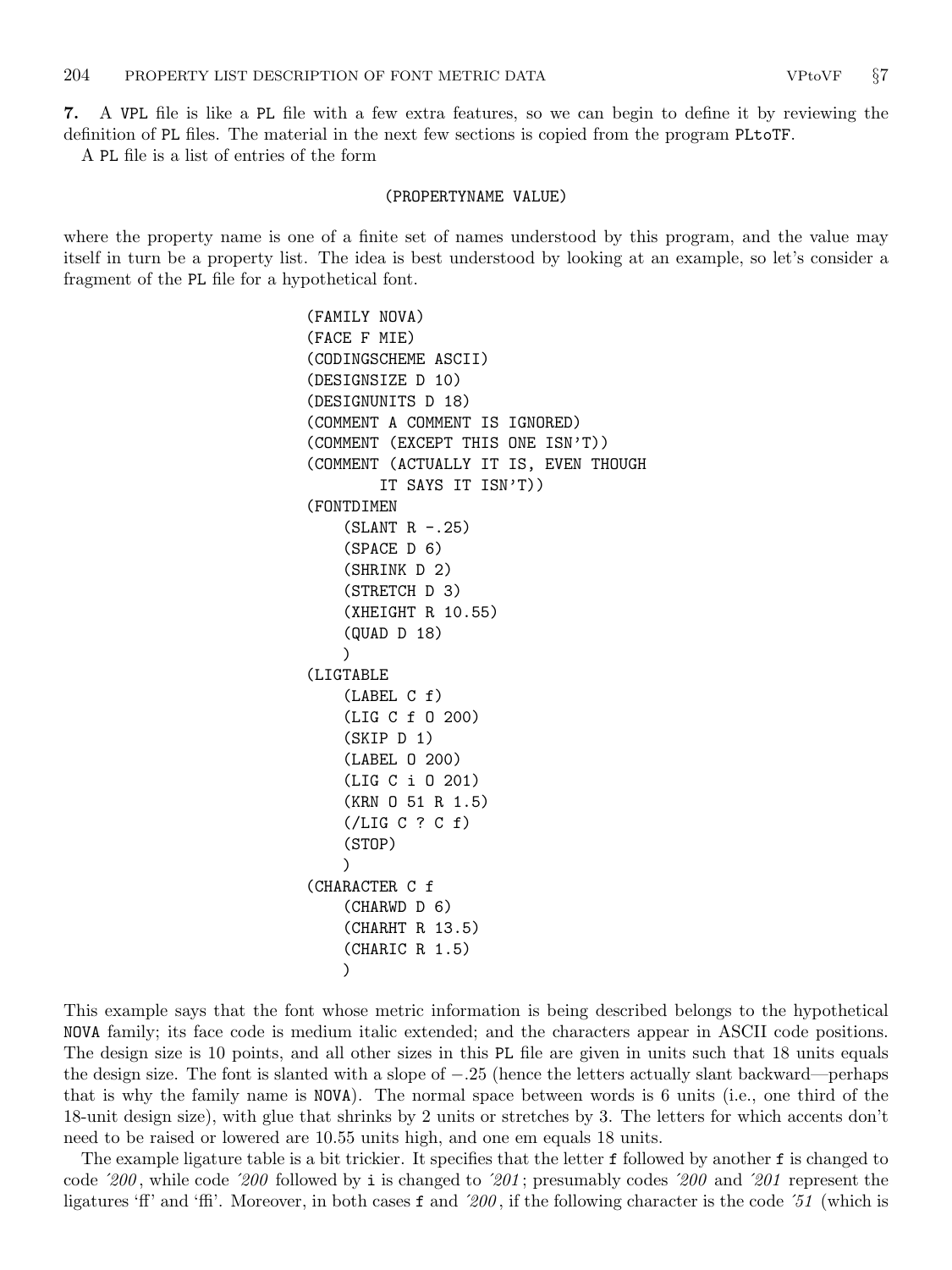a right parenthesis), an additional 1.5 units of space should be inserted before the ´51 . (The 'SKIP D 1' skips over one LIG or KRN command, which in this case is the second LIG; in this way two different ligature/kern programs can come together.) Finally, if either f or ´200 is followed by a question mark, the question mark is replaced by f and the ligature program is started over. (Thus, the character pair 'f?' would actually become the ligature 'ff', and 'ff?' or 'f?f' would become 'fff'. To avoid this restart procedure, the /LIG command could be replaced by /LIG>; then 'f?' would become 'ff' and 'f?f' would become 'fff'.)

Character f itself is 6 units wide and 13.5 units tall, in this example. Its depth is zero (since CHARDP is not given), and its italic correction is 1.5 units.

8. The example above illustrates most of the features found in PL files. Note that some property names, like FAMILY or COMMENT, take a string as their value; this string continues until the first unmatched right parenthesis. But most property names, like DESIGNSIZE and SLANT and LABEL, take a number as their value. This number can be expressed in a variety of ways, indicated by a prefixed code; D stands for decimal, H for hexadecimal, O for octal, R for real, C for character, and F for "face." Other property names, like LIG, take two numbers as their value. And still other names, like FONTDIMEN and LIGTABLE and CHARACTER, have more complicated values that involve property lists.

A property name is supposed to be used only in an appropriate property list. For example, CHARWD shouldn't occur on the outer level or within FONTDIMEN.

The individual property-and-value pairs in a property list can appear in any order. For instance, 'SHRINK' precedes 'STRETCH' in the example above, although the TFM file always puts the stretch parameter first. One could even give the information about characters like 'f' before specifying the number of units in the design size, or before specifying the ligature and kerning table. However, the LIGTABLE itself is an exception to this rule; the individual elements of the LIGTABLE property list can be reordered only to a certain extent without changing the meaning of that table.

If property-and-value pairs are omitted, a default value is used. For example, we have already noted that the default for CHARDP is zero. The default for every numeric value is, in fact, zero, unless otherwise stated below.

If the same property name is used more than once, VPtoVF will not notice the discrepancy; it simply uses the final value given. Once again, however, the LIGTABLE is an exception to this rule; VPtoVF will complain if there is more than one label for some character. And of course many of the entries in the LIGTABLE property list have the same property name.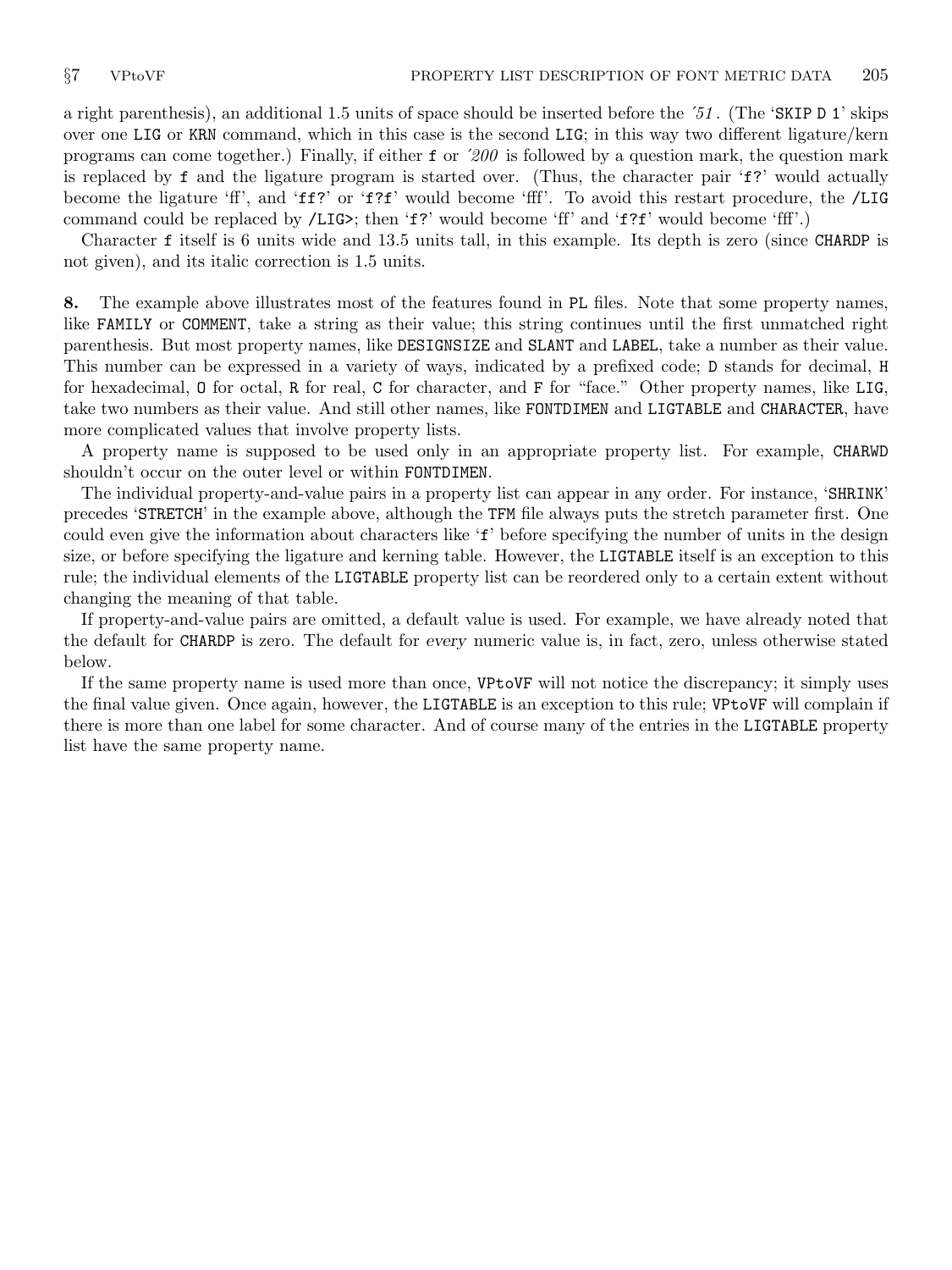9. A VPL file also includes information about how to create each character, by typesetting characters from other fonts and/or by drawing lines, etc. Such information is the value of the 'MAP' property, which can be illustrated as follows:

```
(MAPFONT D 0 (FONTNAME Times−Roman))
(MAPFONT D 1 (FONTNAME Symbol))
(MAPFONT D 2 (FONTNAME cmr10)(FONTAT D 20))
(CHARACTER O 0 (MAP (SELECTFONT D 1)(SETCHAR C G)))
(CHARACTER O 76 (MAP (SETCHAR O 277)))
(CHARACTER D 197 (MAP
    (PUSH)(SETCHAR C A)(POP)
    (MOVEUP R 0.937)(MOVERIGHT R 1.5)(SETCHAR O 312)))
(CHARACTER O 200 (MAP (MOVEDOWN R 2.1)(SETRULE R 1 R 8)))
(CHARACTER O 201 (MAP
    (SPECIAL ps: /SaveGray currentgray def .5 setgray)
    (SELECTFONT D 2)(SETCHAR C A)
    (SPECIAL ps: SaveGray setgray)))
```
(These specifications appear in addition to the conventional PL information. The MAP attribute can be mixed in with other attributes like CHARWD or it can be given separately.)

In this example, the virtual font is composed of characters that can be fabricated from three actual fonts, 'Times−Roman', 'Symbol', and 'cmr10 at 20\u' (where \u is the unit size in this VPL file). Character ´0 is typeset as a 'G' from the symbol font. Character  $\hat{76}$  is typeset as character  $\hat{777}$  from the ordinary Times font. (If no other font is selected, font number 0 is the default. If no MAP attribute is given, the default map is a character of the same number in the default font.)

Character 197 (decimal) is more interesting: First an A is typeset (in the default font Times), and this is enclosed by PUSH and POP so that the original position is restored. Then the accent character  $312$  is typeset, after moving up .937 units and right 1.5 units.

To typeset character ´200 in this virtual font, we move down 2.1 units, then typeset a rule that is 1 unit high and 8 units wide.

Finally, to typeset character  $201$ , we do something that requires a special ability to interpret PostScript commands; this example sets the PostScript "color" to 50% gray and typesets an 'A' from cmr10 at 20\u in that color.

In general, the MAP attribute of a virtual character can be any sequence of typesetting commands that might appear in a page of a DVI file. A single character might map into an entire page.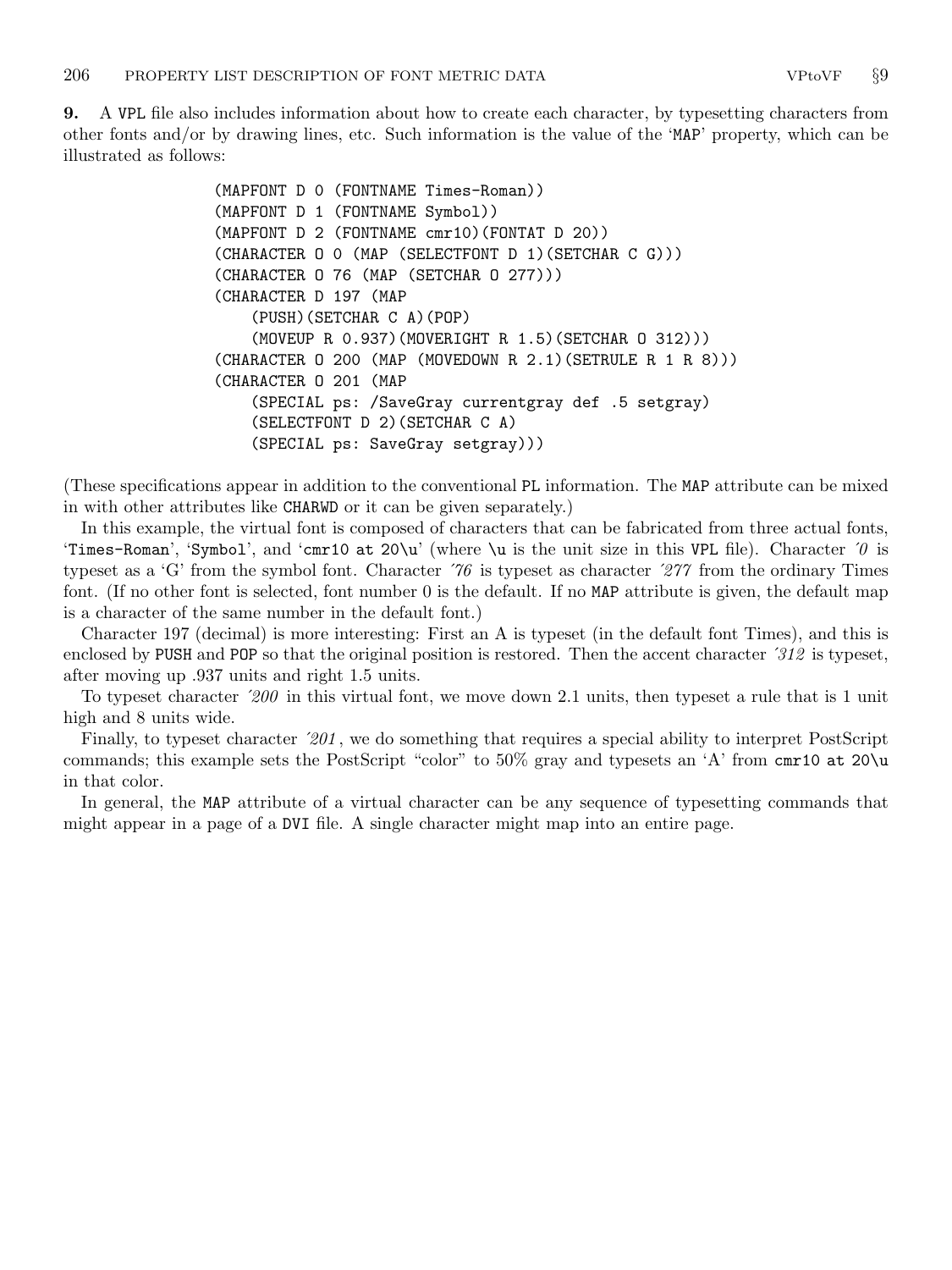10. But instead of relying on a hypothetical example, let's consider a complete grammar for VPL files, beginning with the (unchanged) grammatical rules for PL files. At the outer level, the following property names are valid in any PL file:

- CHECKSUM (four-byte value). The value, which should be a nonnegative integer less than  $2^{32}$ , is used to identify a particular version of a font; it should match the check sum value stored with the font itself. An explicit check sum of zero is used to bypass check sum testing. If no checksum is specified in the VPL file, VPtoVF will compute the checksum that METAFONT would compute from the same data.
- DESIGNSIZE (numeric value, default is 10). The value, which should be a real number in the range  $1.0 \leq x \leq 2048$ , represents the default amount by which all quantities will be scaled if the font is not loaded with an 'at' specification. For example, if one says '\font\A=cmr10 at 15pt' in T<sub>E</sub>X language, the design size in the TFM file is ignored and effectively replaced by 15 points; but if one simply says '\font\A=cmr10' the stated design size is used. This quantity is always in units of printer's points.
- DESIGNUNITS (numeric value, default is 1). The value should be a positive real number; it says how many units equals the design size (or the eventual 'at' size, if the font is being scaled). For example, suppose you have a font that has been digitized with 600 pixels per em, and the design size is one em; then you could say '(DESIGNUNITS R 600)' if you wanted to give all of your measurements in units of pixels.
- CODINGSCHEME (string value, default is 'UNSPECIFIED'). The string should not contain parentheses, and its length must be less than 40. It identifies the correspondence between the numeric codes and font characters. (TEX ignores this information, but other software programs make use of it.)
- FAMILY (string value, default is 'UNSPECIFIED'). The string should not contain parentheses, and its length must be less than 20. It identifies the name of the family to which this font belongs, e.g., 'HELVETICA'. (TEX ignores this information; but it is needed, for example, when converting DVI files to PRESS files for Xerox equipment.)
- FACE (one-byte value). This number, which must lie between 0 and 255 inclusive, is a subsidiary identification of the font within its family. For example, bold italic condensed fonts might have the same family name as light roman extended fonts, differing only in their face byte. (T<sub>E</sub>X ignores this information; but it is needed, for example, when converting DVI files to PRESS files for Xerox equipment.)
- SEVENBITSAFEFLAG (string value, default is 'FALSE'). The value should start with either 'T' (true) or 'F' (false). If true, character codes less than 128 cannot lead to codes of 128 or more via ligatures or charlists or extensible characters. (T<sub>E</sub>X82 ignores this flag, but older versions of T<sub>E</sub>X would only accept TFM files that were seven-bit safe.) VPtoVF computes the correct value of this flag and gives an error message only if a claimed "true" value is incorrect.
- HEADER (a one-byte value followed by a four-byte value). The one-byte value should be between 18 and a maximum limit that can be raised or lowered depending on the compile-time setting of max header bytes. The four-byte value goes into the header word whose index is the one-byte value; for example, to set header  $[18] \leftarrow 1$ , one may write '(HEADER D 18 0 1)'. This notation is used for header information that is presently unnamed. (T<sub>E</sub>X ignores it.)
- FONTDIMEN (property list value). See below for the names allowed in this property list.
- LIGTABLE (property list value). See below for the rules about this special kind of property list.
- BOUNDARYCHAR (one-byte value). If this character appears in a LIGTABLE command, it matches "end of word" as well as itself. If no boundary character is given and no LABEL BOUNDARYCHAR occurs within LIGTABLE, word boundaries will not affect ligatures or kerning.
- CHARACTER. The value is a one-byte integer followed by a property list. The integer represents the number of a character that is present in the font; the property list of a character is defined below. The default is an empty property list.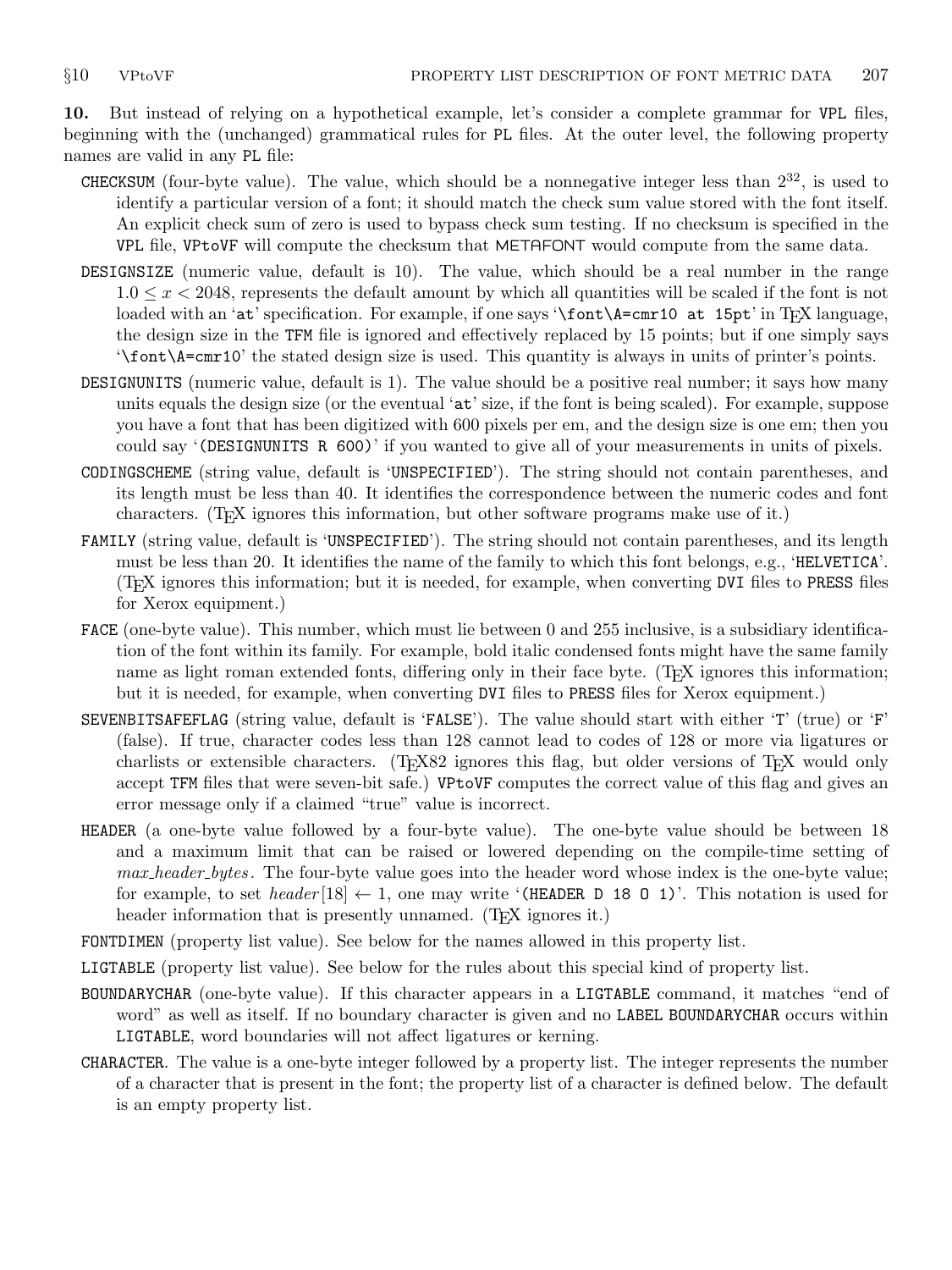- 11. Numeric property list values can be given in various forms identified by a prefixed letter.
	- C denotes an ASCII character, which should be a standard visible character that is not a parenthesis. The numeric value will therefore be between  $\angle 41$  and  $\angle 176$  but not  $\angle 50$  or  $\angle 51$ .
	- D denotes an unsigned decimal integer, which must be less than  $2^{32}$ , i.e., at most 'D 4294967295'.
	- F denotes a three-letter Xerox face code; the admissible codes are MRR, MIR, BRR, BIR, LRR, LIR, MRC, MIC, BRC, BIC, LRC, LIC, MRE, MIE, BRE, BIE, LRE, and LIE, denoting the integers 0 to 17, respectively.
	- O denotes an unsigned octal integer, which must be less than 232, i.e., at most 'O 37777777777'.
	- H denotes an unsigned hexadecimal integer, which must be less than  $2^{32}$ , i.e., at most 'H FFFFFFFF'.
	- R denotes a real number in decimal notation, optionally preceded by a '+' or '−' sign, and optionally including a decimal point. The absolute value must be less than 2048.

12. The property names allowed in a FONTDIMEN property list correspond to various TFX parameters, each of which has a (real) numeric value. All of the parameters except SLANT are in design units. The admissible names are SLANT, SPACE, STRETCH, SHRINK, XHEIGHT, QUAD, EXTRASPACE, NUM1, NUM2, NUM3, DENOM1, DENOM2, SUP1, SUP2, SUP3, SUB1, SUB2, SUPDROP, SUBDROP, DELIM1, DELIM2, and AXISHEIGHT, for parameters 1 to 22. The alternate names DEFAULTRULETHICKNESS, BIGOPSPACING1, BIGOPSPACING2, BIGOPSPACING3, BIGOPSPACING4, and BIGOPSPACING5, may also be used for parameters 8 to 13.

The notation 'PARAMETER  $n$ ' provides another way to specify the nth parameter; for example, '(PARAMETER D 1 R −.25)' is another way to specify that the SLANT is  $-0.25$ . The value of n must be positive and less than *max\_param\_words*.

13. The elements of a CHARACTER property list can be of six different types.

CHARWD (real value) denotes the character's width in design units.

CHARHT (real value) denotes the character's height in design units.

CHARDP (real value) denotes the character's depth in design units.

CHARIC (real value) denotes the character's italic correction in design units.

- NEXTLARGER (one-byte value), specifies the character that follows the present one in a "charlist." The value must be the number of a character in the font, and there must be no infinite cycles of supposedly larger and larger characters.
- VARCHAR (property list value), specifies an extensible character. This option and NEXTLARGER are mutually exclusive; i.e., they cannot both be used within the same CHARACTER list.

The elements of a VARCHAR property list are either TOP, MID, BOT, or REP; the values are integers, which must be zero or the number of a character in the font. A zero value for TOP, MID, or BOT means that the corresponding piece of the extensible character is absent. A nonzero value, or a REP value of zero, denotes the character code used to make up the top, middle, bottom, or replicated piece of an extensible character.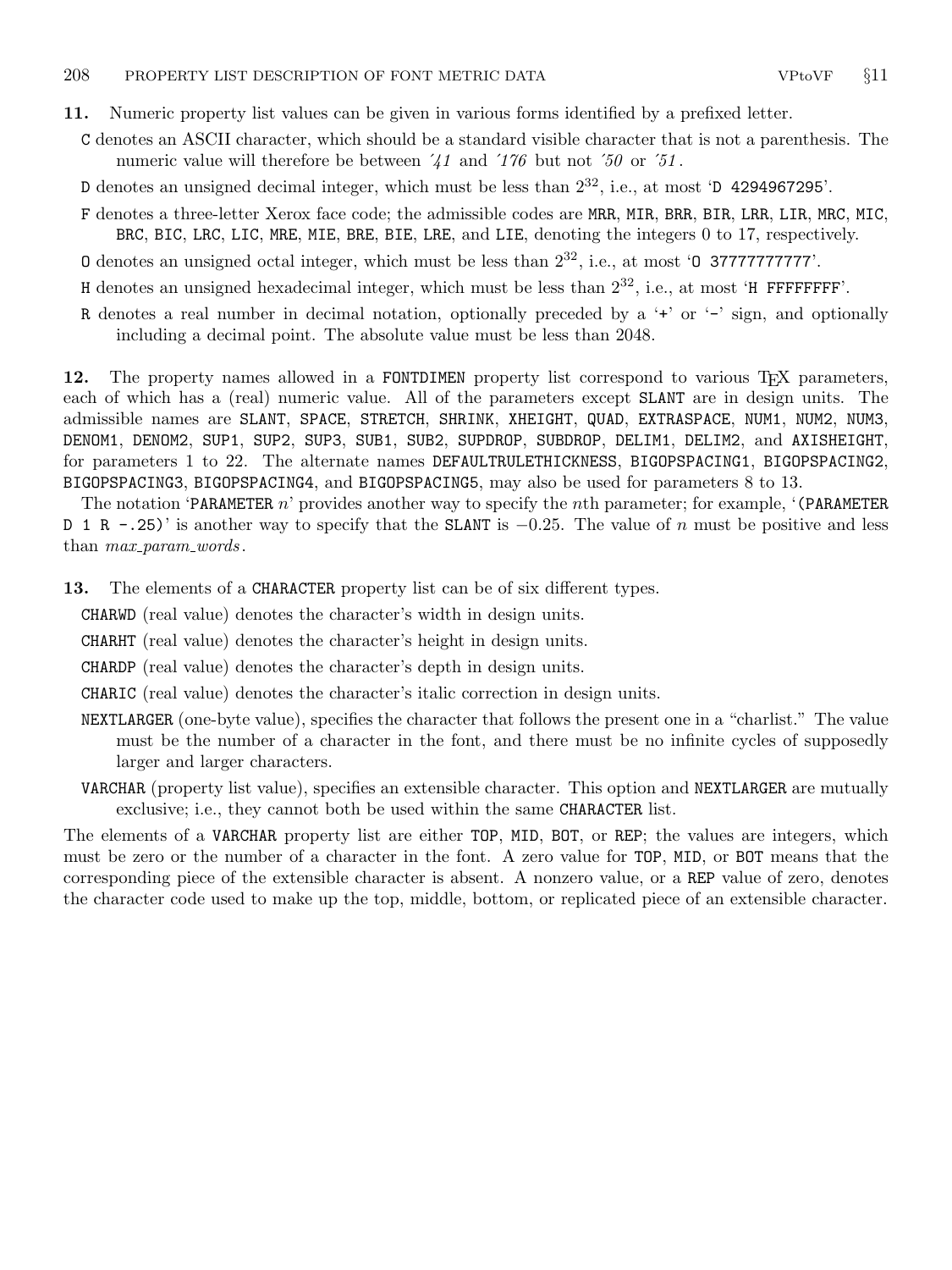14. A LIGTABLE property list contains elements of four kinds, specifying a program in a simple command language that T<sub>EX</sub> uses for ligatures and kerns. If several LIGTABLE lists appear, they are effectively concatenated into a single list.

LABEL (one-byte value) means that the program for the stated character value starts here. The integer must be the number of a character in the font; its CHARACTER property list must not have a NEXTLARGER or VARCHAR field. At least one LIG or KRN step must follow.

LABEL BOUNDARYCHAR means that the program for beginning-of-word ligatures starts here.

LIG (two one-byte values). The instruction '(LIG  $c\ r$ )' means, "If the next character is c, then insert character r and possibly delete the current character and/or  $c$ ; otherwise go on to the next instruction." Characters  $r$  and  $c$  must be present in the font. LIG may be immediately preceded or followed by a slash, and then immediately followed by > characters not exceeding the number of slashes. Thus there are eight possible forms:

LIG /LIG /LIG> LIG/ LIG/> /LIG/ /LIG/> /LIG/>>

The slashes specify retention of the left or right original character; the > signs specify passing over the result without further ligature processing.

- KRN (a one-byte value and a real value). The instruction '(KRN  $c r$ )' means, "If the next character is c, then insert a blank space of width  $r$  between the current character and  $c$ ; otherwise go on to the next instruction." The value of  $r$ , which is in design units, is often negative. Character code  $c$  must exist in the font.
- STOP (no value). This instruction ends a ligature/kern program. It must follow either a LIG or KRN instruction, not a LABEL or STOP or SKIP.
- SKIP (value in the range 0 . . 127). This instruction specifies continuation of a ligature/kern program after the specified number of LIG or KRN steps has been skipped over. The number of subsequent LIG and KRN instructions must therefore exceed this specified amount.

15. In addition to all these possibilities, the property name COMMENT is allowed in any property list. Such comments are ignored.

16. So that is what PL files hold. In a VPL file additional properties are recognized; two of these are valid on the outermost level:

- VTITLE (string value, default is empty). The value will be reproduced at the beginning of the VF file (and printed on the terminal by VFtoVP when it examines that file).
- MAPFONT. The value is a nonnegative integer followed by a property list. The integer represents an identifying number for fonts used in MAP attributes. The property list, which identifies the font and relative size, is defined below.

And one additional "virtual property" is valid within a CHARACTER:

MAP. The value is a property list consisting of typesetting commands. Default is the single command SETCHAR  $c$ , where  $c$  is the current character number.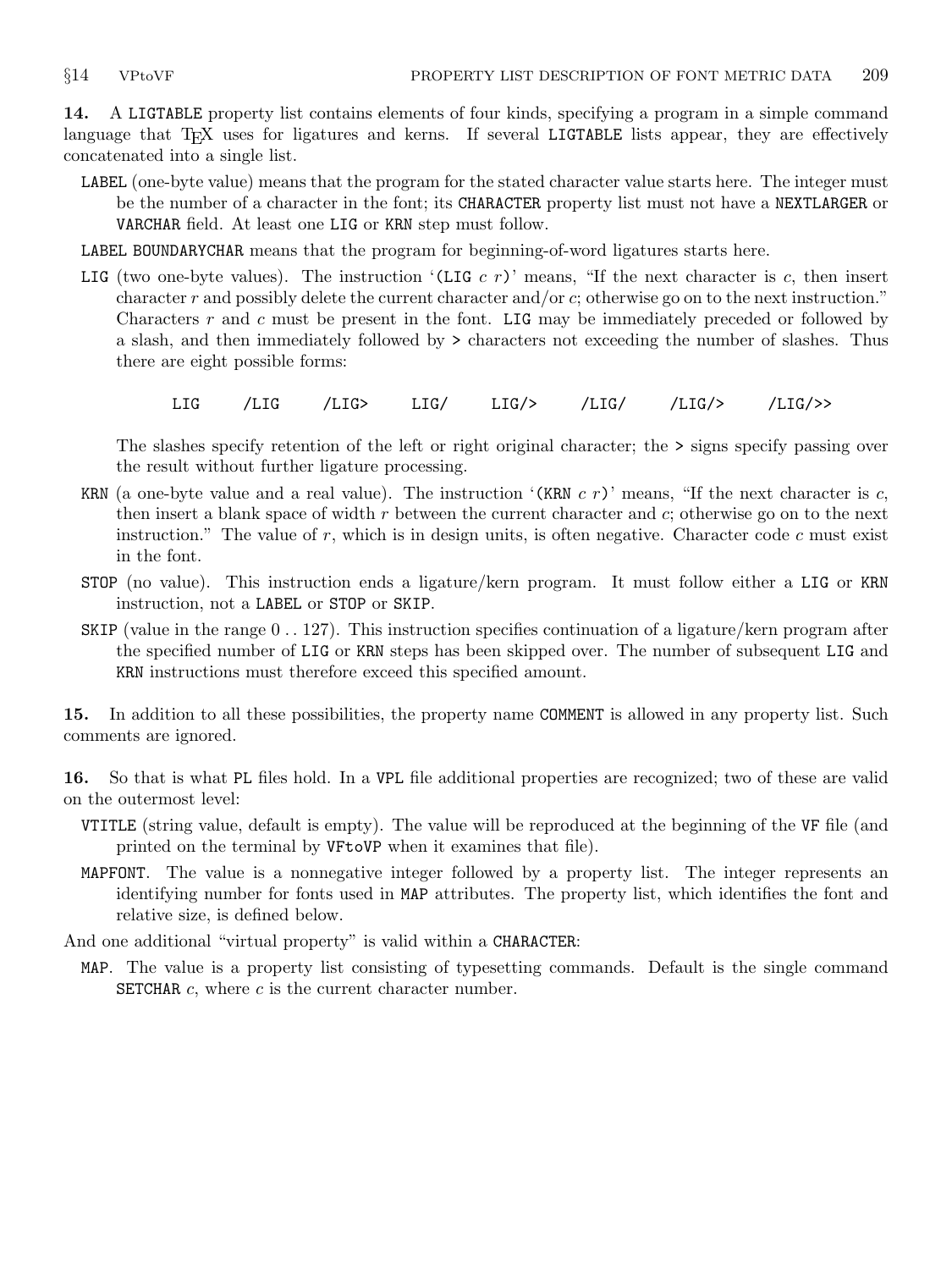17. The elements of a MAPFONT property list can be of the following types.

FONTNAME (string value, default is NULL). This is the font's identifying name.

- FONTAREA (string value, default is empty). If the font appears in a nonstandard directory, according to local conventions, the directory name is given here. (This is system dependent, just as in DVI files.)
- FONTCHECKSUM (four-byte value, default is zero). This value, which should be a nonnegative integer less than  $2^{32}$ , can be used to check that the font being referred to matches the intended font. If nonzero, it should equal the CHECKSUM parameter in that font.
- FONTAT (numeric value, default is the DESIGNUNITS of the present virtual font). This value is relative to the design units of the present virtual font, hence it will be scaled when the virtual font is magnified or reduced. It represents the value that will effectively replace the design size of the font being referred to, so that all characters will be scaled appropriately.
- FONTDSIZE (numeric value, default is 10). This value is absolute, in units of printer's points. It should equal the DESIGNSIZE parameter in the font being referred to.

If any of the string values contain parentheses, the parentheses must be balanced. Leading blanks are removed from the strings, but trailing blanks are not.

18. Finally, the elements of a MAP property list are an ordered sequence of typesetting commands chosen from among the following:

- SELECTFONT (four-byte integer value). The value must be the number of a previously defined MAPFONT. This font (or more precisely, the final font that is mapped to that code number, if two MAPFONT properties happen to specify the same code) will be used in subsequent SETCHAR instructions until overridden by another SELECTFONT. The first-specified MAPFONT is implicitly selected before the first SELECTFONT in every character's map.
- SETCHAR (one-byte integer value). There must be a character of this number in the currently selected font. (VPtoVF doesn't check that the character is valid, but VFtoVP does.) That character is typeset at the current position, and the typesetter moves right by the CHARWD in that character's TFM file.
- SETRULE (two real values). The first value specifies height, the second specifies width, in design units. If both height and width are positive, a rule is typeset at the current position. Then the typesetter moves right, by the specified width.
- MOVERIGHT, MOVELEFT, MOVEUP, MOVEDOWN (real value). The typesetter moves its current position by the number of design units specified.
- PUSH. The current typesetter position is remembered, to be restored on a subsequent POP.
- POP. The current typesetter position is reset to where it was on the most recent unmatched PUSH. The PUSH and POP commands in any MAP must be properly nested like balanced parentheses.
- SPECIAL (string value). The subsequent characters, starting with the first nonblank and ending just before the first ')' that has no matching  $\langle \cdot \rangle$ , are interpreted according to local conventions with the same system-dependent meaning as a 'special'  $(xx)$  command in a DVI file.
- SPECIALHEX (hexadecimal string value). The subsequent nonblank characters before the next ')' must consist entirely of hexadecimal digits, and they must contain an even number of such digits. Each pair of hex digits specifies a byte, and this string of bytes is treated just as the value of a SPECIAL. (This convention permits arbitrary byte strings to be represented in an ordinary text file.)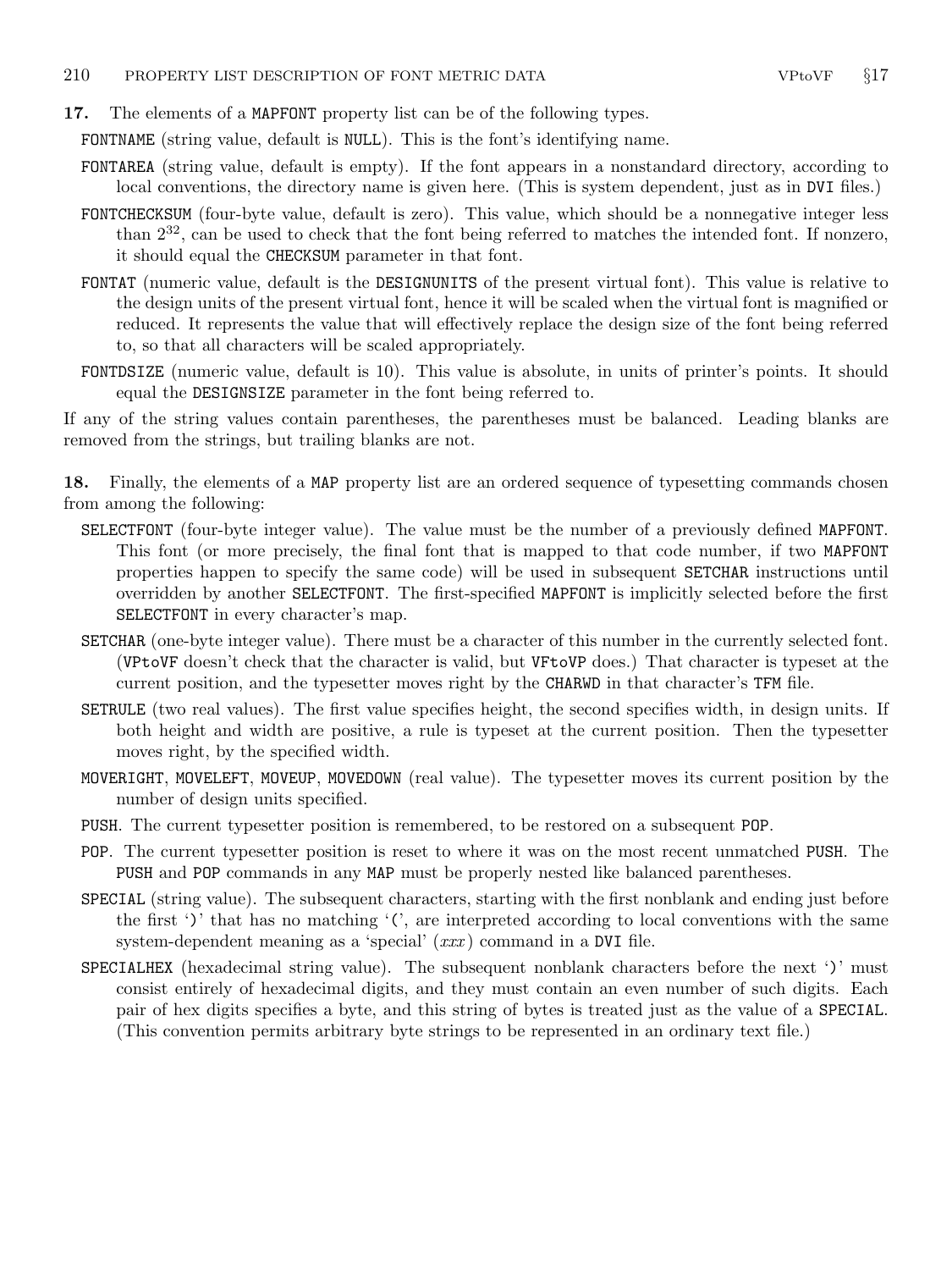<span id="page-10-0"></span>19. Virtual font mapping is a recursive process, like macro expansion. Thus, a MAPFONT might specify another virtual font, whose characters are themselves mapped to other fonts. As an example of this possibility, consider the following curious file called recurse.vpl, which defines a virtual font that is self-contained and self-referential:

> (VTITLE Example of recursion) (MAPFONT D 0 (FONTNAME recurse)(FONTAT D 2)) (CHARACTER C A (CHARWD D 1)(CHARHT D 1)(MAP (SETRULE D 1 D 1))) (CHARACTER C B (CHARWD D 2)(CHARHT D 2)(MAP (SETCHAR C A))) (CHARACTER C C (CHARWD D 4)(CHARHT D 4)(MAP (SETCHAR C B)))

The design size is 10 points (the default), hence the character A in font recurse is a  $10 \times 10$  point black square. Character B is typeset as character A in recurse scaled 2000, hence it is a  $20 \times 20$  point black square. And character C is typeset as character B in recurse scaled 2000, hence its size is  $40 \times 40$ .

Users are responsible for making sure that infinite recursion doesn't happen.

20. So that is what VPL files hold. From these rules, you can guess (correctly) that VPtoVF operates in four main stages. First it assigns the default values to all properties; then it scans through the VPL file, changing property values as new ones are seen; then it checks the information and corrects any problems; and finally it outputs the VF and TFM files.

21. The next question is, "What are VF and TFM files?" A complete answer to that question appears in the documentation of the companion programs, VFtoVP and TFtoPL, so the details will not be repeated here. Suffice it to say that a VF or TFM file stores all of the relevant font information in a sequence of 8-bit bytes. The number of bytes is always a multiple of 4, so we could regard the files as sequences of 32-bit words; but TEX uses the byte interpretation, and so does VPtoVF. Note that the bytes are considered to be unsigned numbers.

 $\langle$  Globals in the outer block [5](#page-2-0)  $\rangle$  +≡ *vf*<sub>file</sub>: packed file of  $0 \ldots 255$ ;  $t/m$ -file: packed file of  $0 \ldots 255$ ;

22. On some systems you may have to do something special to write a packed file of bytes. For example, the following code didn't work when it was first tried at Stanford, because packed files have to be opened with a special switch setting on the Pascal that was used.

 $\langle$  Set initial values [6](#page-2-0)  $\rangle$  +≡  $rewrite(vf_{\mathcal{I}} file); \ rewrite(tfm_{\mathcal{I}} file);$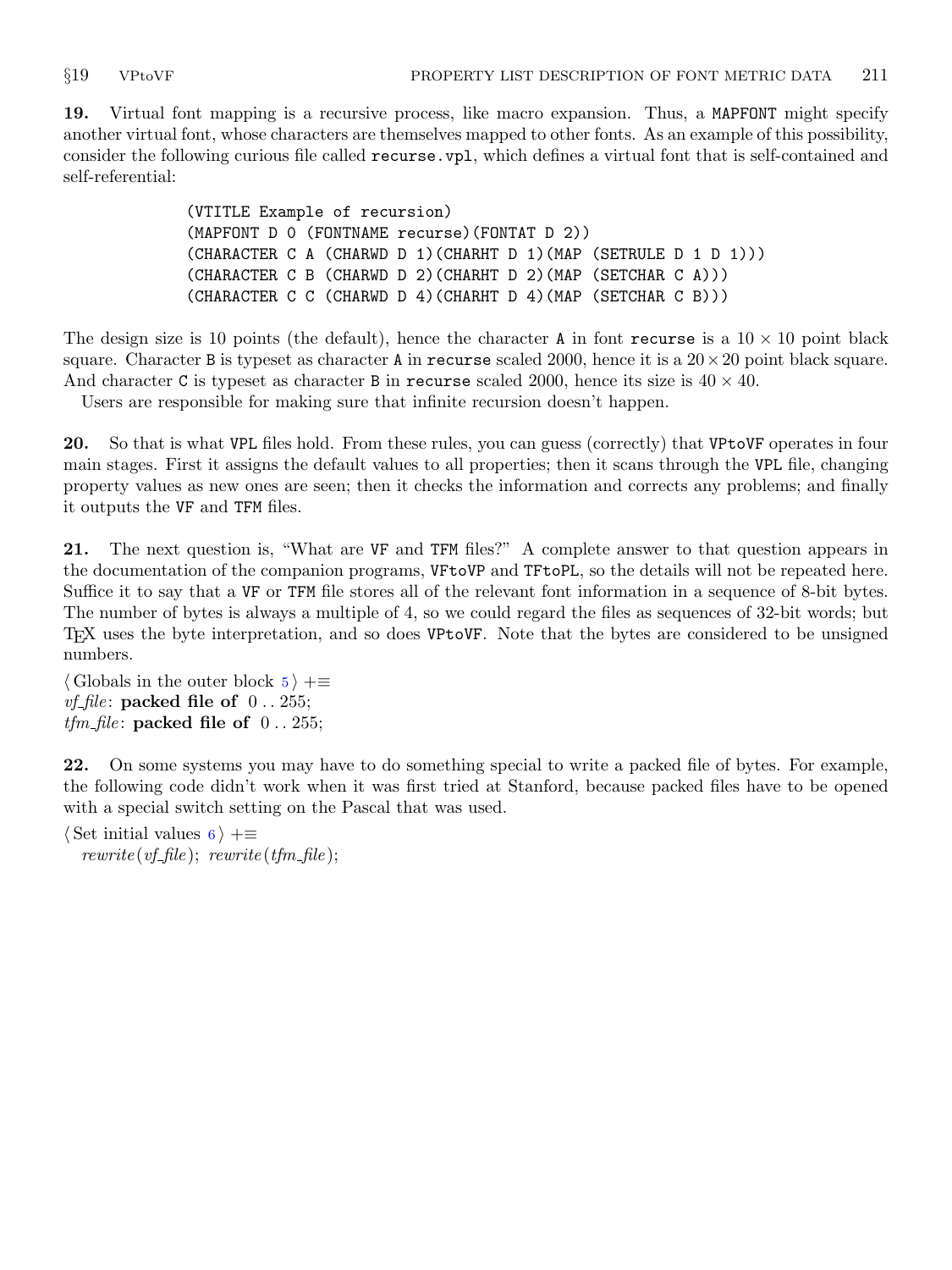<span id="page-11-0"></span>**23.** Basic input routines. For the purposes of this program, a byte is an unsigned eight-bit quantity, and an ASCII code is an integer between  $40$  and  $177$ . Such ASCII codes correspond to one-character constants like "A" in WEB language.

 $\langle$  Types in the outer block 23  $\rangle \equiv$  $byte = 0$ ... 255; {unsigned eight-bit quantity}  $ASCII\_code = 40$ ... '177; { standard ASCII code numbers } See also sections [66](#page-27-0), [71,](#page-29-0) [78](#page-31-0), and [81.](#page-32-0)

This code is used in section [2](#page-1-0).

24. One of the things VPtoVF has to do is convert characters of strings to ASCII form, since that is the code used for the family name and the coding scheme in a TFM file. An array xord is used to do the conversion from *char*; the method below should work with little or no change on most Pascal systems.

**define** first ord = 0 { ordinal number of the smallest element of *char* } define  $last\_ord = 127$  { ordinal number of the largest element of *char* }  $\langle$  Globals in the outer block [5](#page-2-0)  $\rangle$  +≡ *xord*: **array**  $[char]$  **of**  $ASCII_code; \{ conversion table \}$ 

25. (Local variables for initialization  $25$ )  $\equiv$ k: *integer*; { all-purpose initialization index } See also sections [48](#page-18-0), [79,](#page-31-0) and [83.](#page-33-0) This code is used in section [2](#page-1-0).

26. Characters that should not appear in VPL files (except in comments) are mapped into '177.

define *invalid\_code* =  $'177$  { code deserving an error message }

 $\langle$  Set initial values [6](#page-2-0)  $\rangle$  +≡

for  $k \leftarrow$  first\_ord to last\_ord do xord  $[chr(k)] \leftarrow invalid\_code;$ 

| $xord[\ulcorner\!\!\lrcorner\!\!\lrcorner\!\!\lrcorner\!\!\lrcorner\!\!\lrcorner\!\!\lrcorner\!\!\lrcorner\!\!\lrcorner\!\!\lrcorner\!\!\lrcorner\!\!\lrcorner\!\!\lrcorner\!\!\lrcorner\!\!\lrcorner\!\!\lrcorner\!\!\lrcorner\!\!\lrcorner\!\!\lrcorner\!\!\lrcorner\!\!\lrcorner\!\!\lrcorner\!\!\lrcorner\!\!\lrcorner\!\!\lrcorner\!\!\lrcorner\!\!\lrcorner\!\!\lrcorner\!\!\lrcorner\!\!\lrcorner\!\!\lrcorner\!\!\lrc$                                                                          |
|---------------------------------------------------------------------------------------------------------------------------------------------------------------------------------------------------------------------------------------------------------------------------------------------------------------------------------------------------------------------------------------------------------------------------------------------------------------------------------------------------------|
| $xord['\%'] \leftarrow "\$ "; $xord['\&\text{'}] \leftarrow "\&"$ ; $xord['\text{`}'] \leftarrow "\&"$ ; $xord['\text{`}'] \leftarrow "\text{`}']$ ; $xord['\text{`}'] \leftarrow "\text{`}"]$ ; $xord['\text{`}'] \leftarrow "\text{`}"]$                                                                                                                                                                                                                                                              |
| $xord[^{\ast} \ast] \leftarrow "\ast"$ ; $xord[^{\ast} \ast'] \leftarrow "\ast"$ ; $xord[^{\ast}$ , $'] \leftarrow "\ast"$ ; $xord[^{\ast} \ast'] \leftarrow "\ast"$                                                                                                                                                                                                                                                                                                                                    |
| $xord['1'] \leftarrow "\prime"$ ; $xord['0'] \leftarrow "0"$ ; $xord['1'] \leftarrow "1"$ ; $xord['2'] \leftarrow "2"$ ; $xord['3'] \leftarrow "3"$ ;                                                                                                                                                                                                                                                                                                                                                   |
| $xord[74]$ ← "4"; $xord[75']$ ← "5"; $xord[76']$ ← "6"; $xord[77']$ ← "7"; $xord[78']$ ← "8";                                                                                                                                                                                                                                                                                                                                                                                                           |
| $xord[^{^\sim}S^{\sim}] \leftarrow "9"; xord[^{^\sim}C^{\sim}] \leftarrow ";"; xord[^{^\sim}C^{\sim}] \leftarrow ";"; xord[^{^\sim}C^{\sim}] \leftarrow "<"; xord[^{^\sim}C^{\sim}] \leftarrow "=";$                                                                                                                                                                                                                                                                                                    |
| $xord\lceil z\rceil \leftarrow ">$ "; $xord\lceil z\rceil \leftarrow "?"$ ; $xord\lceil \mathcal{C} \rceil \leftarrow "@"$ ; $xord\lceil A\lceil \leftarrow "A"$ ; $xord\lceil B\lceil \leftarrow "B"$ ;                                                                                                                                                                                                                                                                                                |
| $xord[^{\circ}C^{\circ}] \leftarrow "C"; xord[^{\circ}D^{\circ}] \leftarrow "D"; xord[^{\circ}E^{\circ}] \leftarrow "E"; xord[^{\circ}F^{\circ}] \leftarrow "F"; xord[^{\circ}G^{\circ}] \leftarrow "G";$                                                                                                                                                                                                                                                                                               |
| $xord[^{\prime}H^{\prime}] \leftarrow "H"; xord[^{\prime}I^{\prime}] \leftarrow "I"; xord[^{\prime}J^{\prime}] \leftarrow "J"; xord[^{\prime}K^{\prime}] \leftarrow "K"; xord[^{\prime}L^{\prime}] \leftarrow "L";$                                                                                                                                                                                                                                                                                     |
| $xord \, [^\cdot N^{\cdot}] \leftarrow "M"; xord \, [^\cdot N^{\cdot}] \leftarrow "N"; xord \, [^\cdot O^{\cdot}] \leftarrow "O"; xord \, [^\cdot P^{\cdot}] \leftarrow "P"; xord \, [^\cdot Q^{\cdot}] \leftarrow "Q";$                                                                                                                                                                                                                                                                                |
| $xord[^{\dagger}R^{\dagger}] \leftarrow "R"; xord[^{\dagger}S^{\dagger}] \leftarrow "S"; xord[^{\dagger}T^{\dagger}] \leftarrow "T"; xord[^{\dagger}U^{\dagger}] \leftarrow "U"; xord[^{\dagger}V^{\dagger}] \leftarrow "V";$                                                                                                                                                                                                                                                                           |
| $xord[{\lceil \mathbf{W} \rceil} \leftarrow \mathsf{WW}; xord[{\lceil \mathbf{X} \rceil} \leftarrow \mathsf{WX}'; xord[{\lceil \mathbf{Y} \rceil} \leftarrow \mathsf{WY}'; xord[{\lceil \mathbf{Z} \rceil} \leftarrow \mathsf{WZ}'; xord[{\lceil \mathbf{L} \rceil} \leftarrow \mathsf{WZ}'; xord[{\lceil \mathbf{L} \rceil} \leftarrow \mathsf{WZ}'; xord[{\lceil \mathbf{L} \rceil} \leftarrow \mathsf{WZ}'; xord[{\lceil \mathbf{L} \rceil} \leftarrow \mathsf{WZ}'; xord[{\l$                       |
| $xord[\uparrow\uparrow] \leftarrow \ulcorner\uparrow\urcorner; xord[\uparrow\uparrow\uparrow] \leftarrow \ulcorner\urcorner\urcorner; xord[\uparrow\uparrow\uparrow] \leftarrow \ulcorner\urcorner\urcorner; xord[\uparrow\uparrow\downarrow] \leftarrow \ulcorner\urcorner\urcorner; xord[\uparrow\uparrow\uparrow] \leftarrow \ulcorner\urcorner\urcorner; xord[\uparrow\uparrow\uparrow] \leftarrow \ulcorner\urcorner\urcorner\urcorner; xord[\uparrow\uparrow\uparrow] \right)$                    |
| $xord[^{\frown}a^{\frown}] \leftarrow "a"; xord[^{\frown}b^{\frown}] \leftarrow "b"; xord[^{\frown}c^{\frown}] \leftarrow "c"; xord[^{\frown}d^{\frown}] \leftarrow "d"; xord[^{\frown}e^{\frown}] \leftarrow "e";$                                                                                                                                                                                                                                                                                     |
| $xord[$ $f] \leftarrow "f", xord[$ $g'] \leftarrow "g", xord[$ $h'] \leftarrow "h", xord[$ $i] \leftarrow "i", xord[$ $j \leftarrow "j", xord[$                                                                                                                                                                                                                                                                                                                                                         |
| $xord[^{\sim} \kappa] \leftarrow "k"; xord[^{\sim} \kappa] \leftarrow "1"; xord[^{\sim} \kappa] \leftarrow "m"; xord[^{\sim} \kappa] \leftarrow "n"; xord[^{\sim} \kappa] \leftarrow "0";$                                                                                                                                                                                                                                                                                                              |
| $xord[$ $\lceil p' \rceil$ $\leftarrow$ "p"; $xord[$ $\lceil q' \rceil$ $\leftarrow$ "q"; $xord[$ $\lceil r' \rceil$ $\leftarrow$ "r"; $xord[$ $\lceil s' \rceil$ $\leftarrow$ "s"; $xord[$ $\lceil t' \rceil$ $\leftarrow$ "t";                                                                                                                                                                                                                                                                        |
| $\mathit{zord}[\mathit{`u}^{\text{-}}] \leftarrow \texttt{"u}^{\text{-}}; \; \mathit{zord}[\mathit{`v}^{\text{-}}] \leftarrow \texttt{"v}^{\text{-}}; \; \mathit{zord}[\mathit{`w}^{\text{-}}] \leftarrow \texttt{"w}^{\text{-}}; \; \mathit{zord}[\mathit{`x}^{\text{-}}] \leftarrow \texttt{"x}^{\text{-}}; \; \mathit{zord}[\mathit{`y}^{\text{-}}] \leftarrow \texttt{"y}^{\text{-}};$                                                                                                              |
| $xord[^{\sim}z] \leftarrow "z"; xord[^{\sim}z] \leftarrow "f"; xord[^{\sim}z] \leftarrow "l"; xord[^{\sim}z] \leftarrow "r"; xord[^{\sim}z] \leftarrow "r"; xord[^{\sim}z] \leftarrow "r"; xord[^{\sim}z] \leftarrow "r"; xord[^{\sim}z] \leftarrow "r"; xord[^{\sim}z] \leftarrow "r"; xord[^{\sim}z] \leftarrow "r"; xord[^{\sim}z] \leftarrow "r"; xord[^{\sim}z] \leftarrow "r"; xord[^{\sim}z] \leftarrow "r"; xord[^{\sim}z] \leftarrow "r"; xord[^{\sim}z] \leftarrow "r"; xord[^{\sim}z] \left$ |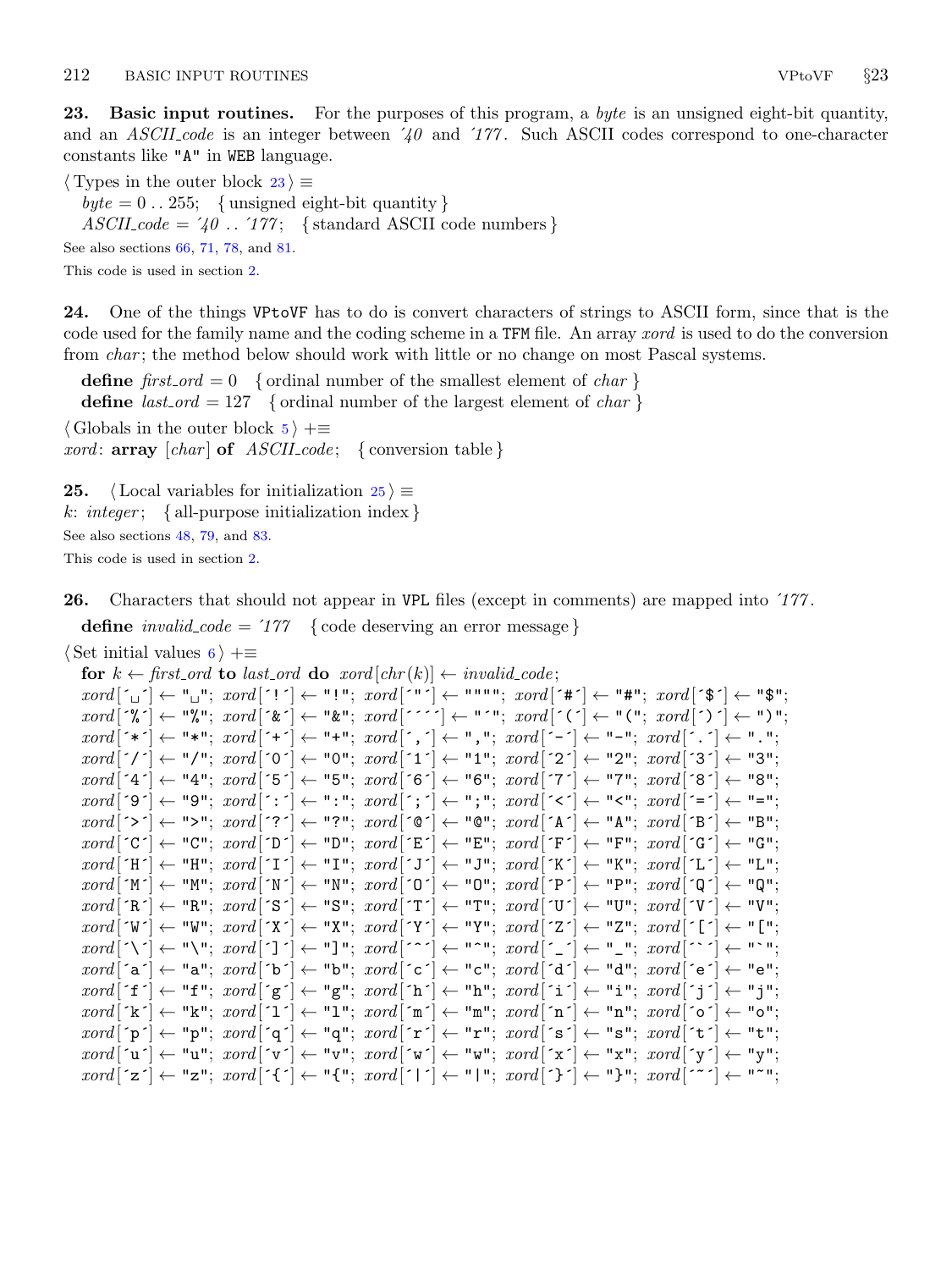<span id="page-12-0"></span>27. In order to help catch errors of badly nested parentheses, VPtoVF assumes that the user will begin each line with a number of blank spaces equal to some constant times the number of open parentheses at the beginning of that line. However, the program doesn't know in advance what the constant is, nor does it want to print an error message on every line for a user who has followed no consistent pattern of indentation.

Therefore the following strategy is adopted: If the user has been consistent with indentation for ten or more lines, an indentation error will be reported. The constant of indentation is reset on every line that should have nonzero indentation.

 $\langle$  Globals in the outer block [5](#page-2-0)  $\rangle$  +≡

*line: integer*; {the number of the current line}  $good\_indent:integer; \{ the number of lines since the last bad indentation \}$ *indent: integer*; {the number of spaces per open parenthesis, zero if unknown } level: integer; {the current number of open parentheses}

28.  $\langle$  Set initial values [6](#page-2-0)  $\rangle$  +≡ line ← 0; good\_indent ← 0; indent ← 0; level ← 0;

29. The input need not really be broken into lines of any maximum length, and we could read it character by character without any buffering. But we shall place it into a small buffer so that offending lines can be displayed in error messages.

 $\langle$  Globals in the outer block [5](#page-2-0)  $\rangle$  +≡ left ln, right ln: boolean; { are the left and right ends of the buffer at end-of-line marks?}  $limit: 0$ ..  $buf\_size: \{ position of the last character present in the buffer \}$  $loc: 0$ ..  $buf\_size$ ; { position of the last character read in the buffer } buffer:  $array [1..$  buf\_size of char;  $input\_has\_ended:boolean; \{ there is no more input to read \}$ 

**30.**  $\langle$  Set initial values [6](#page-2-0)  $\rangle$  +≡  $limit \leftarrow 0; loc \leftarrow 0; left\_ln \leftarrow true; right\_ln \leftarrow true; input\_has\_ended \leftarrow false;$ 

31. Just before each CHARACTER property list is evaluated, the character code is printed in octal notation. Up to eight such codes appear on a line; so we have a variable to keep track of how many are currently there.

 $\langle$  Globals in the outer block [5](#page-2-0)  $\rangle$  +≡

*chars\_on\_line*:  $0 \ldots 8$ ; {the number of characters printed on the current line}

**32.**  $\langle$  Set initial values [6](#page-2-0)  $\rangle$  +≡  $chars\_on\_line \leftarrow 0;$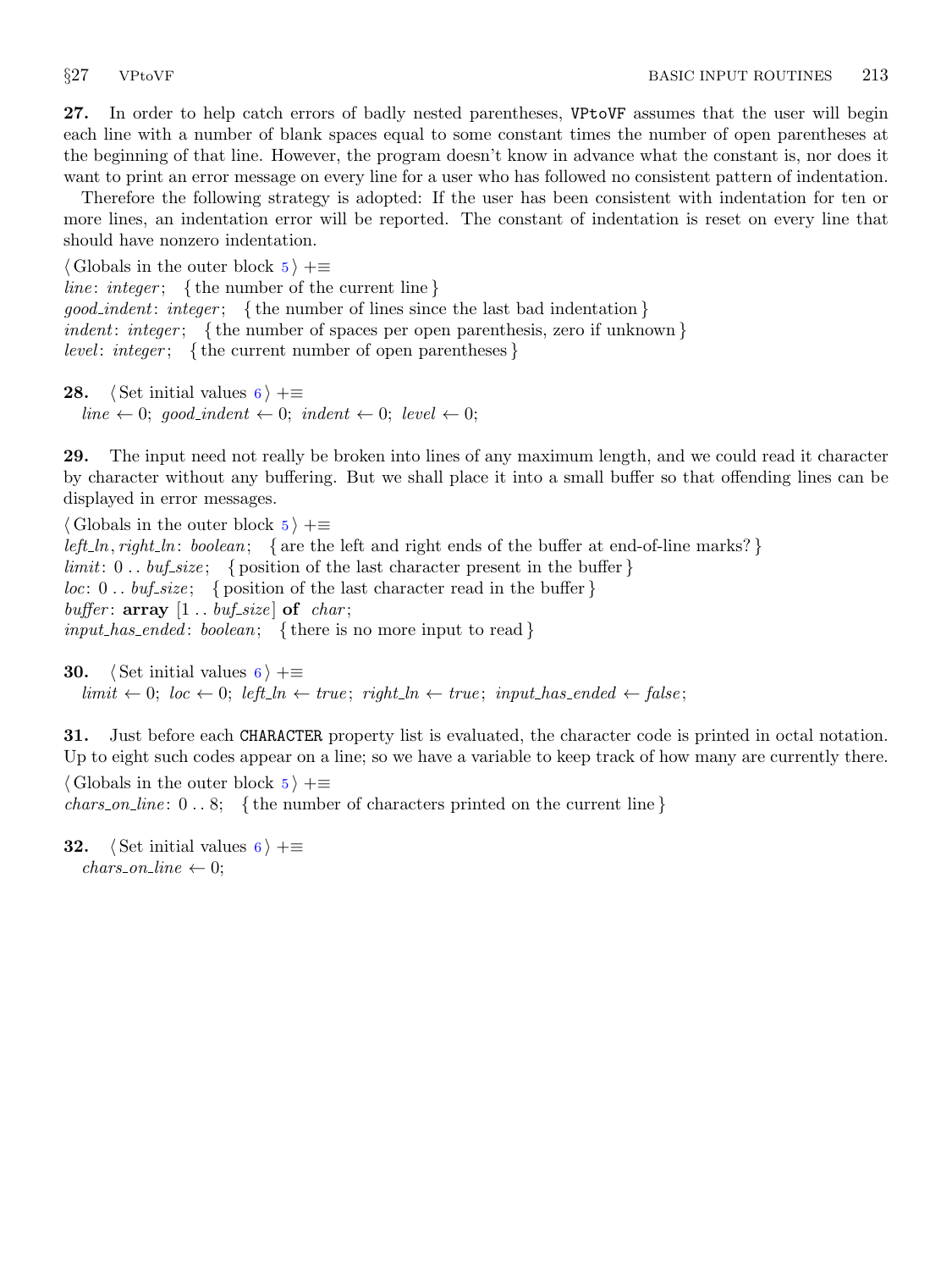<span id="page-13-0"></span>33. The following routine prints an error message and an indication of where the error was detected. The error message should not include any final punctuation, since this procedure supplies its own.

```
define err\_print(#) \equivbegin if chars_on_line > 0 then print\_ln(<sup>'</sup>
              print(\#); \ show\_error\_context;end
procedure show error context; { prints the current scanner location }
  var k: 0.. buf\_size; { an index into buffer}
  begin print\_ln( (\lceil (line \lceil , line : 1, \lceil ). \lceil);
  if \neg left\_ln then print(\hat{\cdot} \dots \hat{\cdot});for k \leftarrow 1 to loc do print(buffer [k]); { print the characters already scanned }
  print\_ln(\ulcorner\lrcorner\urcorner);if \neg left\_ln then print('<sub>\Box \Box</sub>;
  for k \leftarrow 1 to loc do print(\Delta); {space out the second line}
  for k \leftarrow loc + 1 to limit do print (buffer [k]); { print the characters yet unseen }
  if right ln then print\_ln(\tilde{\ } \cup \tilde{\ }) else print\_ln(\tilde{\ } \dots \tilde{\ });
  chars\_on\_line \leftarrow 0;end;
```
34. Here is a procedure that does the right thing when we are done reading the present contents of the buffer. It keeps  $buffer[buf.size]$  empty, in order to avoid range errors on certain Pascal compilers.

An infinite sequence of right parentheses is placed at the end of the file, so that the program is sure to get out of whatever level of nesting it is in.

On some systems it is desirable to modify this code so that tab marks in the buffer are replaced by blank spaces. (Simply setting  $xord|chr(T1)| \leftarrow "^{\Pi}$  would not work; for example, two-line error messages would not come out properly aligned.)

```
procedure fill_buffer;
  begin left_ln \leftarrow right_ln; limit \leftarrow 0; loc \leftarrow 0;
  if left\_ln then
     begin if line > 0 then read_ln(vpl_file);
     \textit{incr}(\textit{line});
     end;
  if \epsilon eof (vpl_file) then
     begin limit \leftarrow 1; buffer [1] \leftarrow \cap; right ln \leftarrow false; input has ended \leftarrow true;
     end
  else begin while (limit < but\_size - 2) \wedge (\neg \text{e}_i \text{e}_i \text{e}_i) do
        begin \text{incr}(limit); \text{read}(vpl\text{-file}, \text{buffer}[limit]);end;
     buffer|limit + 1| \leftarrow \sim \text{`s'}; right\_ln \leftarrow \text{'}= \text{`t} \cdot (vpl\_file);if right\_ln then
        begin \text{incr}(\text{limit}); \text{buffer}[\text{limit} + 1] \leftarrow \text{``} \cup \text{''};end;
     if left ln then \langle35\rangle;
     end;
```
end;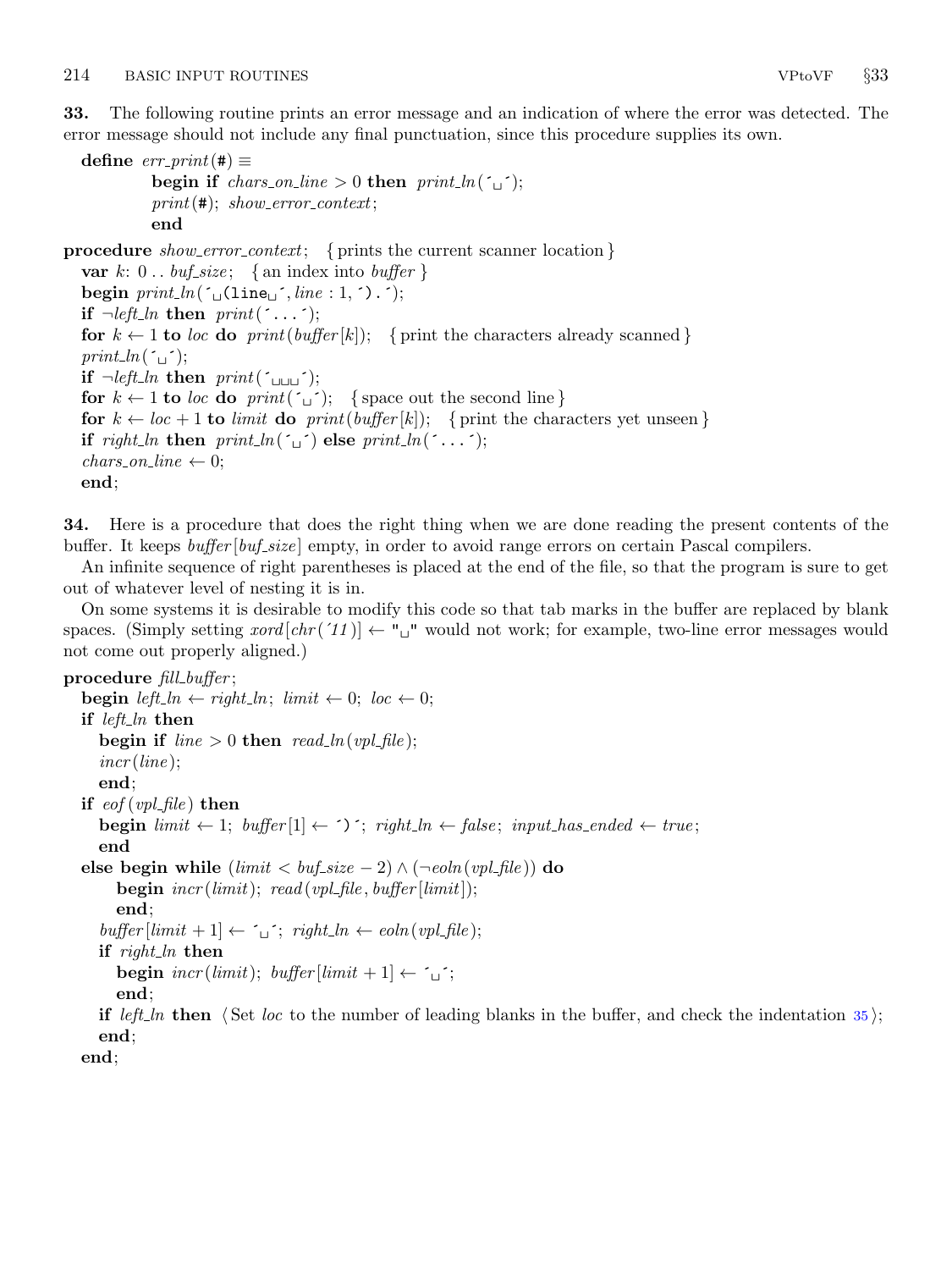<span id="page-14-0"></span>**35.** The interesting part about fill buffer is the part that learns what indentation conventions the user is following, if any.

```
define bad_indent(#) \equivbegin if good_indent \geq 10 then err_print(#);
             qood\_indent \leftarrow 0; \text{indent in} \leftarrow 0;end
\text{Set} loc to the number of leading blanks in the buffer, and check the indentation 35 \equivbegin while (loc < limit) \wedge (buffer[loc + 1] = \neg \wedge) do incr(loc);if loc < limit then
     begin if level = 0 then
       if loc = 0 then incr(good\_indent)else \textit{bad\_indent}('Warning: Indented line occurred at level zero')
     else if indent = 0 then
          if loc mod level = 0 then
             begin indent \leftarrow loc div level; good_indent \leftarrow 1;
             end
          else good_indent \leftarrow 0else if indent * level = loc then incr(good\_indent)else \textit{bad} indent(´Warning: Inconsistent indentation; \textit{if},
                   \text{`you}\_\text{a}re\text{...}at\text{...}parenthesis\text{...}level\text{...}; level:1);
     end;
  end
This code is used in section 34.
```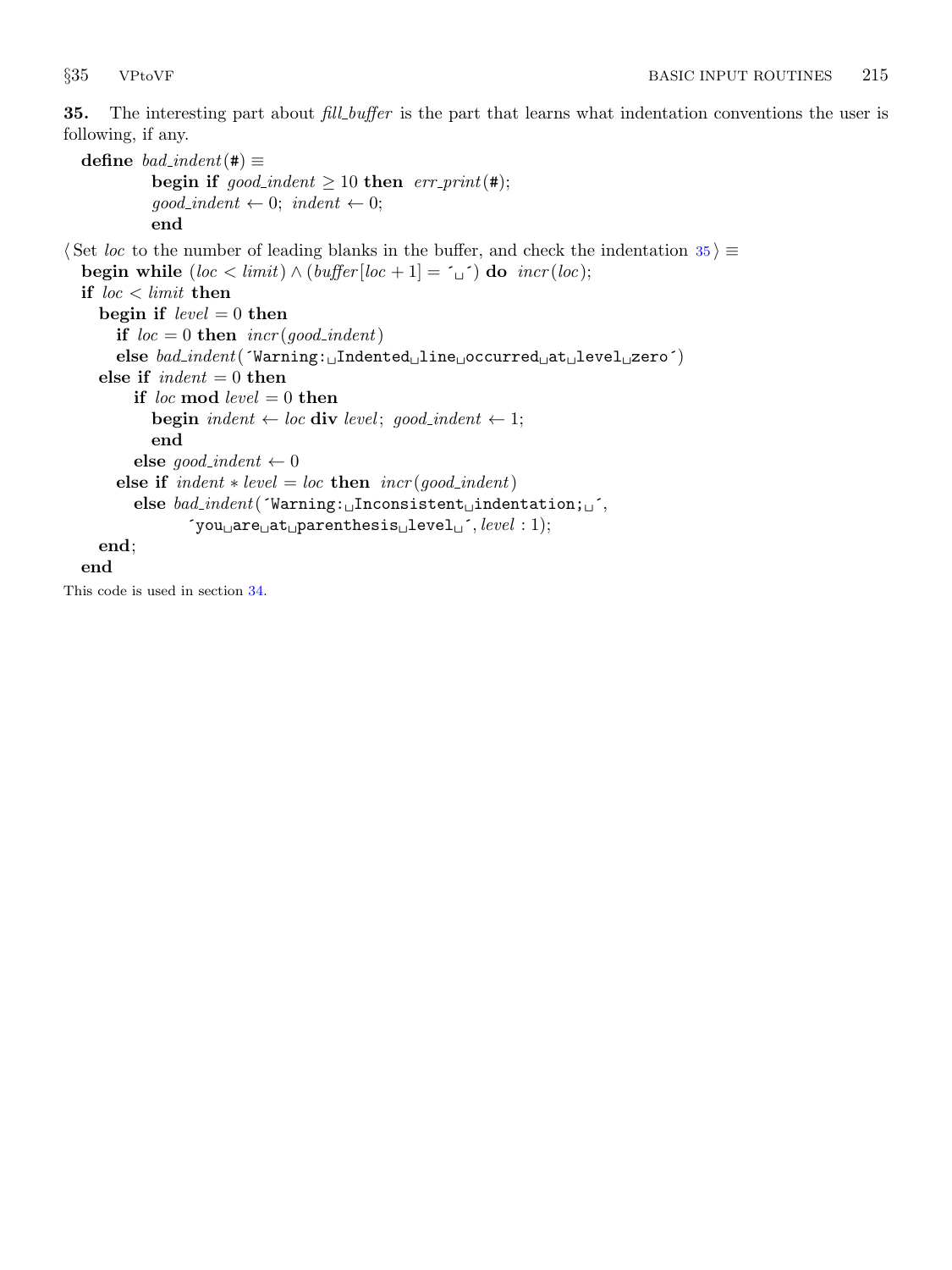<span id="page-15-0"></span>**36.** Basic scanning routines. The global variable *cur char* holds the ASCII code corresponding to the character most recently read from the input buffer, or to a character that has been substituted for the real one.

 $\langle$  Globals in the outer block [5](#page-2-0)  $\rangle$  + $\equiv$ cur\_char:  $ASCH\_{code}$ ; {we have just read this }

37. Here is a procedure that sets *cur\_char* to an ASCII code for the next character of input, if that character is a letter or digit or slash or >. Otherwise it sets  $cur_{char} \leftarrow " \cup",$  and the input system will be poised to reread the character that was rejected, whether or not it was a space. Lower case letters are converted to upper case.

procedure get\_keyword\_char; begin while  $(loc = limit) \wedge (\neg right\_ln)$  do fill\_buffer; if  $loc = limit$  then  $cur\_char \leftarrow " \sqcup"$  {end-of-line counts as a delimiter} else begin  $cur\_char \leftarrow xord[buffer[loc + 1]]$ ; if  $cur\_char \geq "a"$  then  $cur\_char \leftarrow cur\_char - 70;$ if  $((cur\_char \geq "0") \wedge (cur\_char \leq "9")$  then  $incr(loc)$ else if  $((\text{cur\_char} \geq "A") \land (\text{cur\_char} \leq "Z")$ ) then  $\text{incr}(loc)$ else if  $cur\_char = "\prime"$  then  $incr(loc)$ else if  $cur\_char = ">"$  then  $incr(loc)$ else  $cur\_char \leftarrow "$ "; end; end;

**38.** The following procedure sets cur char to the next character code, and converts lower case to upper case. If the character is a left or right parenthesis, it will not be "digested"; the character will be read again and again, until the calling routine does something like 'incr(loc)' to get past it. Such special treatment of parentheses insures that the structural information they contain won't be lost in the midst of other error recovery operations.

```
define backup \equivbegin if (cur\_char > ")\") \vee (cur\_char < "("") then decr(loc);end { undoes the effect of get\_next }
procedure get next; { sets cur char to next, balks at parentheses }
  begin while loc = limit do fill buffer;
  incr(loc); cur\_char \leftarrow xord[buffer[loc]);if cur\_char \geq "a" then
    if cur_char \leq "z" then cur_char \leftarrow cur_char - '40 { uppercasify }
    else begin if cur\_char = invalid\_code then
          begin err\_print( [Illegal<sub>\cup</sub>character\cupin\cupthe\cupfile´); cur char \leftarrow "?";
         end;
       end
  else if (cur\_char \leq ")\") \wedge (cur\_char \geq "(") \ then \ der(loc);end;
```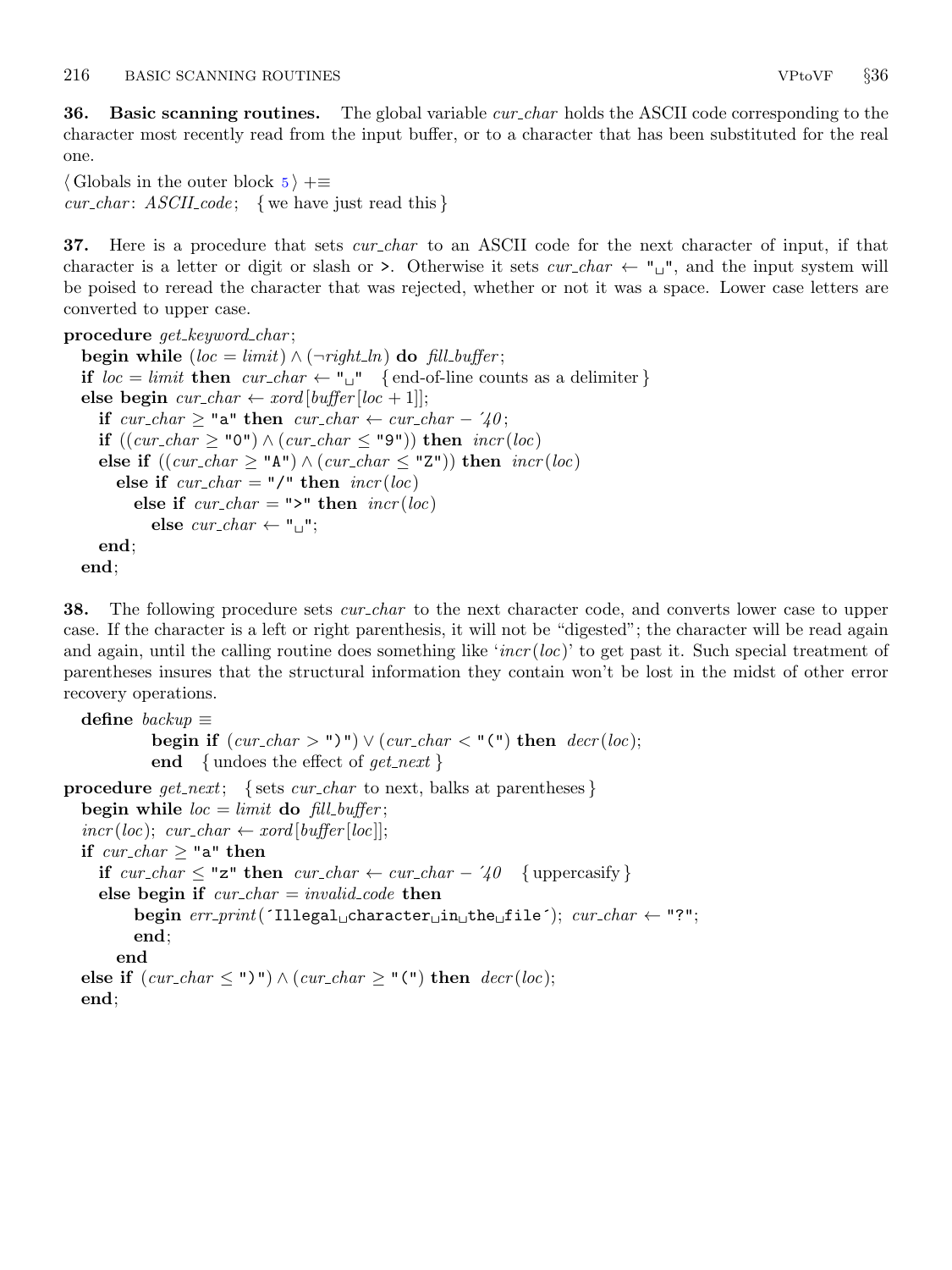39. Here's a procedure that scans a hexadecimal digit or a right parenthesis.

```
function get\_hex: byte;var a: integer; { partial result }
  begin repeat get_next;
  until cur\_char \neq " \sqcup";
  a \leftarrow cur\_char - "";
  if a > 0 then
     begin a \leftarrow cur\_char - "0";if cur\_char > "9" then
       if cur_char < "A" then a \leftarrow -1else a \leftarrow cur\_char – "A" + 10;
     end;
  if (a < 0) \vee (a > 15) then
     begin err\_print('Illegal<sub>u</sub>hexadecimal<sub>u</sub>digit'); get_hex \leftarrow 0;end
  else get\_hex \leftarrow a;end;
```
40. The next procedure is used to ignore the text of a comment, or to pass over erroneous material. As such, it has the privilege of passing parentheses. It stops after the first right parenthesis that drops the level below the level in force when the procedure was called.

procedure  $skip\_to\_end\_of\_item;$ 

**var** l: integer; {initial value of level } begin  $l \leftarrow level;$ while  $level \geq l$  do begin while  $loc = limit$  do fill buffer;  $incr(loc);$ if  $buffer[loc] = \cdot$  then  $decr(level)$ else if  $buffer[loc] = '('then incr(level);$ end;

if input has ended then  $err\_print($   $File$   $\triangle$  ended unexpectedly:  $\triangle$   $No$   $\triangle$   $l$   $No$ <sub> $\triangle$ </sub> $)$  $"$ ;  $cur\_char \leftarrow "u"$ ; { now the right parenthesis has been read and digested } end;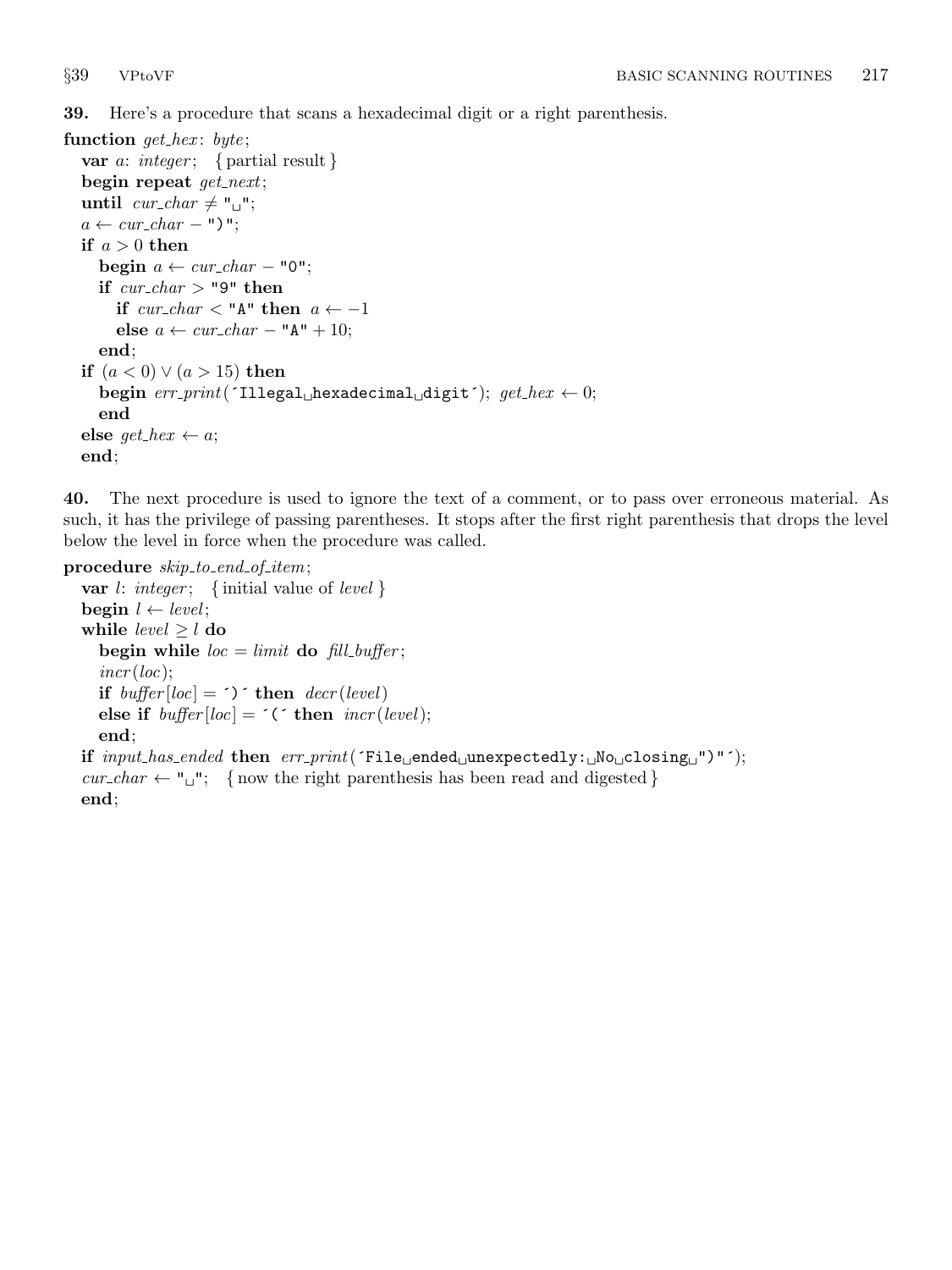41. A similar procedure copies the bytes remaining in an item. The copied bytes go into an array vf that we'll declare later. Leading blanks are ignored.

```
define vf\_store(\#) \equivbegin \mathit{vf}[v_f-ptr] \leftarrow \#;if vf ptr = vf size then err print(´I´´m out of memory−−−increase my vfsize!´)
             else \text{incr}(v_f \text{-} p \text{tr});end
procedure copy_to\_end_of\_item;label 30;
  var l: integer; {initial value of level }
     nonblank_found: boolean; { have we seen a nonblank character yet? }
  begin l \leftarrow level; nonblank_found \leftarrow false;
  while true do
     begin while loc = limit do fill buffer;
     if \text{buffer} [\text{loc} + 1] = \text{`} \text{`} then
        if level = l then goto 30 else decr(level);incr(loc);if buffer[loc] = '('then incr(level));if buffer[loc] \neq \lceil \cdot \rceil then nonblank found \leftarrow true;
     if nonblank found then
       if \text{zord}[buffer][loc]] = invalid\_code then
           begin err\_print('I11egal\_\text{L}character\_in\_\text{L}the\_\text{I}file'); vf\_store("?");end
        else \mathit{vf\_store}(xord[b{\mathit{u}}\mathit{ffer}[loc]]);end;
```
30: end;

42. Sometimes we merely want to skip past characters in the input until we reach a left or a right parenthesis. For example, we do this whenever we have finished scanning a property value and we hope that a right parenthesis is next (except for possible blank spaces).

define  $skip\_to\_parent \equiv$ repeat get\_next until  $(cur\_char = "(") \vee (cur\_char = ")")$ define  $skip\_error(\#) \equiv$ begin  $err\_print(\#); skip\_to\_parent;$ end { this gets to the right parenthesis if something goes wrong } define  $flush_error$  (#)  $\equiv$ **begin**  $err\_print(\#);$   $skip\_to\_end\_of\_item;$ end { this gets past the right parenthesis if something goes wrong }

43. After a property value has been scanned, we want to move just past the right parenthesis that should come next in the input (except for possible blank spaces).

**procedure**  $\text{f}\text{inish\_the\_property};$  { do this when the value has been scanned } begin while  $cur\_char = "u"$  do  $get\_next;$ if  $cur\_char \neq "$ )" then  $err\_print('Junk\_after\_property\_value\_will\_be\_ignore')$ ;  $skip_to$ <sub>-end-of-item</sub>; end;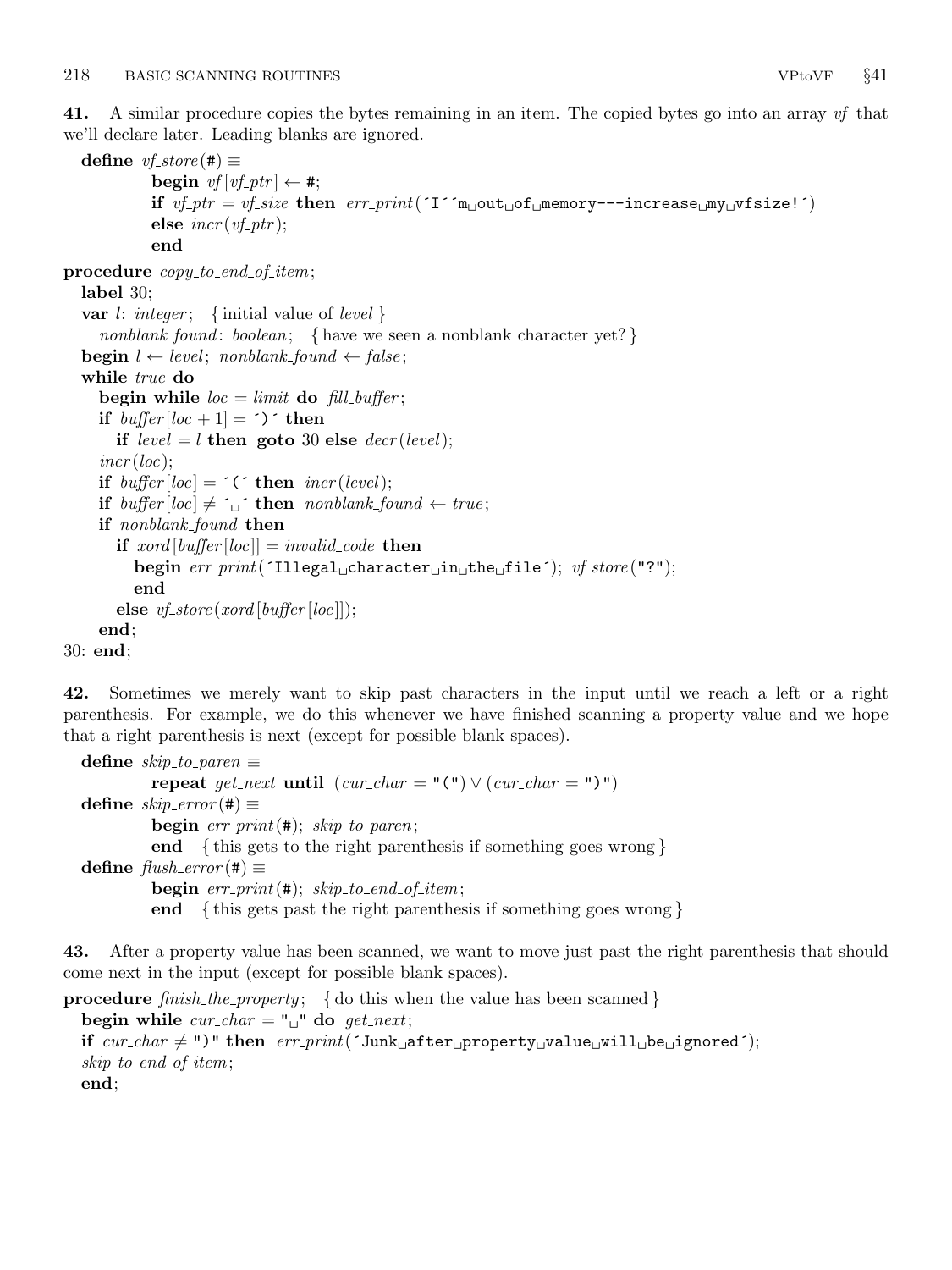<span id="page-18-0"></span>define  $max_name_index = 100$  {upper bound on the number of keywords } define  $max\_letters = 666$  {upper bound on the total length of all keywords }

 $\langle$  Globals in the outer block [5](#page-2-0)  $\rangle$  +=

start:  $array \t[1 \dots max_name_index]$  of  $0 \dots max-letters$ ;

dictionary:  $array \t [0.. max letters]$  of  $ASCII\_code;$ 

start ptr:  $0 \ldots max_name_index;$  {the first available place in start}

 $dict\_ptr: 0...max\_letters; \{ the first available place in dictionary \}$ 

45.  $\langle$  Set initial values [6](#page-2-0)  $\rangle$  +≡  $start\_ptr \leftarrow 1; start[1] \leftarrow 0; dict\_ptr \leftarrow 0;$ 

46. When we are looking for a name, we put it into the *cur-name* array. When we have found it, the corresponding *start* index will go into the global variable *name\_ptr*.

define  $longest_name = 20$  {length of DEFAULTRULETHICKNESS}

 $\langle$  Globals in the outer block [5](#page-2-0)  $\rangle$  += cur name:  $array [1]$ . longest name of ASCII code; { a name to look up } name\_length:  $0$ .. longest\_name; {its length} name\_ptr:  $0 \ldots max_name_index;$  {its ordinal number in the dictionary }

47. A conventional hash table with linear probing (cf. Algorithm 6.4L in The Art of Computer Programming) is used for the dictionary operations. If  $nhash|h| = 0$ , the table position is empty, otherwise  $nhash|h|$ points into the start array.

**define** hash prime  $= 141$  { size of the hash table }  $\langle$  Globals in the outer block [5](#page-2-0)  $\rangle$  + $\equiv$ nhash:  $array \; [0..hash\_prime -1]$  of  $0..max_name_index;$  $cur\_hash: 0 \dots hash\_prime - 1; \{ current position in the hash table \}$ 

48. (Local variables for initialization  $25$ ) +≡ h: 0.. hash\_prime  $-1$ ; { runs through the hash table }

49.  $\langle$  Set initial values [6](#page-2-0)  $\rangle$  +≡ for  $h \leftarrow 0$  to hash\_prime  $-1$  do nhash  $[h] \leftarrow 0$ ;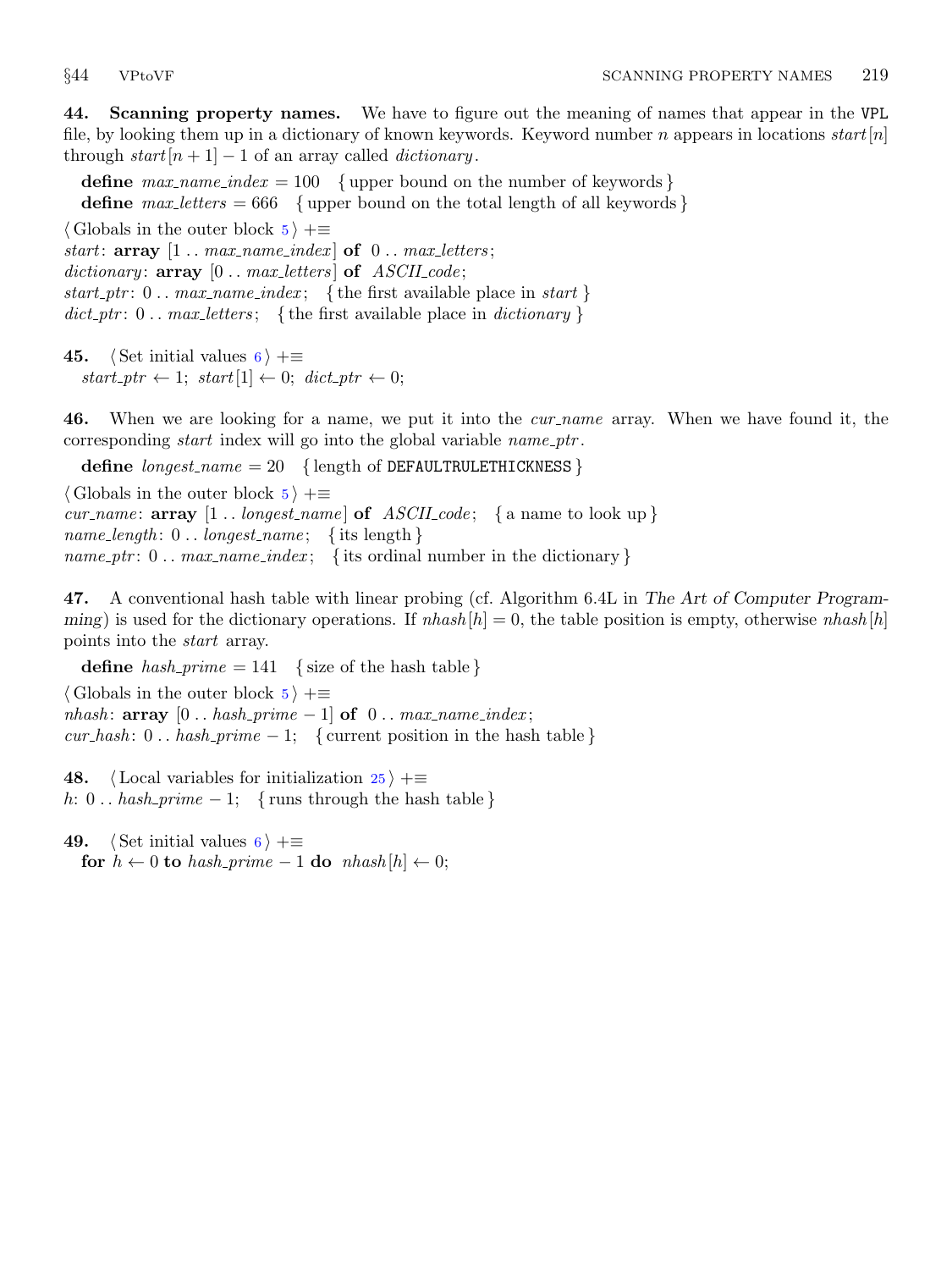50. Since there is no chance of the hash table overflowing, the procedure is very simple. After *lookup* has done its work, *cur* hash will point to the place where the given name was found, or where it should be inserted.

procedure  $lookup$ ; {finds *cur\_name* in the dictionary } var  $k: 0$ ... longest\_name; {index into cur\_name} j: 0 . . max-letters; { index into dictionary } not\_found: boolean; { clumsy thing necessary to avoid **goto** statement } **begin**  $\langle$  Compute the hash code, *cur\_hash*, for *cur\_name* 51 $\rangle$ ;  $not_{found} \leftarrow true;$ while *not\_found* do begin if  $cur\_hash = 0$  then  $cur\_hash \leftarrow hash\_prime - 1$  else  $decr(cur\_hash)$ ; if  $nhash[cur\_hash] = 0$  then  $not\_found \leftarrow false$ else begin  $j \leftarrow start[{\text{nhash}}[{\text{cur\_hash}}]$ ; if  $start[nhash[cur\_hash] + 1] = j + name\_length$  then begin not\_found  $\leftarrow$  false; for  $k \leftarrow 1$  to name\_length do if dictionary  $[j + k - 1] \neq cur_name[k]$  then not found  $\leftarrow true$ ; end; end; end;  $name\_ptr \leftarrow nhash[cur\_hash];$ end;

**51.**  $\langle$  Compute the hash code, *cur\_hash*, for *cur\_name*  $51$   $\equiv$  $cur\_hash \leftarrow cur\_name[1];$ 

for  $k \leftarrow 2$  to name\_length do cur\_hash  $\leftarrow$  (cur\_hash + cur\_hash + cur\_name [k]) mod hash\_prime This code is used in section 50.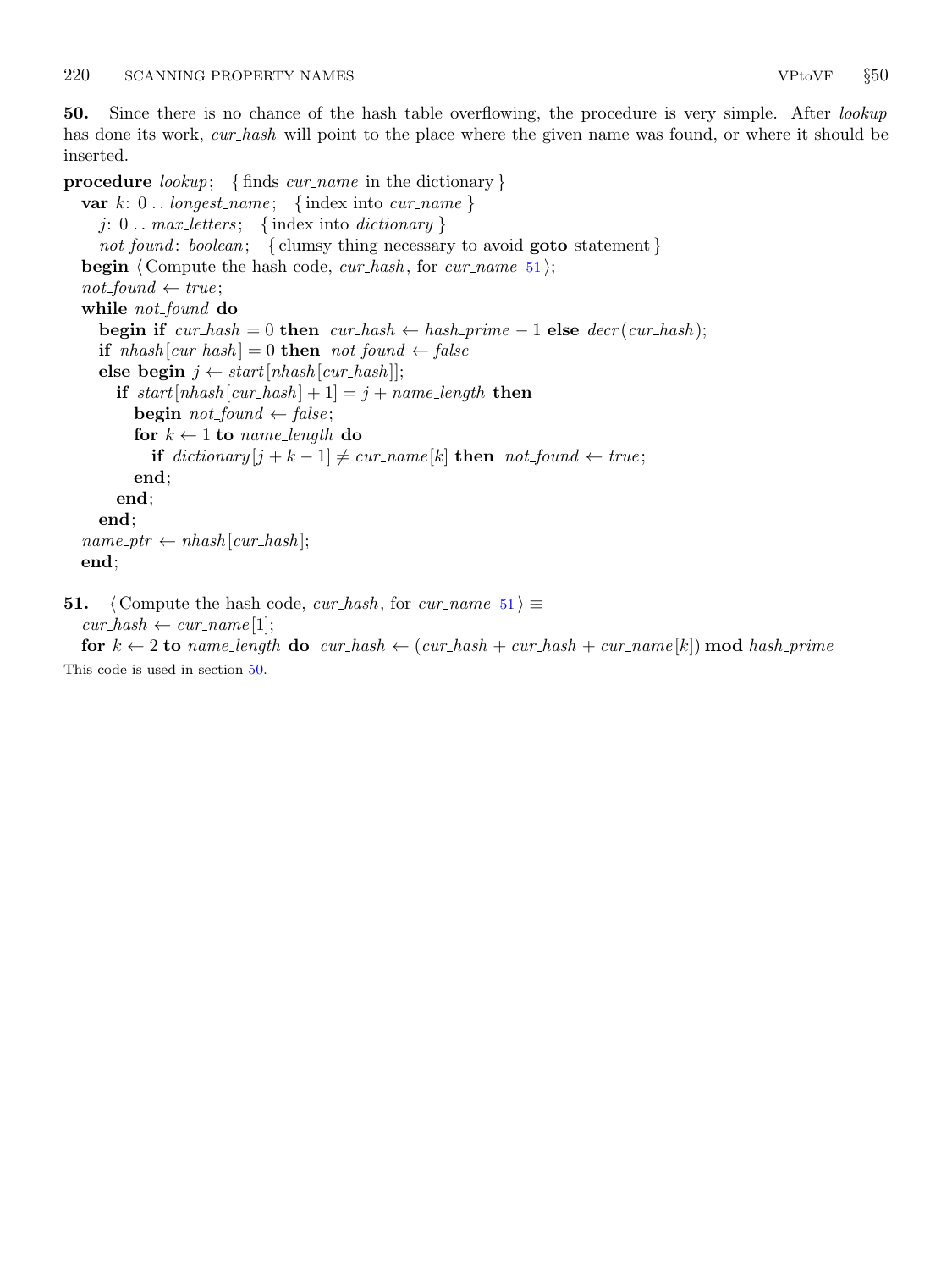<span id="page-20-0"></span>52. The "meaning" of the keyword that begins at start[k] in the dictionary is kept in equiv[k]. The numeric equiv codes are given symbolic meanings by the following definitions.

define  $comment\_code = 0$ define  $check\_sum\_code = 1$ define  $design\_size\_code = 2$ define  $design\_units\_code = 3$ define  $coding\_scheme\_code = 4$ define  $family\_code = 5$ define  $face\_code = 6$ define  $seven\_bit\_safe\_flag\_code = 7$ define  $header\_code = 8$ define  $font\_dimensione = 9$ define  $liq\_table\_code = 10$ define boundary\_char\_code =  $11$ define *virtual\_title\_code* =  $12$ define  $map\_font\_code = 13$ define  $character\_code = 14$ define  $font_name\_code = 20$ define  $font\_area\_code = 21$ define  $font\_checksum\_code = 22$ define  $font\_at\_code = 23$ define  $font\_disize\_code = 24$ define  $parameter\_code = 30$ define  $char\_info\_code = 60$ define  $width = 1$ define  $height = 2$ define  $depth = 3$ define *italic*  $= 4$ define  $char_wd\_code = char\_info\_code + width$ define  $char_-ht\_code = char\_info\_code + height$ define  $char\_dp\_code = char\_info\_code + depth$ define  $char\_ic\_code = char\_info\_code + italic$ define  $next\_larger\_code = 65$ define  $map\_code = 66$ define  $var\_char\_code = 67$ define  $select\_font\_code = 80$ define  $set\_char\_code = 81$ define  $set_{rule}code = 82$ define  $move\_right\_code = 83$ define  $move\_down\_code = 85$ define  $push\_code = 87$ define  $pop\_code = 88$ define  $specialcode = 89$ define  $special\_hex\_code = 90$ define  $label\_code = 100$ define  $stop\_code = 101$ define  $skip\_code = 102$ define  $km\_code = 103$ define  $lig\_code = 104$  $\langle$  Globals in the outer block  $5 \rangle + \equiv$  $5 \rangle + \equiv$ equiv:  $array \; [0.. \; max_name_index]$  of byte;  $cur\_code: byte; \{ equivalent most recently found in equiv\}$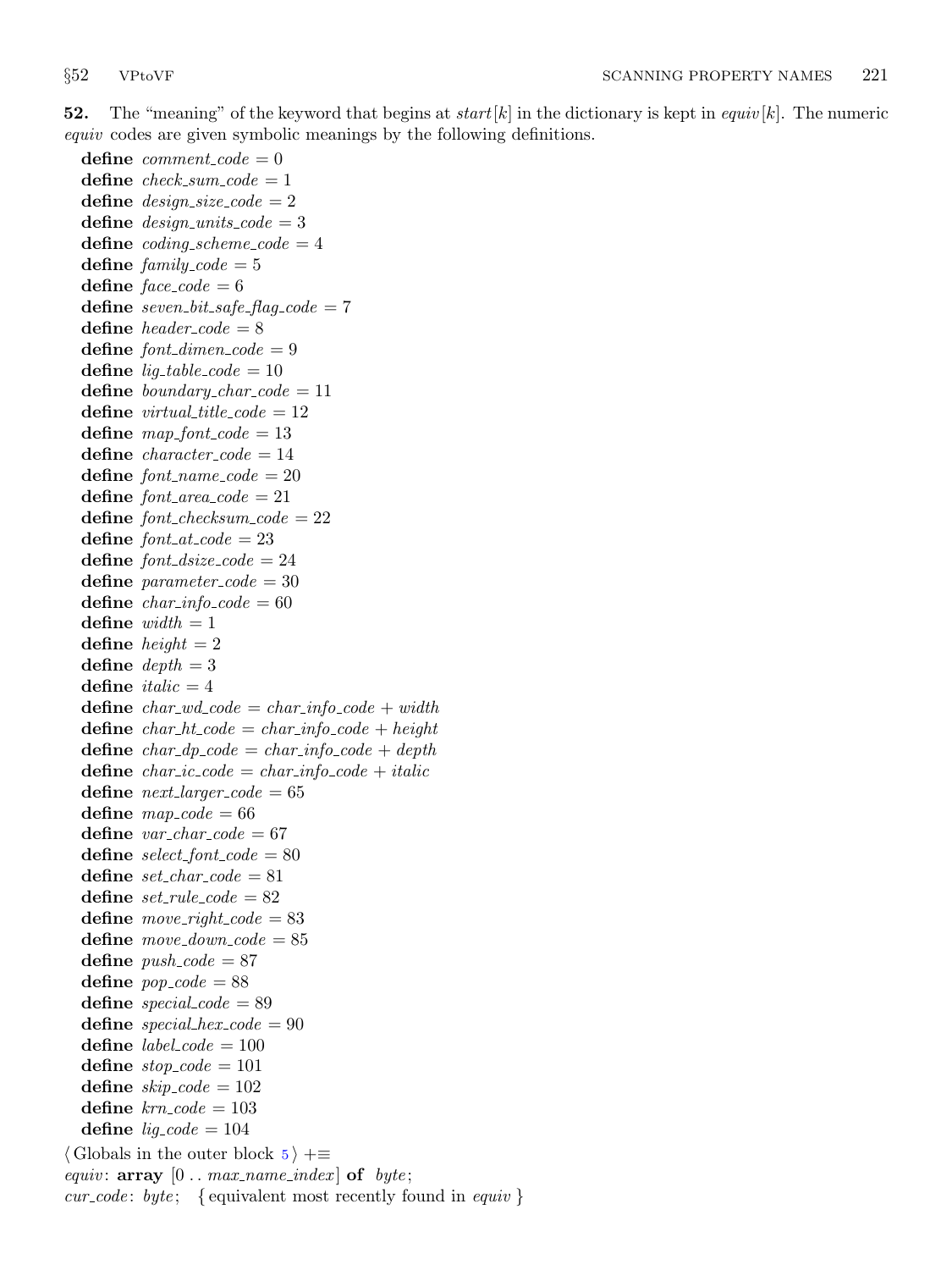53. We have to get the keywords into the hash table and into the dictionary in the first place (sigh). The procedure that does this has the desired equiv code as a parameter. In order to facilitate WEB macro writing for the initialization, the keyword being initialized is placed into the last positions of *cur name*, instead of the first positions.

**procedure** enter\_name(v: byte); { cur\_name goes into the dictionary }

var  $k: 0$ ... longest\_name;

begin for  $k \leftarrow 1$  to name\_length do cur\_name  $[k] \leftarrow cur_name[k] + longest_name - name_length];$ { now the name has been shifted into the correct position }

lookup; {this sets *cur\_hash* to the proper insertion place }  $nhash[cur\_hash] \leftarrow start\_ptr; \; \textit{equiv[start\_ptr]} \leftarrow v;$ for  $k \leftarrow 1$  to name\_length do **begin** dictionary  $[dict\_ptr] \leftarrow cur_name[k];$  incr(dict\_ptr); end;  $incr(start\_ptr); start[start\_ptr] \leftarrow dict\_ptr;$ 

end;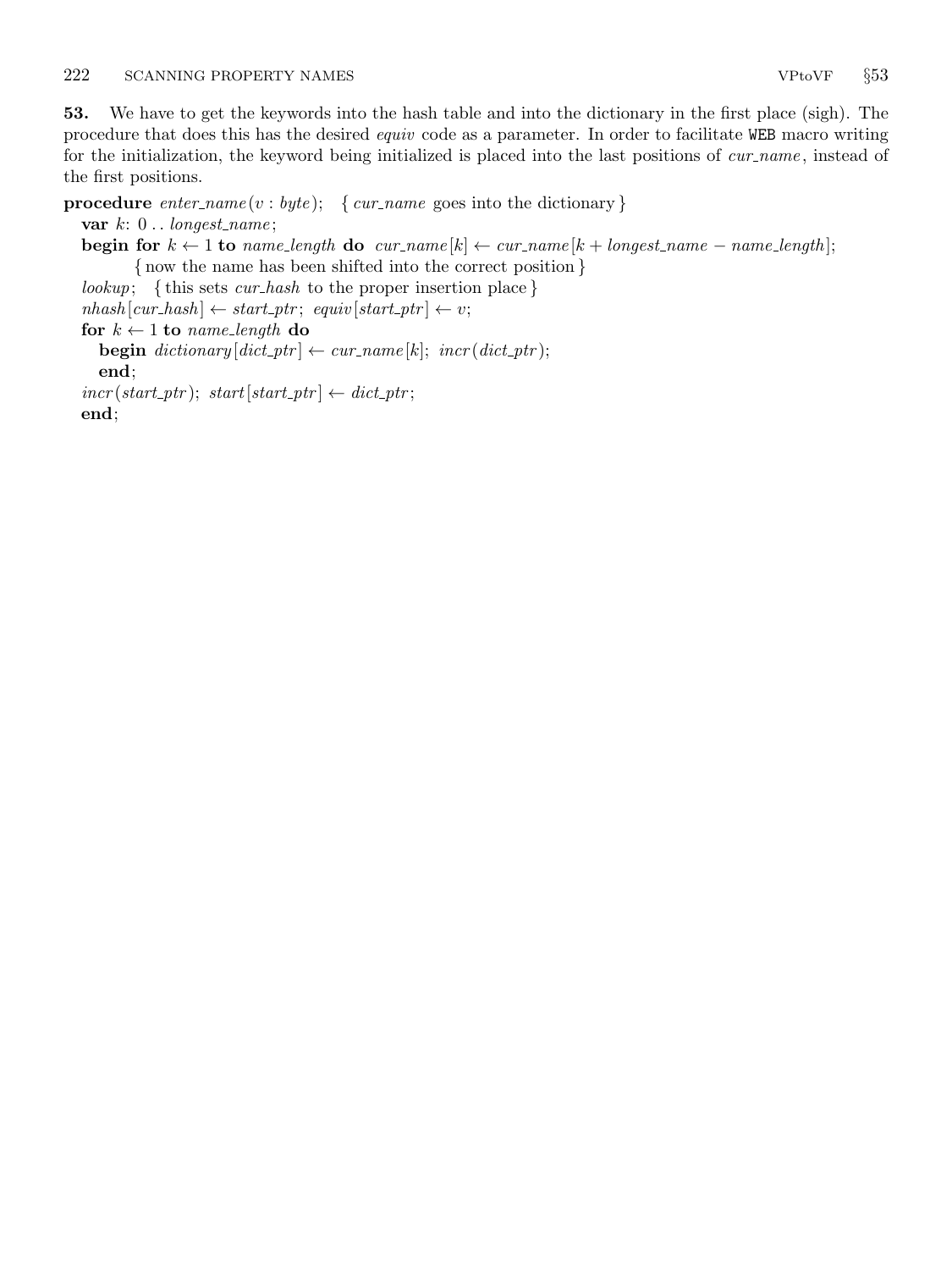54. Here are the macros to load a name of up to 20 letters into the dictionary. For example, the macro load5 is used for five-letter keywords.

```
define tail(\#) \equiv enter_name(\#)define t20 (\#) \equiv \text{cur_name}[20] \leftarrow *, \text{tail}define t19 (\#) \equiv \text{cur_name} [19] \leftarrow *, \; t20define t18 (\#) \equiv \text{cur_name} [18] \leftarrow *, t19define t17(\texttt{#}) \equiv \textit{cur_name}[17] \leftarrow \texttt{#}; \; t18define t16 (\#) \equiv \text{cur_name} [16] \leftarrow 4; t17define t15 (\#) \equiv \text{cur_name}[15] \leftarrow 4; t16define t14 \text{ } (\#) \equiv \text{cur_name}[14] \leftarrow \#; t15define t13(\texttt{#}) \equiv \textit{cur_name}[13] \leftarrow \texttt{#}; \; t14define t12 (\#) \equiv \text{cur_name}[12] \leftarrow \#; t13define t11 (#) \equiv cur_name[11] \leftarrow #; t12
define t10 (\#) \equiv \text{cur_name} [10] \leftarrow \#; t11define t\theta(\textbf{m}) \equiv cur\_name[9] \leftarrow \textbf{m}; t10define t8 (\#) \equiv \text{cur_name}[8] \leftarrow 4; t9define t\mathcal{T}(\#) \equiv \text{cur_name}[7] \leftarrow \#; t\mathcal{S}define t6 (\#) \equiv \text{cur_name}[6] \leftarrow \#; t7define t5 (\#) \equiv \text{cur_name}[5] \leftarrow \#; t6define t/4 (#) \equiv cur_name[4] \leftarrow #; t5
define t3(\texttt{\#}) \equiv \textit{cur_name}[3] \leftarrow \texttt{\#}; t4define t2(\textbf{\#}) \equiv \text{cur_name}[2] \leftarrow \textbf{\#}; \; t3define t1 (\#) \equiv \text{cur_name}[1] \leftarrow \#; t2define load3 \equiv name\_length \leftarrow 3; t18
define load4 \equiv name\_length \leftarrow 4; t17
define load5 \equiv name\_length \leftarrow 5; t16
define load6 \equiv name\_length \leftarrow 6; t15
define load7 \equiv name\_length \leftarrow 7; t14
define load8 \equiv name\_length \leftarrow 8; t13define load9 \equiv name\_length \leftarrow 9; t12
define load10 \equiv name\_length \leftarrow 10; t11
define load11 \equiv name\_length \leftarrow 11; t10define load12 \equiv name\_length \leftarrow 12; t9
define load13 \equiv name\_length \leftarrow 13; t8define load14 \equiv name\_length \leftarrow 14; t7define load15 \equiv name\_length \leftarrow 15; t6
define load16 \equiv name\_length \leftarrow 16; t5
define load17 \equiv name\_length \leftarrow 17; t4
define load18 \equiv name\_length \leftarrow 18; t3
define load19 \equiv name\_length \leftarrow 19; t2
define load20 \equiv name\_length \leftarrow 20; t1
```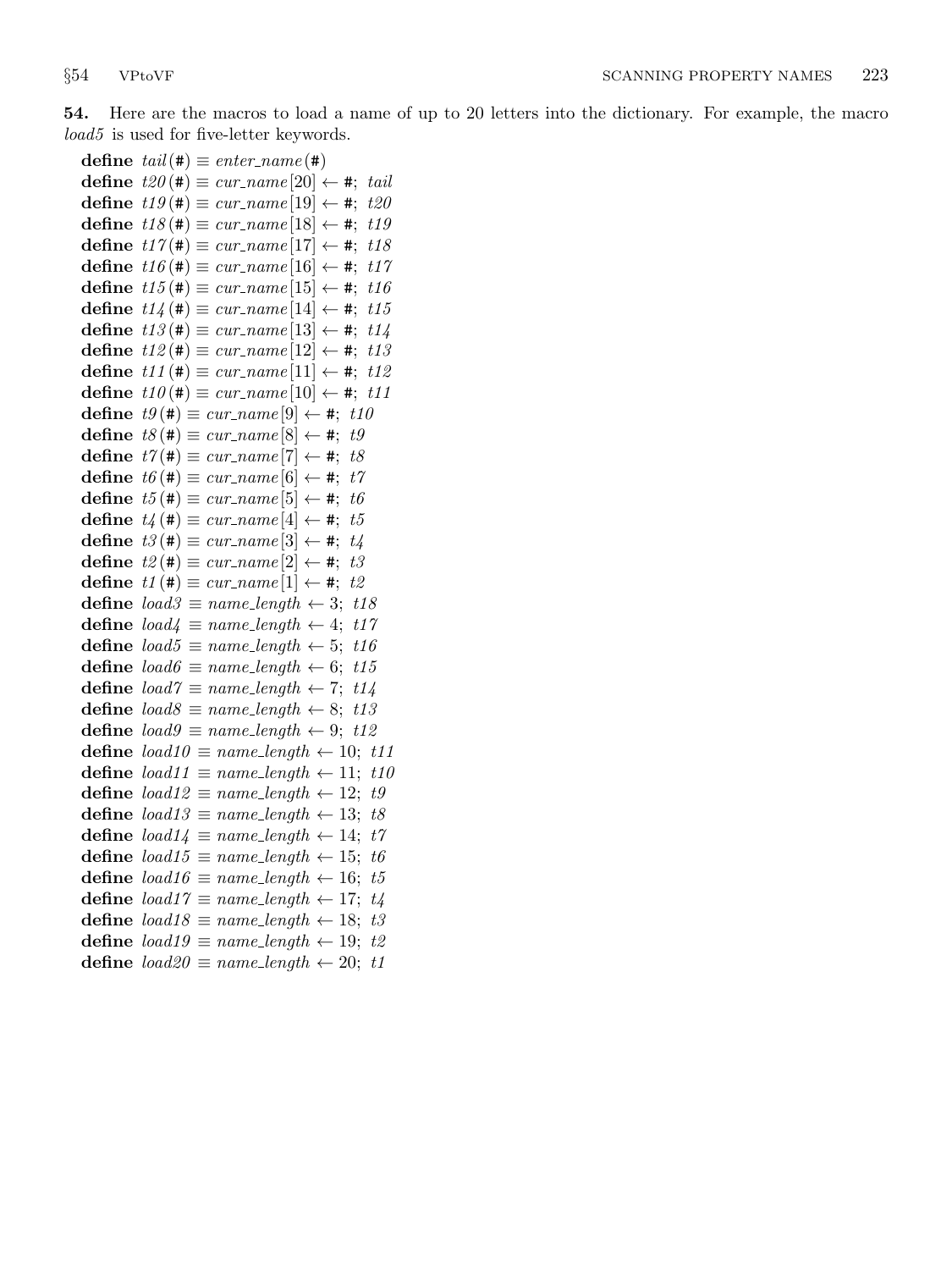```
55. (Thank goodness for keyboard macros in the text editor used to create this WEB file.)
```

```
\{ Enter all the PL names and their equivalents, except the parameter names 55 \}\equivequiv[0] \leftarrow comment\_code; \{ this is used after unknown keywords \}load8("C")("H")("E")("C")("K")("S")("U")("M")(<i>check\_sum\_code</i>);load10 ("D")("E")("S")("I")("G")("N")("S")("I")("Z")("E")(design_size_code);
  load11 ("D")("E")("S")("I")("G")("N")("U")("N")("I")("T")("S")(design\_units\_code);
  load12 ("C")("D")("I")("N")("G")("S")("C")("H")("E")("M")("E")(coding_scheme_code);
  load6("F")("A")("M")("I")("L")("Y") (family_code);load\{(\text{``F''})(\text{``A''})(\text{``C''})(\text{``E''})(face\_code);load16("S")("E")("V")("E")("N")("B")("I")("T")("S")("A")("F")("E")("F")("L")("A")("G")(<i>seven\_bit\_safe\_flag\_code</i>);load6 ("H")("E")("A")("D")("E")("R")(header\_code);
  load9("F")("O")("N")("T")("O")("T")("I")("M")("E")("N") (font\_dimen\_code);load8("L")("I")("G")("T")("A")("B")("L")("E")("E")(<i>lig_table_code</i>);load12\,("B")("O")("U")("N")("D")("A")("A")("R")("C")("C")("H")("A")("R")"() (boxndary\_char\_code);load9("C")("H")("A")("R")("A")("C")("C")("T")("E")("R")(<i>character\_code</i>);load9("P")("A")("R")("A")("M")("E")("E")("E")("R")("R")(<i>parameter\_code</i>);load6 ("C")("H")("A")("R")("W")("D")(char\_wd\_code);
  load6 ("C")("H")("A")("R")("H")("T")(char\_ht\_code);
  load6 ("C")("H")("A")("R")("D")("P")(char\_dp\_code);
  load6("C")("H")("A")("R")("I")("C")(<i>char\_ic\_code</i>);load10 ("N")("E")("X")("T")("L")("A")("R")("G")("E")("E")("R")(next_larger_code);
  load7("V")("A")("R")("C")("H")("H")("A")("R")(<i>var\_char\_code</i>);load3("T")("O")("P")(var\_char\_code + 1);load3 ("M")("I")("Q")(var\_char\_code + 2);load3 ("B")("O")("T")(var\_char\_code + 3);
  load3 ("R")("E")("P")(var\_char\_code + 4);
  load3 ("E")("X")("T")(var_char_code + 4); { compatibility with older PL format }
  load7("C")("D")("M")("M")("E")("N")("T")(<i>comment</i><sub>-code</sub>);load5("L")("A")("B")("E")("L") (label\_code);load4 ("S")("T")("O")("P")(stop_code);
  load4 ("S")("K")("I")("P")(skip\_code);
  load3("K")("R")("N")(krn\_code);load3("L")("I")("G")({liq\_code});load_4 ("/")("L")("I")("G")(lig\_code + 2);
  load5("/")("L")("I")("G")("G")(<i>lig\_code + 6</i>);load\{ ("L") ("I")("G")("G")("I") (lig_code + 1);load5("L")("I")("G")("A")("I")("2") (liq_code + 5);load5("/")("L")("I")("G")("G")((<i>lig\_code + 3</i>);load6("/")("L")("I")("G")("G")("/")(">")(<i>lig\_code + 7</i>);load7("/")("L")("I")("G")("G")("/")(">")("P")(<i>lig\_code + 11</i>);
```
This code is used in section [180.](#page-63-0)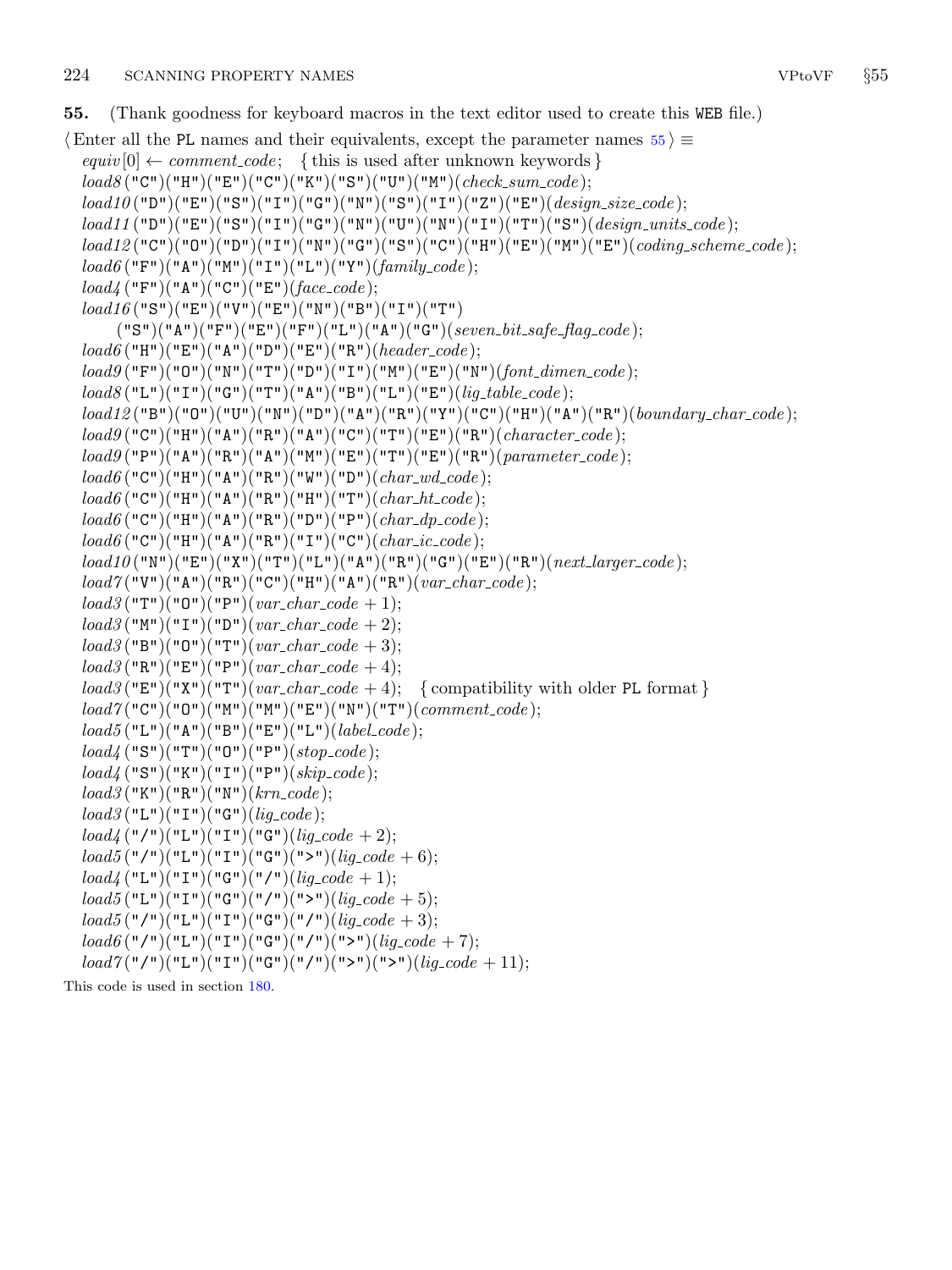56. VPL files may contain the following in addition to the PL names.

```
\langle Enter all the VPL names 56 \rangle \equivload6("V")("T")("I")("T")("L")("L")("E")(virtual\_title\_code);load7("M")("A")("P")("F")("O")("N")("T")("T")(<math>map\_font\_code</math>);load3("M")("A")("P")(<math>map\_code</math>);load8("F")("O")("N")("T")("N")("N")("A")("M")("E") (font_name_code);load8("F")("O")("N")("T")("A")("R")("E")("A")("A") (fort_area\_code);load12("F")("O")("N")("T")("C")("H")("E")("C")("C")("R")("S")("U"")("M") (font\_checksum. code);load6("F")("O")("N")("T")("A")("T")(<i>font_at_code</i>);load9("F")("O")("N")("T")("O")("O")("S")("S")("I")("Z")("E") (font\_disize\_code);load10 ("S")("E")("L")("E")("C")("T")("F")("O")("N")("T")(select\_font\_code);
  load7("S")("E")("T")("C")("H")("A")("R")(<i>set\_char\_code</i>);load7("S")("E")("T")("R")("U")("L")("E")(<i>set_rule\_code</i>);load9("M")("O")("V")("E")("R")("I")("G")("H")("T")("T")(<i>move\_right\_code</i>);load8("M")("O")("V")("E")("L")("E")("F")("T")("T")(<i>move\_right\_code + 1);\textit{load8} ("M")("O")("V")("E")("O")("O")("W")("N")(\textit{move\_down\_code});
  load6("M")("O")("V")("E")("U")("P")(<i>move\_down\_code + 1</i>);load_4 ("P")("U")("S")("H")(push\_code);
  load3("P")("O")("P")(pop\_code);load7("S")("P")("E")("C")("I")("A")("L")(<i>special-code</i>);load10 ("S")("P")("E")("C")("I")("A")("L")("H")("E")("X")(special\_hex\_code);
```
This code is used in section [180.](#page-63-0)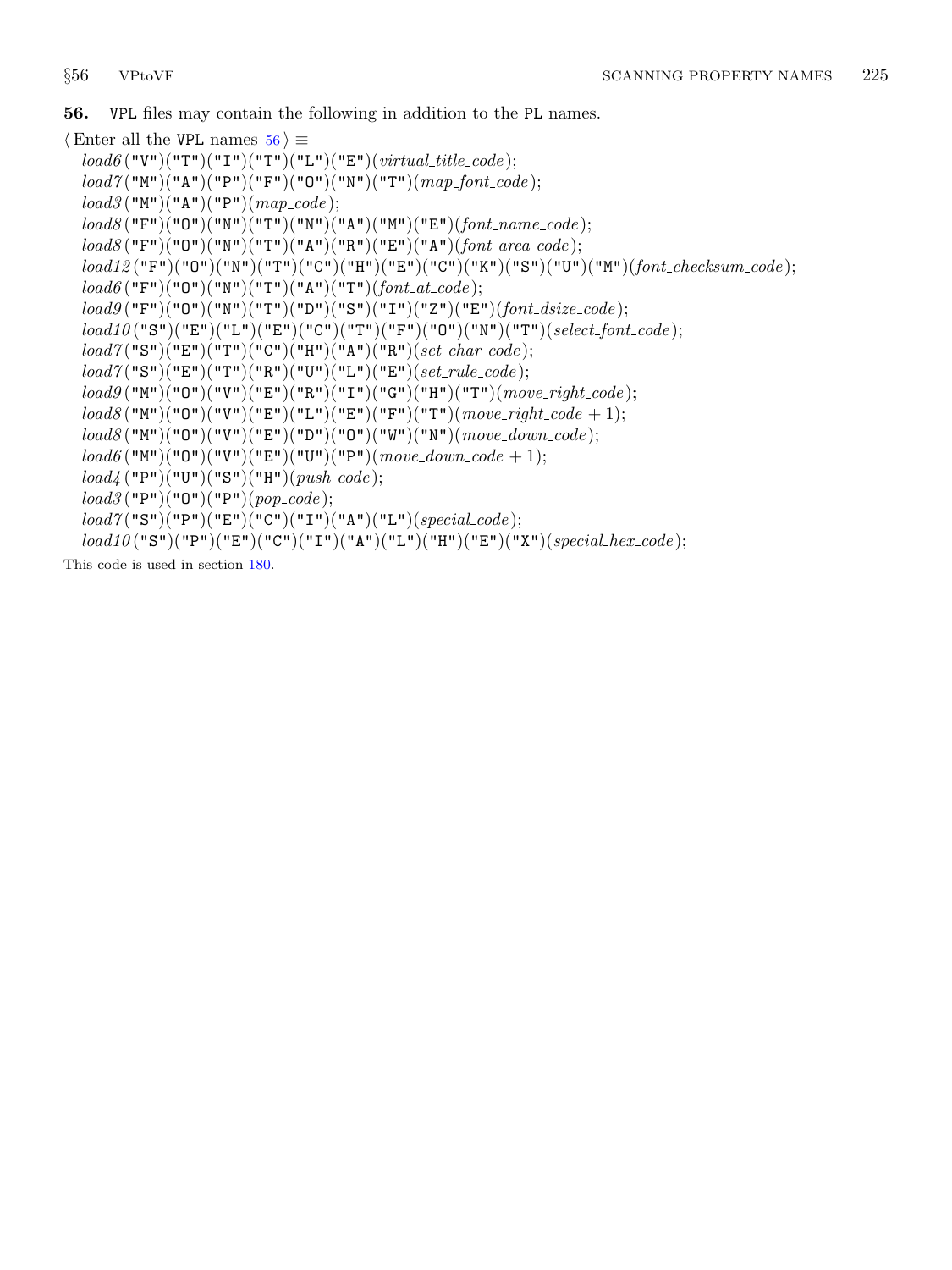```
57. (Enter the parameter names 57 \geqload5("S")("L")("A")("N")("T")(<i>parameter\_code + 1);load5("S")("P")("A")("C")("E")(<i>parameter\_code + 2</i>);load7("S")("T")("R")("E")("T")("C")("C")("H")(<i>parameter\_code + 3</i>);load6 ("S")("H")("R")("I")("N")("K")(parameter_code + 4);
  load7("X")("H")("E")("I")("G")("H")("H")("T")(<i>parameter</i> = code + 5);load_4 ("Q")("U")("A")("D")(parameter_code + 6);
  load10("E")("X")("T")("R")("A")("S")("P")("A")("C")("E")(<i>parameter_code</i> + 7);load_4 ("N")("U")("M")("1")(parameter_code + 8);
  load_4 ("N")("U")("M")("2")(parameter_code + 9);
  load_4 ("N")("U")("M")("3")(parameter_code + 10);
  load6("D")("E")("N")("O")("M")("M")("1")(<i>parameter\_code + 11);load6("D")("E")("N")("O")("M")("2")(<i>parameter\_code + 12</i>);load_4 ("S")("U")("P")("1")(parameter_code + 13);
  load( ("S")("U")("P")("2")(parameter_code + 14);
  load_4 ("S")("U")("P")("3")(parameter_code + 15);
  load_4 ("S")("U")("B")("1")(parameter_code + 16);
  load_4 ("S")("U")("B")("2")(parameter_code + 17);
  load7("S")("U")("P")("D")("R")("O")("P")(<i>parameter\_code + 18</i>);load7("S")("U")("B")("D")("R")("O")("P")(<i>parameter\_code + 19</i>);load6("D")("E")("L")("I")("M")("M")("1")(<i>parameter\_code + 20</i>);load6("D")("E")("L")("I")("M")("2")(<i>parameter\_code + 21</i>);load10("A")("X")("I")("S")("B")("E")("I")("I")("G")("H")("I")(<i>parameter-code + 22</i>);load20 ("D")("E")("F")("A")("U")("L")("T")("R")("U")("L")("E")
      ("T")("H")("I")("C")("K")("N")("E")("S")("S")(<i>parameter\_code + 8</i>);load13 ("B")("I")("G")("D")("P")("B")("P")("A")("C")("I")("N")("G")("1")(parameter_code + 9);
  load13 ("B")("I")("G")("D")("B")("S")("P")("A")("C")("I")("N")("G")("2")(parameter_code + 10);
  load13 ("B")("I")("G")("O")("P")("S")("P")("A")("C")("I")("N")("G")("3")(parameter_code + 11);
  load13 ("B")("I")("G")("O")("P")("S")("P")("A")("C")("I")("N")("G")("4")(parameter_code + 12);
  load13 ("B")("I")("G")("O")("P")("S")("P")("A")("C")("I")("N")("G")("5")(parameter_code + 13);
```
This code is used in section [180.](#page-63-0)

58. When a left parenthesis has been scanned, the following routine is used to interpret the keyword that follows, and to store the equivalent value in  $cur\_code$ .

## procedure  $get_name$ ;

```
begin incr(loc); incr(level); { pass the left parenthesis }
cur\_char \leftarrow "\cdots"while cur\_char = "u" do get_next;
if (cur_{char} > ")') \vee (cur_{char} < "("") then decr(loc); { back up one character }
name_length \leftarrow 0; get_keyword(char; \{ prepare to scan the name\})while cur\_char \neq " \sqcup" do
  begin if name_length = longest_name then cur_name[1] \leftarrow "X" { force error }
  else \textit{incr}(\textit{name\_length});cur_name[name_length] \leftarrow cur\_char; get\_keyword\_char;end;
lookup;
if name\_ptr = 0 then err\_print('Sory, \text{J\_don'}^t\_know \text{J}^t\_know \text{J}^t\_property\_name');cur\_code \leftarrow equiv(name\_ptr);end;
```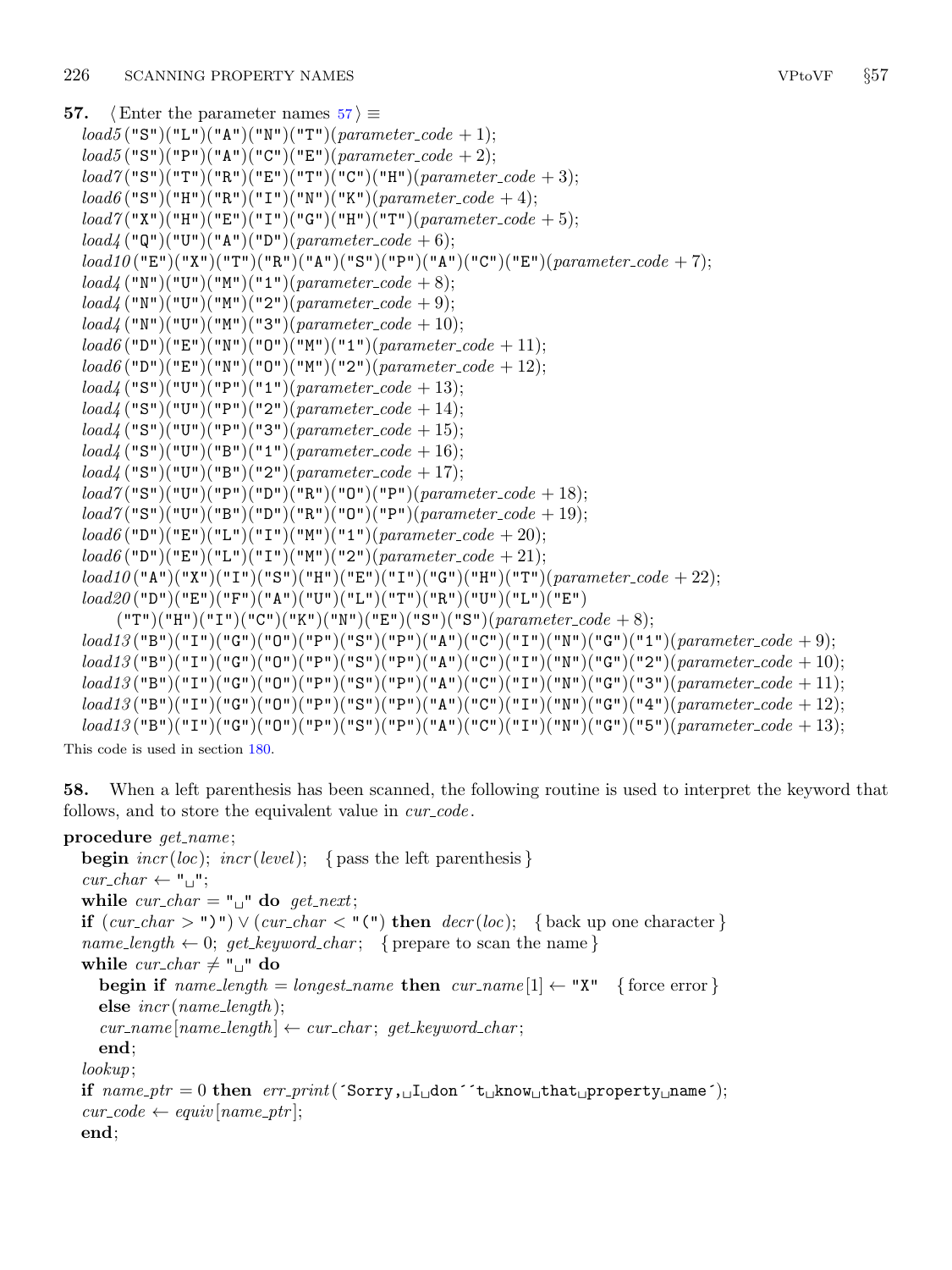<span id="page-26-0"></span>59. Scanning numeric data. The next thing we need is a trio of subroutines to read the one-byte, four-byte, and real numbers that may appear as property values. These subroutines are careful to stick to numbers between  $-2^{31}$  and  $2^{31} - 1$ , inclusive, so that a computer with two's complement 32-bit arithmetic will not be interrupted by overflow.

60. The first number scanner, which returns a one-byte value, surely has no problems of arithmetic overflow.

```
function get\_byte: byte; {scans a one-byte property value }
  var acc: integer; { an accumulator }
     t: \text{ASCII\_code}; {the type of value to be scanned }
  begin repeat get\_next;until \text{cur}\_\text{char} \neq "_1"; { skip the blanks before the type code }
  t \leftarrow cur_{char}; acc \leftarrow 0;repeat get.next;until \text{cur}\_\text{char} \neq " " \vdots { skip the blanks after the type code }
  if t = "C" then \langle Scan an ASCII character code 61\rangleelse if t = "D" then \langle Scan a small decimal number 62\rangleelse if t = "0" then \langle63\rangleelse if t = "H" then \langle64\rangleelse if t = "F" then \langle65\rangleelse skip_error (You\_\text{need}\_\text{''C"\_\text{''D"\_\text{''D"\_\text{''D"\_\text{''D"\_\text{''H"\_\text{''T"\_\text{``here'}$}}};cur\_char \leftarrow "\sqcup"; get_byte \leftarrow acc;end;
```
61. The get next routine converts lower case to upper case, but it leaves the character in the buffer, so we can unconvert it.

 $\langle$  Scan an ASCII character code 61 $\rangle \equiv$ if (cur char ≥ ´41 ) ∧ (cur char ≤ ´176 ) ∧ ((cur char < "(") ∨ (cur char > ")")) then  $acc \leftarrow xord[buffer[loc]]$ 

else  $skip_error$  ( $"C"$ <sub>u</sub>value must be standard  $ASCII$  and not a paren<sup>{</sup>)

This code is used in section 60.

```
62. \langle Scan a small decimal number 62 \rangle \equivbegin while (cur\_char \geq "0") \wedge (cur\_char \leq "9") do
     begin acc \leftarrow acc * 10 + cur\_char - "0";if acc > 255 then
        begin skip\_error( This_1value_2shouldn^ t<sub>u</sub>exceed_2255^; acc \leftarrow 0; cur\_char \leftarrow "_1";
        end
     else get\_next;end;
  backup;
  end
```
This code is used in section 60.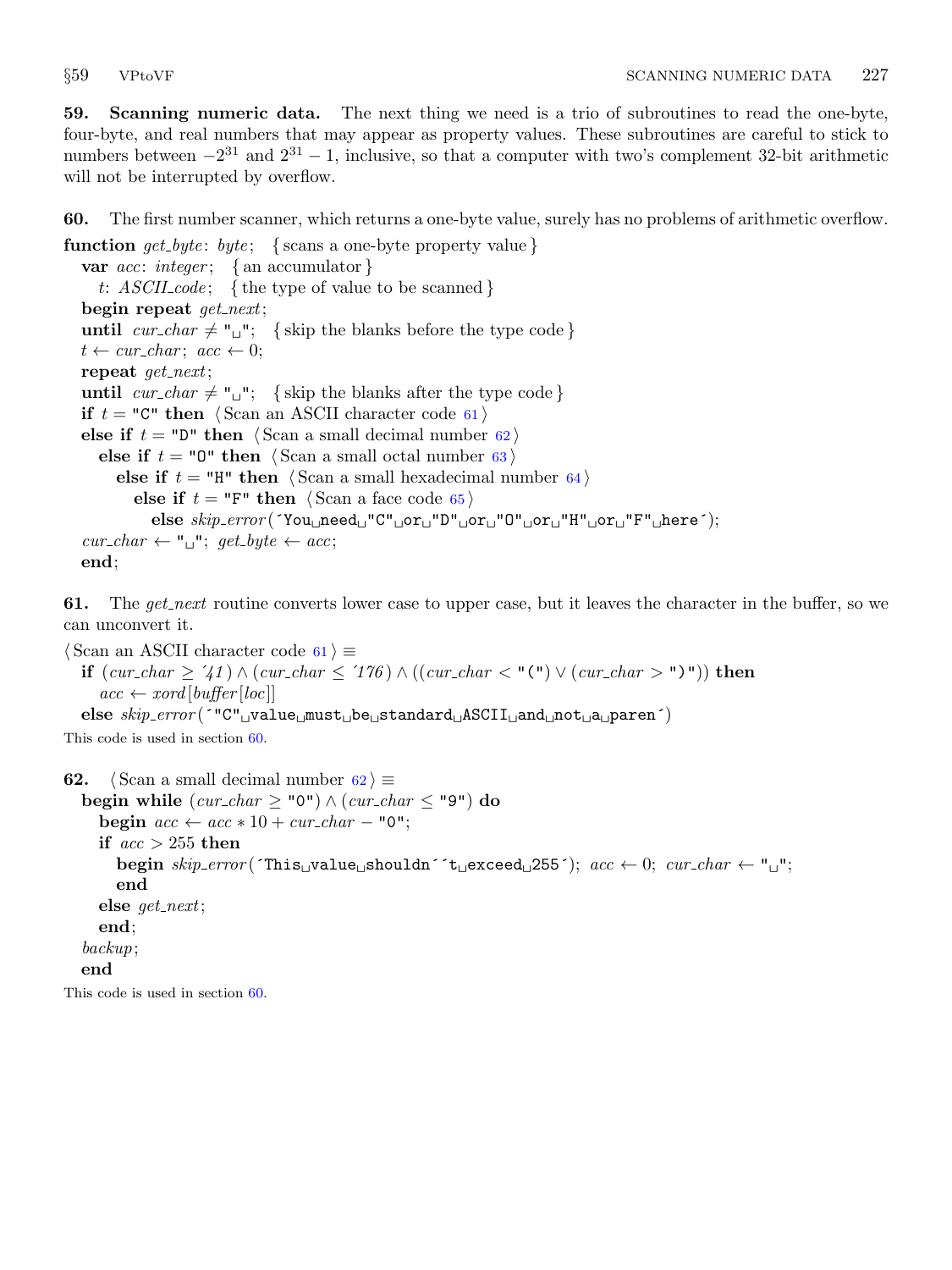```
63. \langle Scan a small octal number 63 \rangle \equivbegin while (cur\_char \geq "0") \wedge (cur\_char \leq "7") do
     begin acc \leftarrow acc * 8 + cur\_char - "0";if acc > 255 then
       begin skip\_error( This value shouldn 't exceed '377'); acc \leftarrow 0; cur char \leftarrow "\sqcup";
       end
     else get\_next;end;
  backup;
  end
```

```
This code is used in section 60.
```

```
64. \langle Scan a small hexadecimal number 64\rangle \equivbegin while ((cur\_char \geq "0") \wedge (cur\_char \leq "9") \vee ((cur\_char \geq "A") \wedge (cur\_char \leq "F")) do
     begin if cur\_char \geq "A" then cur\_char \leftarrow cur\_char + "0" + 10 - "A";
     acc \leftarrow acc * 16 + cur\_char - "0";if acc > 255 then
        begin skip\_error( This value shouldn ' t exceed "FF'); acc \leftarrow 0; cur char \leftarrow "\sqcup";
        end
     else get.next;end;
  backup;
  end
This code is used in section 60.
65. (Scan a face code 65) \equivbegin if cur\_char = "B" then acc \leftarrow 2else if cur\_char = "L" then acc \leftarrow 4else if cur\_char \neq "M" then acc \leftarrow 18;get_next;
  if cur\_char = "I" then incr(acc)else if cur\_char \neq "R" then acc \leftarrow 18;get_next;
  if cur char = "C" then acc \leftarrow acc + 6else if cur\_char = "E" then acc \leftarrow acc + 12else if cur_{char} \neq "R" then acc \leftarrow 18;if acc \geq 18 then
     begin skip\_error( [Illegal _1face_1code, _1I<sub>\cup</sub>changed_1it_1to_1MRR^{\circ}); acc \leftarrow 0;end;
```
This code is used in section [60](#page-26-0).

end

**66.** The routine that scans a four-byte value puts its output into *cur-bytes*, which is a record containing (yes, you guessed it) four bytes.

```
\langle23 \rangle +≡
 four_bytes = \mathbf{record}\ b0: byte; b1: byte; b2: byte; b3: byte;
    end;
```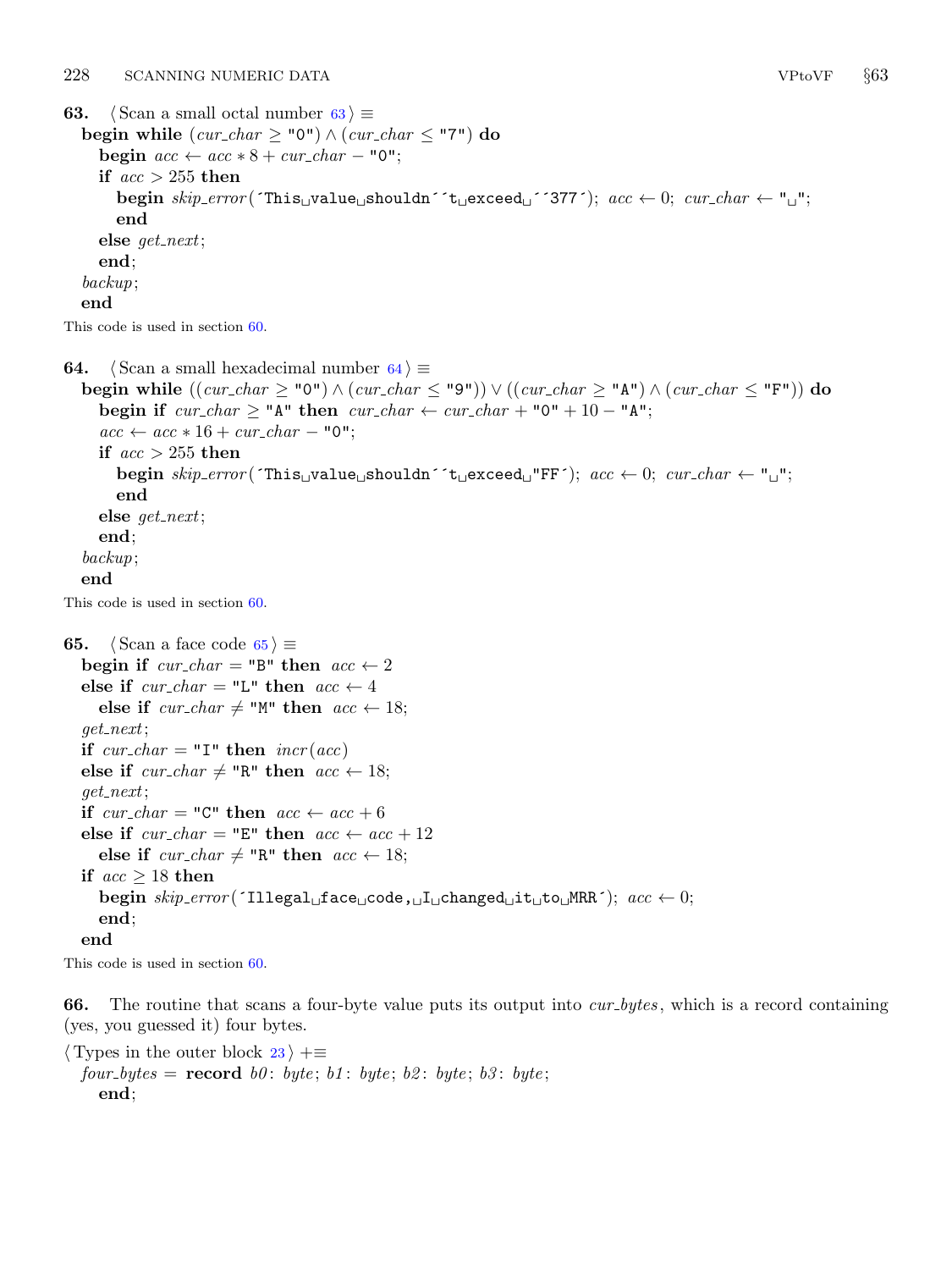```
67. define c\theta \equiv cur_bytes.b\thetadefine c1 \equiv cur_bytes.b1define c2 \equiv cur_bytes.b2define c3 \equiv cur_bytes.b3\langle Globals in the outer block 5 \rangle + \equivcur_bytes: four_bytes; \{ a four-byte accountator \}zero\_bytes: four\_bytes; { four bytes all zero }
68. \langle Set initial values 6 \rangle +≡
  zero\_bytes.b0 \leftarrow 0; zero\_bytes.b1 \leftarrow 0; zero\_bytes.b2 \leftarrow 0; zero\_bytes.b3 \leftarrow 0;69. Since the get-four-bytes routine is used very infrequently, no attempt has been made to make it fast;
we only want it to work.
procedure get_four_bytes; { scans an unsigned constant and sets four_bytes }
  var c: integer; { local two-byte accumulator }
     r: integer; { radix }
  begin repeat get.next;until \text{cur}\_\text{char} \neq " \sqcup"; { skip the blanks before the type code }
  r \leftarrow 0; cur_bytes \leftarrow zero_bytes; {start with the accumulator zero }
  if cur_char = "H" then r \leftarrow 16else if cur\_char = "0" then r \leftarrow 8else if cur\_char = "D" then r \leftarrow 10else skip\_error( \text{Decimal}_{\sqcup}("D"), \sqcup \text{total}_{\sqcup}("O"), \sqcup \text{or}_{\sqcup}hex\sqcup("H")\sqcupvalue\sqcupneeded\sqcuphere´);
  if r > 0 then
     begin repeat get\_next;
     until cur\_char \neq "u"; {skip the blanks after the type code }
     while ((cur\_char \geq "0") \land (cur\_char \leq "9") \lor ((cur\_char \geq "A") \land (cur\_char \leq "F")) do
        \langle Multiply by r, add cur_char – "0", and get_next 70\rangle;
     end;
  end;
70. \langle Multiply by r, add cur_char − "0", and get_next \langle 70 \rangle \equivbegin if cur_{char} > "A" then cur_{char} \leftarrow cur_{char} + "0" + 10 - "A";
  if cur\_char \geq "0" + r then skip\_error( [Illegal digit')
  else begin c \leftarrow c3 \cdot r + cur\_char - "0"; c3 \leftarrow c \mod 256;c \leftarrow c2 \cdot r + c div 256; c2 \leftarrow c \mod 256;
     c \leftarrow c1 \cdot r + c div 256; c1 \leftarrow c \mod 256;
     c \leftarrow c\theta * r + c div 256:
     if c < 256 then c\theta \leftarrow celse begin cur_bytes \leftarrow zero_bytes;if r = 8 then skip_error( Sorry, the maximum octal value is 0.377777777777'else if r = 10 then skip\_error( Sorry, the maximum decimal value is D_u4294967295 )
          else skip\_error('Sorry, \text{http://maximum} \text{__hex} \text{__value} \text{__is} \text{__H} \text{__FFFFFFFT};
       end;
     get_next;
     end;
  end
This code is used in section 69.
```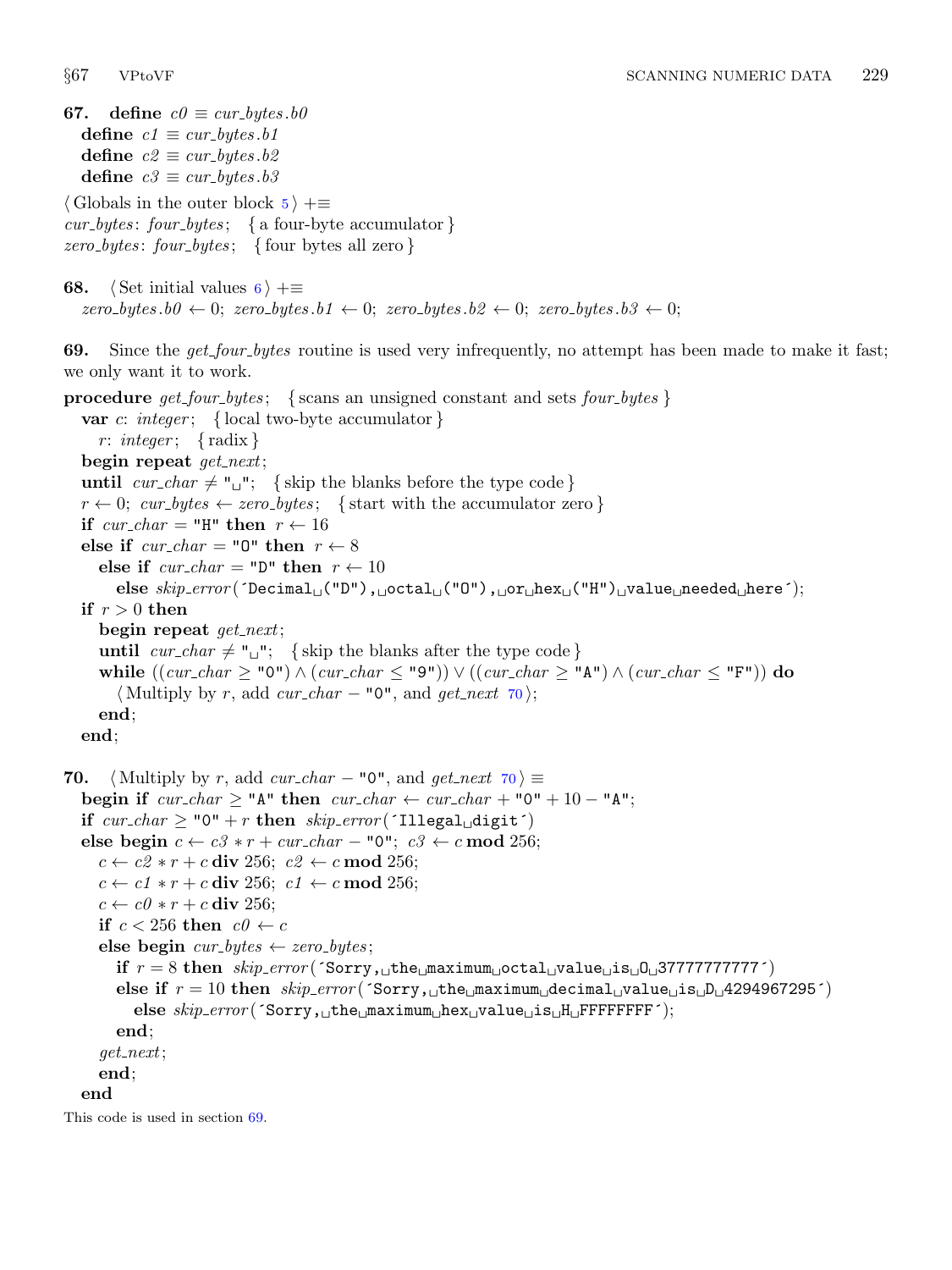<span id="page-29-0"></span>71. The remaining scanning routine is the most interesting. It scans a real constant and returns the nearest fix word approximation to that constant. A fix word is a 32-bit integer that represents a real value that has been multiplied by  $2^{20}$ . Since VPtoVF restricts the magnitude of reals to 2048, the fix-word will have a magnitude less than  $2^{31}$ .

define unity  $\equiv$  '4000000 { 2<sup>20</sup>, the fix-word 1.0}  $\langle$  Types in the outer block [23](#page-11-0)  $\rangle$  +≡  $fix\_word = integer; \{ a scaled real value with 20 bits of fraction \}$ 

72. When a real value is desired, we might as well treat 'D' and 'R' formats as if they were identical.

function get fix: fix word; { scans a real property value } var negative: boolean; { was there a minus sign?}  $acc: integer; \{ an accumulator\}$ int part: integer; {the integer part} j:  $0 \ldots 7$ ; { the number of decimal places stored } begin repeat  $get\_next;$ until cur char  $\neq$  " $\sqcup$ "; { skip the blanks before the type code }  $negative \leftarrow false$ ;  $acc \leftarrow 0$ ; {start with the accumulators zero } if  $(cur\_char \neq \text{TR}^m) \wedge (cur\_char \neq \text{TD}^m)$  then  $skip\_error('An\_'\text{R}^m \cup \text{OT}^m \text{D}^n \cup \text{value\_is\_needed\_here'})$ else begin  $\langle$  Scan the blanks and/or signs after the type code  $\langle$  73 $\rangle$ ; while  $(cur_{char} \geq "0") \wedge (cur_{char} \leq "9")$  do  $\langle$  Multiply by 10, add cur char −"0", and get next 74 $\rangle$ ;  $int_{\mathcal{A}} part \leftarrow acc; acc \leftarrow 0;$ if cur char = "." then  $\langle$  Scan the fraction part and put it in acc [76](#page-30-0) $\rangle$ ; if  $(ac \ge unity) \wedge (int-part = 2047)$  then  $skip_error$  ( $Real_{\Box}constant$ s<sub>i</sub>must<sub>i</sub>be<sub>il</sub>less<sub>il</sub>than<sub>1</sub>2048<sup>-</sup>) else  $acc \leftarrow int\_part * unity + acc;$ end; if negative then get\_fix  $\leftarrow -acc$  else get\_fix  $\leftarrow acc;$ end; 73.  $\langle$  Scan the blanks and/or signs after the type code 73  $\rangle \equiv$ repeat  $get.next;$ if  $cur\_char = "−"$  then **begin**  $cur\_char \leftarrow "u"$ ; negative  $\leftarrow \neg negative$ ; end else if  $cur\_char = "\dagger"$  then  $cur\_char \leftarrow "\dagger"$ ; until  $cur\_char \neq "$  " This code is used in section 72. **74.**  $\langle$  Multiply by 10, add *cur\_char* − "0", and *get\_next* 74 $\rangle \equiv$ begin  $acc \leftarrow acc * 10 + cur\_char - "0";$ if  $acc \geq 2048$  then begin  $skip\_error($   $\text{Real}\_\text{consents\_must\_be\_less}\_\text{than\_2048'}$ ;  $acc \leftarrow 0$ ;  $cur\_char \leftarrow " \sqcup" ;$ end else  $get.next;$ end This code is used in section 72.

75. To scan the fraction  $d_1d_2\ldots$ , we keep track of up to seven of the digits  $d_i$ . A correct result is obtained if we first compute  $f' = \lfloor 2^{21}(d_1 \ldots d_j)/10^j \rfloor$ , after which  $f = \lfloor (f' + 1)/2 \rfloor$ . It is possible to have  $f = 1.0$ .  $\langle$  Globals in the outer block  $5 \rangle + \equiv$  $5 \rangle + \equiv$ fraction\_digits:  $array [1.. 7]$  of  $integer; \{2^{21} \text{ times } d_j\}$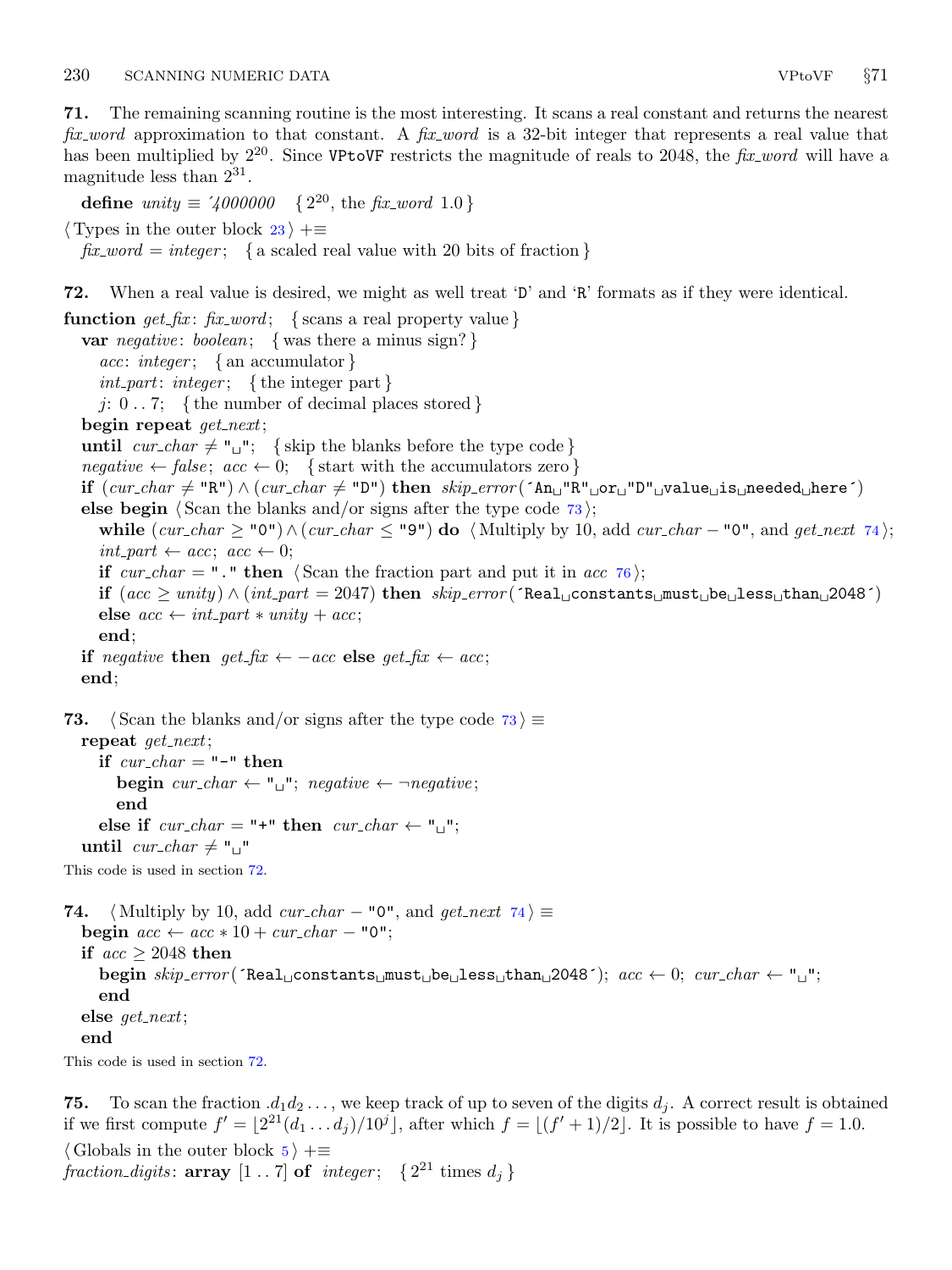```
76. \langle Scan the fraction part and put it in acc 76 \rangle \equivbegin j \leftarrow 0; get_next;
  while \left(\mathit{cur\_char} \geq "0"\right) \wedge \left(\mathit{cur\_char} \leq "9"\right) do
      begin if j < 7 then
         begin \text{incr}(j); fraction_digits [j] \leftarrow \text{'10000000} * (\text{cur}\text{-}\text{char} - "0");end;
      get_next;
      end;
   acc \leftarrow 0;while j>0 do
      begin acc \leftarrow fraction\_digits[j] + (acc \div 10); decr(j);end;
   acc \leftarrow (acc + 10) div 20;
  end
This code is used in section 72.
```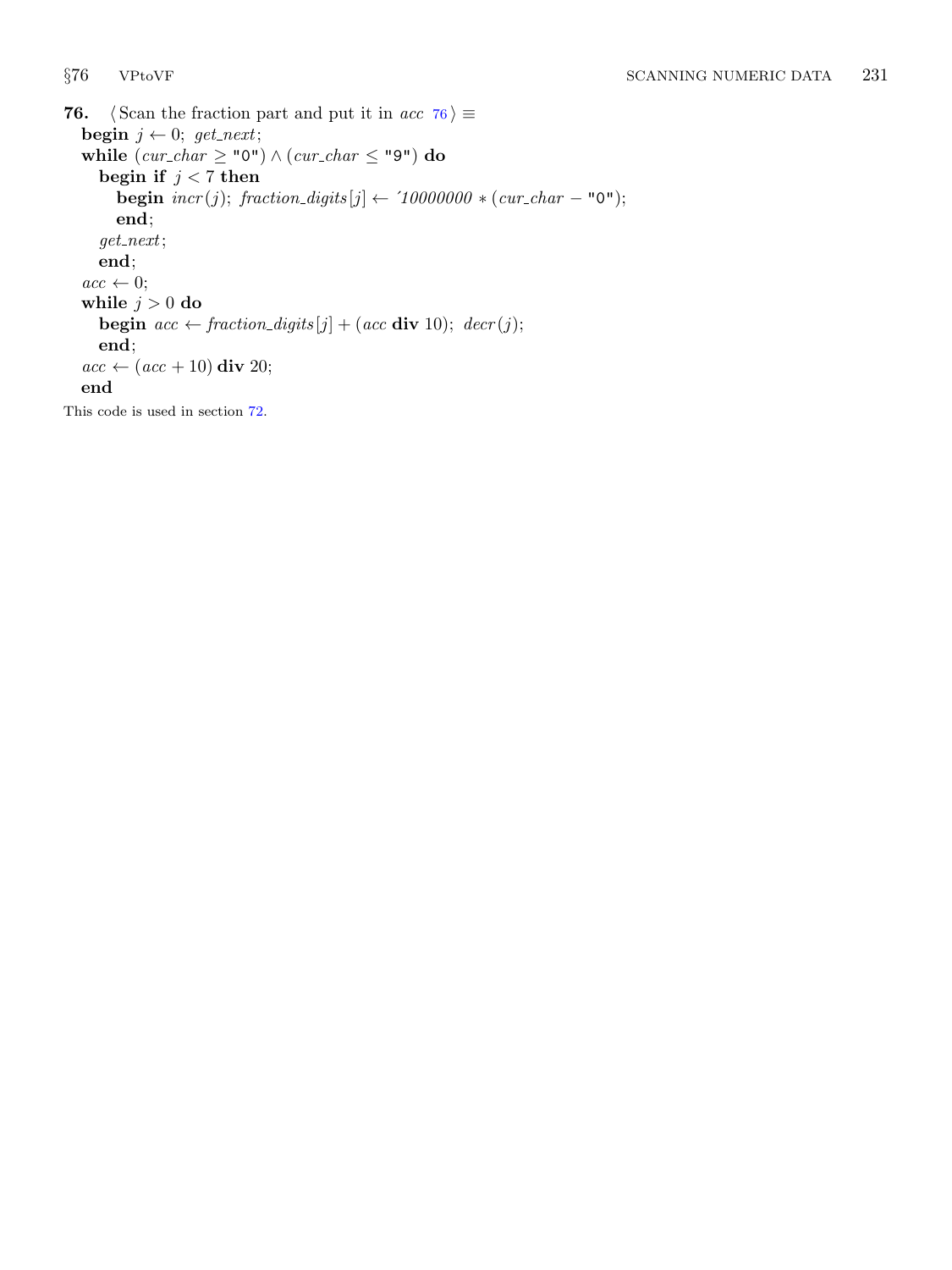<span id="page-31-0"></span>77. Storing the property values. When property values have been found, they are squirreled away in a bunch of arrays. The header information is unpacked into bytes in an array called header bytes. The ligature/kerning program is stored in an array of type *four-bytes*. Another *four-bytes* array holds the specifications of extensible characters. The kerns and parameters are stored in separate arrays of  $fix\_word$ values. Virtual font data goes into an array vf of single-byte values.

We maintain information about at most 256 local fonts. (If this is inadequate, several arrays need to be made longer and we need to output font definitions that go beyond  $fnt1$  and  $fnt\_def1$  in the VF file.)

Instead of storing the design size in the header array, we will keep it in a  $fix\_word$  variable until the last minute. The number of units in the design size is also kept in a  $\operatorname{fix}$ -word.

 $\langle$  Globals in the outer block [5](#page-2-0)  $\rangle$  += header\_bytes:  $array$  [header\_index] of byte; {the header block} header\_ptr: header\_index; {the number of header bytes in use} design\_size:  $fix\_word$ ; {the design size} design\_units: fix\_word; { reciprocal of the scaling factor } frozen\_du: boolean; { have we used  $design\_units$  irrevocably?} seven bit safe flag: boolean; { does the file claim to be seven-bit-safe?} lig\_kern:  $array [0.. max\_lig\_steps]$  of  $four\_bytes; \{$  the ligature program } nl:  $0 \ldots 32767$ ; {the number of ligature/kern instructions so far}  $min\_nl$ : 0... 32767; {the final value of nl must be at least this} kern: **array**  $[0 \tcdot \text{max\_terms}]$  of fix word; { the distinct kerning amounts} nk:  $0 \ldots max\! = \{$  the number of entries of kern  $\}$ exten:  $array [0.. 255]$  of  $four_bytes$ ; {extensible character specs} ne:  $0$ ... 256; {the number of extensible characters } param:  $array \; [1.. \; max\_param\_words]$  of  $fix\_word;$  {FONTDIMEN parameters} np:  $0 \ldots max\_param\_words; \{ the largest parameter set nonzero \}$ check\_sum\_specified: boolean; { did the user name the check sum?} bchar:  $0 \ldots 256$ ; {the right boundary character, or 256 if unspecified } *vf*: **array**  $[0 \tcdot \tcdot \tcdot yf_size]$  of *byte*; {stored bytes for VF file } *vf\_ptr*:  $0 \ldots v$ *f\_size*; { first unused location in  $v$ *f* } *vtitle\_start*:  $0 \ldots vf\_size$ ; { starting location of **VTITLE** string } *vtitle\_length*: *byte*; { length of **VTITLE** string } packet start: **array** [byte] **of**  $0 \dots vf$ -size; { beginning location of character packet } packet\_length:  $array [byte] of integer; {\text{length of character packet}}$ font ptr:  $0 \ldots 256$ ; { number of distinct local fonts seen }  $cur\_font: 0...256; \{ number of the current local font \}$ frame\_start: **array** [byte] **of** 0.. vf\_size; { beginning of local font name } frame\_length:  $array [byte] of byte; {length of local font name}$ farea start: **array** [byte] **of**  $0 \dots v f$ -size; { beginning of local font area } farea length:  $array [byte] of byte; {length of local font area}$ font\_checksum:  $array [byte] of four_bytes; \{local font checksum\}$ font\_number:  $array [0.. 256] of four_bytes;$  {local font id number} font\_at: array [byte] of fix\_word; { local font "at size" } font\_dsize:  $array [byte] of$  fix\_word; { local font design size}

78.  $\langle$  Types in the outer block [23](#page-11-0)  $\rangle$  +≡ header\_index =  $0$ .. max\_header\_bytes; indx =  $0$ ..  $\gamma\gamma\gamma\gamma\gamma$ ;

79.  $\langle$  Local variables for initialization [25](#page-11-0)  $\rangle$  +≡ d: header\_index; { an index into header\_bytes }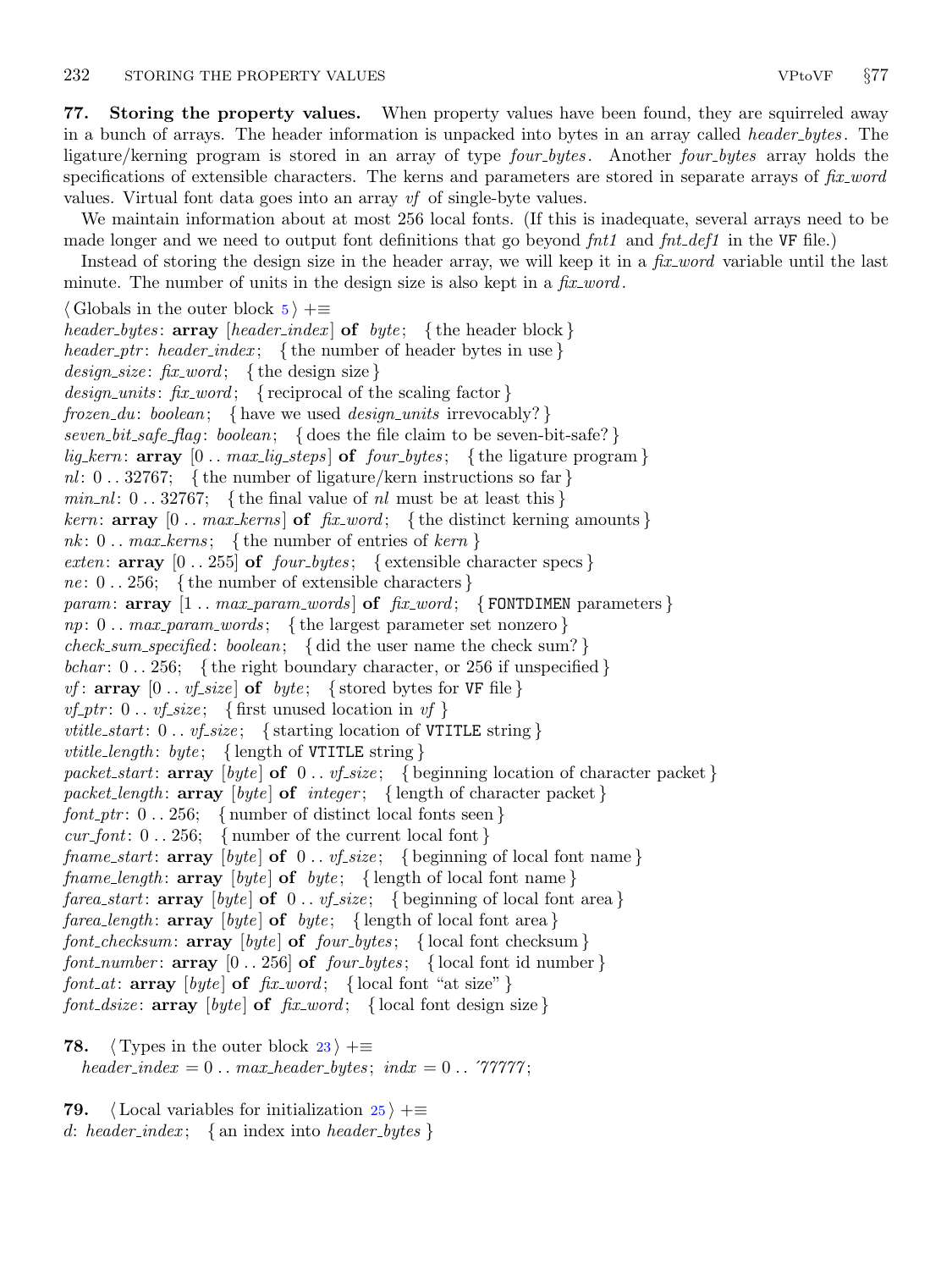<span id="page-32-0"></span>80. We start by setting up the default values.

define  $check\_sum\_loc = 0$ define  $design\_size\_loc = 4$ define  $coding\_scheme\_loc = 8$ define  $family\_loc = coding\_scheme\_loc + 40$ define  $seven\_flag\_loc = family\_loc + 20$ define  $face\_loc = seven\_flag\_loc + 3$  $\langle$  Set initial values [6](#page-2-0)  $\rangle$  +≡ for  $d \leftarrow 0$  to  $18 * 4 - 1$  do header\_bytes  $[d] \leftarrow 0$ ; header\_bytes  $[8]$  ← 11; header\_bytes  $[9]$  ← "U"; header\_bytes  $[10]$  ← "N"; header\_bytes  $[11]$  ← "S"; header\_bytes  $[12]$  ← "P"; header\_bytes  $[13]$  ← "E"; header\_bytes  $[14]$  ← "C"; header\_bytes  $[15]$  ← "I"; header\_bytes [16] ← "F"; header\_bytes [17] ← "I"; header\_bytes [18] ← "E"; header\_bytes [19] ← "D"; for  $d \leftarrow \text{family\_loc}$  to family loc + 11 do header bytes  $[d] \leftarrow \text{header\_bytes}[d-40]$ ;  $design\_size \leftarrow 10*$  unity; design\_units  $\leftarrow$  unity; frozen\_du  $\leftarrow$  false; seven\_bit\_safe\_flag  $\leftarrow$  false; header\_ptr  $\leftarrow$  18  $*$  4; nl  $\leftarrow$  0; min\_nl  $\leftarrow$  0; nk  $\leftarrow$  0; ne  $\leftarrow$  0; np  $\leftarrow$  0;  $check\_sum\_specified \leftarrow false; \; bchar \leftarrow 256;$ vf ptr ← 0; vtitle start ← 0; vtitle length ← 0; font ptr ← 0; for  $k \leftarrow 0$  to 255 do packet\_start  $|k| \leftarrow v f$ \_size; for  $k \leftarrow 0$  to 127 do packet\_length  $|k| \leftarrow 1$ ; for  $k \leftarrow 128$  to 255 do packet\_length  $|k| \leftarrow 2$ ;

81. Most of the dimensions, however, go into the *memory* array. There are at most 257 widths, 257 heights, 257 depths, and 257 italic corrections, since the value 0 is required but it need not be used. So *memory* has room for 1028 entries, each of which is a  $fix\_word$ . An auxiliary table called link is used to link these words together in linear lists, so that sorting and other operations can be done conveniently.

We also add four "list head" words to the *memory* and *link* arrays; these are in locations width through *italic*, i.e., 1 through 4. For example, *link* [height] points to the smallest element in the sorted list of distinct heights that have appeared so far, and memory [height] is the number of distinct heights.

define  $mem\_size = 1028 + 4$  { number of nonzero memory addresses }

 $\langle$  Types in the outer block [23](#page-11-0)  $\rangle$  +≡ pointer  $= 0$ .. mem\_size; { an index into memory }

82. The arrays *char\_wd*, *char\_ht*, *char\_dp*, and *char\_ic* contain pointers to the *memory* array entries where the corresponding dimensions appear. Two other arrays, *char tag* and *char remainder*, hold the other information that TFM files pack into a *char info word*.

define  $no\_tag = 0$  { vanilla character } define  $lig\_tag = 1$  { character has a ligature/kerning program } define  $list\_tag = 2$  { character has a successor in a charlist } define  $ext\_tag = 3$  { character is extensible } define *bchar\_label*  $\equiv$  *char\_remainder* [256] { beginning of ligature program for left boundary }  $\langle$  Globals in the outer block [5](#page-2-0)  $\rangle$  += memory:  $array[pointer]$  of  $fix\_word$ ; { character dimensions and kerns } mem\_ptr: pointer; { largest memory word in use } link:  $array[pointer]$  of pointer; {to make lists of memory items} *char\_wd:* array [byte] of pointer; { pointers to the widths } *char\_ht:* array  $[byte]$  of *pointer*; { pointers to the heights } *char\_dp*: **array** [*byte*] **of** pointer; { pointers to the depths } *char\_ic*: **array**  $[byte]$  of *pointer*; { pointers to italic corrections } *char\_tag*:  $array [byte] of no\_tag... ext\_tag; {\text{character tags}}$ *char\_remainder*:  $array [0.. 256] of 0.. 65535;$ 

{ pointers to ligature labels, next larger characters, or extensible characters }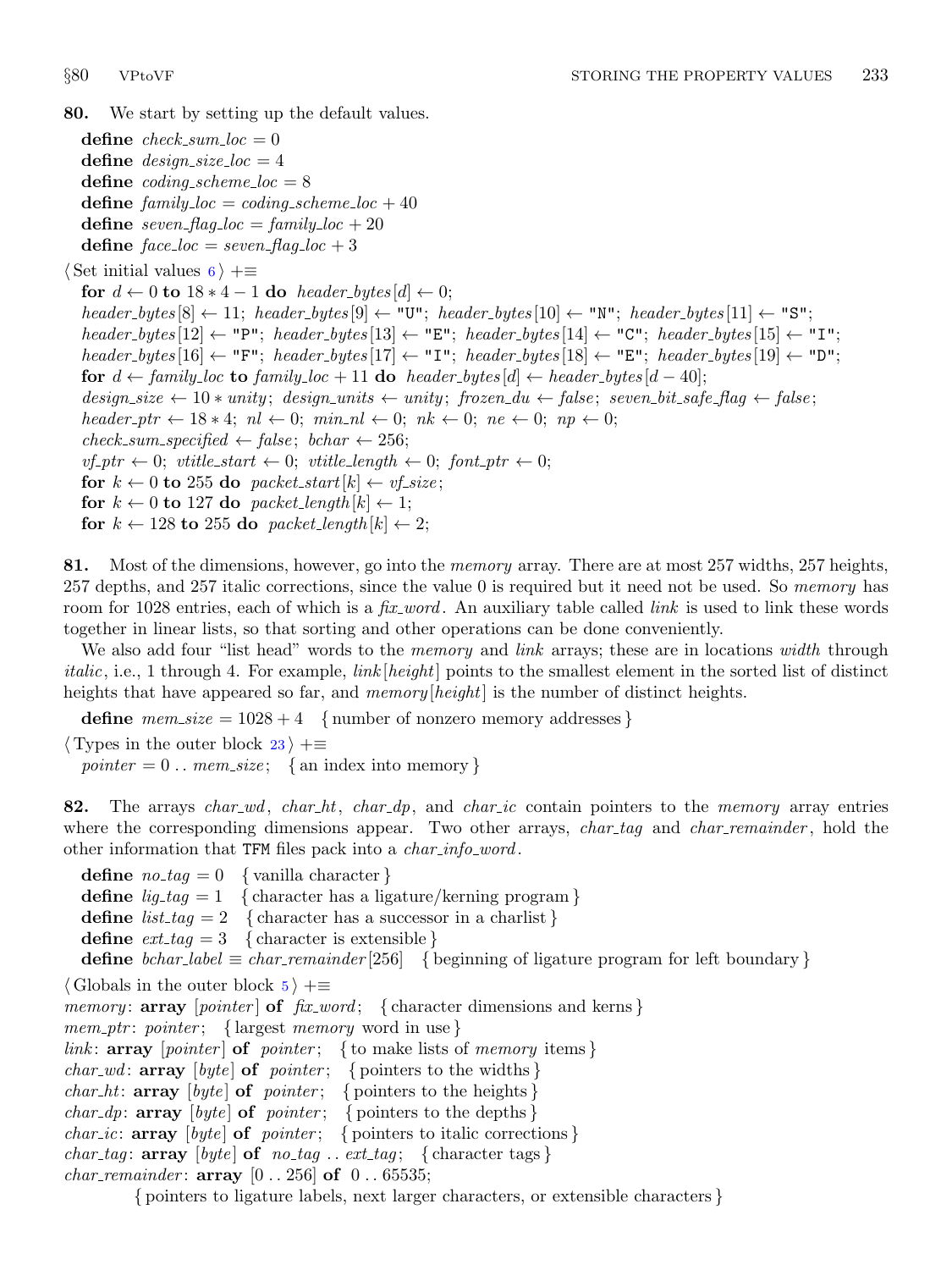<span id="page-33-0"></span>83. (Local variables for initialization  $25$ ) +≡ c: byte; { runs through all character codes }

```
84. \langle6 \rangle +≡
   bchar_label \leftarrow '77777;
  for c \leftarrow 0 to 255 do
      begin char_wd [c] \leftarrow 0; char_ht [c] \leftarrow 0; char_dp [c] \leftarrow 0; char_ic [c] \leftarrow 0;
      char\_tag [c] \leftarrow no\_tag; char_remainder [c] \leftarrow 0;
      end;
   memory[0] \leftarrow '17777777777; \{ an "infinite" element at the end of the lists \}memory[width] \leftarrow 0; link[width] \leftarrow 0; \{width list is empty\}memory[height] \leftarrow 0; link[height] \leftarrow 0; { height list is empty }
   memory[depth] \leftarrow 0; link[depth] \leftarrow 0; {\text{depth list is empty}}memory[italic] \leftarrow 0; link[italic] \leftarrow 0; \{ \text{italic list is empty} \}mem\_ptr \leftarrow italic;
```
85. As an example of these data structures, let us consider the simple routine that inserts a potentially new element into one of the dimension lists. The first parameter indicates the list head (i.e.,  $h = width$  for the width list, etc.); the second parameter is the value that is to be inserted into the list if it is not already present. The procedure returns the value of the location where the dimension appears in memory . The fact that memory  $[0]$  is larger than any legal dimension makes the algorithm particularly short.

We do have to handle two somewhat subtle situations. A width of zero must be put into the list, so that a zero-width character in the font will not appear to be nonexistent (i.e., so that its *char-wd* index will not be zero), but this does not need to be done for heights, depths, or italic corrections. Furthermore, it is necessary to test for memory overflow even though we have provided room for the maximum number of different dimensions in any legal font, since the VPL file might foolishly give any number of different sizes to the same character.

function  $sort_in(h: pointer; d: fix\_word): pointer; \{ inserts into list\}$ var p: pointer; { the current node of interest } **begin if**  $(d = 0) \wedge (h \neq width)$  then sort\_in  $\leftarrow 0$ else begin  $p \leftarrow h$ ; while  $d \geq \text{memory}[\text{link}[p]]$  do  $p \leftarrow \text{link}[p]$ ; if  $(d = memory[p]) \wedge (p \neq h)$  then sort\_in  $\leftarrow p$ else if  $mem\_ptr = mem\_size$  then  $beginerr\_print($  'Memory overflow:  $\text{unc}_\text{u}$ than 1028 widths, etc');  $print\_ln($  Congratulations! $_l$ It´´s $_l$ hard $_l$ to  $_l$ make  $_l$ this  $_l$ error.´); sort in  $\leftarrow p$ ; end else begin  $\text{incr}(\text{mem\_ptr})$ ; memory  $[\text{mem\_ptr}] \leftarrow d$ ;  $\text{link}(\text{mem\_ptr}] \leftarrow \text{link}[p]$ ;  $\text{link}[p] \leftarrow \text{mem\_ptr}$ ;  $incr$ (memory [h]); sort\_in  $\leftarrow$  mem\_ptr; end; end; end;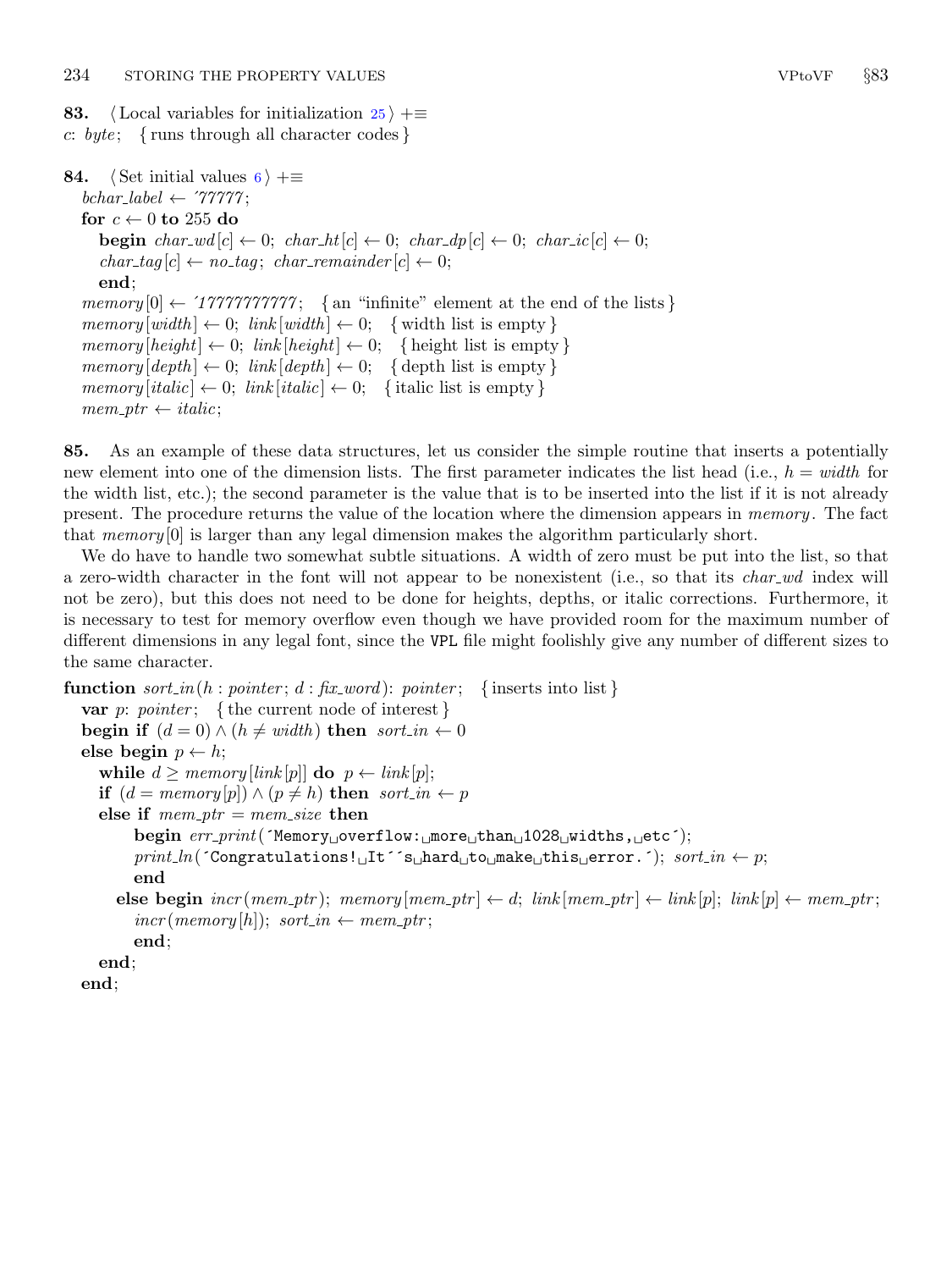<span id="page-34-0"></span>86. When these lists of dimensions are eventually written to the TFM file, we may have to do some rounding of values, because the TFM file allows at most 256 widths, 16 heights, 16 depths, and 64 italic corrections. The following procedure takes a given list head h and a given dimension d, and returns the minimum m such that the elements of the list can be covered by m intervals of width d. It also sets next d to the smallest value  $d' > d$  such that the covering found by this procedure would be different. In particular, if  $d = 0$  it computes the number of elements of the list, and sets next d to the smallest distance between two list elements. (The covering by intervals of width next d is not guaranteed to have fewer than  $m$  elements, but in practice this seems to happen most of the time.)

 $\langle$  Globals in the outer block [5](#page-2-0)  $\rangle$  +≡ next\_d: fix\_word; {the next larger interval that is worth trying }

87. Once again we can make good use of the fact that  $memory[0]$  is "infinite."

function  $min\_cover(h: pointer; d: fix\_word): integer;$ var  $p: pointer; \{ the current node of interest \}$ l: fix word; { the least element covered by the current interval } m: integer; {the current size of the cover being generated} **begin**  $m \leftarrow 0$ ;  $p \leftarrow link[h]$ ;  $next\_d \leftarrow memory[0]$ ; while  $p \neq 0$  do **begin**  $\text{incr}(m); l \leftarrow \text{memory}[p];$ while memory  $\left[link[p] \right] \leq l + d$  do  $p \leftarrow link[p]$ ;  $p \leftarrow link[p];$ if  $memory[p] - l < next_d$  then  $next_d \leftarrow memory[p] - l$ ; end;  $min\_cover \leftarrow m;$ end;

88. The following procedure uses *min-cover* to determine the smallest d such that a given list can be covered with at most a given number of intervals.

```
function shorten(h : pointer; m : integer): fix-word; {finds best way to round}
  var d: fix word; { the current trial interval length }
     k: integer; { the size of a minimum cover }
  begin if memory[h] > m then
     begin excess \leftarrow memory[h] - m; k \leftarrow min\_cover(h, 0); d \leftarrow next_d; \{now the answer is at least d\}repeat d \leftarrow d + d; k \leftarrow min\_cover(h, d);
     until k \leq m; { first we ascend rapidly until finding the range}
     d \leftarrow d div 2; k \leftarrow min\_cover(h, d); {now we run through the feasible steps }
     while k > m do
       begin d \leftarrow next\_d; k \leftarrow min\_cover(h, d);
       end;
     shorten \leftarrow d;
     end
  else shorten \leftarrow 0;
  end;
```
89. When we are nearly ready to output the TFM file, we will set  $index[p] \leftarrow k$  if the dimension in memory [p] is being rounded to the kth element of its list.

 $\langle$  Globals in the outer block [5](#page-2-0)  $\rangle$  + $\equiv$ index:  $array[pointer]$  of byte; excess: byte; { number of words to remove, if list is being shortened }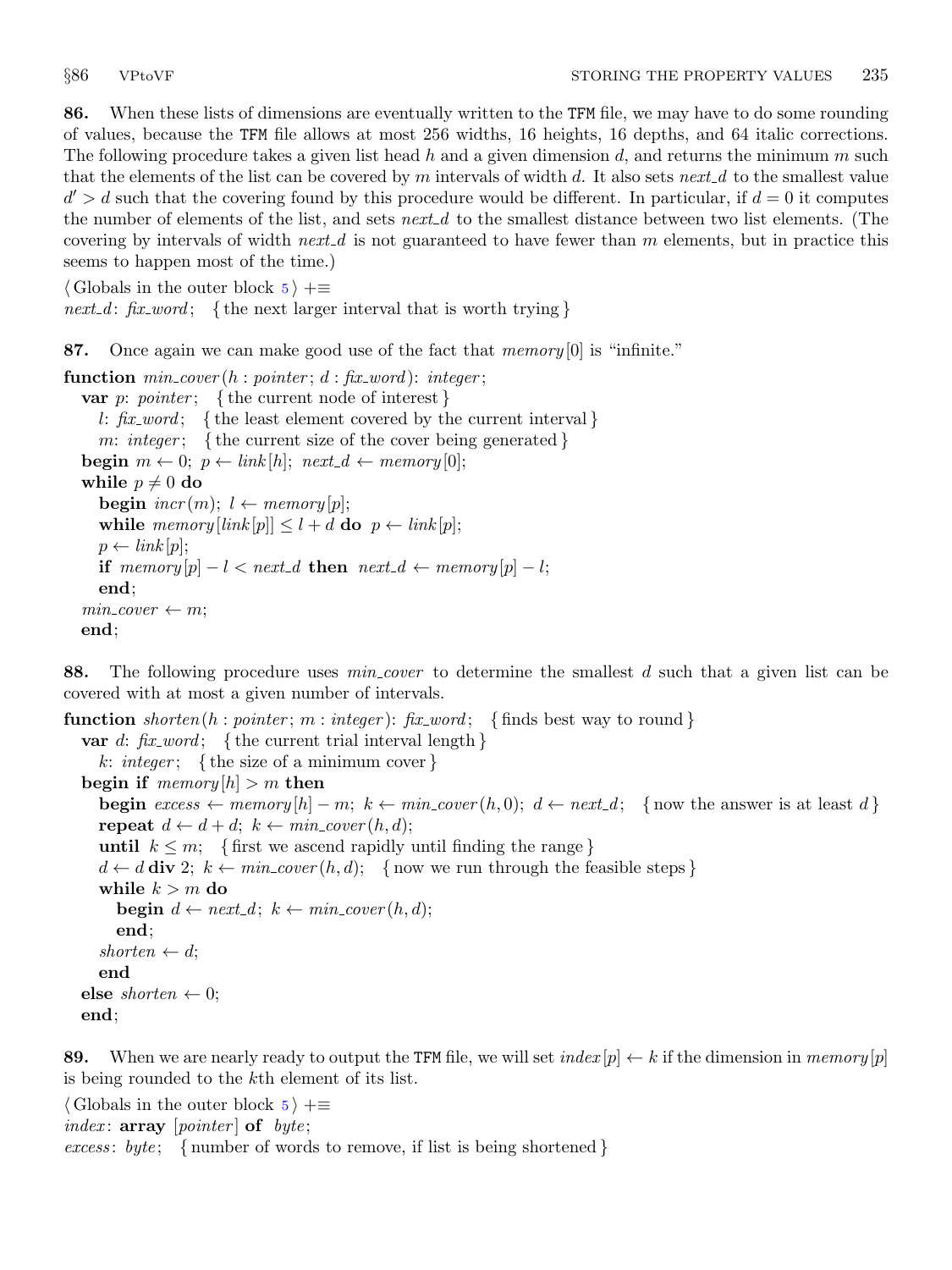90. Here is the procedure that sets the index values. It also shortens the list so that there is only one element per covering interval; the remaining elements are the midpoints of their clusters.

procedure  $set\_indices(h: pointer; d: fix\_word);$  { reduces and indexes a list }

var  $p: pointer; \{ the current node of interest \}$ q: pointer; { trails one step behind  $p$  } m: byte; {index number of nodes in the current interval} l: fix word; { least value in the current interval } **begin**  $q \leftarrow h$ ;  $p \leftarrow link[q]$ ;  $m \leftarrow 0$ ; while  $p \neq 0$  do **begin**  $\text{incr}(m); l \leftarrow \text{memory}[p]; \text{ index}[p] \leftarrow m;$ while memory  $\left[link[p] \right] \leq l + d$  do **begin**  $p \leftarrow link[p]$ ;  $index[p] \leftarrow m$ ;  $decr(excess)$ ; if  $excess = 0$  then  $d \leftarrow 0$ ; end; link [q] ← p; memory [p] ← l + (memory [p] – l) div 2;  $q \leftarrow p$ ;  $p \leftarrow link$  [p]; end;  $memory[h] \leftarrow m;$ end;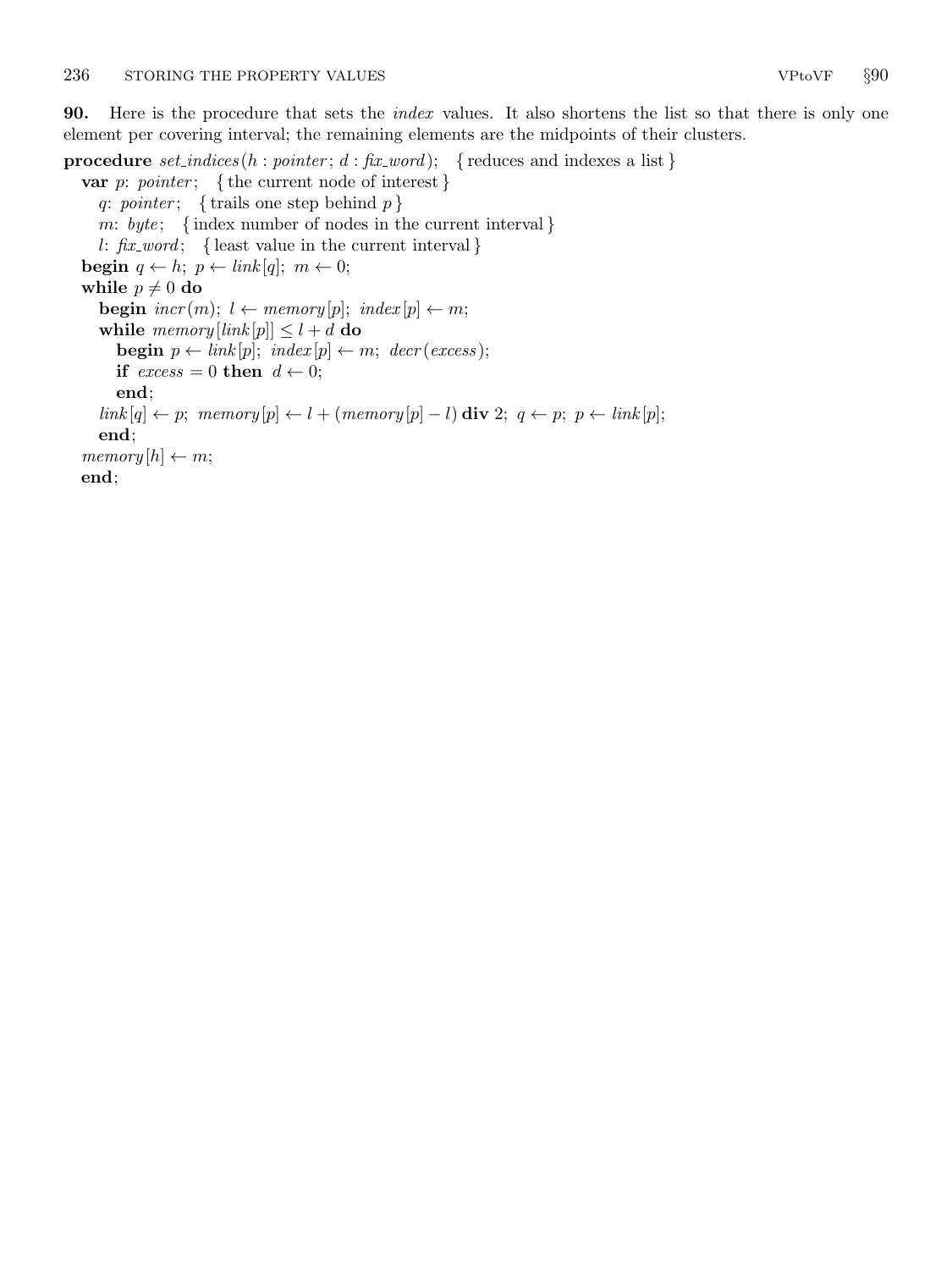<span id="page-36-0"></span>91. The input phase. We're ready now to read and parse the VPL file, storing property values as we go.

 $\langle$  Globals in the outer block [5](#page-2-0)  $\rangle$  + $\equiv$ c: byte; {the current character or byte being processed} x:  $fix\_word$ ; { current dimension of interest } k: integer; { general-purpose index }

```
92. \langle Read all the input 92 \rangle \equivcur\_char \leftarrow "\sqcup";
  repeat while cur\_char = "u" do get next;
     if cur char = "(" then \langle Read a font property value 94\rangleelse if (cur\_char = ")\") \wedge \neg input\_has\_ended then
          begin err print(´Extra right parenthesis´); incr (loc); cur char ← " ";
          end
       else if \neg input\_has\_ended then junk\_error;
  until input_has_ended
```
This code is used in section [180.](#page-63-0)

93. The junk error routine just referred to is called when something appears in the forbidden area between properties of a property list.

```
procedure junk_error; { gets past no man's land }
  begin err\_print (There \leq s<sub>u</sub>junk here that is not in parentheses ); skip\_to\_parent;
  end;
```
94. For each font property, we are supposed to read the data from the left parenthesis that is the current value of *cur\_char* to the right parenthesis that matches it in the input. The main complication is to recover with reasonable grace from various error conditions that might arise.

```
\langle Read a font property value 94 \rangle \equivbegin get_name;if cur\_code = comment\_code then skip\_to\_end\_of\_itemelse if cur\_code > character\_code then
        \text{flux} \text{error}(\text{`This}\text{`preparty}\text{`name}\text{`does} \text{n``t}\text{`be} \text{long}\text{`one} \text{`the}\text{`outer}\text{`le} \text{vec1`})else begin \langle Read the font property value specified by cur code95\rangle;
        finish\_the\_property;end;
  end
```
This code is used in section 92.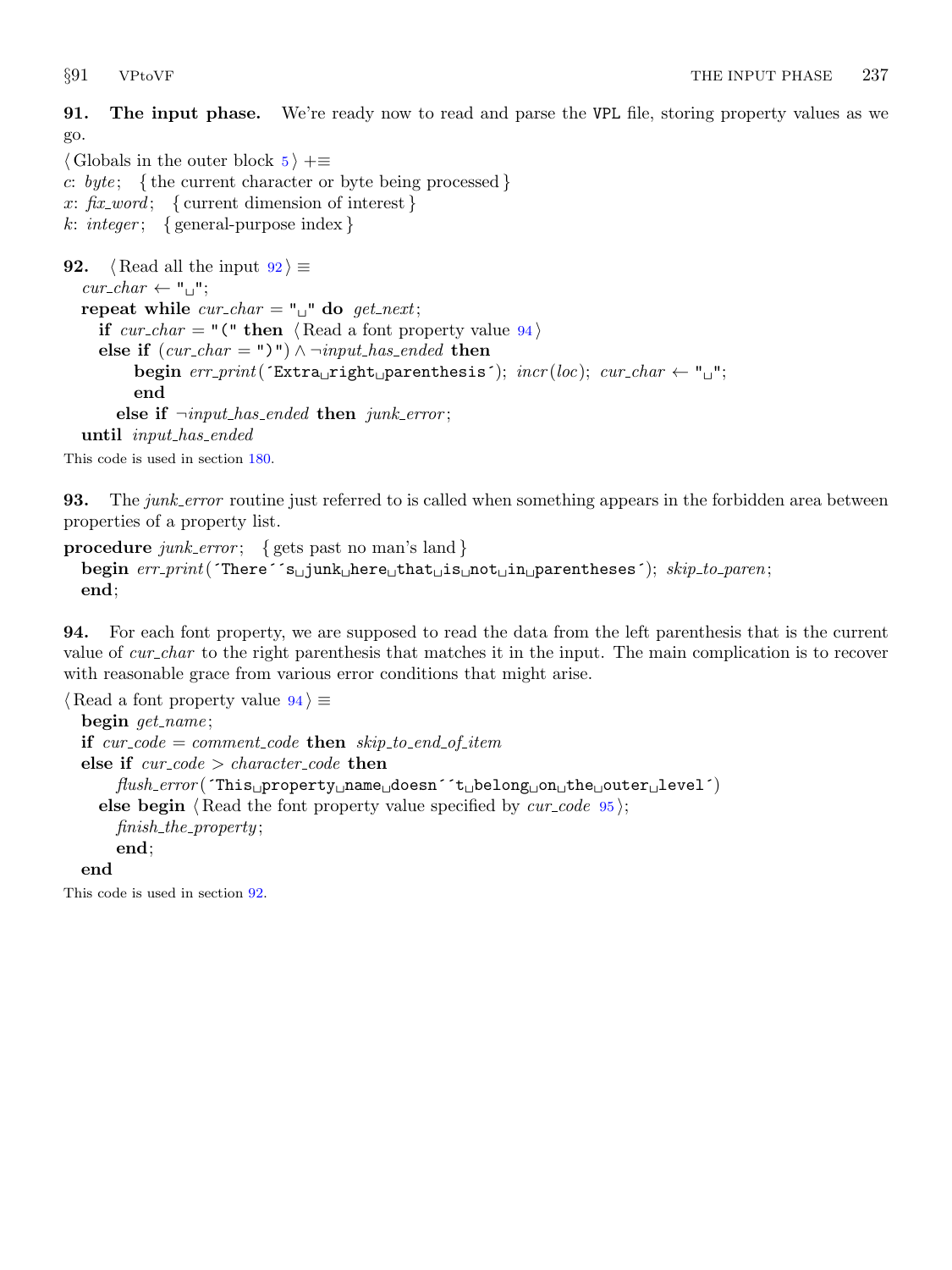<span id="page-37-0"></span>95. (Read the font property value specified by  $cur\_code$  95)  $\equiv$ case cur\_code of check\_sum\_code: begin check\_sum\_specified  $\leftarrow true$ ; read\_four\_bytes(check\_sum\_loc); end; *design\_size\_code*:  $\langle$  Read the design size  $98 \rangle$  $98 \rangle$ ; *design\_units\_code*:  $\langle$  Read the design units  $99$ ;  $coding\_scheme\_code:~read\_BCPL(coding\_scheme\_loc, 40);$  $family\_code: read\_BCPL(family\_loc, 20);$  $face\_code: header\_bytes[face\_loc] \leftarrow get\_byte;$ seven bit safe flag code:  $\langle$  Read the seven-bit-safe flag [100](#page-38-0) $\rangle$ ; header\_code:  $\langle$  Read an indexed header word [101](#page-39-0) $\rangle$ ; font\_dimen\_code:  $\langle$ Read font parameter list [102](#page-39-0) $\rangle$ ;  $lig\_table\_code: read\_lig\_kern;$ boundary\_char\_code: bchar  $\leftarrow$  get\_byte; virtual title code: begin vtitle start  $\leftarrow$  vf ptr; copy to end of item; if  $vf_{\perp}$  vtitle\_start + 255 then begin  $err\_print($  (VTITLE<sub>u</sub>clipped<sub>u</sub>to<sub>u</sub>255<sub>u</sub>characters'); *vtitle\_length*  $\leftarrow$  255; end else vtitle\_length  $\leftarrow$  vf\_ptr – vtitle\_start; end; map font code:  $\langle$  Read a local font list [104](#page-40-0) $\rangle$ ;  $character\_code: read\_char\_info;$ end This code is used in section [94](#page-36-0).

96. The case statement just given makes use of three subroutines that we haven't defined yet. The first of these puts a 32-bit octal quantity into four specified bytes of the header block.

```
procedure read\_four\_bytes (l: header\_index);
  begin get_four_bytes; header_bytes[l] \leftarrow c0; header_bytes[l + 1] \leftarrow c1; header_bytes[l + 2] \leftarrow c2;
  header\_bytes[l + 3] \leftarrow c3;end;
```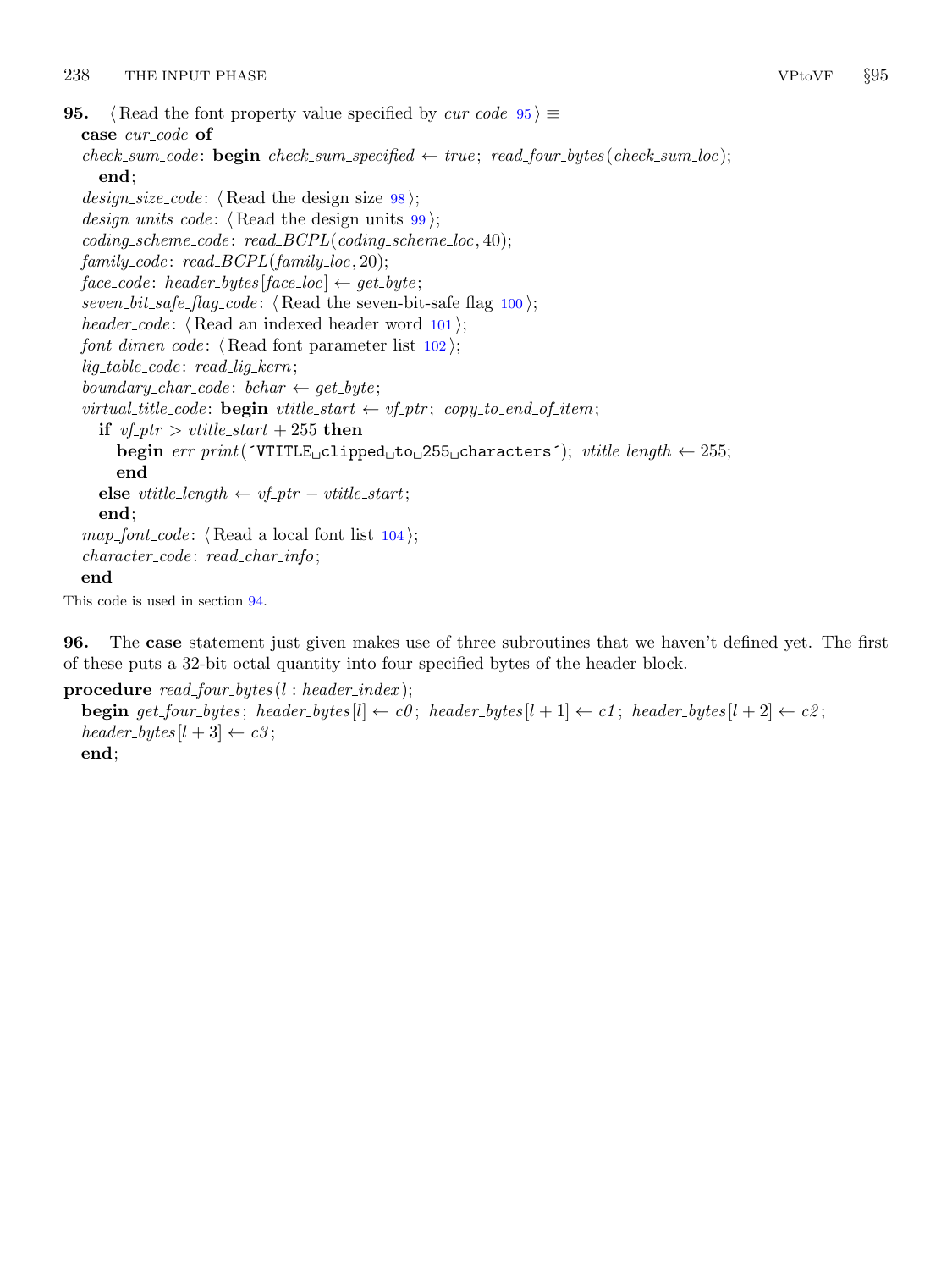<span id="page-38-0"></span>97. The second little procedure is used to scan a string and to store it in the "BCPL format" required by TFM files. The string is supposed to contain at most  $n$  bytes, including the first byte (which holds the length of the rest of the string).

```
procedure read\_BCPL(l:header\_index; n:byte);var k: \textit{header\_index};
   begin k \leftarrow l;
  while cur\_char = "u" do get\_next;while (cur\_char \neq "(") \wedge (cur\_char \neq ")" do
     begin if k < l + n then \text{incr}(k);
     if k < l + n then header_bytes [k] \leftarrow cur\_char;get\_next;end;
  if k = l + n then
     begin err\_print('String\_is\_too\_long; _its\_first\_', n - 1 : 1, ' _\text{u} characters \text{ } _\text{u} will _\text{u} \text{ } be_\text{u} \text{ } kept');decr(k);end;
   header\_bytes[l] \leftarrow k - l;while k < l + n - 1 do { tidy up the remaining bytes by setting them to nulls }
     begin \text{incr}(k); header_bytes [k] \leftarrow 0;
     end;
  end;
98. \langle Read the design size 98 \rangle \equivbegin next_d \leftarrow get\_fix;if next\_d < unity then err\_print( The design size must be at least 1.
  else design\_size \leftarrow next\_d;
  end
This code is used in section 95.
99. \langle Read the design units 99 \rangle \equivbegin next\_d \leftarrow get\_fix;if next_d \leq 0 then err\_print('The \textsubscript{u} of \textsubscript{u} { units} \textsubscript{u} per \textsubscript{u} { dissim} { units} \textsubscript{u} { units} \textsubscript{u} { positive}else if frozen\_du then err\_print('Sorry, \text{bit} 's\text{ubool}late\text{ubcoll}e\text{db}}the\text{design\_units}else design\_units \leftarrow next\_d;
  end
This code is used in section 95.
100. (Read the seven-bit-safe flag 100 \equivbegin while cur\_char = "u" do get_next;
  if cur\_char = "T" then seven bit safe flag \leftarrow trueelse if cur\_char = "F" then seven\_bit\_safe\_flag \leftarrow falseelse err\_print( The_{\sqcup}flag_{\sqcup}value_{\sqcup}should_{\sqcup}be_{\sqcup}"TRUE"_{\sqcup}or_{\sqcup}"FALSE"´);
   skip to paren;
  end
This code is used in section 95.
```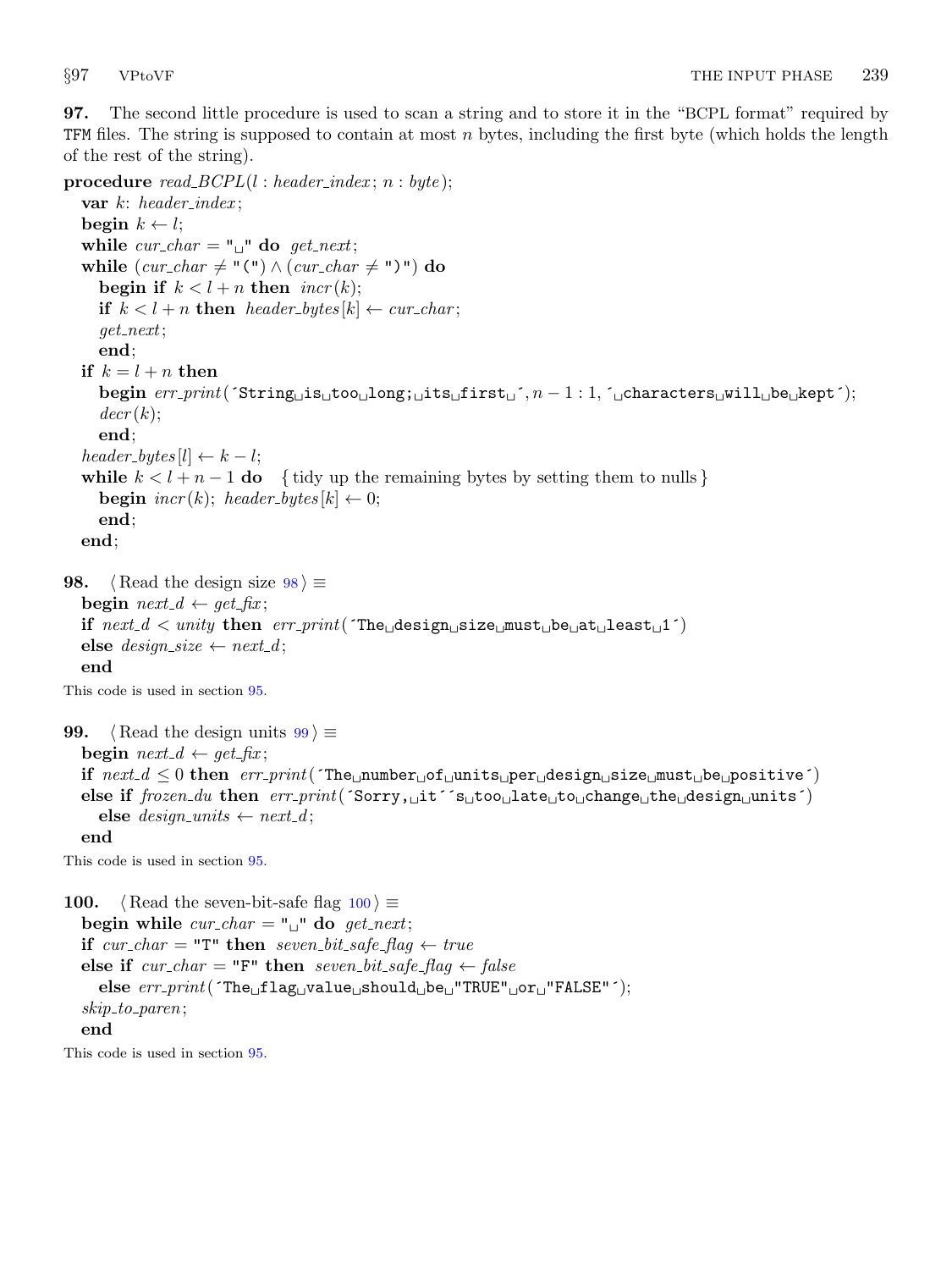```
101. (Read an indexed header word 101) \equivbegin c \leftarrow get\_byte;if c < 18 then skip\_error( HEADER indices should be 18 or more )else if 4 * c + 4 > max \skip\_error( This HEADER index is too big for my present table size ')else begin while header\_ptr < 4*c + 4 do
        begin header_bytes |header\_ptr| \leftarrow 0; incr(header_ptr);
        end;
      read\_four\_bytes(4*c);end;
 end
```
This code is used in section [95](#page-37-0).

102. The remaining kinds of font property values that need to be read are those that involve property lists on higher levels. Each of these has a loop similar to the one that was used at level zero. Then we put the right parenthesis back so that '*finish\_the\_property*' will be happy; there is probably a more elegant way to do this.

```
define \text{f}\text{}\text{in}\text{}\text{in} inner_property_list \equivbegin decr(loc); incr(level); cur_char \leftarrow ")";
              end
\langle Read font parameter list 102\rangle \equivbegin while level = 1 do
     begin while cur\_char = "u" do get_next;
     if cur\_char = "(" then \ \langle Read \ a \ parameter \ value \ 103 \rangleelse if cur\_char = ")" then skip\_tot\_end\_of\_itemelse junk_error;
     end;
  finish_inner_property_list;
  end
This code is used in section 95.
103. (Read a parameter value 103 \gebegin get_name;
  if cur\_code = comment\_code then skip\_to\_end\_of\_itemelse if (cur\_code < parameter\_code) \lor (cur\_code \geq char\_wd\_code) then
        {\it flush\_error}(\verb|`This\_property\_name\_doesn``t_ubelong\_in_a\_e-DNTDIMEN\_list'})else begin if cur\_code = parameter\_code then c \leftarrow get\_byteelse c \leftarrow cur\_code - parameter\_code;if c = 0 then flush_error (\text{PARAMETER} index must not be zero')
        else if c > max\_param\_words then
              \mathit{flush\_error} (\mathit{This}\_\mathsf{PARMETER}\_\mathsf{index}\_\mathsf{is}\_\mathsf{too}\_\mathsf{big}\_\mathsf{for}\_\mathsf{my}\_\mathsf{present}\_\mathsf{table}\_\mathsf{isize}\check{\ })
           else begin while np < c do
                 begin \text{incr}(np); \text{param}[np] \leftarrow 0;
                 end;
              param[c] \leftarrow get\_fix; finish_the_property;
             end;
        end;
  end
```
This code is used in section 102.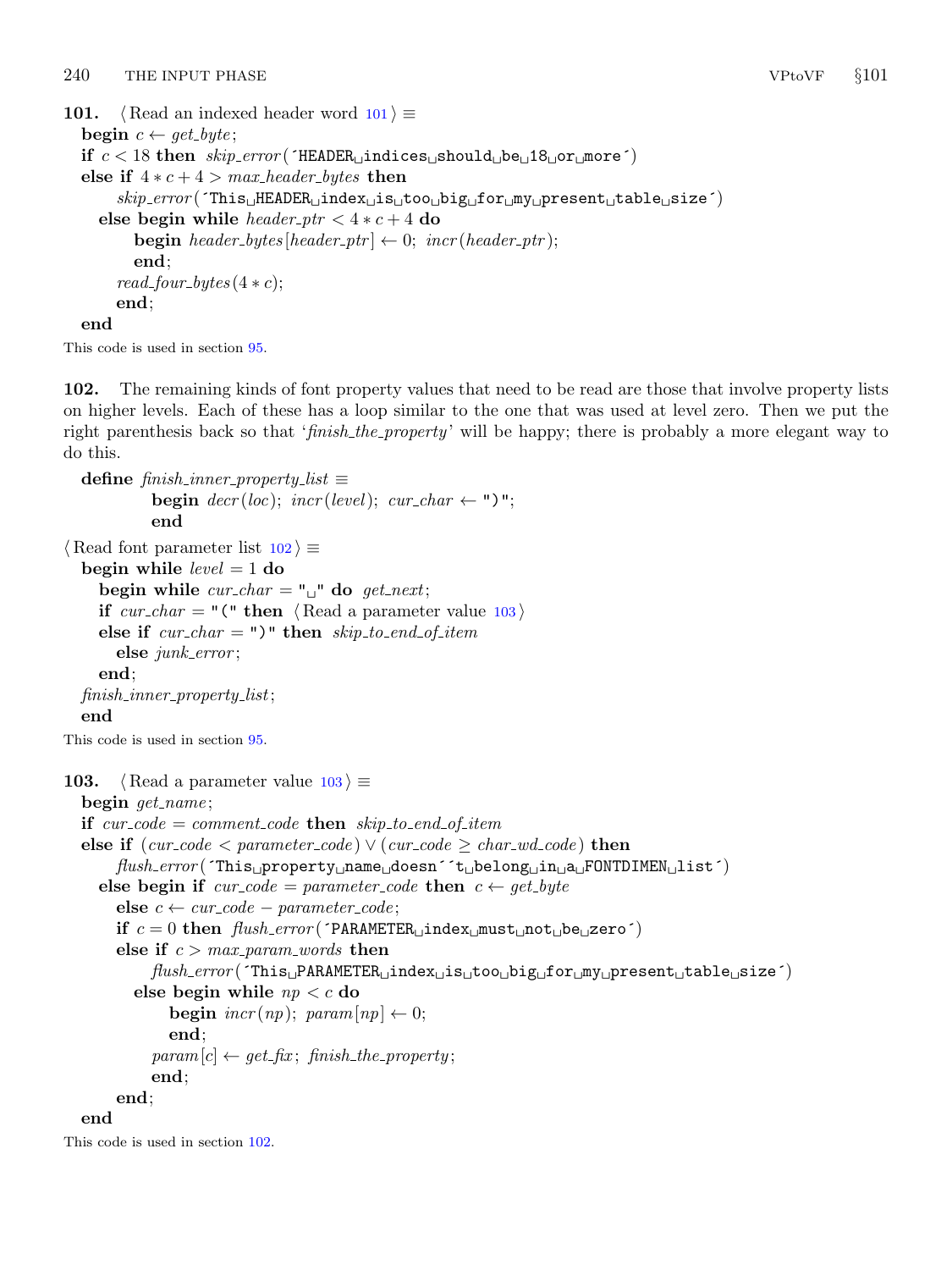```
104. define numbers_differ \equiv (font_number [cur\_font].b3 \neq font_number [font\_ptr].b3) \vee(font_number \lceil \text{cur-font} \rceil.b2 \neq font_number \lceil \text{font\_put} \rceil.b2 ) \vee(font_number[cur_font].b1 \neq font_number[font_ptr].b1 ) \vee(font_number \lceil cur_font \rceil.b0 \neq font_number \lceil font_ptr \rceil.b0 )\langle Read a local font list 104\rangle \equivbegin get_four_bytes; font_number [font\_ptr] \leftarrow cur\_bytes; cur_font \leftarrow 0;
  while numbers_differ do \text{incr}(cur\_font);if cur\_font = font\_ptr then {it's a new font number}
     if font\_ptr < 256 then (Initialize a new local font 105)
     else err\_print(<sup>\lceil</sup>L<sub>\sqcup</sub>can\sqcuphandle\sqcuponly\sqcup256\sqcupdifferent\sqcupmapfonts<sup>\lceil</sup>);
  if cur\_font = font\_ptr then skip\_to\_end\_of\_itemelse while level = 1 do
        begin while cur\_char = "u" do get\_next;if cur char = "(" then \langle Read a local font property 106)
        else if cur\_char = ")" then skip\_top\_to\_end\_of\_itemelse junk_error;
        end;
  finish_inner_property_list;
  end
This code is used in section 95.
105. (Initialize a new local font 105) \equivbegin \text{incr}(font\_ptr); fname_start\text{curr} font\} \leftarrow \text{v}_f\text{size}; fname_length \text{curr} font\} \leftarrow 4; \{ \text{NULL} \}farea\_start[cur\_font] \leftarrow vf\_size; farea\_length[cur\_font] \leftarrow 0; font\_checksum[cur\_font] \leftarrow zero\_bytes;
  font\_at[cur\_font] \leftarrow \langle 4000000; \{ denotes design size of this virtual font \}font_dsize [cur\_font] \leftarrow '50000000; {the fix_word for 10}
  end
This code is used in section 104.
106. \langle Read a local font property 106 \rangle \equivbegin get_name;
  if cur\_code = comment\_code then skip\_to\_end\_of\_itemelse if (cur\_code < font_name\_code) \vee (cur\_code > font\_disize\_code) then
        \text{fusion} (\text{This} property name doesn \text{``t}_\text{u}belong in a MAPFONT list')
     else begin case cur_code of
       font_name_code: \langle107\rangle;
        font_area_code: \langle108\rangle;
       font_checksum_code: begin get_four_bytes; font_checksum|cur_0| ← cur_bytes;
          end;
       font\_at\_code: begin frozen\_du \leftarrow true;
          if design_units = unity then font\_at[cur\_font] \leftarrow get\_fixelse font\_at[cur\_font] \leftarrow round((get\_fix/design\_units) * 1048576.0);end;
       font\_disize\_code: font\_disize[cur\_font] \leftarrow get\_fix;end; { there are no other cases }
        f\nimplies the property;
        end;
```
## end

This code is used in section 104.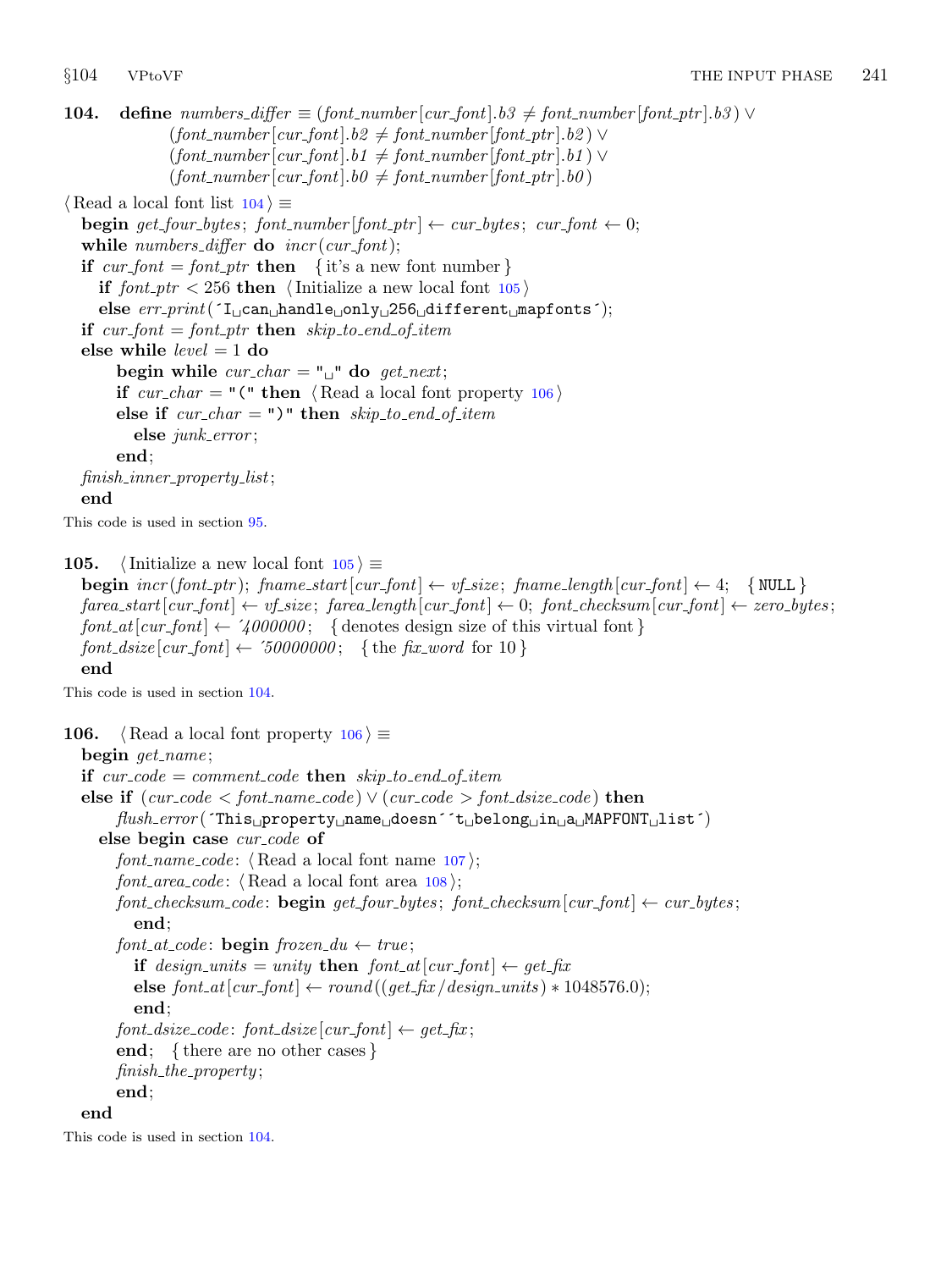<span id="page-41-0"></span>107. (Read a local font name  $107$ )  $\equiv$ **begin** frame\_start  $[cur\_font] \leftarrow vf\_ptr$ ; copy\_to\_end\_of\_item; if  $vf_{\perp}$   $ptr$  > fname\_start  $[cur_{\perp}$ font  $]+255$  then begin err\_print( $\text{'FONTNAME}_{\text{L}}$ clipped<sub>ti</sub>to<sub>11</sub>255<sub>11</sub>characters´); fname\_length  $[cur\text{-}font] \leftarrow 255$ ; end else  $\text{fname_length}[\text{cur}\text{-}\text{font}] \leftarrow \text{vf}\text{-}\text{ptr}-\text{fname\_start}[\text{cur}\text{-}\text{font}]$ ; end This code is used in section [106.](#page-40-0) 108. (Read a local font area  $108$ ) ≡ **begin** farea\_start  $[cur\_font] \leftarrow vf\_ptr$ ; copy\_to\_end\_of\_item; if  $vf_{\perp}$   $ptr$  > farea\_start [cur\_font] + 255 then begin  $err\_print$  ( $\text{TDNTAREA} \ll 25$  characters´);  $\text{fraca\_length} \sim 255$ ; end else  $\text{face\_length}[\text{cur}\text{-}font] \leftarrow \text{vf}\text{-}ptr - \text{face\_start}[\text{cur}\text{-}font]$ ; end This code is used in section [106.](#page-40-0) 109. (Read ligature/kern list  $109$ )  $\equiv$ begin  $lk\_step\_ended \leftarrow false;$ while  $level = 1$  do begin while  $cur\_char = "u"$  do  $get\_next;$ if  $cur\_char = "(" then \ \langle Read \ a \ ligature/kern \ command \ 110 \rangle$ else if  $cur\_char = "$ )" then  $skip\_top\_to\_end\_of\_item$ else junk\_error; end; finish\_inner\_property\_list; end This code is used in section [180.](#page-63-0) 110.  $\langle$  Read a ligature/kern command 110  $\rangle \equiv$ begin  $get_name$ ; if  $cur\_code = comment\_code$  then  $skip\_to\_end\_of\_item$ else if  $cur\_code < label\_code$  then  ${\it flush\_error}$  ( $\text{This\_property\_name\_doesn\_t\_belong\_in\_a\_LIGTABLE\_list'})$ else begin case cur\_code of *label\_code*:  $\langle$  Read a label step [112](#page-42-0) $\rangle$ ; stop\_code:  $\langle$  Read a stop step [114](#page-42-0) $\rangle$ ; skip\_code:  $\langle$  Read a skip step [115](#page-42-0) $\rangle$ ;  $krn\_code$ : (Read a kerning step [117](#page-43-0));  $lig\_code + 1, lig\_code + 2, lig\_code + 3, lig\_code + 5, lig\_code + 6, lig\_code + 7, lig\_code + 11:$  $\langle$  Read a ligature step [116](#page-43-0) $\rangle$ ; end; { there are no other cases  $\geq$  *label\_code* }  $finish\_the\_property;$ end; end

This code is used in section 109.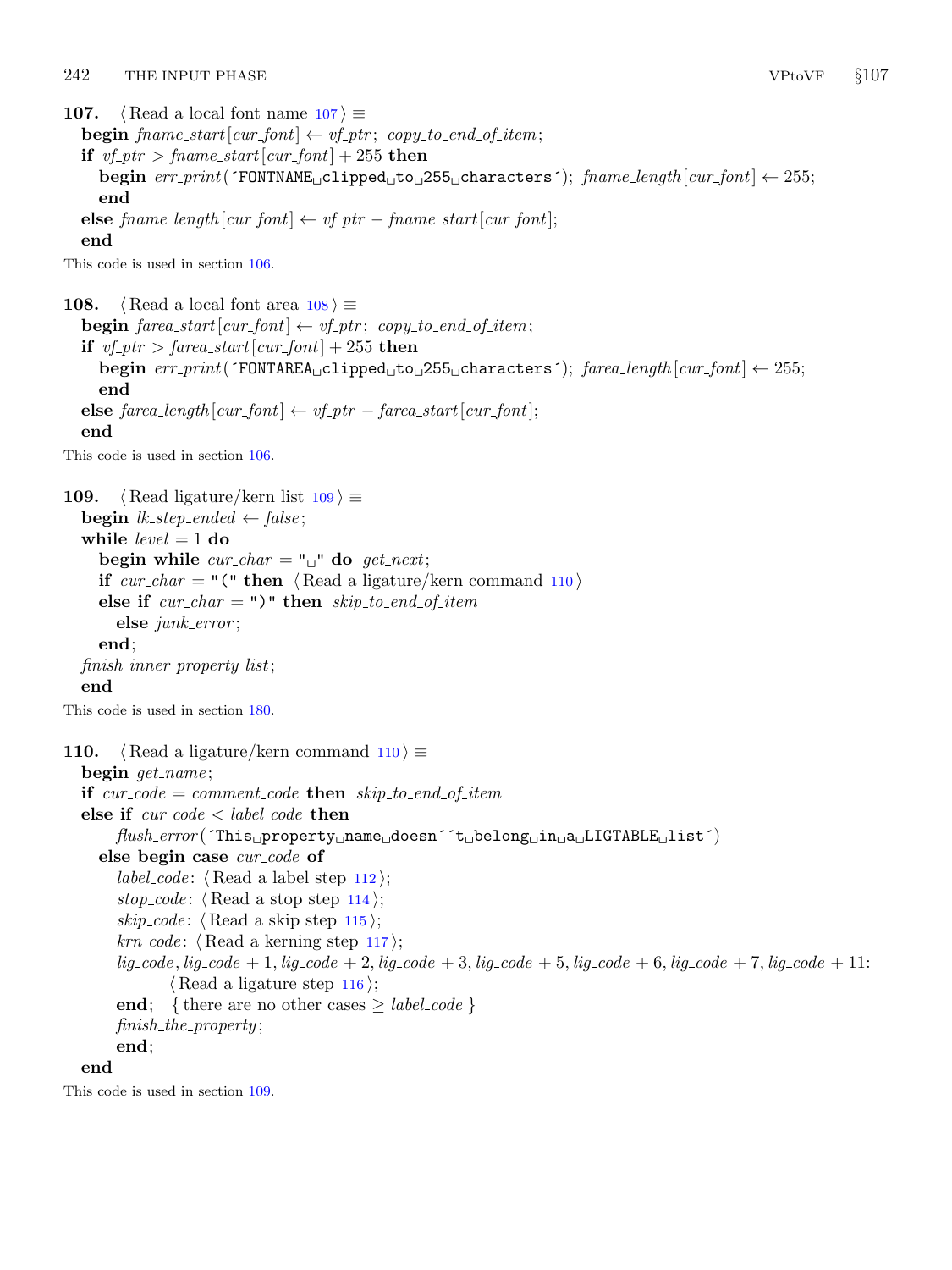<span id="page-42-0"></span>111. When a character is about to be tagged, we call the following procedure so that an error message is given in case of multiple tags.

```
procedure check tag(c : byte); { print error if c already tagged }
```

```
begin case char\_tag[c] of
no\_tag: do_nothing;
lig\_tag: err\_print( This_{\cup}character_{\cup}already_{\cup}appeared_{\cup}in_{\cup}a_{\cup}LIGTABLE_{\cup}LABEL');
list\_tag: err\_print( This character already chase a NEXTLARGER spec<sup>-</sup>);
ext\_tag: err\_print('This \cup character \cup already \cup has \cup a \cup VARCHAR \cup spec');end;
end;
```

```
112. \langle Read a label step 112\rangle \equivbegin while cur\_char = "u" do get\_next;if cur\_char = "B" then
      \mathbf{begin} \left\{ \text{Left }\right\} begin bchar_label \leftarrow nl; skip\_to\_parent; \left\{ \text{LABEL } \text{BOUNDARYCHAR} \right\}end
  else begin backup; c \leftarrow get\_byte; check\_tag(c); char\_tag[c] \leftarrow lig\_tag; char\_remainder[c] \leftarrow nl;end;
  if min\_nl \leq nl then min\_nl \leftarrow nl + 1;
   lk\_step\_ended \leftarrow false;end
```
This code is used in section [110.](#page-41-0)

113. define  $stop\_flag = 128$  { value indicating 'STOP' in a lig/kern program } define  $\text{kern\_flag} = 128$  { op code for a kern step }

 $\langle$  Globals in the outer block  $5$   $\rangle$  + $\equiv$ 

```
lk\_step\_ended: boolean; \{ was the last LIGTABLE property LIG or KRN? \}krn\_ptr: 0...max\_kerns; \{ \text{an index into } kern \}
```

```
114. (Read a stop step 114) \equivif \negk_step_ended then err\_print('STOP \text{__must} \text{__follow} \text{__LIG} \text{__or} \text{__KRN} )
   else begin lig\text{-}kern[nl - 1].b0 \leftarrow stop\text{-}flag; lk\text{-}step\text{-}ended \leftarrow false;
      end
```
This code is used in section [110.](#page-41-0)

```
115. (Read a skip step 115) \equivif \negk_step_ended then err\_print('SKIP \sqcup must \sqcup follow \sqcup LG \sqcup or \sqcup KRN')else begin c \leftarrow get\_byte;if c \ge 128 then err\_print( Maximum SKIP amount is 127<sup>-</sup>)
     else if nl + c \geq max\_lig\_steps then err\_print('Sory, LIGTABLE\_too\_long\_for\_me\_to\_handle')else begin lig\text{-}kern[nl - 1].b0 \leftarrow c;if min\_nl \leq nl + c then min\_nl \leftarrow nl + c + 1;
          end;
     lk\_step\_ended \leftarrow false;end
```
This code is used in section [110.](#page-41-0)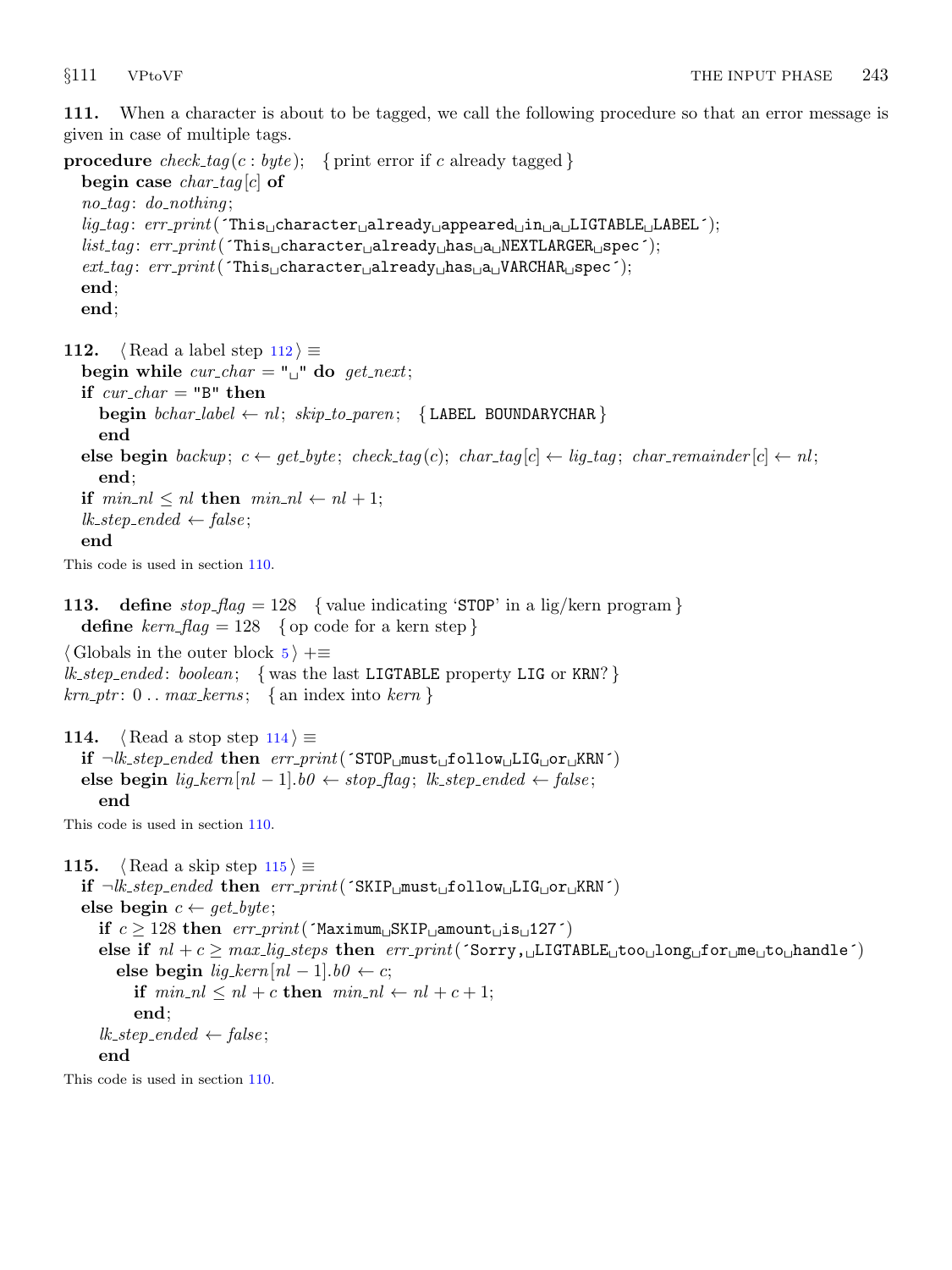<span id="page-43-0"></span>116. (Read a ligature step  $116$ )  $\equiv$ **begin** lig\_kern[nl].b0  $\leftarrow$  0; lig\_kern[nl].b2  $\leftarrow$  cur\_code – lig\_code; lig\_kern[nl].b1  $\leftarrow$  get\_byte;  $liq\text{-}kern[nl].b3 \leftarrow qet\_byte;$ if  $nl > max\_lig\_steps - 1$  then  $err\_print('Sorr_{j, l} \text{LIGTABLE}_{l} \text{top}_{l} \text{loop}_{l} \text{loop}_{l} \text{loop}_{l} \text{table}^{\text{'}})$ else  $\text{incr}(nl)$ ;  $lk\_step\_ended \leftarrow true;$ end

This code is used in section [110.](#page-41-0)

117.  $\langle$  Read a kerning step 117 $\rangle \equiv$ **begin** lig kern[nl].b0  $\leftarrow$  0; lig kern[nl].b1  $\leftarrow$  get byte; kern[nk]  $\leftarrow$  get fix; krn ptr  $\leftarrow$  0; while  $\text{kern}[\text{km\_ptr}] \neq \text{kern}[nk]$  do  $\text{incr}(\text{km\_ptr})$ ; if  $km\_ptr = nk$  then begin if  $nk < max_{\text{terms}}$  then  $\text{incr}(nk)$ else begin  $err\_print('Sory, \text{tdo} \text{cm} \text{any} \text{ndifferent} \text{ck} \text{rms} \text{nd} \text{for} \text{cm} \text{ne} \text{nd} \text{to} \text{nd} \text{nd} \text{ne}');$   $decr(krn\_ptr);$ end; end;  $lig\text{-}kern[nl].b2 \leftarrow \text{kern}\text{-}flag + (km\text{-}ptr \text{ div } 256); lig\text{-}kern[nl].b3 \leftarrow \text{km}\text{-}ptr \text{ mod } 256;$ if  $nl \geq max\_lig\_steps - 1$  then  $err\_print('Sorry, \text{LIGTABLE}_{\text{L}} \text{to} \text{o}_{\text{L}} \text{on} \text{g}_{\text{L}} \text{for} \text{g}_{\text{L}} \text{to} \text{o}_{\text{L}}$ else  $\text{incr}(nl)$ ;  $lk\_step\_ended \leftarrow true;$ end

This code is used in section [110.](#page-41-0)

118. Finally we come to the part of VPtoVF's input mechanism that is used most, the processing of individual character data.

 $\langle$  Read character info list 118  $\rangle \equiv$ **begin**  $c \leftarrow get\_byte$ ; {read the character code that is being specified }  $\langle$  Print c in octal notation [137](#page-49-0) $\rangle$ ; while  $level = 1$  do begin while  $cur\_char = "u"$  do  $get\_next;$ if cur char = "(" then  $\langle$  Read a character property [119](#page-44-0) $\rangle$ else if  $cur\_char = "$ )" then  $skip\_top\_to\_end\_of\_item$ else junk\_error; end; if  $char\_wd[c] = 0$  then  $char\_wd[c] \leftarrow sort\_in(width, 0);$  { legitimatize c } finish\_inner\_property\_list; end

This code is used in section [180.](#page-63-0)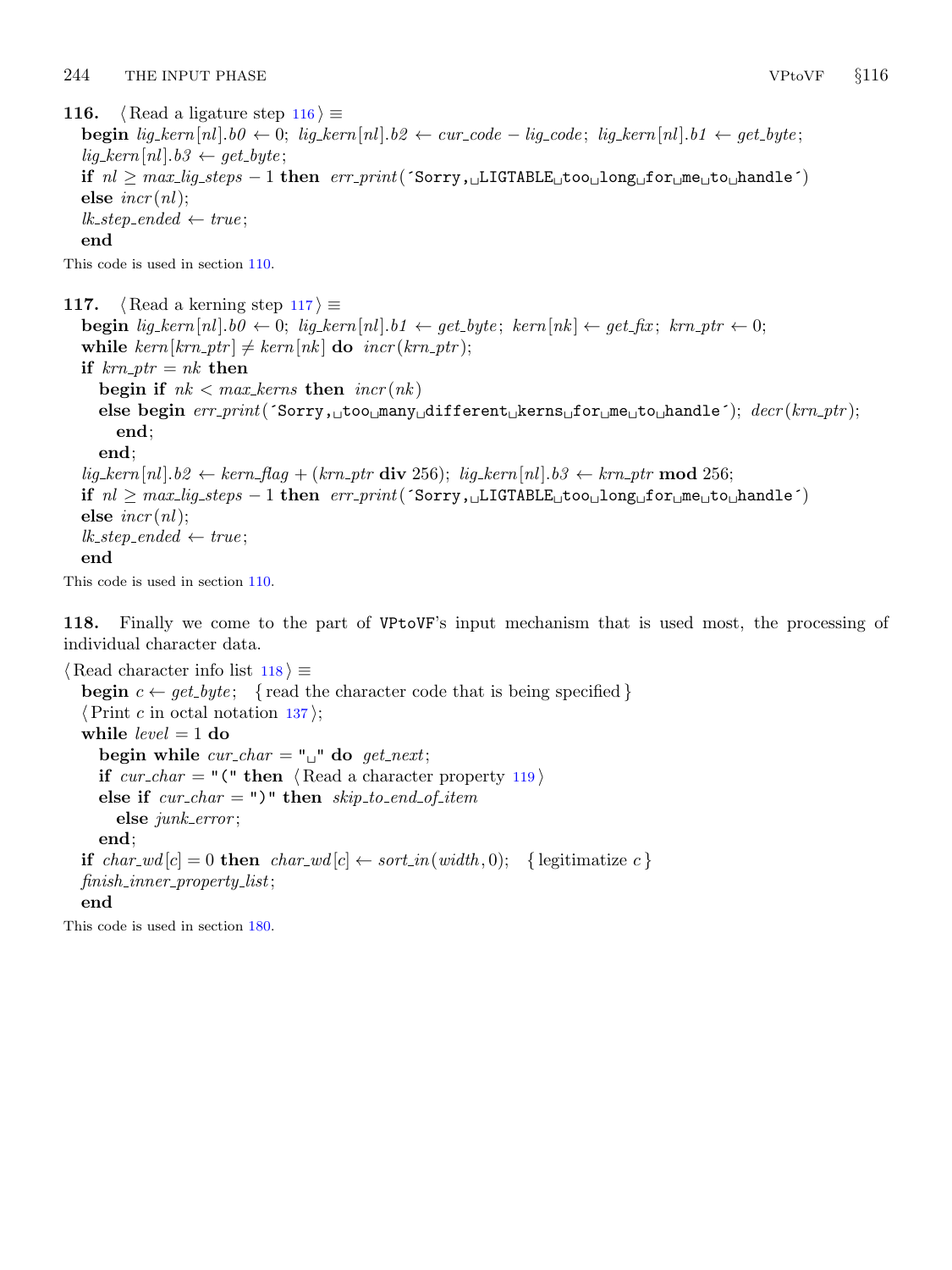<span id="page-44-0"></span>119.  $\langle$  Read a character property 119 $\rangle \equiv$ begin  $get_name;$ if  $cur\_code = comment\_code$  then  $skip\_to\_end\_of\_item$ else if  $(cur\_code < char\_wd\_code) \vee (cur\_code > var\_char\_code)$  then  $flush\_error($   $\lceil \text{This\_property\_name\_doesn} \rceil \text{`t\_belong\_in\_a\_CHARACTER\_list} \rceil)$ else begin case cur\_code of  $char\_wd\_code: char\_wd|c| \leftarrow sort\_in(width, get\_fix);$  $char\_ht\_code: char\_ht[c] \leftarrow sort\_in(height, get\_fix);$  $char\_dp\_code$ :  $char\_dp[c] \leftarrow sort\_in(depth, get\_fix);$  $char\_ic\_code: char\_ic[c] \leftarrow sort\_in(italic, get\_fix);$ next larger code: begin check tag(c); char tag[c]  $\leftarrow$  list tag; char remainder  $[c] \leftarrow get\_byte;$ end;  $map\_code: read\_packet(c);$ *var\_char\_code*:  $\langle$  Read an extensible recipe for c 120 $\rangle$ ; end;  $f\nimplies$  the property; end; end This code is used in section [118.](#page-43-0) 120.  $\langle$  Read an extensible recipe for c 120  $\rangle \equiv$ begin if  $ne = 256$  then  $err\_print('At \text{\textperp}256 \text{\textperp}VARTHAR \text{\textperp}specs \text{\textperp}arc \text{h}alloved')$ else begin check tag(c); char tag $[c] \leftarrow ext\_tag$ ; char remainder  $[c] \leftarrow ne$ ;  $exten[ne] \leftarrow zero\_bytes;$ while  $level = 2$  do begin while  $cur\_char = "u"$  do  $get\_next;$ if cur char = "(" then  $\langle$  Read an extensible piece 121 $\rangle$ else if  $cur\_char = "$ )" then  $skip\_top\_to\_end\_of\_item$ else  $junk_error$ ; end;  $incr(ne);$  finish\_inner\_property\_list; end; end This code is used in section 119. 121.  $\langle$  Read an extensible piece 121  $\rangle \equiv$ begin  $get_name$ ; if  $cur\_code = comment\_code$  then  $skip\_to\_end\_of\_item$ else if  $(cur\_code < var\_char\_code + 1) \vee (cur\_code > var\_char\_code + 4)$  then  $flush\_error($   $\lceil \text{This\_property\_name\_doesn} \rceil \text{`t\_belong\_in\_a\_VARCHAR \_llist'}$ ) else begin case  $cur\_code - (var\_char\_code + 1)$  of 0:  $exten[ne].b0 \leftarrow get\_byte;$ 1:  $exten[ne].b1 \leftarrow get\_byte;$ 2:  $exten[ne].b2 \leftarrow get\_byte;$ 3:  $exten[ne].b3 \leftarrow get\_byte;$ end;  $f\nimplies$  the property; end; end This code is used in section 120.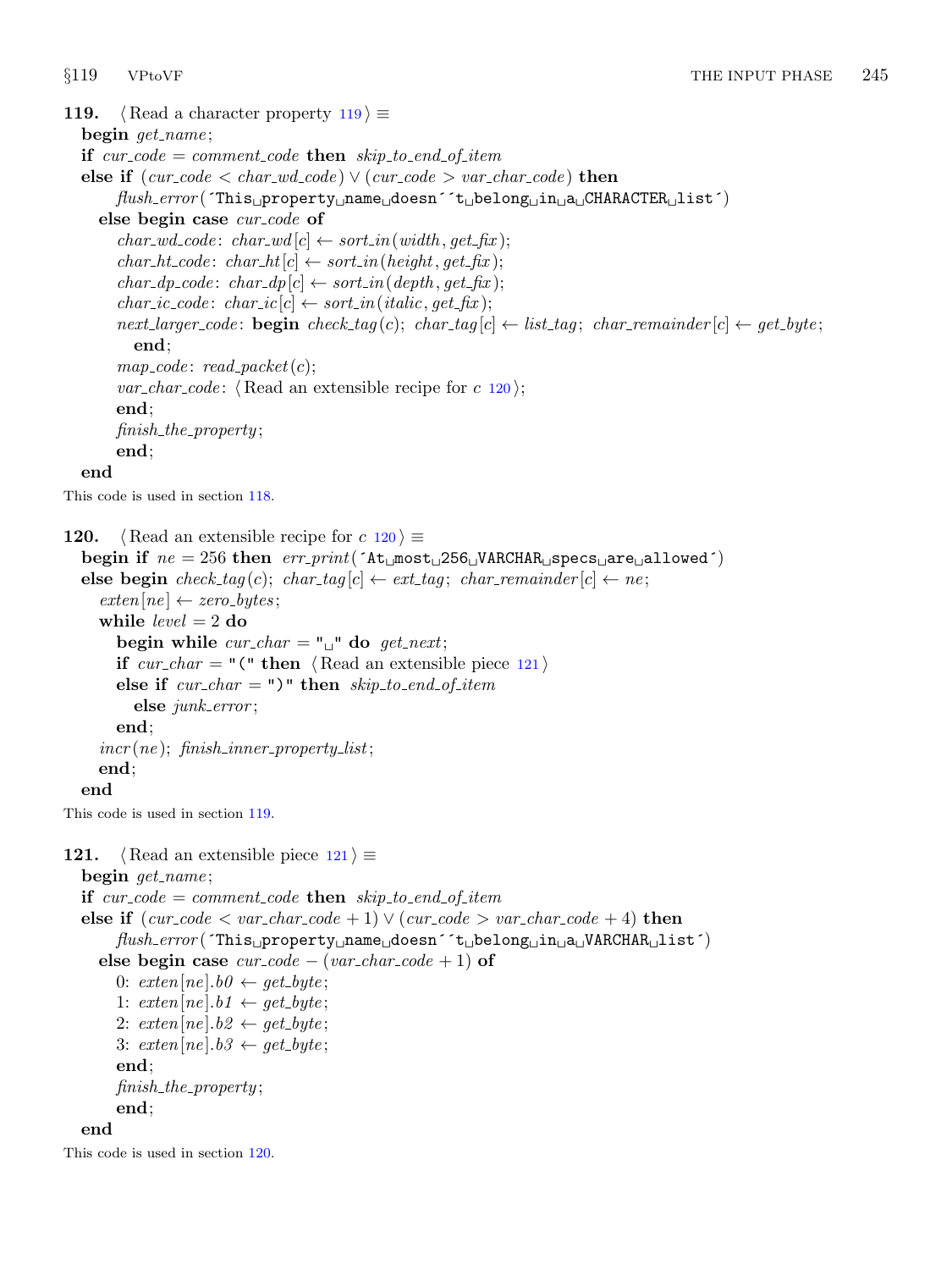<span id="page-45-0"></span>122. Assembling the mappings. Each MAP property is a sequence of DVI instructions, for which we need to know some of the opcodes.

define  $set_{char\_0} = 0$  {DVI command to typeset character 0 and move right} define  $set1 = 128$  { typeset a character and move right } define  $set$ -rule = 132 { typeset a rule and move right } define  $push = 141$  { save the current positions } define  $pop = 142$  { restore previous positions } define  $right1 = 143$  {move right} define  $w0 = 147$  {move right by w} define  $w1 = 148$  {move right and set w } define  $x\theta = 152$  {move right by x} define  $x_1 = 153$  {move right and set x} define  $down1 = 157$  {move down } define  $y\theta = 161$  {move down by y} define  $y1 = 162$  {move down and set y} define  $z\theta = 166$  {move down by z } define  $z_1 = 167$  {move down and set z } define  $\int f$ nt\_num\_0 = 171 { set current font to 0 } define  $fnt1 = 235$  { set current font } define  $xxx1 = 239$  { extension to DVI primitives } define  $xxx_4 = 242$  { potentially long extension to DVI primitives } define  $\int f \cdot d\theta = 243$  { define the meaning of a font number } define  $pre = 247$  { preamble } define  $post = 248$  { postamble beginning }

123. We keep stacks of movement values, in order to optimize the DVI code in simple cases.  $\langle$  Globals in the outer block [5](#page-2-0)  $\rangle$  += hstack: array  $[0 \tcdot \text{max\_stack} \mid \text{of } 0 \tcdot 2; \{ \text{number of known horizontal movements} \}$ *vstack*: **array**  $[0 \t ... \t max\_stack]$  of  $[0 \t ... 2; \t {number of known vertical movements}$ wstack, xstack, ystack, zstack:  $array [0..$   $max\_stack]$  of  $fix\_word;$  $stack\_ptr: 0...max\_stack;$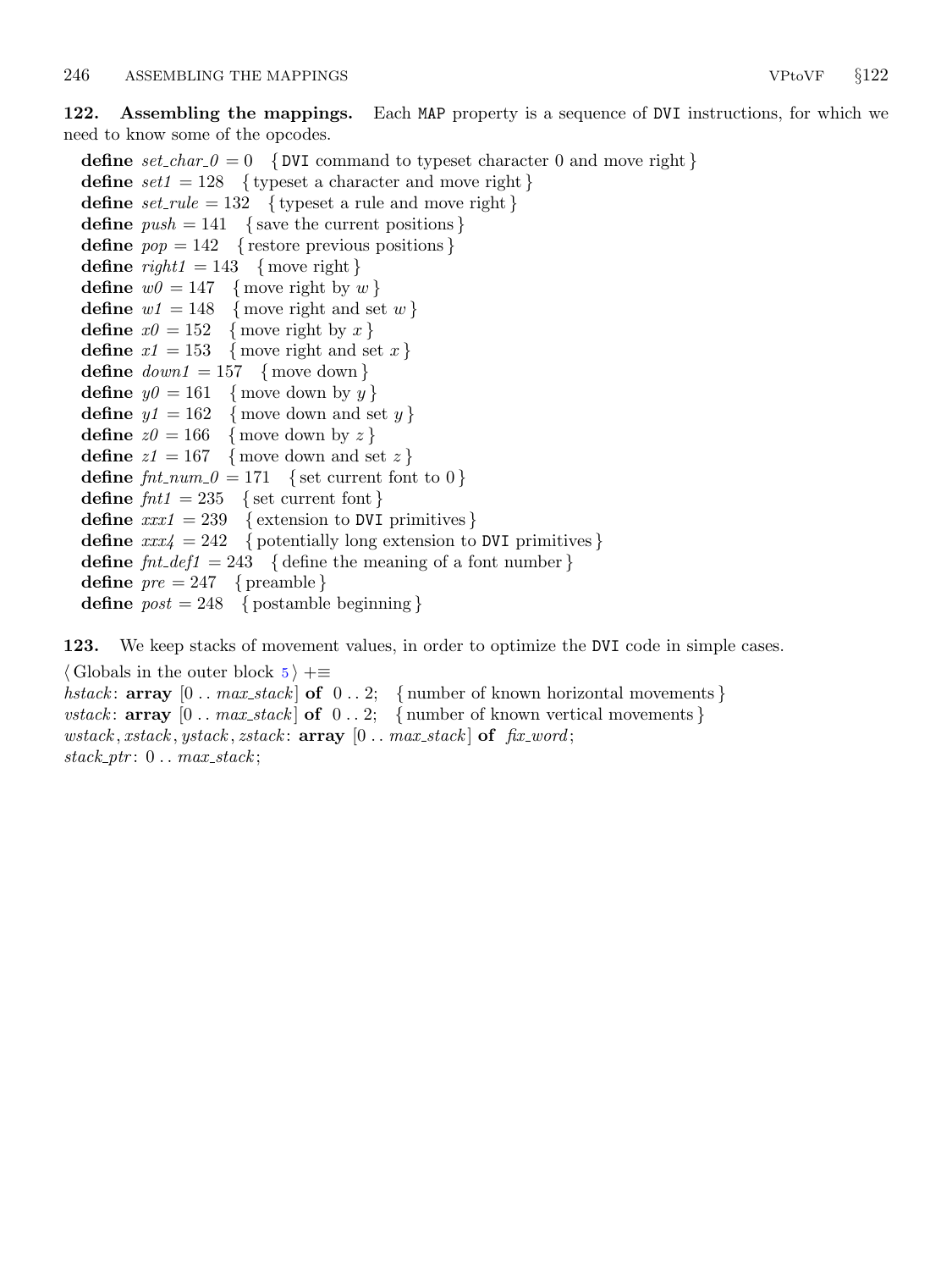<span id="page-46-0"></span>124. The packet is built by straightforward assembly of DVI instructions.

 $\langle$  Declare the *vf-fix* procedure [128](#page-47-0)  $\rangle$ procedure  $read\_packet(c : byte);$ var cc: byte; { character being typeset } x:  $fix\_word$ ; {movement}  $h, v: 0 \ldots 2; \text{ {top of } } hstack \text{ and } vstack \text{ } \}$  $special\_start: 0 \ldots vf\_size; \{ location of xxx1 \text{ command } \}$ k:  $0 \ldots v f\_size; \{ loop~index\}$ **begin** packet\_start  $[c] \leftarrow vf\_ptr$ ; stack\_ptr  $\leftarrow 0$ ;  $h \leftarrow 0$ ;  $v \leftarrow 0$ ; cur\_font  $\leftarrow 0$ ; while  $level = 2$  do begin while  $cur\_char = "_{\sqcup}"$  do get\_next; if  $cur_{char} = "("$  then  $\langle$  Read and assemble a list of DVI commands 125 $\rangle$ else if  $cur\_char = "$ )" then  $skip\_tot\_end\_of\_item$ else *junk\_error*; end; while  $stack\_ptr > 0$  do begin  $err\_print($  (Missing POP supplied');  $v_f\_store(pop)$ ;  $decr (stack\_ptr)$ ; end;  $packet\_length[c] \leftarrow vf\_ptr - packet\_start[c]$ ; finish\_inner\_property\_list; end; 125. (Read and assemble a list of DVI commands  $125$ )  $\equiv$ begin  $get_name;$ if  $cur\_code = comment\_code$  then  $skip\_to\_end\_of\_item$ else if  $(cur\_code < select\_font\_code) \vee (cur\_code > special\_hex\_code)$  then  $\mathit{fush\_error}$  ( $\mathsf{This\_property\_name\_doesn\_t\_belong\_in\_a\_MAP\_list}$ ) else begin case *cur\_code* of select\_font\_code:  $\langle$  Assemble a font selection 126 $\rangle$ ; set char code:  $\langle$  Assemble a typesetting instruction [127](#page-47-0) $\rangle$ ; set\_rule\_code:  $\langle$  Assemble a rules etting instruction [129](#page-47-0) $\rangle$ ; move right code, move right code + 1:  $\langle$  Assemble a horizontal movement [130](#page-47-0) $\rangle$ ; move\_down\_code, move\_down\_code + 1:  $\langle$  Assemble a vertical movement [131](#page-48-0) $\rangle$ ; push\_code:  $\langle$  Assemble a stack push [132](#page-48-0) $\rangle$ ;  $pop\_code: \langle$  Assemble a stack pop [133](#page-48-0) $\rangle$ ; special code, special hex code:  $\langle$  Assemble a special command [134](#page-48-0) $\rangle$ ; end; finish\_the\_property; end; end This code is used in section 124. 126.  $\langle$  Assemble a font selection 126  $\rangle \equiv$ **begin** get\_four\_bytes; font\_number  $[font\_ptr] \leftarrow cur\_bytes$ ; cur\_font  $\leftarrow 0$ ; while numbers differ do  $\text{incr}(cur\text{-}font);$ if  $cur\_font = font\_ptr$  then  $err\_print('Undefined \text{u}MPFONT \text{u}camot \text{u}be \text{u}selected')$ 

else if  $cur\_font < 64$  then  $vf\_store(fnt\_num\_0 + cur\_font)$ 

else begin  $vf\_store(fnt1)$ ;  $vf\_store(cur\_font)$ ;

end;

end

This code is used in section 125.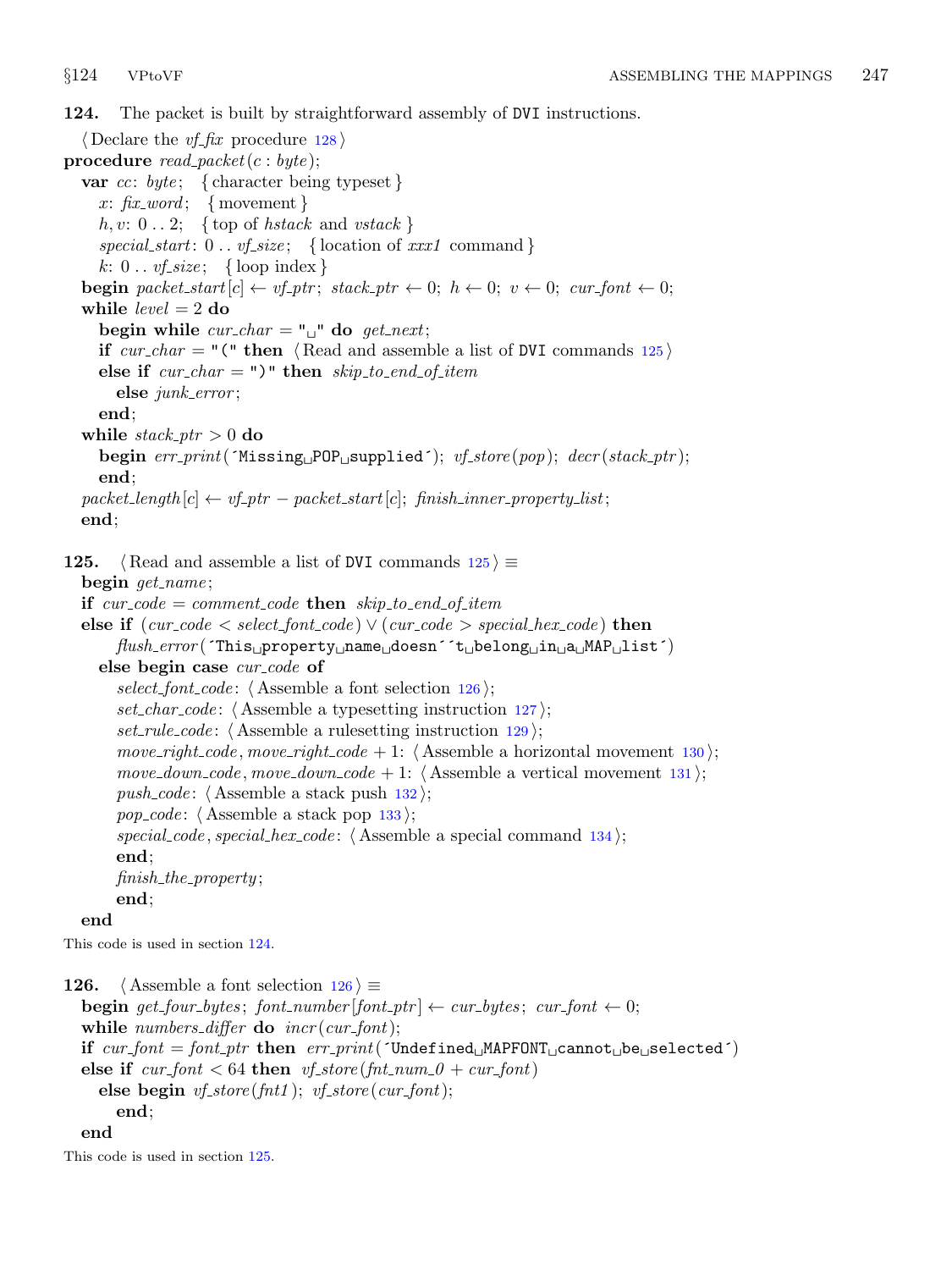<span id="page-47-0"></span>127.  $\langle$  Assemble a typesetting instruction 127 $\rangle \equiv$ if  $cur\_font = font\_ptr$  then  $err\_print$  ( $\text{Character\_cannot\_be\_typeset\_in\_under\_in\_under\_font\_font\_})$ else begin  $cc \leftarrow get\_byte;$ if  $cc \ge 128$  then  $vf\_store(set1)$ ;  $v f<sub>-</sub> store(cc);$ end

This code is used in section [125.](#page-46-0)

**128.** Here's a procedure that converts a  $fix\_word$  to a sequence of DVI bytes.

 $\langle$  Declare the *vf fix* procedure 128 $\rangle \equiv$ **procedure**  $\text{vf}_\text{-}fix(\text{opcode}: \text{byte}; x : \text{fix\_word});$ var negative: boolean;  $k: 0...4; \{$  number of bytes to typeset } t: integer; { threshold } **begin** frozen\_du  $\leftarrow$  true; if design\_units  $\neq$  unity then  $x \leftarrow round((x/design\_units) * 1048576.0);$ if  $x \geq 0$  then negative  $\leftarrow$  false else begin  $negative \leftarrow true; x \leftarrow -1 - x; end;$ if  $\textit{opcode} = 0$  then begin  $k \leftarrow 4$ ;  $t \leftarrow \textit{'100000000}$ ; end else begin  $t \leftarrow 127$ ;  $k \leftarrow 1$ ; while  $x > t$  do **begin**  $t \leftarrow 256 * t + 255;$   $incr(k);$ end; *vf\_store*(*opcode* + *k* − 1);  $t \leftarrow t$  div 128 + 1; end; repeat if *negative* then begin vf\_store (255 – (x div t)); negative  $\leftarrow$  false;  $x \leftarrow (x \text{ div } t) * t + t - 1 - x;$ end else  $\textit{vf\_store}((x \div t) \mod 256);$  $decr(k); t \leftarrow t$  div 256; until  $k = 0$ ; end; This code is used in section [124.](#page-46-0) **129.**  $\langle$  Assemble a rulesetting instruction 129  $\rangle \equiv$ **begin**  $vf\_store(set\_rule); vf\_fix(0, get\_fix); vf\_fix(0, get\_fix);$ end This code is used in section [125.](#page-46-0) 130. (Assemble a horizontal movement  $130 \equiv$ begin if  $cur\_code = move\_right\_code$  then  $x \leftarrow get\_fix$  else  $x \leftarrow -get\_fix$ ;

if  $h = 0$  then begin wstack  $|stack\_ptr| \leftarrow x$ ;  $h \leftarrow 1$ ;  $vf\_fix(w1, x)$ ; end else if  $x = wstack[stack\_ptr]$  then  $vf\_store(w0)$ else if  $h = 1$  then begin  $xstack[stack\_ptr] \leftarrow x$ ;  $h \leftarrow 2$ ;  $vf\_fix(x1, x)$ ; end else if  $x = xstack[stack\_ptr]$  then  $vf\_store(x0)$ else  $\mathit{vf}_\textit{-fix}(\mathit{right1},x)$ ; end

This code is used in section [125.](#page-46-0)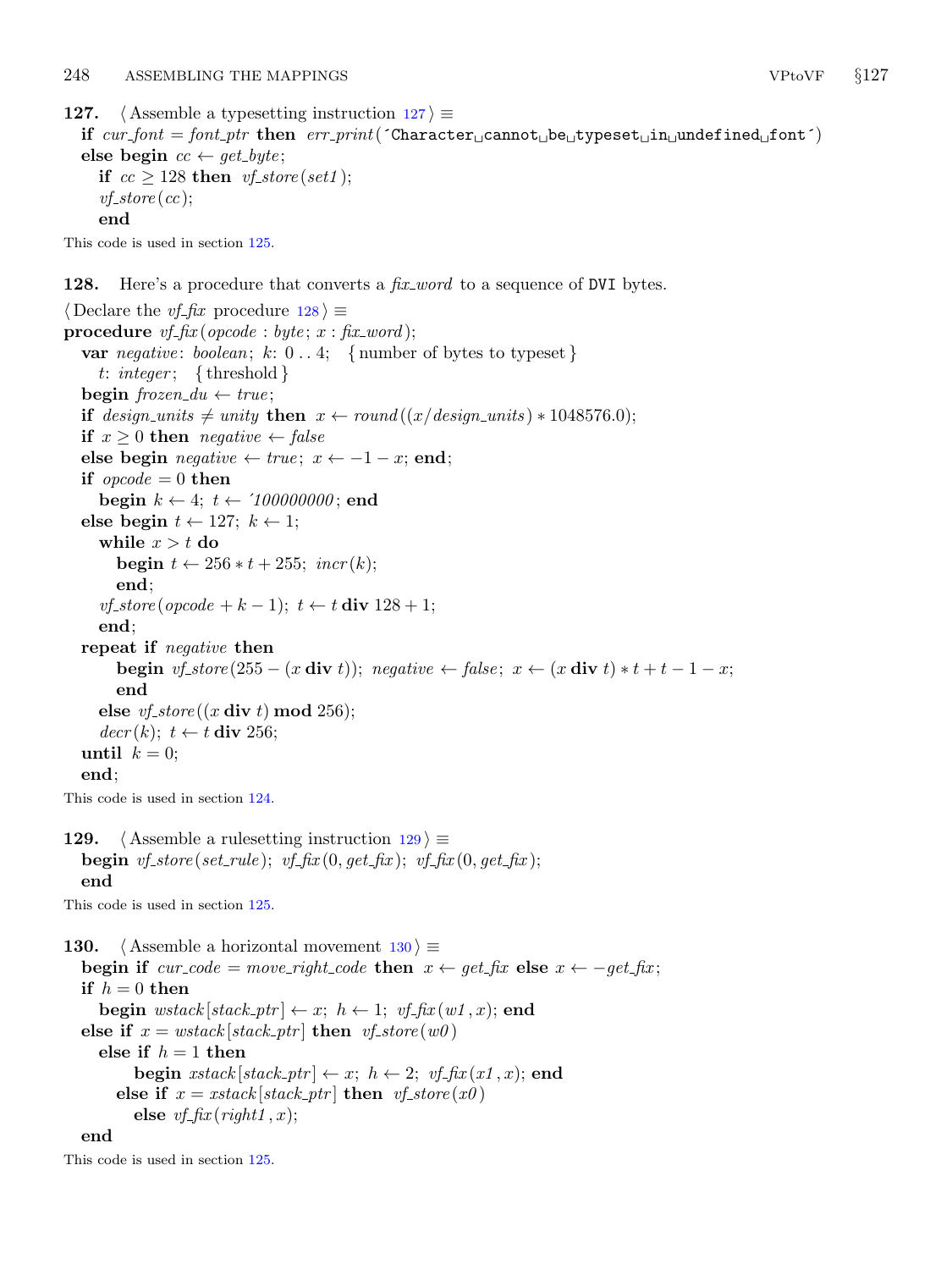<span id="page-48-0"></span>131.  $\langle$  Assemble a vertical movement 131 $\rangle \equiv$ begin if cur\_code = move\_down\_code then  $x \leftarrow get\_fix$  else  $x \leftarrow get\_fix$ ; if  $v = 0$  then begin ystack [stack\_ptr]  $\leftarrow x$ ;  $v \leftarrow 1$ ; vf\_fix(y1,x); end else if  $x = ystack[stack\_ptr]$  then  $vf\_store(y0)$ else if  $v = 1$  then begin  $zstack[stack\_ptr] \leftarrow x; v \leftarrow 2; vf\_fix(z1, x);$  end else if  $x = zstack[stack\_ptr]$  then  $vf\_store(z0)$ else  $\mathit{vf}_\textit{-fix}(down1, x);$ 

end

This code is used in section [125.](#page-46-0)

132. (Assemble a stack push  $132 \geq$ if  $stack\_ptr = max\_stack$  then { too pushy} err\_print(^Don^^t\_push\_so\_much---stack\_is\_full!^) else begin  $v f<sub>st</sub>ore(push)$ ; hstack  $[stack\_ptr] \leftarrow h$ ;  $vstack\_star\_ptr] \leftarrow v$ ;  $inc(stack\_ptr)$ ;  $h \leftarrow 0$ ;  $v \leftarrow 0$ ; end

This code is used in section [125.](#page-46-0)

```
133. \langle Assemble a stack pop 133 \rangle \equivif stack\_ptr = 0 then err\_print( Empty_{\sqcup}stack_{\sqcup}cannot_{\sqcup}be_{\sqcup}popped´)
  else begin vf_store(pop); decr (stack\_ptr); h \leftarrow hstack[stack\_ptr]; v \leftarrow vstack[stack\_ptr];end
```
This code is used in section [125.](#page-46-0)

```
134. (Assemble a special command 134) \equivbegin vf\_store(xxx1); vf\_store(0); \{dummy length\}special.start \leftarrow vf\_ptr;if cur\_code = special\_code then copy_to_end_of_item
  else begin repeat x \leftarrow get\_hex;
        if cur\_char > ")" then vf\_store(x * 16 + get\_hex);
     until cur\_char \leq "";
     end;
  if vf ptr – special start > 255 then \langle Convert xxx1 command to xxx4 135 \rangleelse vf [special_start - 1] \leftarrow vf_ptr - special_start;
  end
This code is used in section 125.
135. (Convert xxx1 command to xxx4 135 \equivif vf_{\mathit{ptr}} + 3 > vf_{\mathit{size}} then
     begin err_print(^Special command being clipped---no room left!^);
     v f_{\mathit{+}} p t r \leftarrow \textit{special\_start} + 255; \ \textit{vf} \left[\textit{special\_start} - 1\right] \leftarrow 255;end
  else begin for k \leftarrow vf\_ptr downto special start do vf[k+3] \leftarrow vf[k];x \leftarrow vf\_ptr - special\_start; \; vf\_ptr \leftarrow vf\_ptr + 3; \; vf |special\_start - 2| \leftarrow xxx4;\textit{v}f [special_start − 1] ← x div ´100000000; \textit{v}f [special_start] ← (x div ´200000) mod 256;
      \mathit{v}f[\mathit{special\_start} + 1] \leftarrow (x \text{ div } 400) \text{ mod } 256; \text{ <math>\mathit{v}f[\mathit{special\_start} + 2] \leftarrow x \text{ mod } 256;end
```
This code is used in section 134.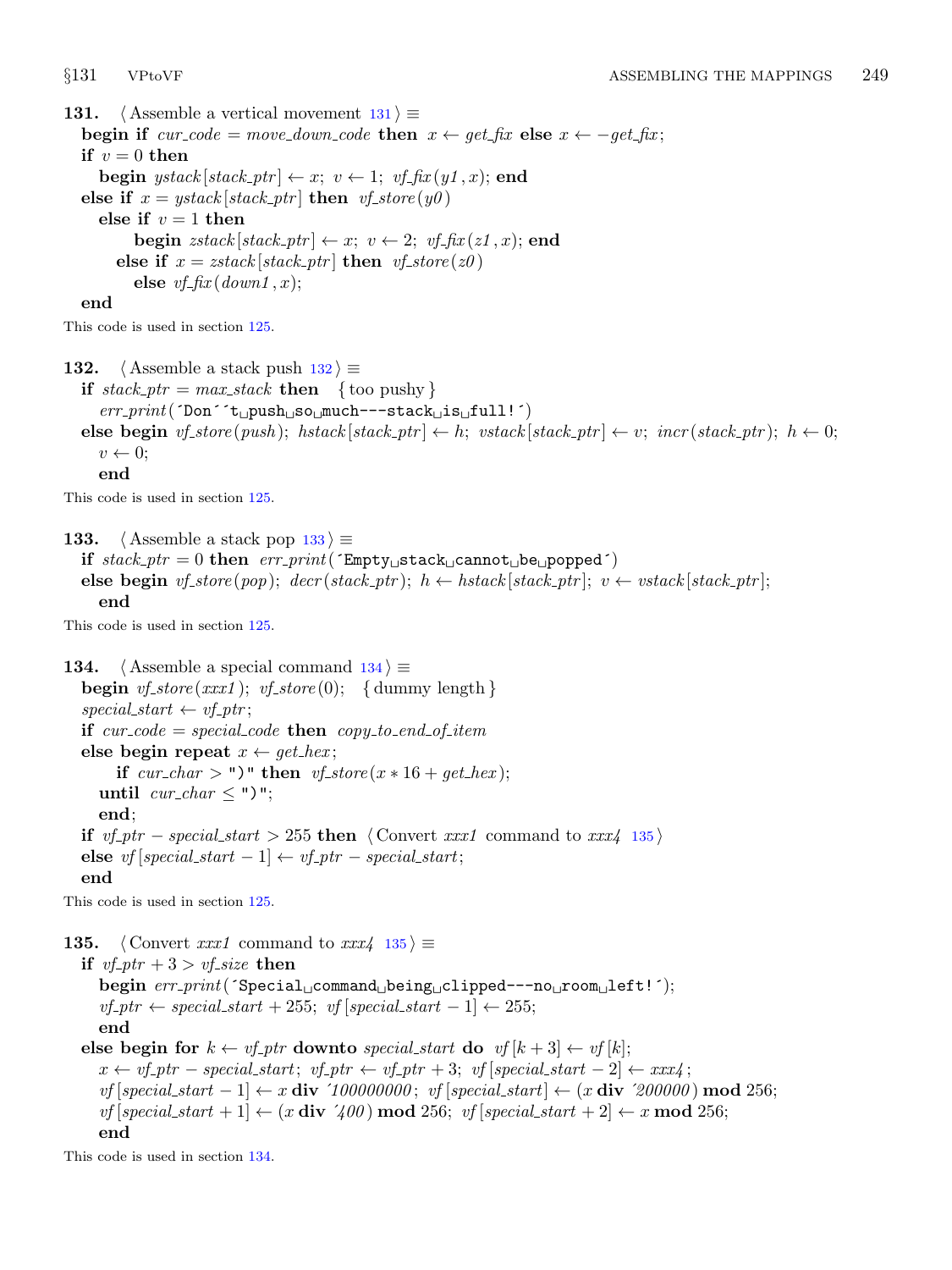<span id="page-49-0"></span>136. The input routine is now complete except for the following code, which prints a progress report as the file is being read.

```
procedure print\_octal(c : byte); {prints three octal digits }
  begin print('''', (c \div 64) : 1, ((c \div 8) \mod 8) : 1, (c \mod 8) : 1);end;
```

```
137. \langle Print c in octal notation 137\rangle \equivbegin if \text{chars\_on\_line} = 8 then
     begin print_ln(\lceil \cdot \rfloor; chars_on_line \leftarrow 1;
     end
  else begin if chars_on_line > 0 then print('_1');
     incr(chars_0,line);end;
  print\_octal(c); { progress report }
  end
This code is used in section 118.
```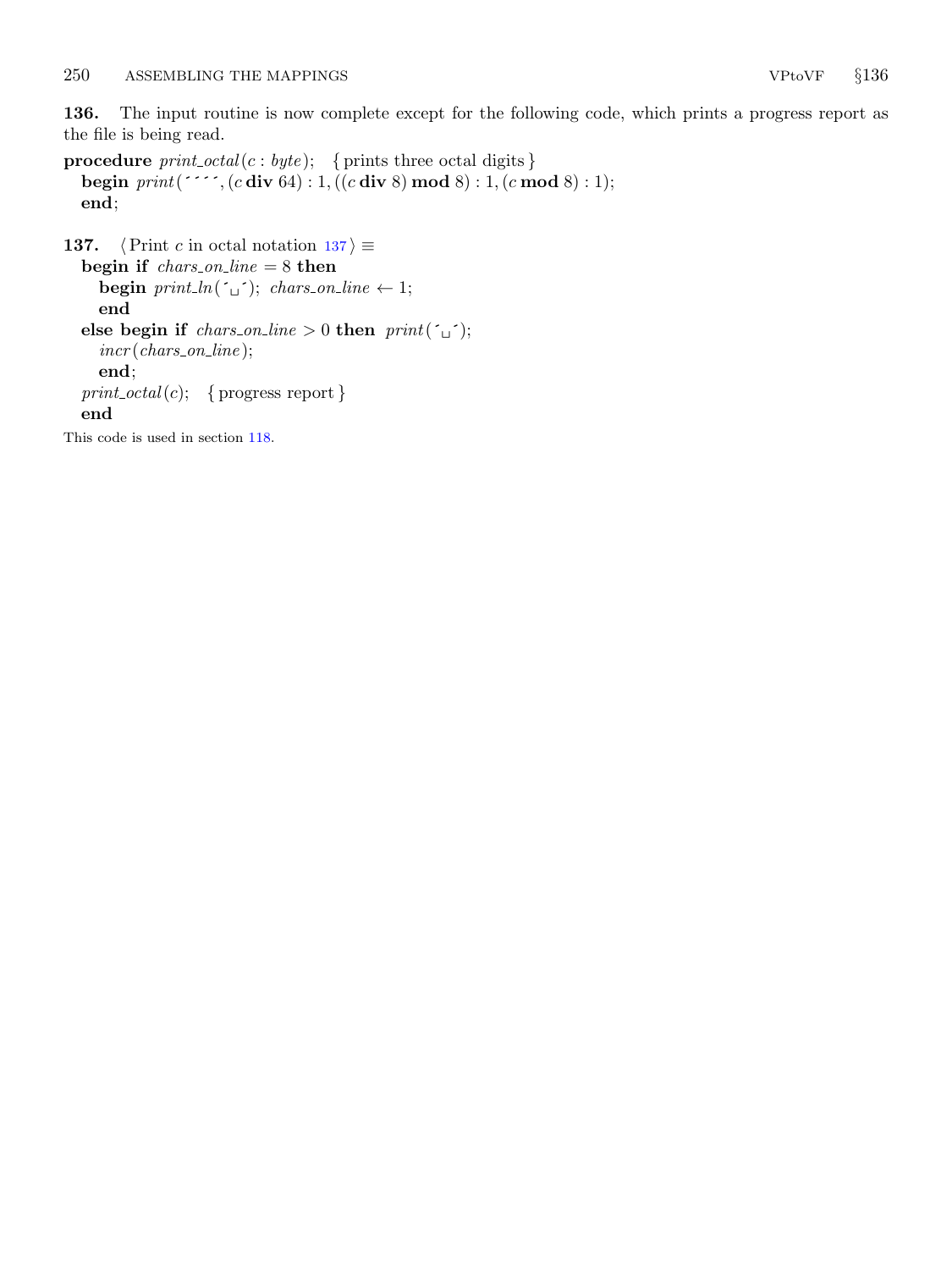<span id="page-50-0"></span>138. The checking and massaging phase. Once the whole VPL file has been read in, we must check it for consistency and correct any errors. This process consists mainly of running through the characters that exist and seeing if they refer to characters that don't exist. We also compute the true value of seven unsafe; we make sure that the charlists and ligature programs contain no loops; and we shorten the lists of widths, heights, depths, and italic corrections, if necessary, to keep from exceeding the required maximum sizes.

 $\langle$  Globals in the outer block [5](#page-2-0)  $\rangle$  += seven\_unsafe: boolean; { do seven-bit characters generate eight-bit ones?}

139. (Correct and check the information  $139$ )  $\equiv$ 

if  $nl > 0$  then  $\langle$  Make sure the ligature/kerning program ends appropriately [145](#page-51-0) $\rangle$ ;

 $seven\_unsafe \leftarrow false;$ 

for  $c \leftarrow 0$  to 255 do

if char wd  $[c] \neq 0$  then  $\langle$  For all characters g generated by c, make sure that char wd  $[q]$  is nonzero, and set seven unsafe if  $c < 128 \leq g \, 140$ ;

if  $behavior\_label < 77777$  then

**begin**  $c \leftarrow 256$ ; (Check ligature program of c [149](#page-52-0));

end;

if seven\_bit\_safe\_flag ∧ seven\_unsafe then  $print\_ln($  The font is not really seven-bit-safe!  $^{\circ}$ );  $\langle$  Check for infinite ligature loops [154](#page-54-0) $\rangle$ ;

 $\langle$  Doublecheck the lig/kern commands and the extensible recipes [155](#page-55-0) $\rangle$ ;

for  $c \leftarrow 0$  to 255 do  $\langle$  Make sure that c is not the largest element of a charlist cycle [142](#page-51-0) $\rangle$ ;

 $\langle$  Put the width, height, depth, and italic lists into final form [144](#page-51-0) $\rangle$ 

This code is used in section [180.](#page-63-0)

140. The checking that we need in several places is accomplished by three macros that are only slightly tricky.

define existence\_tail(#)  $\equiv$ **begin**  $char\_wd[g] \leftarrow sort\_in(width, 0); print(\#, \lceil \_ \cdot \rceil); print\_octal(c);$  $print\_ln($  ( $\text{Lhad}_\text{U}$ no $\text{LCHARACTER}_\text{U}$ spec.  $\text{C};$ end; end define check\_existence\_and\_safety(#)  $\equiv$ begin  $g \leftarrow \#$ ; if  $(g \ge 128) \land (c < 128)$  then seven\_unsafe ← true; if  $char_w d[g] = 0$  then existence\_tail define check\_existence (#)  $\equiv$ begin  $g \leftarrow \#$ ; if  $char_w d[g] = 0$  then existence\_tail For all characters g generated by c, make sure that char  $wd[g]$  is nonzero, and set seven unsafe if  $c < 128 \leq g$  140)  $\equiv$ case  $char\_tag$  [c] of  $no\_tag$ : do\_nothing; lig<sub>-tag</sub>: (Check ligature program of c [149](#page-52-0));  $list\_tag: check\_existence_and\_safety(char$ - $remainder[c])$  ( $The \text{u}$ -character  $\text{u}$ NEXTLARGER $\text{u}$ than');

ext\_tag:  $\langle$  Check the pieces of exten[c] [141](#page-51-0) $\rangle$ ;

end

This code is used in section 139.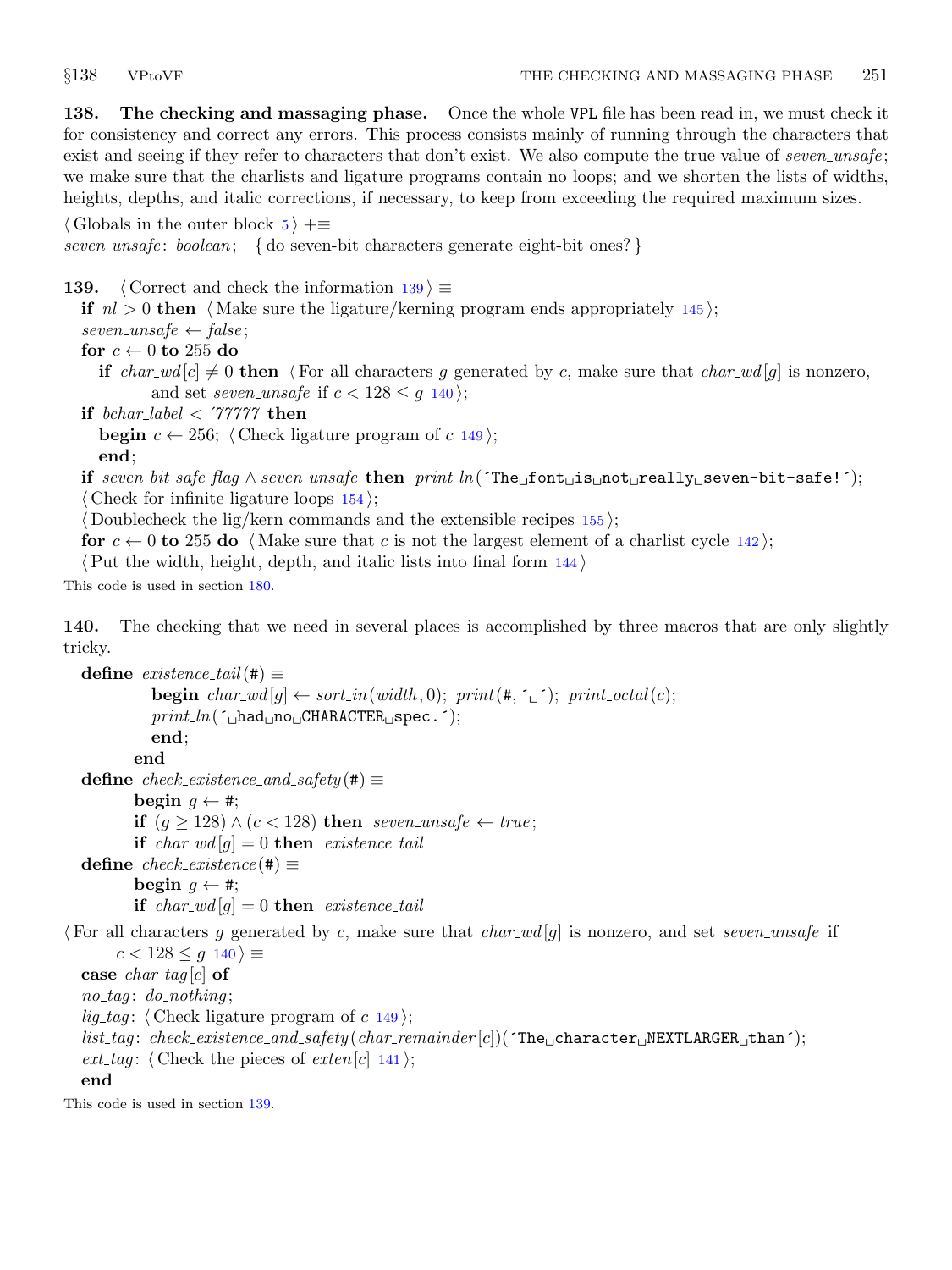<span id="page-51-0"></span>141. (Check the pieces of  $exten[c]$  141)  $\equiv$ 

- begin if  $exten[char\_remainder[c]].b0 > 0$  then  $check\_existence\_and\_safety (exten[char\_remainder[c]].b0)$  ( $\texttt{TOP}\text{-}\texttt{piece}\text{-}\texttt{of}\text{-}\texttt{character}$ );
- if  $ext{er}[char\_remainder[c]].b1 > 0$  then  $check\_existence\_and\_safety (exten[char\_remainder[c]].b1)$  ( $^MID_\Box \text{piece\_of}\_\text{character'}$ );
- if  $exten[char\_remainder[c]].b2 > 0$  then  $check\_existence\_and\_safety (exten[char\_remainder[c]].b2)$ (´BOT $_{\sqcup}$ piece $_{\sqcup}$ of $_{\sqcup}$ character´);

 $check\_existence\_and\_safety (exten[char\_remainder[c]].b3 )$  ( $'REP_{\sqcup}piece_{\sqcup}of_{\sqcup}character$ );

## end

This code is used in section [140.](#page-50-0)

**142.**  $\langle$  Make sure that c is not the largest element of a charlist cycle 142  $\rangle \equiv$ if  $char\_tag$   $|c| = list\_tag$  then **begin**  $g \leftarrow char\_remainder[c]$ ; while  $(g < c) \wedge (char\_tag[g] = list\_tag)$  do  $g \leftarrow char\_remainder[g]$ ; if  $q = c$  then begin  $char\_tag$  [c]  $\leftarrow no\_tag$ ;

 $print('A_Ucycle_Uof_UNEXTLARGE_Ucharactors_Uhas_Ubeen_Ubroken_Uat_U'); print.cetal(c);$  $print\_ln(\cdot, \cdot);$ 

## end;

```
end
```
This code is used in section [139.](#page-50-0)

143. (Globals in the outer block  $5$ ) +≡ delta: fix-word; { size of the intervals needed for rounding }

```
144. define round_message(#) \equivif delta > 0 then
```
 $print\_ln($  ( $I<sub>u</sub>had<sub>u</sub>to<sub>u</sub>round<sub>u</sub>some<sub>u</sub>$ ,  $*$ ,  $s<sub>u</sub>by<sub>u</sub>$ ,  $(((delta+1)div2)/2000000) : 1 : 7,$   $\sim$  units.

 $\Phi$  Put the width, height, depth, and italic lists into final form 144  $\rangle \equiv$ 

 $delta \leftarrow shorten(width, 255); set indicates(width, delta); round message('width');$ 

 $delta \leftarrow shorten(height, 15); set\_indices(height, delta); round\_message('height');$ 

 $delta \leftarrow shorten(depth, 15); set indicates(depth, delta); round message({ $\text{depth}^*};$$ 

 $delta \leftarrow shorten(itative, 63); set\_indices( italic, delta); round\_message('italic<sub>u</sub> correction');$ This code is used in section [139.](#page-50-0)

```
145. define clear-lig-kern entry \equiv \{ make an unconditional STOP \}lig\text{-}kern[nl].b0 \leftarrow 255; lig\text{-}kern[nl].b1 \leftarrow 0; lig\text{-}kern[nl].b2 \leftarrow 0; lig\text{-}kern[nl].b3 \leftarrow 0\langle Make sure the ligature/kerning program ends appropriately 145 \rangle \equivbegin if \text{bchar\_label} \leq 77777 then { make room for it}
     begin clear_lig_kern_entry; \text{incr}(nl);
     end; { bchar\_label will be stored later }
  while min\_nl > nl do
     begin clear\_lig\_kern\_entry; incr(n!);
     end;
  if liq_{\text{th}}\left[nl-1\right],b0=0 then liq_{\text{th}}\left[nl-1\right],b0\leftarrow stop_{\text{th}}\left[nq\right];
  end
This code is used in section 139.
```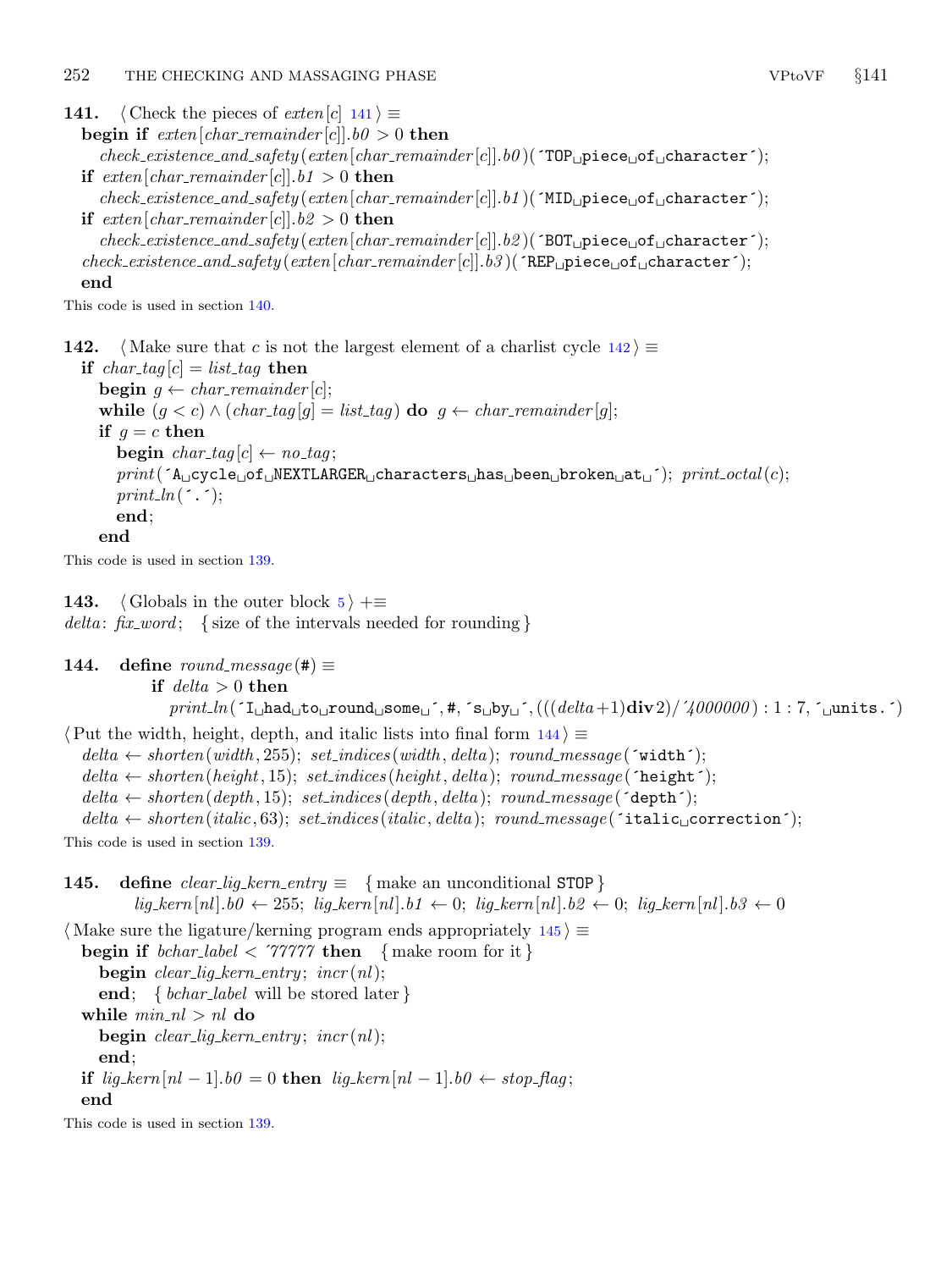<span id="page-52-0"></span>146. It's not trivial to check for infinite loops generated by repeated insertion of ligature characters. But fortunately there is a nice algorithm for such testing, copied here from the program TFtoPL where it is explained further.

define  $simple = 0 \{ f(x, y) = z \}$ define  $left_z = 1 \quad \{ f(x, y) = f(z, y) \}$ define  $right_z = 2 \{ f(x, y) = f(x, z) \}$ define  $both\_z = 3 \quad \{f(x,y) = f(f(x,z), y)\}\$ define pending  $= 4 \{ f(x, y) \text{ is being evaluated } \}$ 

147.  $\langle$  Globals in the outer block [5](#page-2-0)  $\rangle$  +≡  $lig\_ptr: 0...max\_lig\_steps; \{ \text{an index into } lig\_kern \}$ hash: **array**  $[0..$  hash size  $]$  of  $[0..$  66048;  $\{256x + y + 1$  for  $x \le 257$  and  $y \le 255\}$ class:  $array [0..hash_size]$  of  $simple..pending;$  $lig\_z$ : array  $[0..hash\_size]$  of  $0..257;$ hash\_ptr:  $0$ .. hash\_size; {the number of nonzero entries in hash} hash list: array  $[0 \tcdot \text{hash_size}]$  of  $[0 \tcdot \text{hash_size}]$ ; { list of those nonzero entries }  $h, hh: 0... has h\_size; \{ indices into the hash table \}$ tt: indx; { temporary register } x-lig-cycle, y-lig-cycle:  $0$ ... 256; { problematic ligature pair }

```
6) +≡
  hash\_ptr \leftarrow 0; y\_lig\_cycle \leftarrow 256;for k \leftarrow 0 to hash-size do hash [k] \leftarrow 0;
```

```
149. define lig\_exam \equiv lig\_kern[lig\_ptr].b1define lig\_gen \equiv lig\_kern [lig\_ptr].b3
```
 $\langle$  Check ligature program of c 149 $\rangle \equiv$ **begin**  $lig\_ptr \leftarrow char\_remainder[c];$ repeat if  $hash\_input(lig\_ptr, c)$  then begin if  $lig\_{kern}$  [lig\_ptr].b2 < kern\_flag then begin if  $lig\_exam \neq bchar$  then check existence (lig exam)( $\text{`LIG}_{\sqcup}$ character $_{\sqcup}$ examined $_{\sqcup}$ by´);  $check\_existence$  (lig\_gen)( $'LIG \cup character \cup generated \cup by'$ ); if  $lig\_gen \geq 128$  then if  $(c < 128) \vee (c = 256)$  then **if** (lig\_exam < 128)  $\lor$  (lig\_exam = bchar) **then** seven\_unsafe  $\leftarrow true$ ; end else if  $liq\_exam \neq bchar$  then  $check\_existence$  ( $liq\_exam$ )(´KRN<sub>u</sub>character examined by´); end; if lig\_kern[lig\_ptr].b0  $\geq$  stop\_flag then lig\_ptr  $\leftarrow$  nl

else  $lig\_ptr \leftarrow lig\_ptr + 1 + lig\_kern[lig\_ptr].b0;$ until  $lig\_ptr \geq nl;$ end

This code is used in sections [139](#page-50-0) and [140.](#page-50-0)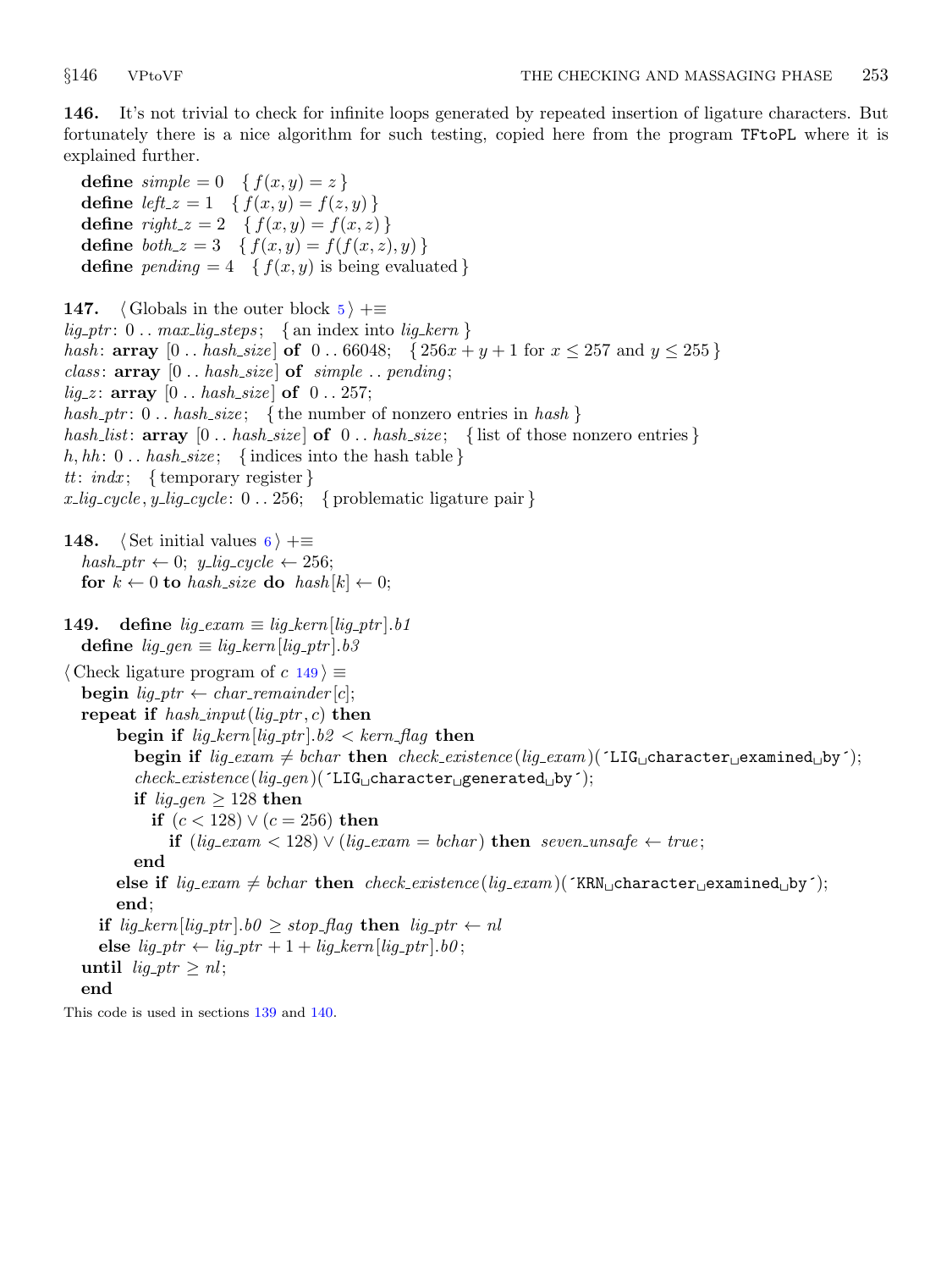<span id="page-53-0"></span>150. The hash input procedure is copied from TFtoPL, but it is made into a boolean function that returns false if the ligature command was masked by a previous one.

function  $hash\_input(p, c : indx)$ : boolean; { enter data for character c and command in location  $p$ , unless it isn't new } **label** 30; { go here for a quick exit } var cc:  $simple$ ...  $both\_z$ ; { class of data being entered } zz : 0 . . 255; { function value or ligature character being entered } y:  $0 \ldots 255$ ; {the character after the cursor} key: integer; { value to be stored in hash } t: integer; { temporary register for swapping } begin if  $hash\_ptr = hash\_size$  then begin hash\_input  $\leftarrow$  false; goto 30; end;  $\langle$  Compute the command parameters y, cc, and zz 151 $\rangle$ ;  $key \leftarrow 256*c+y+1; h \leftarrow (1009 * key) \text{ mod } hash\_size;$ while  $hash[h] > 0$  do begin if  $hash[h] \leq key$  then begin if  $hash[h] = key$  then **begin** hash\_input  $\leftarrow$  false; **goto** 30; {unused ligature command} end;  $t \leftarrow hash[h];$  hash  $[h] \leftarrow key; key \leftarrow t;$  {do ordered-hash-table insertion }  $t \leftarrow class[h]; \text{ class } [h] \leftarrow cc; \text{ } cc \leftarrow t; \text{ { \{ namely, do a swap } } }$  $t \leftarrow lig_zz[h];$   $lig_z[h] \leftarrow zz; zz \leftarrow t;$ end; if  $h > 0$  then  $decr(h)$  else  $h \leftarrow hash\_size$ ; end;  $hash[h] \leftarrow key; class[h] \leftarrow cc; lig\_z[h] \leftarrow zz; incr(hash\_ptr); hash\_list[hash\_ptr] \leftarrow h;$  $hash\_input \leftarrow true;$ 30: end;

151.  $\langle$  Compute the command parameters y, cc, and zz 151 $\rangle \equiv$  $y \leftarrow lig_{\text{th}}[p] \cdot b1; t \leftarrow lig_{\text{th}}[p] \cdot b2; cc \leftarrow simple; zz \leftarrow lig_{\text{th}}[p] \cdot b3;$ if  $t \geq \textit{kern}\text{-}\textit{flag}$  then  $zz \leftarrow y$ else begin case t of  $0, 6:$  do\_nothing; {LIG,/LIG>} 5, 11:  $zz \leftarrow y$ ; {LIG/>, /LIG/>>} 1,7:  $cc \leftarrow left_z$ ; {LIG/, /LIG/>} 2:  $cc \leftarrow right\_z; \{ / LIG \}$ 3:  $cc \leftarrow both\_z$ ; {/LIG/} end; { there are no other cases } end

This code is used in section 150.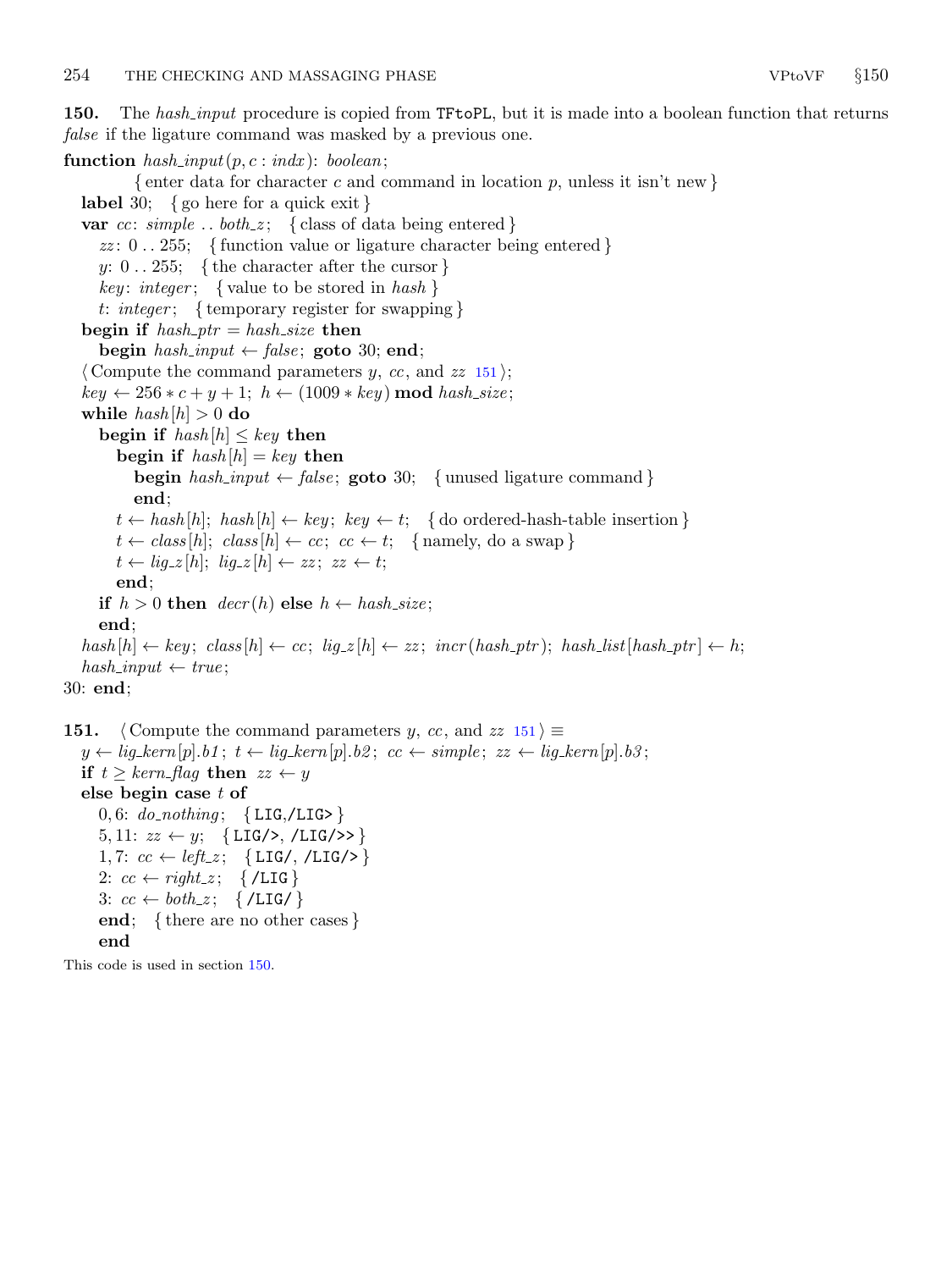<span id="page-54-0"></span>152. (More good stuff from TFtoPL.)

**function**  $f(h, x, y : \text{ind}x)$ :  $\text{ind}x$ ; forward; { compute f for arguments known to be in hash [h] } **function** eval $(x, y : \text{ind } x)$ :  $\text{ind } x$ ; {compute  $f(x, y)$  with hashtable lookup} var key: integer; { value sought in hash table } begin key  $\leftarrow 256 \times x + y + 1$ ;  $h \leftarrow (1009 \times key) \mod hash\_size$ ; while  $hash[h] > key$  do if  $h > 0$  then  $decr(h)$  else  $h \leftarrow hash\_size$ ; if  $hash[h] < key$  then  $eval \leftarrow y$  { not in ordered hash table } else  $eval \leftarrow f(h, x, y);$ end;

153. Pascal's beastly convention for *forward* declarations prevents us from saying function  $f(h, x, y)$ : indx indx here.

function  $f$ ;

begin case  $class[h]$  of  $simple: do\_nothing;$  $left \in \mathcal{E}$ : begin class  $[h] \leftarrow$  pending;  $lig \sim z[h] \leftarrow eval(lig \sim z[h], y)$ ; class  $[h] \leftarrow simple;$ end;  $right\_z$ : **begin**  $class[h] \leftarrow pending; lig\_z[h] \leftarrow eval(x, lig\_z[h]);$   $class[h] \leftarrow simple;$ end;  $both\_z: \textbf{begin } \textit{class}[h] \leftarrow \textit{pending}; \textit{lig\_z}[h] \leftarrow \textit{eval}(\textit{eval}(x,\textit{lig\_z}[h]), y); \textit{class}[h] \leftarrow \textit{simple};$ end; pending: begin x\_lig\_cycle  $\leftarrow x$ ; y\_lig\_cycle  $\leftarrow y$ ; lig\_z|h|  $\leftarrow$  257; class  $|h| \leftarrow$  simple; end; { the value 257 will break all cycles, since it's not in hash } end; { there are no other cases }  $f \leftarrow lig_zz[h];$ end; 154. (Check for infinite ligature loops  $154$ )  $\equiv$ if hash\_ptr  $\langle$  hash\_size then for  $hh \leftarrow 1$  to hash\_ptr do begin  $tt \leftarrow hash\_list[hh]$ ; if  $class [tt] > simple$  then { make sure f is well defined}  $tt \leftarrow f(tt, (hash[tt] - 1)$  div 256,  $(hash[tt] - 1)$  mod 256); end; if  $(hash\_ptr = hash\_size) \vee (y\_lig\_cycle < 256)$  then begin if  $hash\_ptr < hash\_size$  then  $begin{bmatrix} print('Infinite\_ligature\_loop\_starting\_with\_'); \end{bmatrix}$ if x<sub>-liq-cycle</sub> = 256 then print( $\delta$ boundary $\delta$ ) else print-octal(x-liq-cycle);  $print(\ulcorner \text{and} \ulcorner); print\_octal(y\_lig\_cycle); print\_ln(\ulcorner ! \ulcorner);$ end else  $print\_ln($  Sorry,  $\text{I}_\text{L}$ haven  $^t$ t<sub>u</sub>room for so many ligature/kern pairs!  $^t$ ;  $\it print\_ln('All\_ligatures\_will\_be\_cleaned.^');$ for  $c \leftarrow 0$  to 255 do if  $char\_tag$  [c] = lig\_tag then **begin** char\_tag[c]  $\leftarrow$  no\_tag; char\_remainder[c]  $\leftarrow$  0; end;  $nl \leftarrow 0$ ; bchar  $\leftarrow 256$ ; bchar\_label  $\leftarrow$  '77777; end This code is used in section [139.](#page-50-0)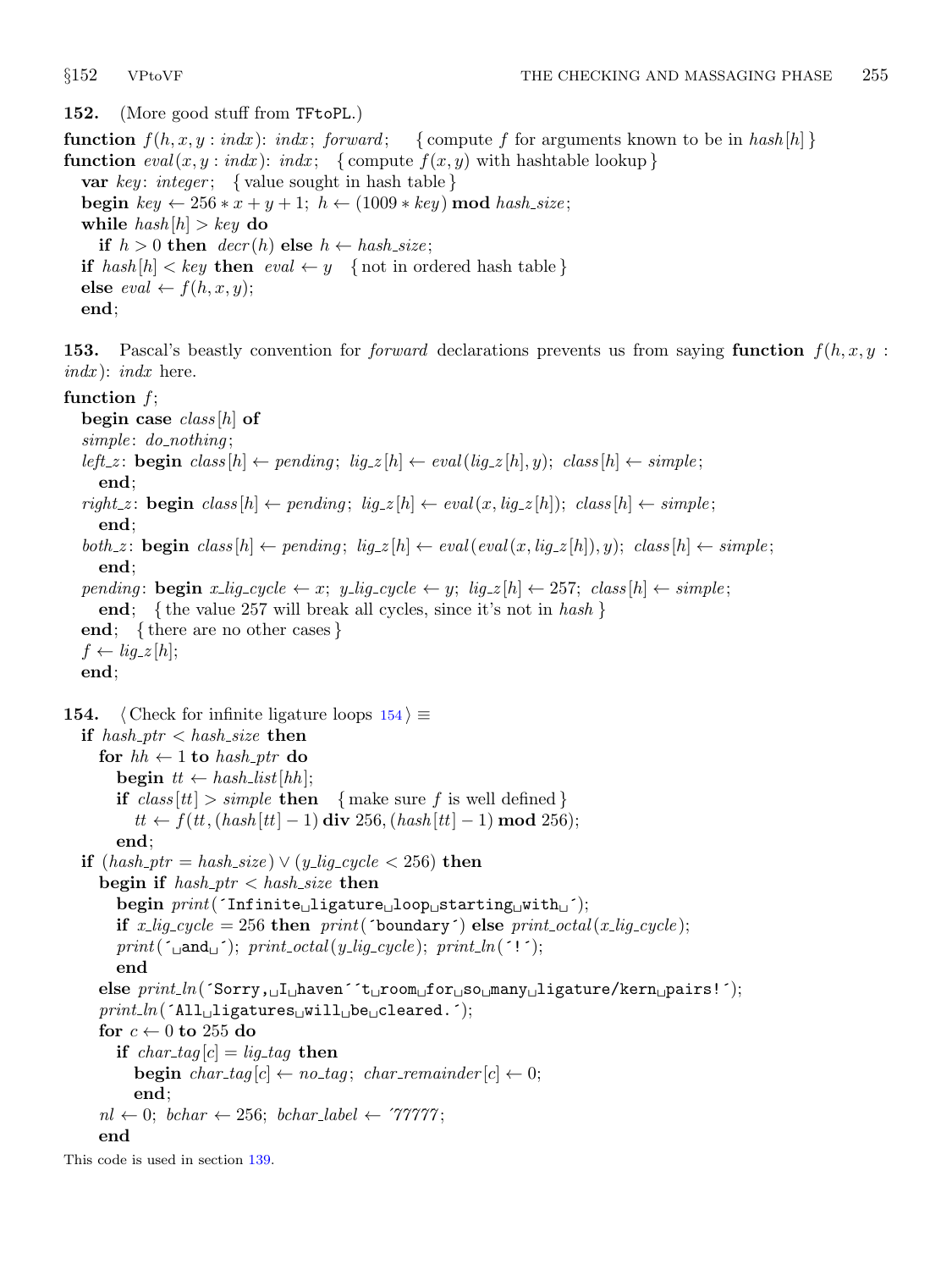<span id="page-55-0"></span>155. The lig/kern program may still contain references to nonexistent characters, if parts of that program are never used. Similarly, there may be extensible characters that are never used, because they were overridden by NEXTLARGER, say. This would produce an invalid TFM file; so we must fix such errors.

```
define double\_check\_tail(\#) \equivif char_wd[0] = 0 then char_wd[0] \leftarrow sort_in(width, 0);print('Unused\_', *, '{}_{\sqcup}refers{}_{\sqcup}top.parent{}_{\sqcup}character_{\sqcup}'); \ print\_octal(c); \ print\_ln('!');end ;
             end
  define double\_check\_lig (#) \equivbegin c \leftarrow lig\_kern[lig\_ptr].#;
          if char_wd[c] = 0 then
             if c \neq \text{bchar} then
                begin lig_kern[lig_ptr].# \leftarrow 0; double_check_tail
  define double\_check\_ext(\#) \equivbegin c \leftarrow \text{exten}[g].\#;if c > 0 then
             if char_wd[c] = 0 then
                begin ext{er}[g].# \leftarrow 0; double\_check\_taildefine double\_check\_rep(\#) \equivbegin c \leftarrow \text{exten}[g].\#;if char_wd[c] = 0 then
             begin exten[g].#\leftarrow 0; double\_check\_tail\langle Doublecheck the lig/kern commands and the extensible recipes 155 i \equivif nl > 0 then
     for lig\_ptr \leftarrow 0 to nl - 1 do
       if lig\_{kern} lig\_{ptr} b2 < kern\_{flag} then
           begin if lig\_{kern} [lig_ptr].b0 < 255 then
             begin double\_check\_lig(b1) (´LIG<sub>I</sub>step´); double\_check\_lig(b3) (´LIG<sub>I</sub>step´);
             end;
           end
        else double\_check\_lig(b1)(\text{'KRN}_{\sqcup}step');if ne > 0 then
     for q \leftarrow 0 to ne - 1 do
        begin double_check_ext(b0)(\forallVARCHAR<sub>LI</sub>TOP\hat{\ }); double_check_ext(b1)(\forallVARCHAR<sub>LI</sub>MID\hat{\ });
        double\_check\_ext(b2)(´VARCHAR<sub>LB</sub>OT´); double\_check\_rep(b3)(´VARCHAR<sub>LB</sub>EP´);
        end
```
This code is used in section [139.](#page-50-0)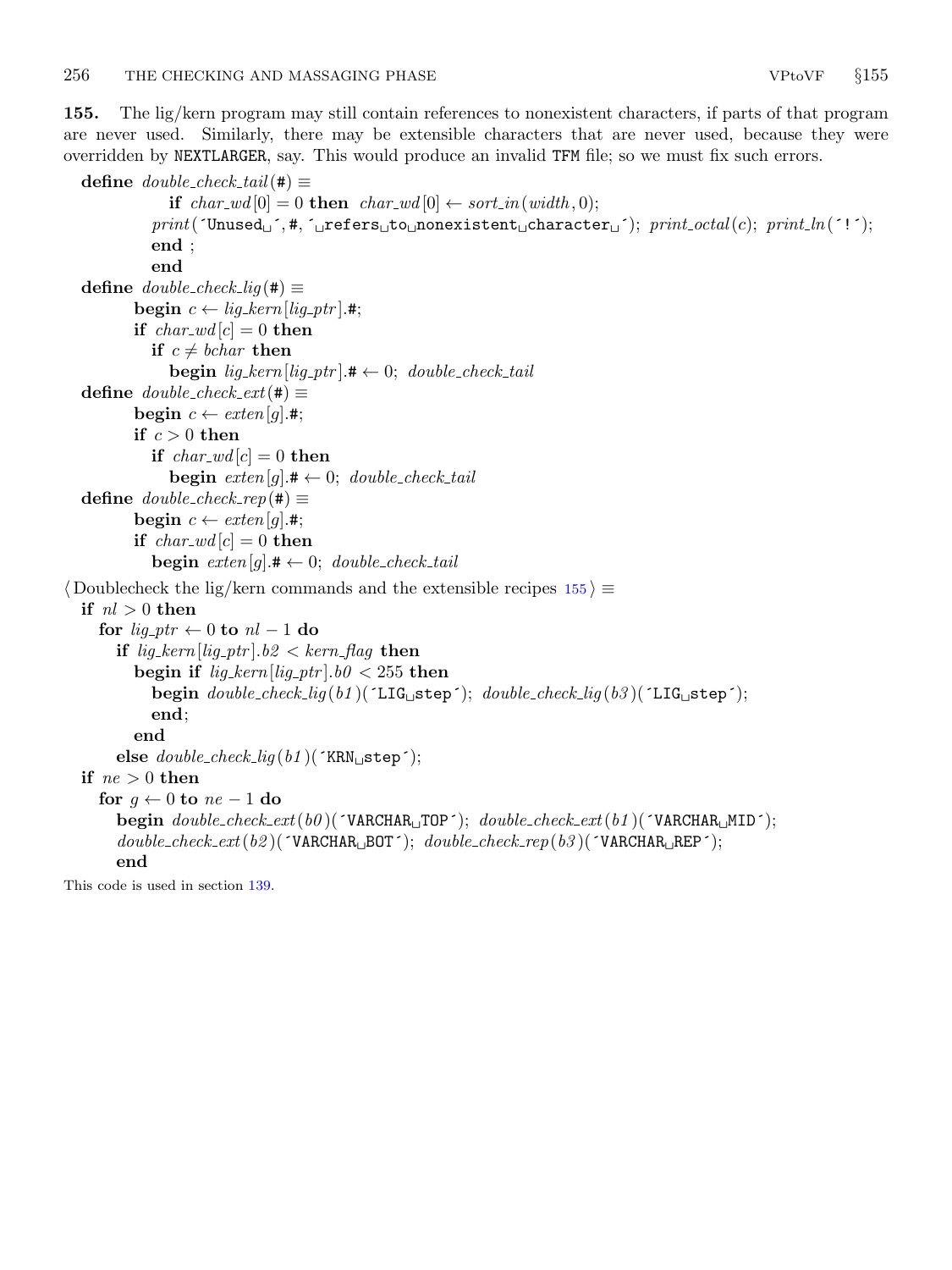<span id="page-56-0"></span>156. The TFM output phase. Now that we know how to get all of the font data correctly stored in VPtoVF's memory, it only remains to write the answers out.

First of all, it is convenient to have an abbreviation for output to the TFM file:

define  $out(\texttt{\#}) \equiv write(tfm\text{-file},\texttt{\#})$ 

157. The general plan for producing TFM files is long but simple:

```
\langle Do the TFM output 157\rangle \equiv
```

```
\langle Compute the twelve subfile sizes 159;
```

```
Output the twelve subfile sizes 160;
```
- Output the header block  $162$ ;
- Output the character info  $164$ ;
- Output the dimensions themselves  $166$ ;
- Output the ligature/kern program  $171$ ;
- Output the extensible character recipes  $172$ ;
- $\langle$  Output the parameters [173](#page-60-0) $\rangle$

This code is used in section [181.](#page-63-0)

158. A TFM file begins with 12 numbers that tell how big its subfiles are. We already know most of these numbers; for example, the number of distinct widths is memory  $[width] + 1$ , where the +1 accounts for the zero width that is always supposed to be present. But we still should compute the beginning and ending character codes (bc and ec), the number of header words  $(h)$ , and the total number of words in the TFM file  $(lf)$ .

 $\langle$  Globals in the outer block [5](#page-2-0)  $\rangle$  +=

bc: byte; {the smallest character code in the font}

ec: byte; {the largest character code in the font}

lh: byte; {the number of words in the header block}

If :  $0 \ldots 32767$ ; {the number of words in the entire TFM file }

not\_found: boolean; { has a font character been found? }

 $temp\_width:$   $fix\_word;$  {width being used to compute a check sum }

159. It might turn out that no characters exist at all. But VPtoVF keeps going and writes the TFM anyway. In this case ec will be 0 and bc will be 1.

 $\langle$  Compute the twelve subfile sizes  $159$   $\equiv$  $lh \leftarrow header\_ptr$  div 4;  $not\_found \leftarrow true; bc \leftarrow 0;$ while *not\_found* do if  $(char\_wd | bc] > 0) \vee (bc = 255)$  then  $not\_found \leftarrow false$ else  $\textit{incr}(bc)$ ;  $not\_found \leftarrow true; ec \leftarrow 255;$ while *not\_found* do if  $(char\_wd[ec] > 0) \vee (ec = 0)$  then  $not\_found \leftarrow false$ else  $decr$ (ec); if  $bc > ec$  then  $bc \leftarrow 1$ ;  $incr(memory[width]);$  incr(memory [height]); incr(memory [depth]); incr(memory [italic]);  $\langle$  Compute the ligature/kern program offset [168](#page-59-0) $\rangle$ ;  $\mathit{lf} \gets 6 + \mathit{lh} + (\mathit{ec} - \mathit{bc} + 1) + \mathit{memory}$   $\vert \mathit{width} \vert + \mathit{memory} \vert \mathit{height} \vert + \mathit{memory} \vert \mathit{depth} \vert + \mathit{memory} \vert \mathit{static} \vert + \mathit{nl} + \mathit{memory} \vert \mathit{time} \vert + \mathit{new} \vert + \mathit{new} \vert + \mathit{new} \vert + \mathit{new} \vert + \mathit{new} \vert + \mathit{new} \vert + \mathit{new} \vert + \mathit{new} \vert + \mathit{new} \vert + \mathit{new} \vert$  $lk_{\alpha} \text{tf}set + nk + ne + np;$ 

This code is used in section 157.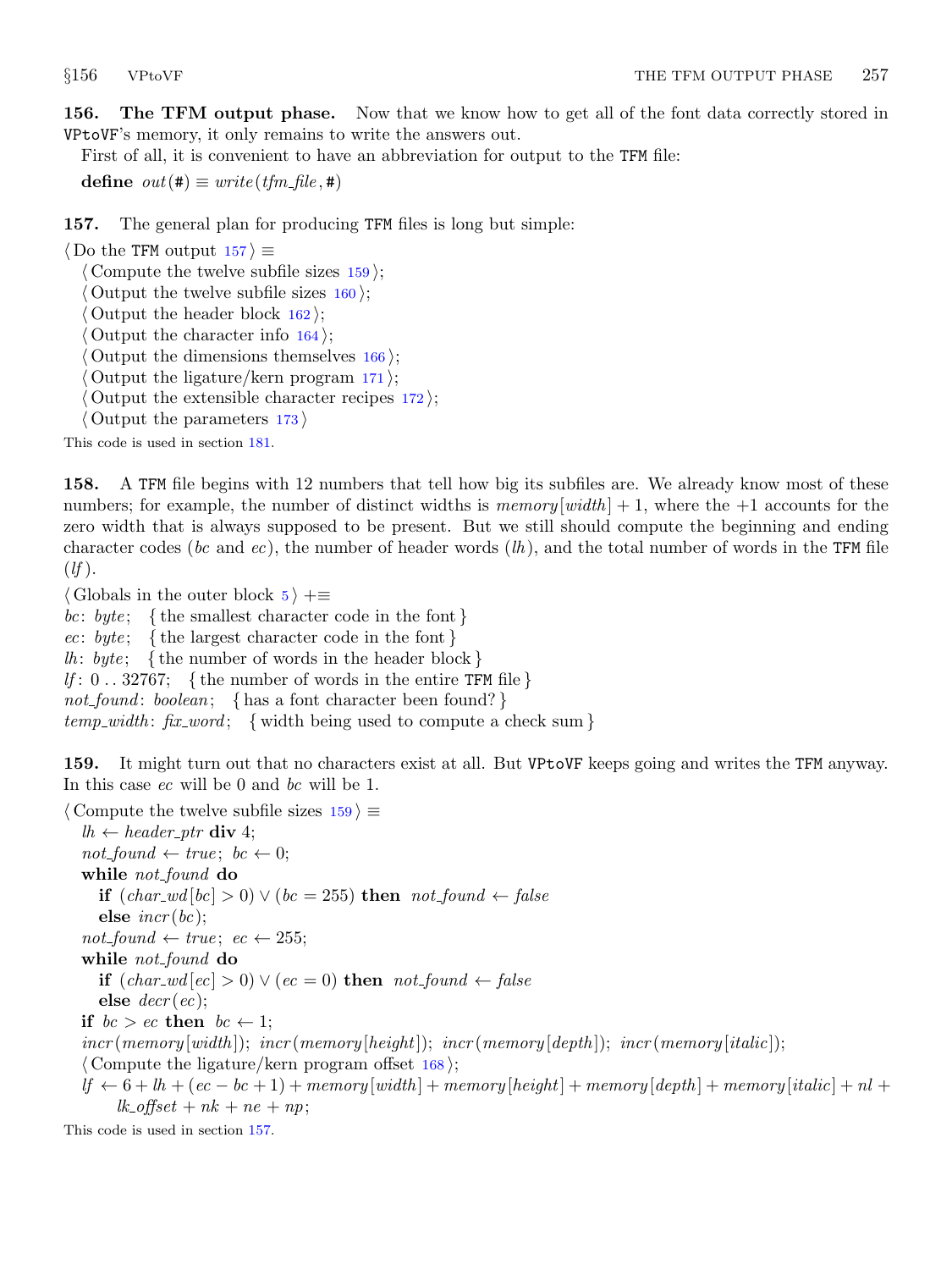<span id="page-57-0"></span>160. define  $out\_size(\#) \equiv out((#) \text{ div } 256); out((#) \text{ mod } 256)$ 

 $\langle$  Output the twelve subfile sizes  $160$   $\equiv$  $out\_size(lf); \text{ out\_size}(lh); \text{ out\_size}(bc); \text{ out\_size}(ec); \text{ out\_size}(memory[width]);$  $out\_size$  (memory [height]);  $out\_size$  (memory [depth]);  $out\_size$  (memory [italic]);  $out\_size$  (nl + lk\_offset);  $out\_size(nk); out\_size(ne); out\_size(np);$ 

This code is used in section [157.](#page-56-0)

161. The routines that follow need a few temporary variables of different types.

 $\langle$  Globals in the outer block [5](#page-2-0)  $\rangle$  + $\equiv$ j: 0 . . max\_header\_bytes; {index into header\_bytes} p: pointer; {index into memory} q: width ... *italic*; { runs through the list heads for dimensions}  $par\_ptr: 0...max\_param\_words; \{ runs through the parameters \}$ 

162. The header block follows the subfile sizes. The necessary information all appears in header-bytes, except that the design size and the seven-bit-safe flag must still be set.

 $\langle$  Output the header block 162 $\rangle \equiv$ 

if  $\neg check\_sum\_specified$  then  $\langle$  Compute the check sum 163 $\rangle$ ; header bytes  $\text{design_size\_loc} \leftarrow \text{design_size}$  div '100000000; {this works since design size > 0} header\_bytes [design\_size\_loc + 1]  $\leftarrow$  (design\_size div '200000) mod 256; header\_bytes [design\_size\_loc + 2]  $\leftarrow$  (design\_size div 256) mod 256; header\_bytes [design\_size\_loc + 3]  $\leftarrow$  design\_size **mod** 256; if  $\neg seven\_unsafe$  then header\_bytes [seven\_flaq\_loc]  $\leftarrow$  128; for  $j \leftarrow 0$  to header\_ptr – 1 do out(header\_bytes[j]);

This code is used in section [157.](#page-56-0)

163. (Compute the check sum  $163$ )  $\equiv$ 

**begin**  $c\theta \leftarrow bc$ ;  $c1 \leftarrow ec$ ;  $c2 \leftarrow bc$ ;  $c3 \leftarrow ec$ ; for  $c \leftarrow bc$  to ec do if  $char_wd[c] > 0$  then **begin**  $temp\_width \leftarrow memory[char\_wd[c]$ ;

if design\_units  $\neq$  unity then temp\_width  $\leftarrow$  round ((temp\_width /design\_units)  $*$  1048576.0); temp\_width  $\leftarrow temp\_width + (c + 4) * 20000000;$  {this should be positive}  $c0 \leftarrow (c0 + c0 + temp\_width) \mod 255$ ;  $c1 \leftarrow (c1 + c1 + temp\_width) \mod 253$ ;  $c2 \leftarrow (c2 + c2 + temp\_width) \mod 251; c3 \leftarrow (c3 + c3 + temp\_width) \mod 247;$ end;

header\_bytes  $|check\_sum\_loc| \leftarrow c0$ ; header\_bytes  $|check\_sum\_loc + 1| \leftarrow c1$ ; header\_bytes  $[check\_sum\_loc + 2] \leftarrow c2$ ; header\_bytes  $[check\_sum\_loc + 3] \leftarrow c3$ ; end

This code is used in section 162.

164. The next block contains packed *char\_info*.

```
\langle Output the character info 164\rangle \equivindex [0] \leftarrow 0;for c \leftarrow bc to ec do
     begin out(index[char_wd[c]]); out(index[char_-ht[c]] * 16 + index[char_-dp[c]]);out(index[char\_ic[c]] * 4 + char\_tag[c]); out(char\_remainder[c]);
     end
```
This code is used in section [157.](#page-56-0)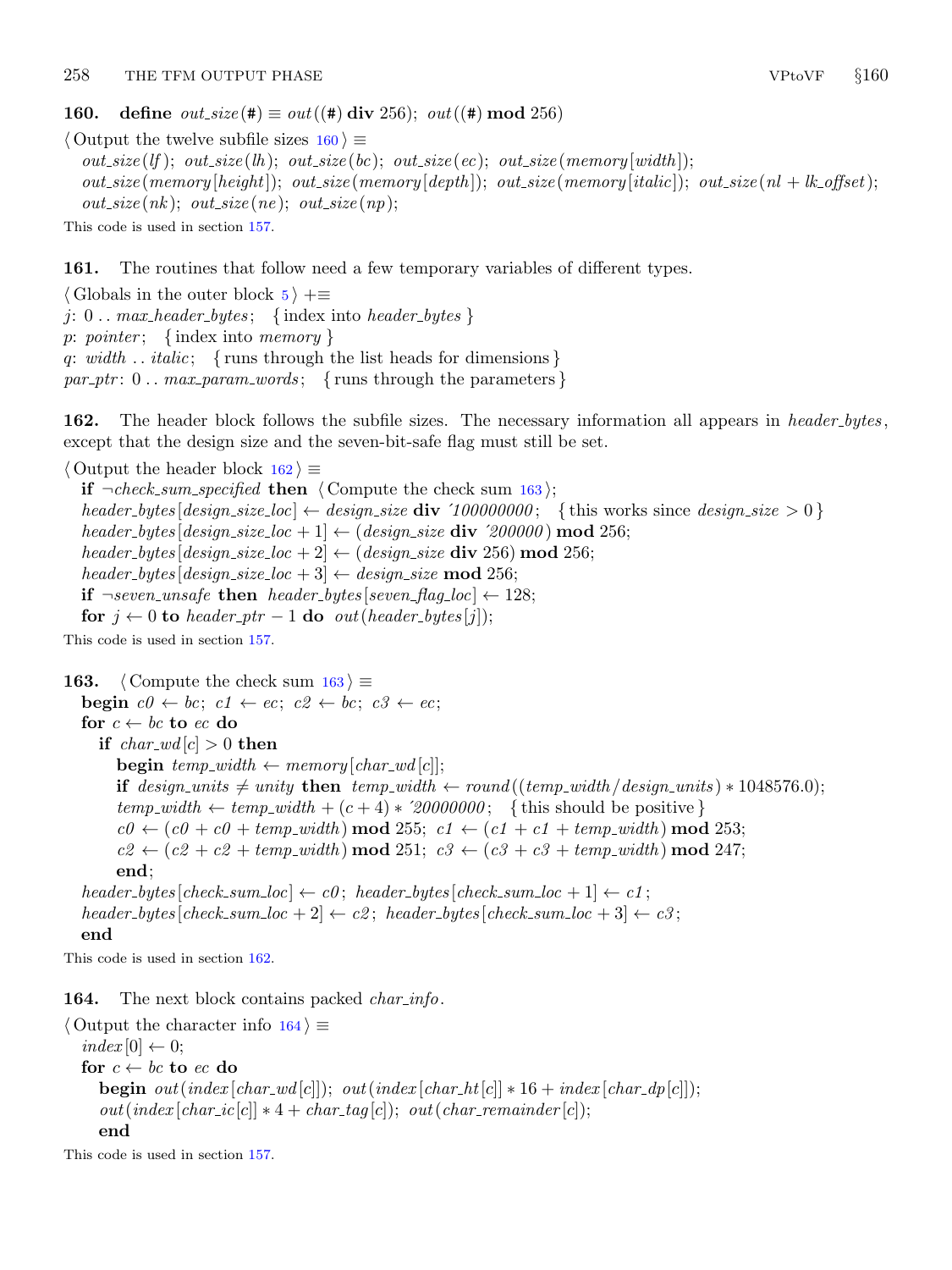<span id="page-58-0"></span>165. When a scaled quantity is output, we may need to divide it by *design\_units*. The following subroutine takes care of this, using floating point arithmetic only if  $design\_units \neq 1.0$ .

```
procedure out_scaled(x : fix_word); { outputs a scaled fix_word }
  var n: byte; { the first byte after the sign }
     m: 0 \ldots 65535; {the two least significant bytes}
  begin if abs(x/design\_units) \ge 16.0 then
     begin print\_ln( The relative dimension , x/ 4000000 : 1 : 3, \sim is too large. \sim);
     print(\text{``} \text{``} \cup \text{('} \text{Must} \text{''} \text{be} \text{''} \text{less} \text{``} \text{than} \text{``} \text{16*} \text{designsize''});if design units \neq unity then print(\zeta = \zeta, design units /200000 : 1 : 3, \zeta designunits');
     print ln(')'; x \leftarrow 0;end;
  if design_units \neq unity then x \leftarrow round((x/design\_units) * 1048576.0);if x < 0 then
     begin out(255); x \leftarrow x + 100000000;if x \leq 0 then x \leftarrow 1;
     end
  else begin out(0);
     if x \geq 1000000000 then x \leftarrow 777777777;
     end;
  n \leftarrow x div '200000; m \leftarrow x \mod 200000; out(n); out(m div 256); out(m mod 256);
  end;
```
166. We have output the packed indices for individual characters. The scaled widths, heights, depths, and italic corrections are next.

```
\langle Output the dimensions themselves 166\rangle \equivfor q \leftarrow width to italic do
     begin out(0); out(0); out(0); out(0); { output the zero word }
     p \leftarrow link[q]; \{ head of list \}while p > 0 do
       begin out_scaled (memory [p]); p \leftarrow link[p];
       end;
     end;
```
This code is used in section [157.](#page-56-0)

167. One embarrassing problem remains: The ligature/kern program might be very long, but the starting addresses in *char\_remainder* can be at most 255. Therefore we need to output some indirect address information; we want to compute *lk* offset so that addition of *lk* offset to all remainders makes all but lk offset distinct remainders less than 256.

For this we need a sorted table of all relevant remainders.

 $\langle$  Globals in the outer block [5](#page-2-0)  $\rangle$  +≡ *label\_table*: array  $[0 \tcdot 256]$  of record  $rr: -1 \tcdot \tcdot \tcdot 77777$ ; {sorted label values} cc: byte; { associated characters } end;  $label\_ptr:0...256; \{index of highest entry in label\_table\}$ sort\_ptr:  $0 \ldots 256$ ; {index into label\_table }  $lk_{\text{off}} set: 0 \ldots 256; \{ smallest \text{ offset value that might work }\}$ t:  $0 \ldots 77777$ ; { label value that is being redirected }  $extra\_loc\_needed: boolean; \{ do we need a special word for *behavior*? \}$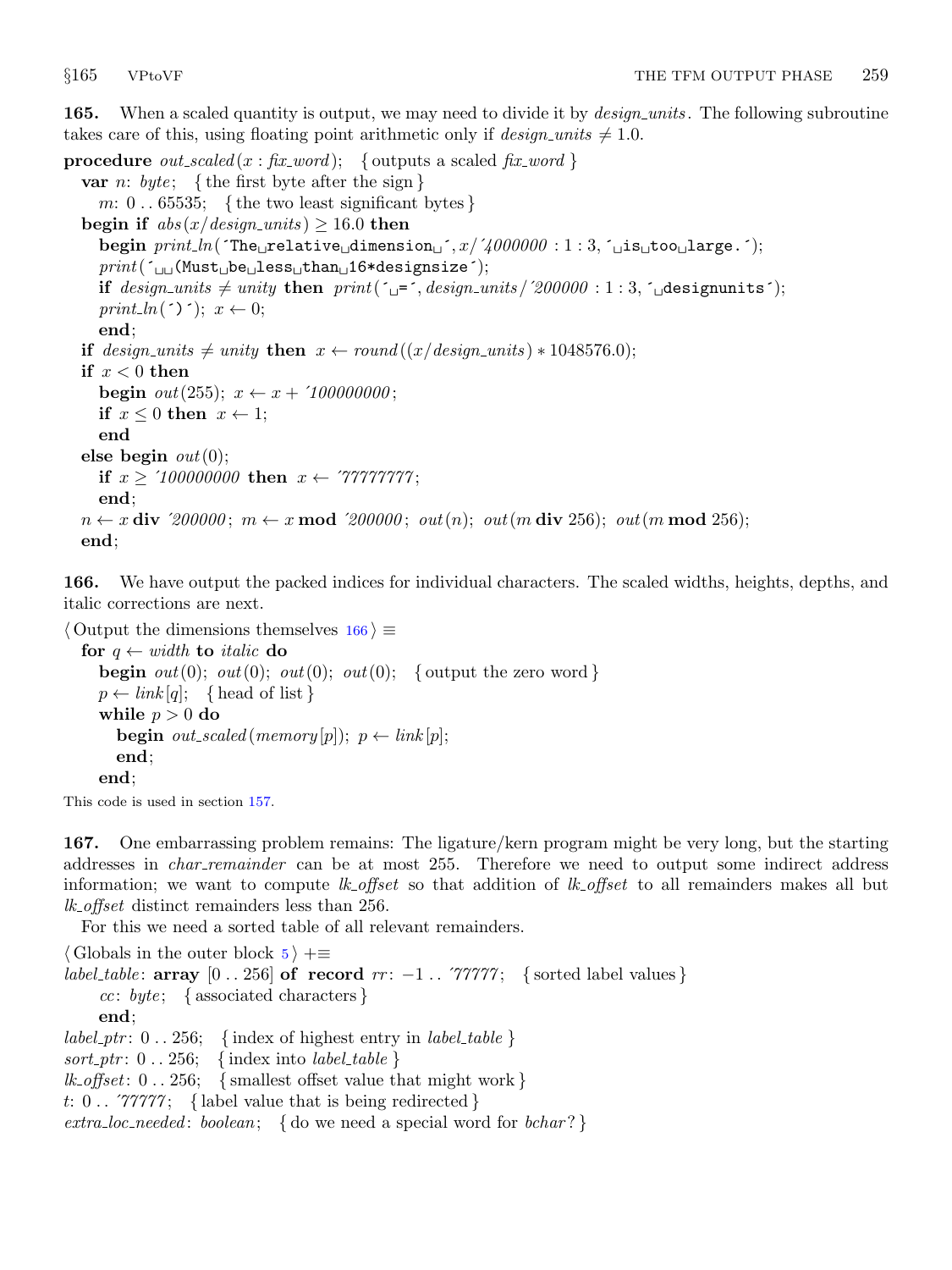<span id="page-59-0"></span>168.  $\langle$  Compute the ligature/kern program offset 168 $\rangle \equiv$  $\langle$  Insert all labels into *label\_table* 169 $\rangle$ ; if  $\mathit{bchar} < 256$  then **begin** extra loc needed  $\leftarrow$  true; lk offset  $\leftarrow$  1;

end else begin  $extra\_loc\_needed \leftarrow false; \; \textit{lk\_offset} \leftarrow 0;$ end; (Find the minimum *lk\_offset* and adjust all remainders  $170$ ); if bchar\_label  $\langle$  '77777' then

**begin** lig\_kern[nl – 1].b2  $\leftarrow$  (bchar\_label + lk\_offset) div 256; lig\_kern[nl − 1].b3 ← (bchar\_label + lk\_offset) mod 256; end

This code is used in section [159.](#page-56-0)

**169.**  $\langle$  Insert all labels into *label\_table* 169  $\rangle \equiv$  $label\_ptr \leftarrow 0; \ label\_table[0].rr \leftarrow -1; \ \{sentinel\}$ for  $c \leftarrow bc$  to ec do if  $char\_tag$  [c] = lig\_tag then **begin** sort ptr  $\leftarrow$  label ptr; { there's a hole at position sort ptr + 1} while  $label_table[sort_ptr] .rr > char_remainder[c]$  do **begin** label\_table  $[sort\_ptr + 1] \leftarrow label\_table[sort\_ptr];$  decr(sort\_ptr); { move the hole } end;  $label\_table[sort\_ptr + 1].cc \leftarrow c; label\_table[sort\_ptr + 1].rr \leftarrow char\_remainder[c]; inc([label\_ptr];c[sort\_ptr + 1].cc \leftarrow c; label\_table[sort\_ptr + 1].rr \leftarrow char\_remainder[c]; inc([label\_ptr];c[sort\_ptr + 1].cc \leftarrow c; label\_table[sort\_ptr + 1].cr \leftarrow c; len\_term\_index[c]$ end

This code is used in section 168.

170.  $\langle$  Find the minimum *lk offset* and adjust all remainders 170  $\rangle \equiv$ **begin** sort\_ptr  $\leftarrow$  label\_ptr; { the largest unallocated label} if label\_table [sort\_ptr].rr + lk\_offset > 255 then **begin**  $lk \text{-} offset \leftarrow 0$ ;  $extra \text{-} loc \text{-} needed \leftarrow false$ ; { location 0 can do double duty } repeat char\_remainder [label\_table [sort\_ptr].cc]  $\leftarrow$  lk\_offset; while  $label_table[sort_pr-1].rr = label_table[sort_pr.rr]$ **begin**  $decr(sort\_ptr)$ ; char\_remainder [label\_table [sort\_ptr].cc]  $\leftarrow$  lk\_offset; end;  $incr(lk\_offset);$   $decr(sort\_ptr);$ until  $lk_{\textit{-}}offset + label_{\textit{-}}table$  [sort\_ptr].rr < 256; {N.B.:  $lk\_offset = 256$  satisfies this when  $sort\_ptr = 0$ } end; if  $lk_{\text{-}}offset > 0$  then while  $sort\_ptr > 0$  do **begin** char remainder  $[label\_table] sort\_ptr]$ .cc]  $\leftarrow char$  remainder  $[label\_table] sort\_ptr]$ .cc] + lk\_offset;  $decr (sort\_ptr);$ end; end

This code is used in section 168.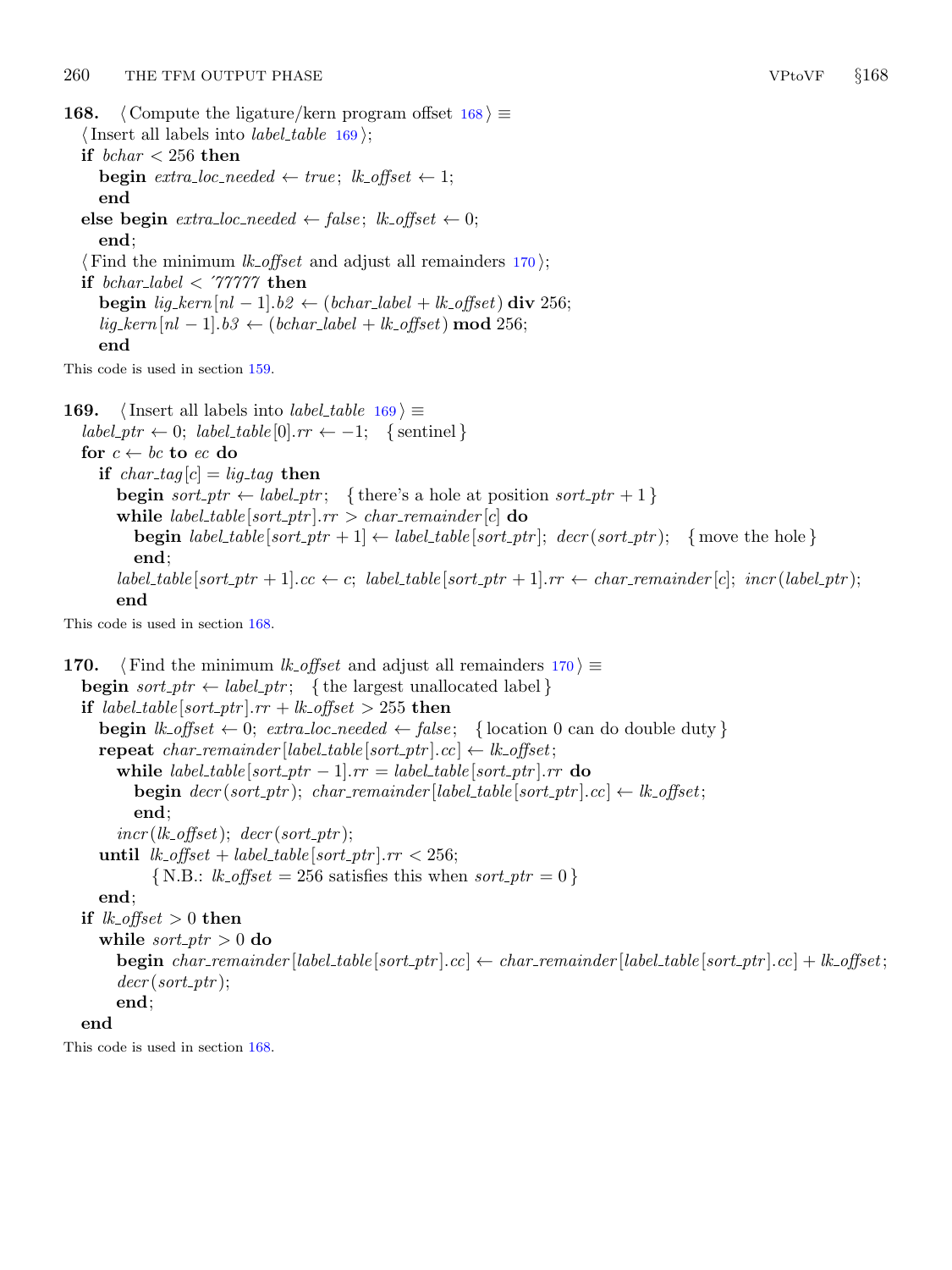```
171. \langle Output the ligature/kern program 171\rangle \equivif extra\_loc\_needed then \{lk\_offset = 1\}begin out(255); out(bchar); out(0); out(0);
    end
  else for sort\_ptr \leftarrow 1 to lk\_offset do { output the redirection specs }
       begin t \leftarrow label\_table[label\_ptr].rr;if \mathit{bchar} < 256 then
          begin out(255); out(bchar);
         end
       else begin out(254); out(0);end;
       out\_size(t + lk\_offset);repeat decr (label_ptr);until label\_table[label\_ptr] .rr < t;end;
  if nl > 0 then
    for lig\_ptr \leftarrow 0 to nl - 1 do
       begin out(lig_kern[lig_ptr].b0); out(lig_kern[lig_ptr].b1); out(lig_kern[lig_ptr].b2);
       out(lig\_kern[lig\_ptr].b3);end;
  if nk > 0 then
    for km\_ptr \leftarrow 0 to nk - 1 do out\_scaled(kern[krn\_ptr])This code is used in section 157.
```
172.  $\langle$  Output the extensible character recipes  $172$   $\equiv$ 

if  $ne > 0$  then for  $c \leftarrow 0$  to  $ne - 1$  do **begin** out( $ext{ent}[c].b0$ ); out( $ext{ent}[c].b1$ ); out( $ext{ent}[c].b2$ ); out( $ext{ent}[c].b3$ ); end;

This code is used in section [157.](#page-56-0)

173. For our grand finale, we wind everything up by outputting the parameters.

```
\langle Output the parameters 173 \rangle \equivfor par\_ptr \leftarrow 1 to np do
     begin if par\_ptr = 1 then \langle Output the slant (param[1]) without scaling 174\rangleelse out\_scaled (param [par_ptr]);
     end
```
This code is used in section [157.](#page-56-0)

**174.**  $\langle$  Output the slant (param[1]) without scaling 174 $\rangle \equiv$ begin if  $param[1] < 0$  then **begin**  $param[1] \leftarrow param[1] + '10000000000$ ;  $out((param[1] div '100000000) + 256 - 64);$ end else  $out(param[1] \textbf{div } '100000000)$ ; out((param[1] div '200000) mod 256); out((param[1] div 256) mod 256); out(param[1] mod 256); end

This code is used in section 173.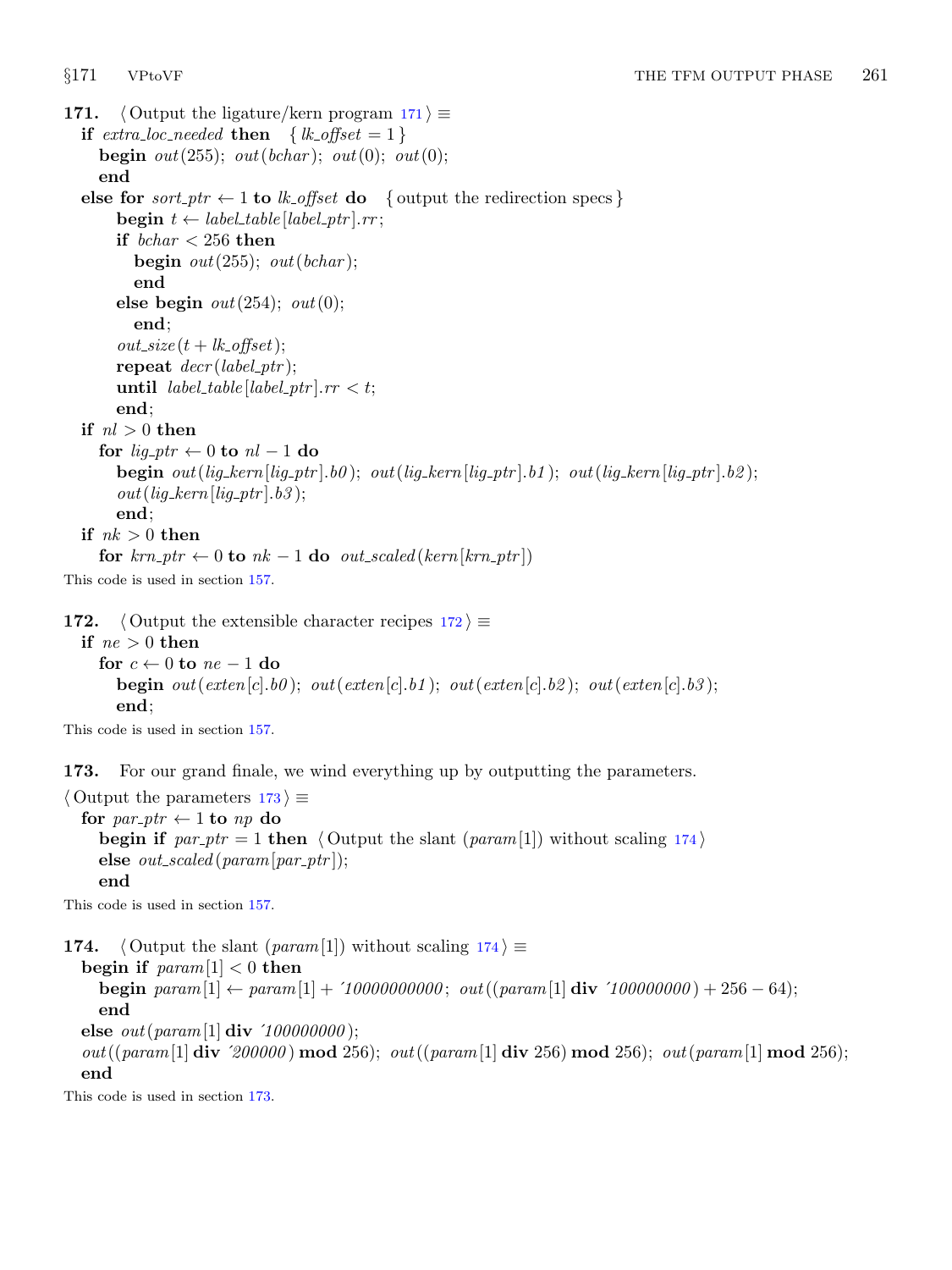<span id="page-61-0"></span>175. The VF output phase. Output to  $\mathit{vf}_\text{-}$  file is considerably simpler.

define  $id\_byte = 202$  { current version of VF format } define  $vout(\textbf{\#}) \equiv write(vf_{\textit{-}}file, \textbf{\#})$  $\langle$  Globals in the outer block [5](#page-2-0)  $\rangle$  +≡ vcount: integer; { number of bytes written to  $\mathit{vf}_\text{-file}$  }

176. We need a routine to output integers as four bytes. Negative values will never be less than  $-2^{24}$ .

procedure  $vout\_int(x : integer);$ begin if  $x \geq 0$  then vout(x div '100000000) else begin  $vout(255); x \leftarrow x + 100000000;$ end; vout((x div  $'200000$ ) mod 256); vout((x div  $'400$ ) mod 256); vout(x mod 256); end;

177.  $\langle$  Do the VF output 177  $\rangle \equiv$ 

 $vout(pre);$   $vout(id\_byte);$   $vout(vtitle\_length);$ for  $k \leftarrow 0$  to vtitle\_length – 1 do vout(vf [vtitle\_start + k]); for  $k \leftarrow check\_sum\_loc$  to design\_size\_loc + 3 do vout(header\_bytes[k]);  $vcount \leftarrow \text{title\_length} + 11;$ for cur font  $\leftarrow 0$  to font ptr - 1 do  $\langle$  Output a local font definition 178 $\rangle$ ; for  $c \leftarrow bc$  to ec do if char wd  $|c| > 0$  then  $\langle$  Output a packet for character c [179](#page-62-0) $\rangle$ ; repeat  $vout(post);$  incr(vcount); until *vcount* mod  $4 = 0$ 

This code is used in section [180.](#page-63-0)

178.  $\langle$  Output a local font definition 178  $\rangle \equiv$ begin  $vout(fnt\_def1);$   $vout(cur\_font);$  $vout(font\_checksum[cur\_font].b0);$   $vout(font\_checksum[cur\_font].b1);$   $vout(font\_checksum[cur\_font].b2);$  $vout(font\_checksum[cur_font].b3);$   $vout\_int(font\_at[cur_font]);$   $vout\_int(font\_disize[cur_font]);$  $vout(farea.length[cur\_font])$ ;  $vout(fname\_length[cur\_font])$ ; for  $k \leftarrow 0$  to farea\_length  $[cur\_font] - 1$  do vout(vf [farea\_start  $[cur\_font] + k$ ]); if  $\text{f}$  name\_start  $\text{f}$  cur\_font  $\text{f}$  = vf\_size then begin  $vout("N")$ ;  $vout("U")$ ;  $vout("L")$ ;  $vout("L")$ ; end else for  $k \leftarrow 0$  to fname\_length [cur\_font] – 1 do vout(vf [fname\_start [cur\_font] + k]);  $vcount \leftarrow vcount + 12 + \text{face\_length}[\text{cur}\text{-}font] + \text{frame}\text{-}length[\text{cur}\text{-}font];$ end

This code is used in section 177.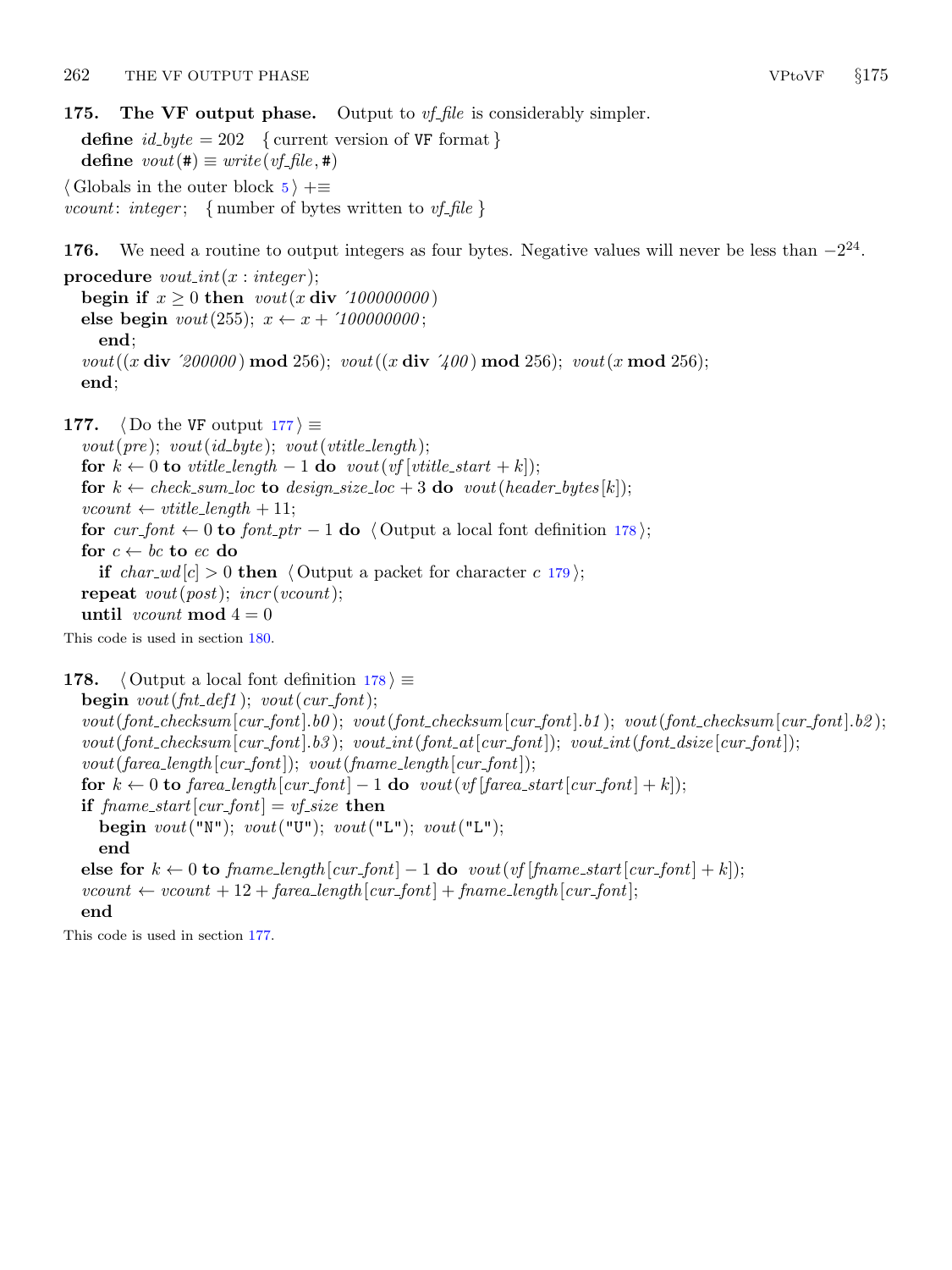```
179. \langle Output a packet for character c 179\rangle \equivbegin x \leftarrow \text{memory}[char\_wd[c];
  if design_units \neq unity then x \leftarrow round((x/design\_units) * 1048576.0);if (\text{packet\_length}[c] > 241) \lor (x < 0) \lor (x \geq 100000000) then
     begin vout(242); vout-int(packet.length[c]); vout-int(c); vout-int(x);
     vcount \leftarrow vcount + 13 + packet_length[c];end
  else begin vout(packet.length[c]); vout(c); vout(x div 200000); vout((x div 400) mod 256);
     vout(x mod 256); vcount \leftarrow vcount + 5 + packet_length [c];
     end;
  if packet_start[c] = vf_size then
     begin if c \ge 128 then vout(set1);
     vout(c);end
  else for k \leftarrow 0 to packet_length [c] - 1 do vout(vf [packet_start [c] + k]);
  end
```
This code is used in section [177.](#page-61-0)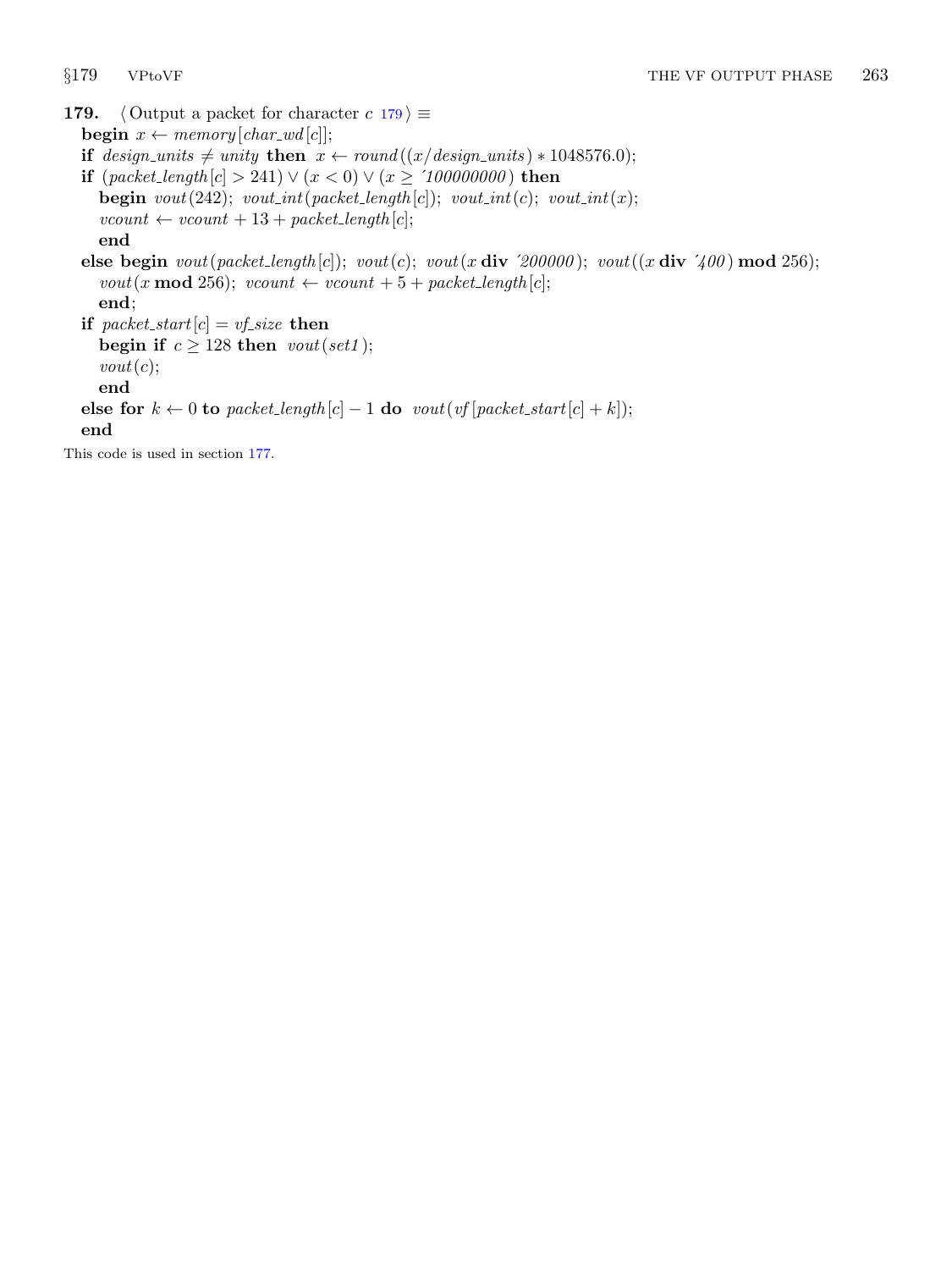corr\_and\_check;

 $v f_$ output; end.

 $\langle$  Do the TFM output [157](#page-56-0) $\rangle$ ;

<span id="page-63-0"></span>180. The main program. The routines sketched out so far need to be packaged into separate procedures, on some systems, since some Pascal compilers place a strict limit on the size of a routine. The packaging is done here in an attempt to avoid some system-dependent changes.

```
procedure param_enter;
  begin \langle57\rangle;
  end;
procedure vpl_enter;
  begin \langle56\rangle;
  end;
procedure name enter; { enter all names and their equivalents }
  begin (Enter all the PL names and their equivalents, except the parameter names 55);
  vpl\_enter; param\_enter;
  end;
procedure read_lig_kern;
  var km\_ptr: 0... max\_terms; { an index into kern }
    c: byte; { runs through all character codes }
  begin \langle109\rangle;
  end;
procedure read_char_info;
  var c: byte; {the char}
  begin \langle118\rangle;
  end;
procedure read_input;
  var c: byte; { header or parameter index }
  begin \langle Read all the input 92 \rangle;
  end;
procedure corr_and_check;
  var c: 0 \ldots 256; { runs through all character codes }
    hh: 0... hash_size; { an index into hash_list}
    lig\_ptr: 0...max\_lig\_steps; \{ \text{an index into } lig\_kern \}g: byte; { a character generated by the current character c}
  begin \langle139 \rangleend;
procedure vf_output;
  var c: byte; { runs through all character codes }
    \textit{cur-font}: 0 \ldots 256; \{ \text{runs through all local fonts } \}k: integer; { loop index }
  begin \langle177\rangle;
  end;
181. Here is where VPtoVF begins and ends.
  begin initialize:
  name enter ;
  read_input; print\_ln(\cdot, \cdot);
```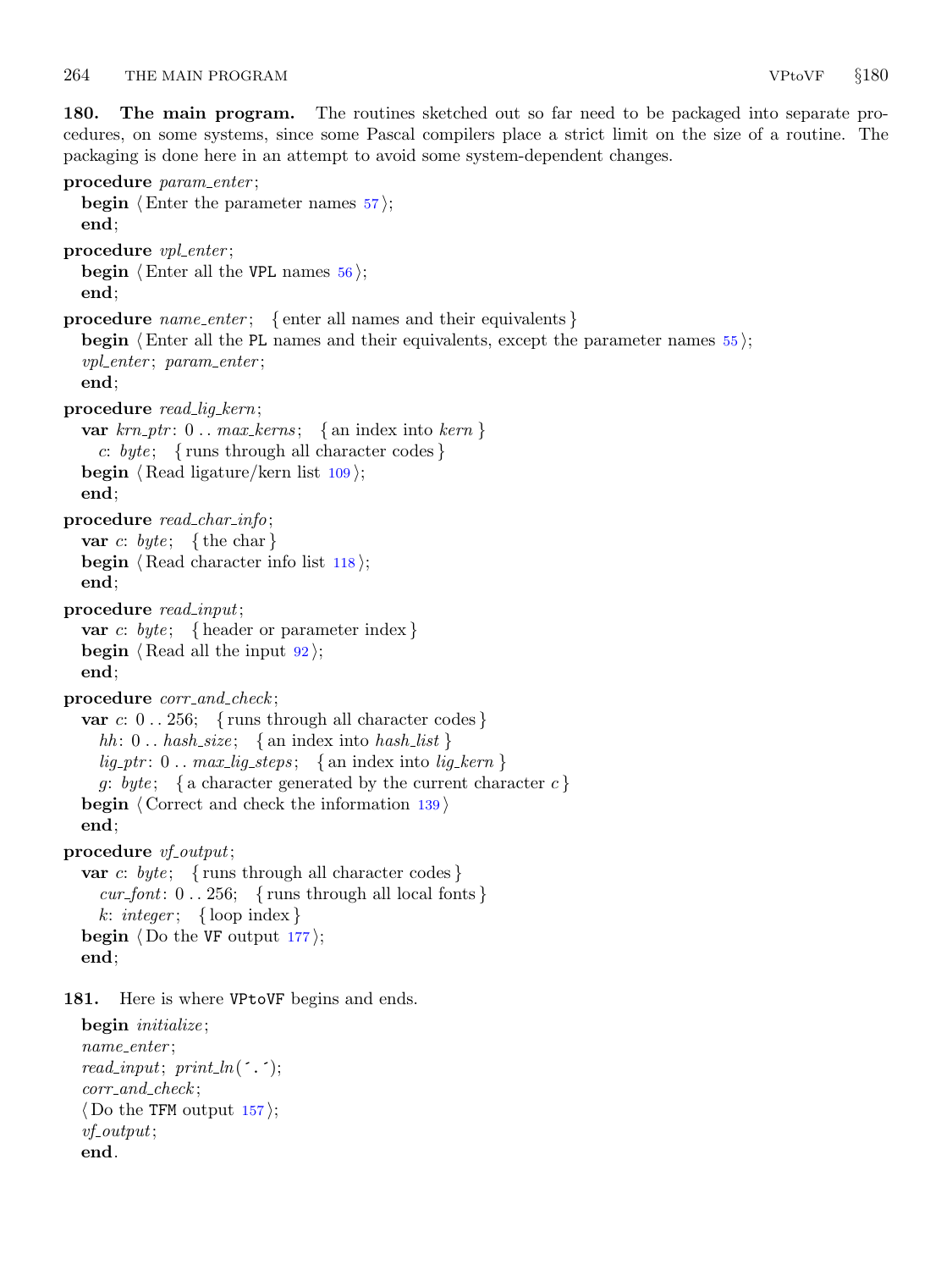<span id="page-64-0"></span>182. System-dependent changes. This section should be replaced, if necessary, by changes to the program that are necessary to make VPtoVF work at a particular installation. It is usually best to design your change file so that all changes to previous sections preserve the section numbering; then everybody's version will be consistent with the printed program. More extensive changes, which introduce new sections, can be inserted here; then only the index itself will get a new section number.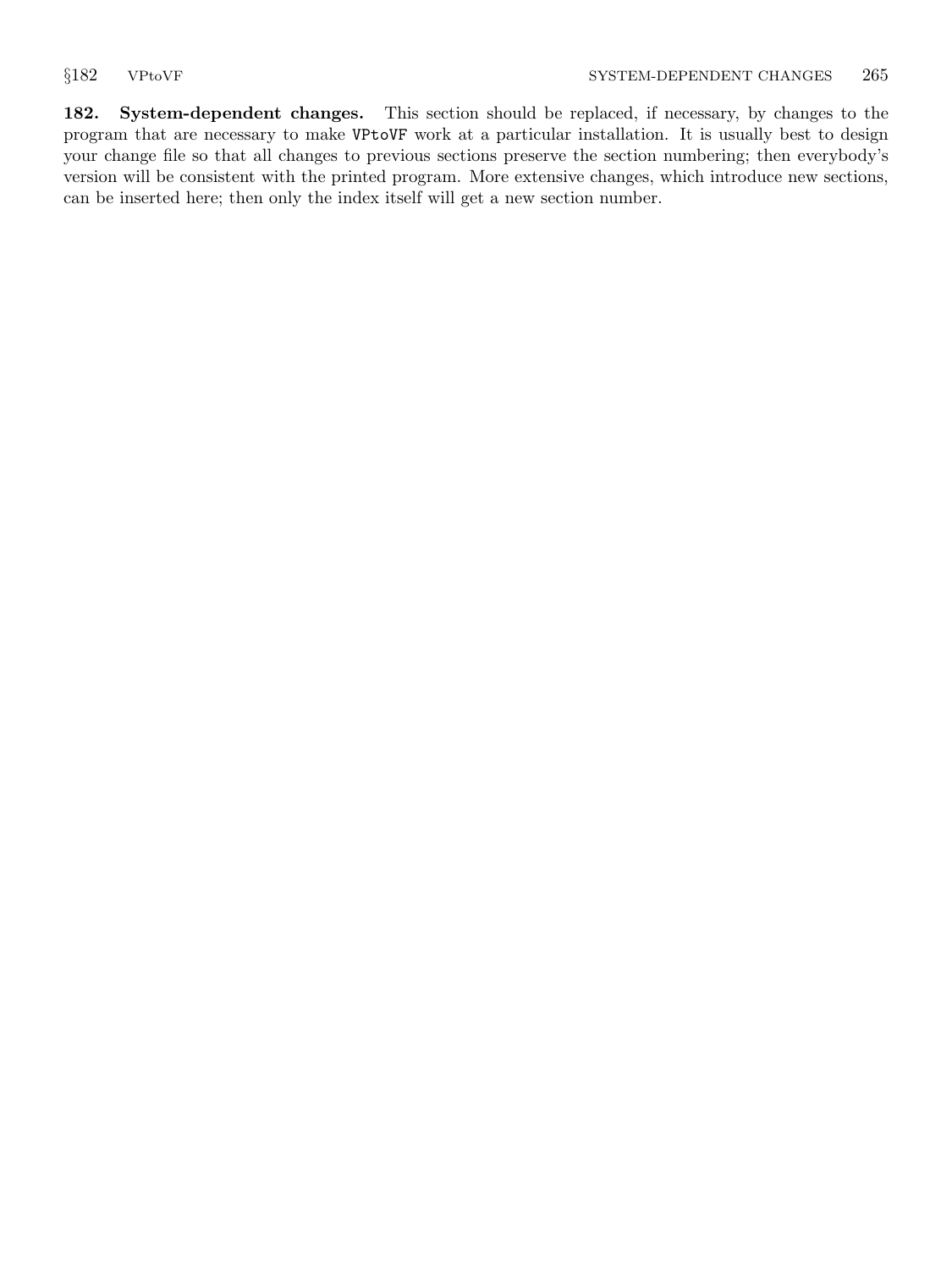183. Index. Pointers to error messages appear here together with the section numbers where each identifier is used.

a: [39.](#page-16-0) A cycle of NEXTLARGER...: [142](#page-51-0). abs:  $165$ . acc: [60,](#page-26-0) [61](#page-26-0), [62,](#page-26-0) [63,](#page-27-0) [64](#page-27-0), [65](#page-27-0), [72,](#page-29-0) [74](#page-29-0), [76](#page-30-0). An "R" or "D"  $\ldots$  needed here: [72](#page-29-0). ASCII<sub>-code</sub>: [23,](#page-11-0) [24,](#page-11-0) [36,](#page-15-0) [44](#page-18-0), [46](#page-18-0), [60](#page-26-0). At most 256 VARCHAR specs...: [120](#page-44-0). backup: [38,](#page-15-0) [62,](#page-26-0) [63](#page-27-0), [64](#page-27-0), [112.](#page-42-0) bad indent: [35](#page-14-0). banner:  $1, 2$  $1, 2$ . bc: [158](#page-56-0), [159](#page-56-0), [160,](#page-57-0) [163,](#page-57-0) [164](#page-57-0), [169](#page-59-0), [177.](#page-61-0) bchar:  $\overline{77}$  $\overline{77}$  $\overline{77}$ , [80,](#page-32-0) [95,](#page-37-0) [149](#page-52-0), [154](#page-54-0), [155](#page-55-0), [167,](#page-58-0) [168,](#page-59-0) [171](#page-60-0). bchar\_label:  $82, 84, 112, 139, 145, 154, 168$  $82, 84, 112, 139, 145, 154, 168$  $82, 84, 112, 139, 145, 154, 168$  $82, 84, 112, 139, 145, 154, 168$  $82, 84, 112, 139, 145, 154, 168$  $82, 84, 112, 139, 145, 154, 168$  $82, 84, 112, 139, 145, 154, 168$  $82, 84, 112, 139, 145, 154, 168$  $82, 84, 112, 139, 145, 154, 168$  $82, 84, 112, 139, 145, 154, 168$  $82, 84, 112, 139, 145, 154, 168$  $82, 84, 112, 139, 145, 154, 168$  $82, 84, 112, 139, 145, 154, 168$ . boolean: [29](#page-12-0), [41](#page-17-0), [50](#page-19-0), [72](#page-29-0), [77](#page-31-0), [113,](#page-42-0) [128,](#page-47-0) [138,](#page-50-0) [150,](#page-53-0) [158,](#page-56-0) [167.](#page-58-0) BOT piece of character...: [141.](#page-51-0) both  $z$ :  $\frac{146}{150}$  $\frac{146}{150}$  $\frac{146}{150}$ , 150, [151](#page-53-0), [153.](#page-54-0) boundary\_char\_code:  $52, 55, 95$  $52, 55, 95$  $52, 55, 95$  $52, 55, 95$  $52, 55, 95$ .  $\textit{buf}\_size: 3, 29, 33, 34.$  $\textit{buf}\_size: 3, 29, 33, 34.$  $\textit{buf}\_size: 3, 29, 33, 34.$  $\textit{buf}\_size: 3, 29, 33, 34.$  $\textit{buf}\_size: 3, 29, 33, 34.$  $\textit{buf}\_size: 3, 29, 33, 34.$  $\textit{buf}\_size: 3, 29, 33, 34.$  $\textit{buf}\_size: 3, 29, 33, 34.$  $\textit{buf}\_size: 3, 29, 33, 34.$ buffer: [29](#page-12-0), [33,](#page-13-0) [34](#page-13-0), [35,](#page-14-0) [37](#page-15-0), [38,](#page-15-0) [40,](#page-16-0) [41](#page-17-0), [61.](#page-26-0) byte:  $\frac{23}{39}$  $\frac{23}{39}$  $\frac{23}{39}$  $\frac{23}{39}$  $\frac{23}{39}$ ,  $\frac{52}{53}$ ,  $\frac{53}{60}$  $\frac{53}{60}$  $\frac{53}{60}$ ,  $\frac{66}{77}$  $\frac{66}{77}$  $\frac{66}{77}$  $\frac{66}{77}$  $\frac{66}{77}$ ,  $\frac{82}{53}$ ,  $\frac{83}{59}$ ,  $\frac{90}{91}$  $\frac{90}{91}$  $\frac{90}{91}$  $\frac{90}{91}$  $\frac{90}{91}$ , [97,](#page-38-0) [111](#page-42-0), [124](#page-46-0), [128,](#page-47-0) [136](#page-49-0), [158](#page-56-0), [165,](#page-58-0) [167](#page-58-0), [180](#page-63-0). b0 : [66](#page-27-0), [67,](#page-28-0) [68](#page-28-0), [104](#page-40-0), [114,](#page-42-0) [115](#page-42-0), [116,](#page-43-0) [117](#page-43-0), [121](#page-44-0), [141,](#page-51-0) [145,](#page-51-0) [149,](#page-52-0) [155,](#page-55-0) [171,](#page-60-0) [172,](#page-60-0) [178.](#page-61-0)  $b1: 66, 67, 68, 104, 116, 117, 121, 141, 145, 149,$  $b1: 66, 67, 68, 104, 116, 117, 121, 141, 145, 149,$  $b1: 66, 67, 68, 104, 116, 117, 121, 141, 145, 149,$  $b1: 66, 67, 68, 104, 116, 117, 121, 141, 145, 149,$  $b1: 66, 67, 68, 104, 116, 117, 121, 141, 145, 149,$  $b1: 66, 67, 68, 104, 116, 117, 121, 141, 145, 149,$  $b1: 66, 67, 68, 104, 116, 117, 121, 141, 145, 149,$  $b1: 66, 67, 68, 104, 116, 117, 121, 141, 145, 149,$  $b1: 66, 67, 68, 104, 116, 117, 121, 141, 145, 149,$  $b1: 66, 67, 68, 104, 116, 117, 121, 141, 145, 149,$  $b1: 66, 67, 68, 104, 116, 117, 121, 141, 145, 149,$  $b1: 66, 67, 68, 104, 116, 117, 121, 141, 145, 149,$  $b1: 66, 67, 68, 104, 116, 117, 121, 141, 145, 149,$  $b1: 66, 67, 68, 104, 116, 117, 121, 141, 145, 149,$  $b1: 66, 67, 68, 104, 116, 117, 121, 141, 145, 149,$  $b1: 66, 67, 68, 104, 116, 117, 121, 141, 145, 149,$  $b1: 66, 67, 68, 104, 116, 117, 121, 141, 145, 149,$  $b1: 66, 67, 68, 104, 116, 117, 121, 141, 145, 149,$  $b1: 66, 67, 68, 104, 116, 117, 121, 141, 145, 149,$  $b1: 66, 67, 68, 104, 116, 117, 121, 141, 145, 149,$ [151,](#page-53-0) [155](#page-55-0), [171](#page-60-0), [172,](#page-60-0) [178](#page-61-0).  $b2: 66, 67, 68, 104, 116, 117, 121, 141, 145, 149,$  $b2: 66, 67, 68, 104, 116, 117, 121, 141, 145, 149,$  $b2: 66, 67, 68, 104, 116, 117, 121, 141, 145, 149,$  $b2: 66, 67, 68, 104, 116, 117, 121, 141, 145, 149,$  $b2: 66, 67, 68, 104, 116, 117, 121, 141, 145, 149,$  $b2: 66, 67, 68, 104, 116, 117, 121, 141, 145, 149,$  $b2: 66, 67, 68, 104, 116, 117, 121, 141, 145, 149,$  $b2: 66, 67, 68, 104, 116, 117, 121, 141, 145, 149,$  $b2: 66, 67, 68, 104, 116, 117, 121, 141, 145, 149,$  $b2: 66, 67, 68, 104, 116, 117, 121, 141, 145, 149,$  $b2: 66, 67, 68, 104, 116, 117, 121, 141, 145, 149,$  $b2: 66, 67, 68, 104, 116, 117, 121, 141, 145, 149,$  $b2: 66, 67, 68, 104, 116, 117, 121, 141, 145, 149,$  $b2: 66, 67, 68, 104, 116, 117, 121, 141, 145, 149,$  $b2: 66, 67, 68, 104, 116, 117, 121, 141, 145, 149,$  $b2: 66, 67, 68, 104, 116, 117, 121, 141, 145, 149,$  $b2: 66, 67, 68, 104, 116, 117, 121, 141, 145, 149,$  $b2: 66, 67, 68, 104, 116, 117, 121, 141, 145, 149,$  $b2: 66, 67, 68, 104, 116, 117, 121, 141, 145, 149,$  $b2: 66, 67, 68, 104, 116, 117, 121, 141, 145, 149,$ [151,](#page-53-0) [155,](#page-55-0) [168,](#page-59-0) [171,](#page-60-0) [172,](#page-60-0) [178.](#page-61-0)  $b3: 66, 67, 68, 104, 116, 117, 121, 141, 145, 149,$  $b3: 66, 67, 68, 104, 116, 117, 121, 141, 145, 149,$  $b3: 66, 67, 68, 104, 116, 117, 121, 141, 145, 149,$  $b3: 66, 67, 68, 104, 116, 117, 121, 141, 145, 149,$  $b3: 66, 67, 68, 104, 116, 117, 121, 141, 145, 149,$  $b3: 66, 67, 68, 104, 116, 117, 121, 141, 145, 149,$  $b3: 66, 67, 68, 104, 116, 117, 121, 141, 145, 149,$  $b3: 66, 67, 68, 104, 116, 117, 121, 141, 145, 149,$  $b3: 66, 67, 68, 104, 116, 117, 121, 141, 145, 149,$  $b3: 66, 67, 68, 104, 116, 117, 121, 141, 145, 149,$  $b3: 66, 67, 68, 104, 116, 117, 121, 141, 145, 149,$  $b3: 66, 67, 68, 104, 116, 117, 121, 141, 145, 149,$  $b3: 66, 67, 68, 104, 116, 117, 121, 141, 145, 149,$  $b3: 66, 67, 68, 104, 116, 117, 121, 141, 145, 149,$  $b3: 66, 67, 68, 104, 116, 117, 121, 141, 145, 149,$  $b3: 66, 67, 68, 104, 116, 117, 121, 141, 145, 149,$  $b3: 66, 67, 68, 104, 116, 117, 121, 141, 145, 149,$  $b3: 66, 67, 68, 104, 116, 117, 121, 141, 145, 149,$  $b3: 66, 67, 68, 104, 116, 117, 121, 141, 145, 149,$  $b3: 66, 67, 68, 104, 116, 117, 121, 141, 145, 149,$ [151,](#page-53-0) [155,](#page-55-0) [168,](#page-59-0) [171,](#page-60-0) [172,](#page-60-0) [178.](#page-61-0) c:  $\frac{69}{83}$  $\frac{69}{83}$  $\frac{69}{83}$  $\frac{69}{83}$  $\frac{69}{83}$ ,  $\frac{91}{124}$ ,  $\frac{124}{150}$  $\frac{124}{150}$  $\frac{124}{150}$ ,  $\frac{180}{180}$  $\frac{180}{180}$  $\frac{180}{180}$ . "C" value must be...:  $61$ .  $cc: \quad \underline{124}, \, 127, \, \underline{150}, \, 151, \, \underline{167}, \, 169, \, 170.$  $cc: \quad \underline{124}, \, 127, \, \underline{150}, \, 151, \, \underline{167}, \, 169, \, 170.$  $cc: \quad \underline{124}, \, 127, \, \underline{150}, \, 151, \, \underline{167}, \, 169, \, 170.$  $cc: \quad \underline{124}, \, 127, \, \underline{150}, \, 151, \, \underline{167}, \, 169, \, 170.$  $cc: \quad \underline{124}, \, 127, \, \underline{150}, \, 151, \, \underline{167}, \, 169, \, 170.$  $cc: \quad \underline{124}, \, 127, \, \underline{150}, \, 151, \, \underline{167}, \, 169, \, 170.$  $cc: \quad \underline{124}, \, 127, \, \underline{150}, \, 151, \, \underline{167}, \, 169, \, 170.$  $cc: \quad \underline{124}, \, 127, \, \underline{150}, \, 151, \, \underline{167}, \, 169, \, 170.$  $cc: \quad \underline{124}, \, 127, \, \underline{150}, \, 151, \, \underline{167}, \, 169, \, 170.$  $cc: \quad \underline{124}, \, 127, \, \underline{150}, \, 151, \, \underline{167}, \, 169, \, 170.$  $cc: \quad \underline{124}, \, 127, \, \underline{150}, \, 151, \, \underline{167}, \, 169, \, 170.$  $cc: \quad \underline{124}, \, 127, \, \underline{150}, \, 151, \, \underline{167}, \, 169, \, 170.$  $char: 24, 29.$  $char: 24, 29.$  $char: 24, 29.$  $char: 24, 29.$  $char: 24, 29.$  $char_d p: 82, 84, 119, 164.$  $char_d p: 82, 84, 119, 164.$  $char_d p: 82, 84, 119, 164.$  $char_d p: 82, 84, 119, 164.$  $char_d p: 82, 84, 119, 164.$  $char_d p: 82, 84, 119, 164.$  $char_d p: 82, 84, 119, 164.$  $char_d p: 82, 84, 119, 164.$  $char\_dp\_code$ :  $52, 55, 119$  $52, 55, 119$  $52, 55, 119$  $52, 55, 119$ .  $char_-ht: 82, 84, 119, 164.$  $char_-ht: 82, 84, 119, 164.$  $char_-ht: 82, 84, 119, 164.$  $char_-ht: 82, 84, 119, 164.$  $char_-ht: 82, 84, 119, 164.$  $char_-ht: 82, 84, 119, 164.$  $char_-ht: 82, 84, 119, 164.$  $char_-ht: 82, 84, 119, 164.$  $char_-ht: 82, 84, 119, 164.$  $char\_ht\_code$ :  $\underline{52}$ , [55](#page-23-0), [119.](#page-44-0) char ic: [82](#page-32-0), [84](#page-33-0), [119,](#page-44-0) [164](#page-57-0).  $char\_ic\_code$ :  $\underline{52}$  $\underline{52}$  $\underline{52}$ , [55,](#page-23-0) [119](#page-44-0). char info: [164](#page-57-0).  $char\_info\_code$ : [52](#page-20-0).  $char\_info\_word: 82$ .  $char\_remainder: 82, 84, 112, 119, 120, 140, 141,$  $char\_remainder: 82, 84, 112, 119, 120, 140, 141,$  $char\_remainder: 82, 84, 112, 119, 120, 140, 141,$  $char\_remainder: 82, 84, 112, 119, 120, 140, 141,$  $char\_remainder: 82, 84, 112, 119, 120, 140, 141,$  $char\_remainder: 82, 84, 112, 119, 120, 140, 141,$  $char\_remainder: 82, 84, 112, 119, 120, 140, 141,$  $char\_remainder: 82, 84, 112, 119, 120, 140, 141,$  $char\_remainder: 82, 84, 112, 119, 120, 140, 141,$  $char\_remainder: 82, 84, 112, 119, 120, 140, 141,$  $char\_remainder: 82, 84, 112, 119, 120, 140, 141,$  $char\_remainder: 82, 84, 112, 119, 120, 140, 141,$  $char\_remainder: 82, 84, 112, 119, 120, 140, 141,$  $char\_remainder: 82, 84, 112, 119, 120, 140, 141,$  $char\_remainder: 82, 84, 112, 119, 120, 140, 141,$ [142,](#page-51-0) [149,](#page-52-0) [154](#page-54-0), [164](#page-57-0), [167,](#page-58-0) [169,](#page-59-0) [170](#page-59-0). char\_tag: [82,](#page-32-0) [84,](#page-33-0) [111,](#page-42-0) [112,](#page-42-0) [119,](#page-44-0) [120,](#page-44-0) [140](#page-50-0), [142](#page-51-0), [154,](#page-54-0) [164,](#page-57-0) [169.](#page-59-0) char wd : [82,](#page-32-0) [84,](#page-33-0) [85](#page-33-0), [118,](#page-43-0) [119](#page-44-0), [139](#page-50-0), [140,](#page-50-0) [155](#page-55-0), [159,](#page-56-0) [163](#page-57-0), [164](#page-57-0), [177,](#page-61-0) [179](#page-62-0).  $char\_wd\_code$ :  $\underline{52}$  $\underline{52}$  $\underline{52}$ , [55](#page-23-0), [103](#page-39-0), [119.](#page-44-0)

Character cannot be typeset...:  $127$ .  $character\_code: 52, 55, 94, 95.$  $character\_code: 52, 55, 94, 95.$  $character\_code: 52, 55, 94, 95.$  $character\_code: 52, 55, 94, 95.$  $character\_code: 52, 55, 94, 95.$  $character\_code: 52, 55, 94, 95.$  $character\_code: 52, 55, 94, 95.$  $character\_code: 52, 55, 94, 95.$  $chars\_on\_line: 31, 32, 33, 137.$  $chars\_on\_line: 31, 32, 33, 137.$  $chars\_on\_line: 31, 32, 33, 137.$  $chars\_on\_line: 31, 32, 33, 137.$  $chars\_on\_line: 31, 32, 33, 137.$  $chars\_on\_line: 31, 32, 33, 137.$  $chars\_on\_line: 31, 32, 33, 137.$  $chars\_on\_line: 31, 32, 33, 137.$  $chars\_on\_line: 31, 32, 33, 137.$ check\_existence: [140,](#page-50-0) [149](#page-52-0). check existence and safety : [140](#page-50-0), [141.](#page-51-0)  $check\_sum\_code$ : [52](#page-20-0), [55](#page-23-0), [95.](#page-37-0) check sum loc: [80](#page-32-0), [95](#page-37-0), [163](#page-57-0), [177](#page-61-0).  $check\_sum\_specified: 77, 80, 95, 162.$  $check\_sum\_specified: 77, 80, 95, 162.$  $check\_sum\_specified: 77, 80, 95, 162.$  $check\_sum\_specified: 77, 80, 95, 162.$  $check\_sum\_specified: 77, 80, 95, 162.$  $check\_sum\_specified: 77, 80, 95, 162.$  $check\_sum\_specified: 77, 80, 95, 162.$  $check\_sum\_specified: 77, 80, 95, 162.$  $check\_tag: 111, 112, 119, 120.$  $check\_tag: 111, 112, 119, 120.$  $check\_tag: 111, 112, 119, 120.$  $check\_tag: 111, 112, 119, 120.$  $check\_tag: 111, 112, 119, 120.$  $check\_tag: 111, 112, 119, 120.$  $check\_tag: 111, 112, 119, 120.$  $check\_tag: 111, 112, 119, 120.$  $check\_tag: 111, 112, 119, 120.$  $chr: 26, 34.$  $chr: 26, 34.$  $chr: 26, 34.$  $chr: 26, 34.$  $chr: 26, 34.$  $class: \quad \underline{147}, \; 150, \; 153, \; 154.$  $class: \quad \underline{147}, \; 150, \; 153, \; 154.$  $class: \quad \underline{147}, \; 150, \; 153, \; 154.$  $class: \quad \underline{147}, \; 150, \; 153, \; 154.$  $class: \quad \underline{147}, \; 150, \; 153, \; 154.$  $class: \quad \underline{147}, \; 150, \; 153, \; 154.$  $class: \quad \underline{147}, \; 150, \; 153, \; 154.$  $class: \quad \underline{147}, \; 150, \; 153, \; 154.$  $clear\_lig\_kern\_entry: \underline{145}.$  $clear\_lig\_kern\_entry: \underline{145}.$  $clear\_lig\_kern\_entry: \underline{145}.$  $coding\_scheme\_code: 52, 55, 95.$  $coding\_scheme\_code: 52, 55, 95.$  $coding\_scheme\_code: 52, 55, 95.$  $coding\_scheme\_code: 52, 55, 95.$  $coding\_scheme\_code: 52, 55, 95.$  $coding\_scheme\_code: 52, 55, 95.$  $coding\_scheme\_loc: 80, 95.$  $coding\_scheme\_loc: 80, 95.$  $coding\_scheme\_loc: 80, 95.$  $coding\_scheme\_loc: 80, 95.$  $coding\_scheme\_loc: 80, 95.$ comment\_code: [52,](#page-20-0) [55](#page-23-0), [94](#page-36-0), [103](#page-39-0), [106,](#page-40-0) [110,](#page-41-0) [119,](#page-44-0) [121,](#page-44-0) [125.](#page-46-0)  $copy\_to\_end\_of\_item: \underline{41}, 95, 107, 108, 134.$  $copy\_to\_end\_of\_item: \underline{41}, 95, 107, 108, 134.$  $copy\_to\_end\_of\_item: \underline{41}, 95, 107, 108, 134.$  $copy\_to\_end\_of\_item: \underline{41}, 95, 107, 108, 134.$  $copy\_to\_end\_of\_item: \underline{41}, 95, 107, 108, 134.$  $copy\_to\_end\_of\_item: \underline{41}, 95, 107, 108, 134.$  $copy\_to\_end\_of\_item: \underline{41}, 95, 107, 108, 134.$  $copy\_to\_end\_of\_item: \underline{41}, 95, 107, 108, 134.$  $copy\_to\_end\_of\_item: \underline{41}, 95, 107, 108, 134.$  $corr_and\_check: 180, 181.$  $corr_and\_check: 180, 181.$  $corr_and\_check: 180, 181.$  $corr_and\_check: 180, 181.$  $corr_and\_check: 180, 181.$ cur bytes : [66](#page-27-0), [67,](#page-28-0) [69](#page-28-0), [70](#page-28-0), [104,](#page-40-0) [106](#page-40-0), [126.](#page-46-0)  $cur_{\mathcal{L}} char: \quad \underline{36}$  $cur_{\mathcal{L}} char: \quad \underline{36}$  $cur_{\mathcal{L}} char: \quad \underline{36}$ , [37](#page-15-0), [38](#page-15-0), [39](#page-16-0), [40](#page-16-0), [42](#page-17-0), [43](#page-17-0), [58](#page-25-0), [60](#page-26-0), [61](#page-26-0), [62](#page-26-0), [63,](#page-27-0) [64,](#page-27-0) [65](#page-27-0), [69,](#page-28-0) [70,](#page-28-0) [72](#page-29-0), [73](#page-29-0), [74,](#page-29-0) [76](#page-30-0), [92](#page-36-0), [94,](#page-36-0) [97,](#page-38-0) [100,](#page-38-0) [102](#page-39-0), [104](#page-40-0), [109,](#page-41-0) [112,](#page-42-0) [118](#page-43-0), [120](#page-44-0), [124,](#page-46-0) [134.](#page-48-0)  $cur\_code: \quad \underline{52}, \, 58, \, 94, \, 95, \, 103, \, 106, \, 110, \, 116, \, 119,$  $cur\_code: \quad \underline{52}, \, 58, \, 94, \, 95, \, 103, \, 106, \, 110, \, 116, \, 119,$  $cur\_code: \quad \underline{52}, \, 58, \, 94, \, 95, \, 103, \, 106, \, 110, \, 116, \, 119,$  $cur\_code: \quad \underline{52}, \, 58, \, 94, \, 95, \, 103, \, 106, \, 110, \, 116, \, 119,$  $cur\_code: \quad \underline{52}, \, 58, \, 94, \, 95, \, 103, \, 106, \, 110, \, 116, \, 119,$  $cur\_code: \quad \underline{52}, \, 58, \, 94, \, 95, \, 103, \, 106, \, 110, \, 116, \, 119,$  $cur\_code: \quad \underline{52}, \, 58, \, 94, \, 95, \, 103, \, 106, \, 110, \, 116, \, 119,$  $cur\_code: \quad \underline{52}, \, 58, \, 94, \, 95, \, 103, \, 106, \, 110, \, 116, \, 119,$  $cur\_code: \quad \underline{52}, \, 58, \, 94, \, 95, \, 103, \, 106, \, 110, \, 116, \, 119,$  $cur\_code: \quad \underline{52}, \, 58, \, 94, \, 95, \, 103, \, 106, \, 110, \, 116, \, 119,$  $cur\_code: \quad \underline{52}, \, 58, \, 94, \, 95, \, 103, \, 106, \, 110, \, 116, \, 119,$  $cur\_code: \quad \underline{52}, \, 58, \, 94, \, 95, \, 103, \, 106, \, 110, \, 116, \, 119,$  $cur\_code: \quad \underline{52}, \, 58, \, 94, \, 95, \, 103, \, 106, \, 110, \, 116, \, 119,$  $cur\_code: \quad \underline{52}, \, 58, \, 94, \, 95, \, 103, \, 106, \, 110, \, 116, \, 119,$  $cur\_code: \quad \underline{52}, \, 58, \, 94, \, 95, \, 103, \, 106, \, 110, \, 116, \, 119,$  $cur\_code: \quad \underline{52}, \, 58, \, 94, \, 95, \, 103, \, 106, \, 110, \, 116, \, 119,$  $cur\_code: \quad \underline{52}, \, 58, \, 94, \, 95, \, 103, \, 106, \, 110, \, 116, \, 119,$  $cur\_code: \quad \underline{52}, \, 58, \, 94, \, 95, \, 103, \, 106, \, 110, \, 116, \, 119,$ [121,](#page-44-0) [125](#page-46-0), [130](#page-47-0), [131,](#page-48-0) [134](#page-48-0). cur font: [77,](#page-31-0) [104,](#page-40-0) [105,](#page-40-0) [106](#page-40-0), [107](#page-41-0), [108](#page-41-0), [124,](#page-46-0) [126,](#page-46-0) [127,](#page-47-0) [177](#page-61-0), [178,](#page-61-0) [180.](#page-63-0)  $\textit{cur hash}: \; 47, \; 50, \; 51, \; 53.$  $\textit{cur hash}: \; 47, \; 50, \; 51, \; 53.$  $\textit{cur hash}: \; 47, \; 50, \; 51, \; 53.$  $\textit{cur hash}: \; 47, \; 50, \; 51, \; 53.$  $\textit{cur hash}: \; 47, \; 50, \; 51, \; 53.$  $\textit{cur hash}: \; 47, \; 50, \; 51, \; 53.$  $\textit{cur hash}: \; 47, \; 50, \; 51, \; 53.$  $\textit{cur hash}: \; 47, \; 50, \; 51, \; 53.$  $\textit{cur hash}: \; 47, \; 50, \; 51, \; 53.$  $\textit{cur_name}: \quad \underline{46}, \; 50, \; 51, \; 53, \; 54, \; 58.$  $\textit{cur_name}: \quad \underline{46}, \; 50, \; 51, \; 53, \; 54, \; 58.$  $\textit{cur_name}: \quad \underline{46}, \; 50, \; 51, \; 53, \; 54, \; 58.$  $\textit{cur_name}: \quad \underline{46}, \; 50, \; 51, \; 53, \; 54, \; 58.$  $\textit{cur_name}: \quad \underline{46}, \; 50, \; 51, \; 53, \; 54, \; 58.$  $\textit{cur_name}: \quad \underline{46}, \; 50, \; 51, \; 53, \; 54, \; 58.$  $\textit{cur_name}: \quad \underline{46}, \; 50, \; 51, \; 53, \; 54, \; 58.$  $\textit{cur_name}: \quad \underline{46}, \; 50, \; 51, \; 53, \; 54, \; 58.$  $\textit{cur_name}: \quad \underline{46}, \; 50, \; 51, \; 53, \; 54, \; 58.$  $\textit{cur_name}: \quad \underline{46}, \; 50, \; 51, \; 53, \; 54, \; 58.$  $\textit{cur_name}: \quad \underline{46}, \; 50, \; 51, \; 53, \; 54, \; 58.$  $\textit{cur_name}: \quad \underline{46}, \; 50, \; 51, \; 53, \; 54, \; 58.$  $\textit{cur_name}: \quad \underline{46}, \; 50, \; 51, \; 53, \; 54, \; 58.$  $c\theta$ : <u>[67](#page-28-0),</u> [70,](#page-28-0) [96,](#page-37-0) [163](#page-57-0).  $c1: 67, 70, 96, 163.$  $c1: 67, 70, 96, 163.$  $c1: 67, 70, 96, 163.$  $c1: 67, 70, 96, 163.$  $c1: 67, 70, 96, 163.$  $c1: 67, 70, 96, 163.$  $c1: 67, 70, 96, 163.$  $c1: 67, 70, 96, 163.$  $c1: 67, 70, 96, 163.$  $c2: 67, 70, 96, 163.$  $c2: 67, 70, 96, 163.$  $c2: 67, 70, 96, 163.$  $c2: 67, 70, 96, 163.$  $c2: 67, 70, 96, 163.$  $c2: 67, 70, 96, 163.$  $c2: 67, 70, 96, 163.$  $c2: 67, 70, 96, 163.$  $c2: 67, 70, 96, 163.$  $c3: 67, 70, 96, 163.$  $c3: 67, 70, 96, 163.$  $c3: 67, 70, 96, 163.$  $c3: 67, 70, 96, 163.$  $c3: 67, 70, 96, 163.$  $c3: 67, 70, 96, 163.$  $c3: 67, 70, 96, 163.$  $c3: 67, 70, 96, 163.$  $c3: 67, 70, 96, 163.$ d:  $\frac{79}{6}, \frac{85}{6}, \frac{87}{6}, \frac{88}{6}, \frac{90}{6}.$  $\frac{79}{6}, \frac{85}{6}, \frac{87}{6}, \frac{88}{6}, \frac{90}{6}.$  $\frac{79}{6}, \frac{85}{6}, \frac{87}{6}, \frac{88}{6}, \frac{90}{6}.$  $\frac{79}{6}, \frac{85}{6}, \frac{87}{6}, \frac{88}{6}, \frac{90}{6}.$  $\frac{79}{6}, \frac{85}{6}, \frac{87}{6}, \frac{88}{6}, \frac{90}{6}.$  $\frac{79}{6}, \frac{85}{6}, \frac{87}{6}, \frac{88}{6}, \frac{90}{6}.$  $\frac{79}{6}, \frac{85}{6}, \frac{87}{6}, \frac{88}{6}, \frac{90}{6}.$ Decimal  $("D")$ , octal  $("D")$ , or hex...:  $69$ .  $decr: \underline{4}, 38, 40, 41, 50, 58, 76, 90, 97, 102, 117,$  $decr: \underline{4}, 38, 40, 41, 50, 58, 76, 90, 97, 102, 117,$  $decr: \underline{4}, 38, 40, 41, 50, 58, 76, 90, 97, 102, 117,$  $decr: \underline{4}, 38, 40, 41, 50, 58, 76, 90, 97, 102, 117,$  $decr: \underline{4}, 38, 40, 41, 50, 58, 76, 90, 97, 102, 117,$  $decr: \underline{4}, 38, 40, 41, 50, 58, 76, 90, 97, 102, 117,$  $decr: \underline{4}, 38, 40, 41, 50, 58, 76, 90, 97, 102, 117,$  $decr: \underline{4}, 38, 40, 41, 50, 58, 76, 90, 97, 102, 117,$  $decr: \underline{4}, 38, 40, 41, 50, 58, 76, 90, 97, 102, 117,$  $decr: \underline{4}, 38, 40, 41, 50, 58, 76, 90, 97, 102, 117,$  $decr: \underline{4}, 38, 40, 41, 50, 58, 76, 90, 97, 102, 117,$  $decr: \underline{4}, 38, 40, 41, 50, 58, 76, 90, 97, 102, 117,$  $decr: \underline{4}, 38, 40, 41, 50, 58, 76, 90, 97, 102, 117,$  $decr: \underline{4}, 38, 40, 41, 50, 58, 76, 90, 97, 102, 117,$  $decr: \underline{4}, 38, 40, 41, 50, 58, 76, 90, 97, 102, 117,$  $decr: \underline{4}, 38, 40, 41, 50, 58, 76, 90, 97, 102, 117,$  $decr: \underline{4}, 38, 40, 41, 50, 58, 76, 90, 97, 102, 117,$  $decr: \underline{4}, 38, 40, 41, 50, 58, 76, 90, 97, 102, 117,$  $decr: \underline{4}, 38, 40, 41, 50, 58, 76, 90, 97, 102, 117,$  $decr: \underline{4}, 38, 40, 41, 50, 58, 76, 90, 97, 102, 117,$  $decr: \underline{4}, 38, 40, 41, 50, 58, 76, 90, 97, 102, 117,$  $decr: \underline{4}, 38, 40, 41, 50, 58, 76, 90, 97, 102, 117,$ [124,](#page-46-0) [128](#page-47-0), [133](#page-48-0), [150,](#page-53-0) [152,](#page-54-0) [159](#page-56-0), [169](#page-59-0), [170,](#page-59-0) [171.](#page-60-0) delta:  $143, 144$  $143, 144$ . depth:  $\frac{52}{6}$  $\frac{52}{6}$  $\frac{52}{6}$ , [84](#page-33-0), [119,](#page-44-0) [144,](#page-51-0) [159,](#page-56-0) [160.](#page-57-0)  $design\_size: 77, 80, 98, 162.$  $design\_size: 77, 80, 98, 162.$  $design\_size: 77, 80, 98, 162.$  $design\_size: 77, 80, 98, 162.$  $design\_size: 77, 80, 98, 162.$  $design\_size: 77, 80, 98, 162.$  $design\_size: 77, 80, 98, 162.$  $design\_size: 77, 80, 98, 162.$  $design\_size: 77, 80, 98, 162.$  $design\_size\_code: 52, 55, 95.$  $design\_size\_code: 52, 55, 95.$  $design\_size\_code: 52, 55, 95.$  $design\_size\_code: 52, 55, 95.$  $design\_size\_code: 52, 55, 95.$  $design\_size\_code: 52, 55, 95.$  $design\_size\_loc: 80, 162, 177.$  $design\_size\_loc: 80, 162, 177.$  $design\_size\_loc: 80, 162, 177.$  $design\_size\_loc: 80, 162, 177.$  $design\_size\_loc: 80, 162, 177.$  $design\_size\_loc: 80, 162, 177.$ design\_units:  $\frac{77}{6}$  $\frac{77}{6}$  $\frac{77}{6}$ , [80](#page-32-0), [99](#page-38-0), [106](#page-40-0), [128,](#page-47-0) [163,](#page-57-0) [165,](#page-58-0) [179.](#page-62-0)  $design\_units\_code: 52, 55, 95.$  $design\_units\_code: 52, 55, 95.$  $design\_units\_code: 52, 55, 95.$  $design\_units\_code: 52, 55, 95.$  $design\_units\_code: 52, 55, 95.$  $design\_units\_code: 52, 55, 95.$  $design\_units\_code: 52, 55, 95.$  $dict\_ptr: 44, 45, 53.$  $dict\_ptr: 44, 45, 53.$  $dict\_ptr: 44, 45, 53.$  $dict\_ptr: 44, 45, 53.$  $dict\_ptr: 44, 45, 53.$  $dict\_ptr: 44, 45, 53.$  $dict\_ptr: 44, 45, 53.$ dictionary:  $44, 50, 53$  $44, 50, 53$  $44, 50, 53$  $44, 50, 53$  $44, 50, 53$ .  $do\_nothing$ :  $\frac{4}{111}$  $\frac{4}{111}$  $\frac{4}{111}$  $\frac{4}{111}$  $\frac{4}{111}$ , [140](#page-50-0), [151](#page-53-0), [153.](#page-54-0) Don't push so much...:  $132$ . double check ext: [155](#page-55-0).  $double\_check\_lig: 155$ . double check rep: [155.](#page-55-0)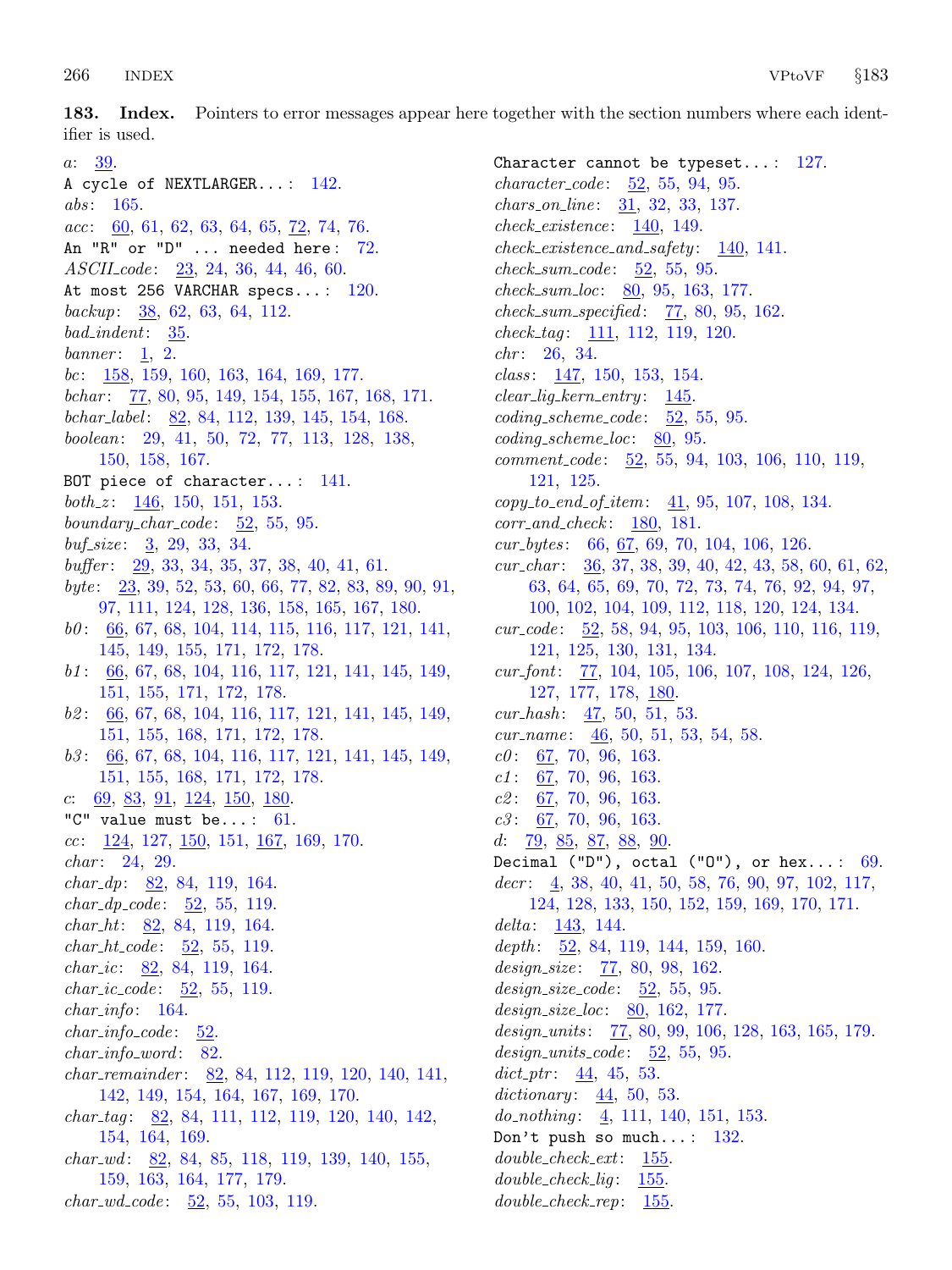$double\_check\_tail: 155.$  $double\_check\_tail: 155.$  $down1: 122, 131.$  $down1: 122, 131.$  $down1: 122, 131.$  $down1: 122, 131.$ ec: [158](#page-56-0), [159](#page-56-0), [160,](#page-57-0) [163,](#page-57-0) [164](#page-57-0), [169](#page-59-0), [177.](#page-61-0) Empty stack...:  $133$ .  $enter_name: 53, 54.$  $enter_name: 53, 54.$  $enter_name: 53, 54.$  $enter_name: 53, 54.$  $enter_name: 53, 54.$  $eof: 34.$  $eof: 34.$ eoln: [34](#page-13-0). equiv:  $\frac{52}{53}$ , [53,](#page-21-0) [55](#page-23-0), [58.](#page-25-0)  $err\_print: \quad 33, 35, 38, 39, 40, 41, 42, 43, 58, 85, 92,$  $err\_print: \quad 33, 35, 38, 39, 40, 41, 42, 43, 58, 85, 92,$  $err\_print: \quad 33, 35, 38, 39, 40, 41, 42, 43, 58, 85, 92,$  $err\_print: \quad 33, 35, 38, 39, 40, 41, 42, 43, 58, 85, 92,$  $err\_print: \quad 33, 35, 38, 39, 40, 41, 42, 43, 58, 85, 92,$  $err\_print: \quad 33, 35, 38, 39, 40, 41, 42, 43, 58, 85, 92,$  $err\_print: \quad 33, 35, 38, 39, 40, 41, 42, 43, 58, 85, 92,$  $err\_print: \quad 33, 35, 38, 39, 40, 41, 42, 43, 58, 85, 92,$  $err\_print: \quad 33, 35, 38, 39, 40, 41, 42, 43, 58, 85, 92,$  $err\_print: \quad 33, 35, 38, 39, 40, 41, 42, 43, 58, 85, 92,$  $err\_print: \quad 33, 35, 38, 39, 40, 41, 42, 43, 58, 85, 92,$  $err\_print: \quad 33, 35, 38, 39, 40, 41, 42, 43, 58, 85, 92,$  $err\_print: \quad 33, 35, 38, 39, 40, 41, 42, 43, 58, 85, 92,$  $err\_print: \quad 33, 35, 38, 39, 40, 41, 42, 43, 58, 85, 92,$  $err\_print: \quad 33, 35, 38, 39, 40, 41, 42, 43, 58, 85, 92,$  $err\_print: \quad 33, 35, 38, 39, 40, 41, 42, 43, 58, 85, 92,$  $err\_print: \quad 33, 35, 38, 39, 40, 41, 42, 43, 58, 85, 92,$  $err\_print: \quad 33, 35, 38, 39, 40, 41, 42, 43, 58, 85, 92,$  $err\_print: \quad 33, 35, 38, 39, 40, 41, 42, 43, 58, 85, 92,$  $err\_print: \quad 33, 35, 38, 39, 40, 41, 42, 43, 58, 85, 92,$  $err\_print: \quad 33, 35, 38, 39, 40, 41, 42, 43, 58, 85, 92,$  $err\_print: \quad 33, 35, 38, 39, 40, 41, 42, 43, 58, 85, 92,$  $err\_print: \quad 33, 35, 38, 39, 40, 41, 42, 43, 58, 85, 92,$ [93,](#page-36-0) [95,](#page-37-0) [97](#page-38-0), [98](#page-38-0), [99](#page-38-0), [100](#page-38-0), [104](#page-40-0), [107,](#page-41-0) [108,](#page-41-0) [111,](#page-42-0) [114,](#page-42-0) [115,](#page-42-0) [116,](#page-43-0) [117](#page-43-0), [120](#page-44-0), [124,](#page-46-0) [126](#page-46-0), [127](#page-47-0), [132,](#page-48-0) [133,](#page-48-0) [135](#page-48-0). eval:  $152, 153$  $152, 153$  $152, 153$ . excess: [88](#page-34-0), [89,](#page-34-0) [90.](#page-35-0) existence\_tail: [140](#page-50-0).  $ext\_tag: 82, 111, 120, 140.$  $ext\_tag: 82, 111, 120, 140.$  $ext\_tag: 82, 111, 120, 140.$  $ext\_tag: 82, 111, 120, 140.$  $ext\_tag: 82, 111, 120, 140.$  $ext\_tag: 82, 111, 120, 140.$  $ext\_tag: 82, 111, 120, 140.$  $ext\_tag: 82, 111, 120, 140.$  $ext\_tag: 82, 111, 120, 140.$ exten: [77,](#page-31-0) [120,](#page-44-0) [121](#page-44-0), [141](#page-51-0), [155](#page-55-0), [172](#page-60-0). Extra right parenthesis: [92](#page-36-0). extra\_loc\_needed: [167,](#page-58-0) [168](#page-59-0), [170](#page-59-0), [171.](#page-60-0) f:  $152, 153$  $152, 153$ .  $face\_code: 52, 55, 95.$  $face\_code: 52, 55, 95.$  $face\_code: 52, 55, 95.$  $face\_code: 52, 55, 95.$  $face\_code: 52, 55, 95.$  $face\_code: 52, 55, 95.$  $face\_code: 52, 55, 95.$ face\_loc: [80,](#page-32-0) [95.](#page-37-0) false: [30](#page-12-0), [34,](#page-13-0) [41,](#page-17-0) [50](#page-19-0), [72](#page-29-0), [80,](#page-32-0) [100](#page-38-0), [109](#page-41-0), [112,](#page-42-0) [114,](#page-42-0) [115,](#page-42-0) [128,](#page-47-0) [139](#page-50-0), [150](#page-53-0), [159,](#page-56-0) [168,](#page-59-0) [170](#page-59-0).  $family\_code: 52, 55, 95.$  $family\_code: 52, 55, 95.$  $family\_code: 52, 55, 95.$  $family\_code: 52, 55, 95.$  $family\_code: 52, 55, 95.$  $family\_code: 52, 55, 95.$  $family\_loc: 80, 95.$  $family\_loc: 80, 95.$  $family\_loc: 80, 95.$  $family\_loc: 80, 95.$  $farea_length: 77, 105, 108, 178.$  $farea_length: 77, 105, 108, 178.$  $farea_length: 77, 105, 108, 178.$  $farea_length: 77, 105, 108, 178.$  $farea_length: 77, 105, 108, 178.$  $farea_length: 77, 105, 108, 178.$  $farea_length: 77, 105, 108, 178.$  $farea_length: 77, 105, 108, 178.$  $farea\_start: \quad 77, 105, 108, 178.$  $farea\_start: \quad 77, 105, 108, 178.$  $farea\_start: \quad 77, 105, 108, 178.$  $farea\_start: \quad 77, 105, 108, 178.$  $farea\_start: \quad 77, 105, 108, 178.$  $farea\_start: \quad 77, 105, 108, 178.$  $farea\_start: \quad 77, 105, 108, 178.$  $farea\_start: \quad 77, 105, 108, 178.$  $farea\_start: \quad 77, 105, 108, 178.$ File ended unexpectedly...:  $40$ . fill\_buffer:  $\frac{34}{5}, 35, 37, 38, 40, 41$  $\frac{34}{5}, 35, 37, 38, 40, 41$  $\frac{34}{5}, 35, 37, 38, 40, 41$  $\frac{34}{5}, 35, 37, 38, 40, 41$  $\frac{34}{5}, 35, 37, 38, 40, 41$  $\frac{34}{5}, 35, 37, 38, 40, 41$  $\frac{34}{5}, 35, 37, 38, 40, 41$  $\frac{34}{5}, 35, 37, 38, 40, 41$  $\frac{34}{5}, 35, 37, 38, 40, 41$ .  $finish\_inner\_property\_list: \quad 102, 104, 109, 118,$  $finish\_inner\_property\_list: \quad 102, 104, 109, 118,$  $finish\_inner\_property\_list: \quad 102, 104, 109, 118,$  $finish\_inner\_property\_list: \quad 102, 104, 109, 118,$  $finish\_inner\_property\_list: \quad 102, 104, 109, 118,$  $finish\_inner\_property\_list: \quad 102, 104, 109, 118,$  $finish\_inner\_property\_list: \quad 102, 104, 109, 118,$  $finish\_inner\_property\_list: \quad 102, 104, 109, 118,$ [120,](#page-44-0) [124](#page-46-0).  $finish\_the\_property: \quad 43, 94, 102, 103, 106, 110,$  $finish\_the\_property: \quad 43, 94, 102, 103, 106, 110,$  $finish\_the\_property: \quad 43, 94, 102, 103, 106, 110,$  $finish\_the\_property: \quad 43, 94, 102, 103, 106, 110,$  $finish\_the\_property: \quad 43, 94, 102, 103, 106, 110,$  $finish\_the\_property: \quad 43, 94, 102, 103, 106, 110,$  $finish\_the\_property: \quad 43, 94, 102, 103, 106, 110,$  $finish\_the\_property: \quad 43, 94, 102, 103, 106, 110,$  $finish\_the\_property: \quad 43, 94, 102, 103, 106, 110,$  $finish\_the\_property: \quad 43, 94, 102, 103, 106, 110,$  $finish\_the\_property: \quad 43, 94, 102, 103, 106, 110,$  $finish\_the\_property: \quad 43, 94, 102, 103, 106, 110,$ [119,](#page-44-0) [121,](#page-44-0) [125.](#page-46-0) first\_ord:  $24$ , [26.](#page-11-0) fix word:  $\overline{71}$ ,  $\overline{72}$ ,  $\overline{77}$ ,  $\overline{81}$  $\overline{81}$  $\overline{81}$ ,  $\overline{82}$  $\overline{82}$  $\overline{82}$ ,  $\overline{85}$  $\overline{85}$  $\overline{85}$ ,  $\overline{86}$ ,  $\overline{87}$ ,  $\overline{88}$ ,  $\overline{90}$ ,  $\overline{91}$  $\overline{91}$  $\overline{91}$ , [105,](#page-40-0) [123,](#page-45-0) [124](#page-46-0), [128](#page-47-0), [143,](#page-51-0) [158,](#page-56-0) [165](#page-58-0).  $fllush_error: \quad 42, 94, 103, 106, 110, 119, 121, 125.$  $fllush_error: \quad 42, 94, 103, 106, 110, 119, 121, 125.$  $fllush_error: \quad 42, 94, 103, 106, 110, 119, 121, 125.$  $fllush_error: \quad 42, 94, 103, 106, 110, 119, 121, 125.$  $fllush_error: \quad 42, 94, 103, 106, 110, 119, 121, 125.$  $fllush_error: \quad 42, 94, 103, 106, 110, 119, 121, 125.$  $fllush_error: \quad 42, 94, 103, 106, 110, 119, 121, 125.$  $fllush_error: \quad 42, 94, 103, 106, 110, 119, 121, 125.$  $fllush_error: \quad 42, 94, 103, 106, 110, 119, 121, 125.$  $fllush_error: \quad 42, 94, 103, 106, 110, 119, 121, 125.$  $fllush_error: \quad 42, 94, 103, 106, 110, 119, 121, 125.$  $fllush_error: \quad 42, 94, 103, 106, 110, 119, 121, 125.$  $fllush_error: \quad 42, 94, 103, 106, 110, 119, 121, 125.$  $fllush_error: \quad 42, 94, 103, 106, 110, 119, 121, 125.$  $fllush_error: \quad 42, 94, 103, 106, 110, 119, 121, 125.$  $fllush_error: \quad 42, 94, 103, 106, 110, 119, 121, 125.$  $fllush_error: \quad 42, 94, 103, 106, 110, 119, 121, 125.$  $fname_length: 77, 105, 107, 178.$  $fname_length: 77, 105, 107, 178.$  $fname_length: 77, 105, 107, 178.$  $fname_length: 77, 105, 107, 178.$  $fname_length: 77, 105, 107, 178.$  $fname_length: 77, 105, 107, 178.$  $fname_length: 77, 105, 107, 178.$  $fname_length: 77, 105, 107, 178.$  $fname\_start: 77, 105, 107, 178.$  $fname\_start: 77, 105, 107, 178.$  $fname\_start: 77, 105, 107, 178.$  $fname\_start: 77, 105, 107, 178.$  $fname\_start: 77, 105, 107, 178.$  $fname\_start: 77, 105, 107, 178.$  $fname\_start: 77, 105, 107, 178.$  $fname\_start: 77, 105, 107, 178.$  $fnt\_def1$ : [77](#page-31-0), [122,](#page-45-0) [178](#page-61-0).  $fnt_number.}$  [122](#page-45-0), [126.](#page-46-0)  $fnt1: 77, 122, 126.$  $fnt1: 77, 122, 126.$  $fnt1: 77, 122, 126.$  $fnt1: 77, 122, 126.$  $fnt1: 77, 122, 126.$  $fnt1: 77, 122, 126.$  $fnt1: 77, 122, 126.$  $font\_area\_code: 52, 56, 106.$  $font\_area\_code: 52, 56, 106.$  $font\_area\_code: 52, 56, 106.$  $font\_area\_code: 52, 56, 106.$  $font\_area\_code: 52, 56, 106.$  $font\_area\_code: 52, 56, 106.$  $font\_area\_code: 52, 56, 106.$  $font\_at: 77, 105, 106, 178.$  $font\_at: 77, 105, 106, 178.$  $font\_at: 77, 105, 106, 178.$  $font\_at: 77, 105, 106, 178.$  $font\_at: 77, 105, 106, 178.$  $font\_at: 77, 105, 106, 178.$  $font\_at: 77, 105, 106, 178.$  $font\_at: 77, 105, 106, 178.$  $font\_at: 77, 105, 106, 178.$  $font\_at\_code: 52, 56, 106.$  $font\_at\_code: 52, 56, 106.$  $font\_at\_code: 52, 56, 106.$  $font\_at\_code: 52, 56, 106.$  $font\_at\_code: 52, 56, 106.$  $font\_at\_code: 52, 56, 106.$ font\_checksum: [77](#page-31-0), [105](#page-40-0), [106](#page-40-0), [178](#page-61-0).  $font\_checksum\_code$ : [52](#page-20-0), [56](#page-24-0), [106](#page-40-0).  $font\_dimensioned: 52, 55, 95.$  $font\_dimensioned: 52, 55, 95.$  $font\_dimensioned: 52, 55, 95.$  $font\_dimensioned: 52, 55, 95.$  $font\_dimensioned: 52, 55, 95.$  $font\_dimensioned: 52, 55, 95.$ font dsize : [77,](#page-31-0) [105,](#page-40-0) [106,](#page-40-0) [178](#page-61-0).  $font\_disize\_code: 52, 56, 106.$  $font\_disize\_code: 52, 56, 106.$  $font\_disize\_code: 52, 56, 106.$  $font\_disize\_code: 52, 56, 106.$  $font\_disize\_code: 52, 56, 106.$  $font\_disize\_code: 52, 56, 106.$  $font\_disize\_code: 52, 56, 106.$  $font_name\_code: 52, 56, 106.$  $font_name\_code: 52, 56, 106.$  $font_name\_code: 52, 56, 106.$  $font_name\_code: 52, 56, 106.$  $font_name\_code: 52, 56, 106.$  $font_name\_code: 52, 56, 106.$  $font_number: 77, 104, 126.$  $font_number: 77, 104, 126.$  $font_number: 77, 104, 126.$  $font_number: 77, 104, 126.$  $font_number: 77, 104, 126.$  $font_number: 77, 104, 126.$ 

 $font\_ptr: 77, 80, 104, 105, 126, 127, 177.$  $font\_ptr: 77, 80, 104, 105, 126, 127, 177.$  $font\_ptr: 77, 80, 104, 105, 126, 127, 177.$  $font\_ptr: 77, 80, 104, 105, 126, 127, 177.$  $font\_ptr: 77, 80, 104, 105, 126, 127, 177.$  $font\_ptr: 77, 80, 104, 105, 126, 127, 177.$  $font\_ptr: 77, 80, 104, 105, 126, 127, 177.$  $font\_ptr: 77, 80, 104, 105, 126, 127, 177.$  $font\_ptr: 77, 80, 104, 105, 126, 127, 177.$  $font\_ptr: 77, 80, 104, 105, 126, 127, 177.$  $font\_ptr: 77, 80, 104, 105, 126, 127, 177.$  $font\_ptr: 77, 80, 104, 105, 126, 127, 177.$  $font\_ptr: 77, 80, 104, 105, 126, 127, 177.$  $font\_ptr: 77, 80, 104, 105, 126, 127, 177.$ FONTAREA clipped...: [108](#page-41-0). FONTNAME clipped...: [107](#page-41-0).  $forward: 152, 153.$  $forward: 152, 153.$  $forward: 152, 153.$  $forward: 152, 153.$  $four\_bytes: 66, 67, 69, 77.$  $four\_bytes: 66, 67, 69, 77.$  $four\_bytes: 66, 67, 69, 77.$  $four\_bytes: 66, 67, 69, 77.$  $four\_bytes: 66, 67, 69, 77.$  $four\_bytes: 66, 67, 69, 77.$  $four\_bytes: 66, 67, 69, 77.$  $four\_bytes: 66, 67, 69, 77.$  $fraction\_digits: 75, 76.$  $fraction\_digits: 75, 76.$  $fraction\_digits: 75, 76.$  $fraction\_digits: 75, 76.$  $frozen\_du$ :  $77, 80, 99, 106, 128$  $77, 80, 99, 106, 128$  $77, 80, 99, 106, 128$  $77, 80, 99, 106, 128$  $77, 80, 99, 106, 128$  $77, 80, 99, 106, 128$  $77, 80, 99, 106, 128$  $77, 80, 99, 106, 128$  $77, 80, 99, 106, 128$ . Fuchs, David Raymond: [1.](#page-1-0) g: [180.](#page-63-0) get byte : [60](#page-26-0), [95,](#page-37-0) [101,](#page-39-0) [103,](#page-39-0) [112](#page-42-0), [115](#page-42-0), [116](#page-43-0), [117,](#page-43-0) [118,](#page-43-0) [119](#page-44-0), [121,](#page-44-0) [127.](#page-47-0)  $get\_fix$ :  $\frac{72}{2}$ , [98,](#page-38-0) [99](#page-38-0), [103](#page-39-0), [106,](#page-40-0) [117,](#page-43-0) [119](#page-44-0), [129](#page-47-0), [130,](#page-47-0) [131.](#page-48-0)  $get\_four\_bytes: \quad 69, 96, 104, 106, 126.$  $get\_four\_bytes: \quad 69, 96, 104, 106, 126.$  $get\_four\_bytes: \quad 69, 96, 104, 106, 126.$  $get\_four\_bytes: \quad 69, 96, 104, 106, 126.$  $get\_four\_bytes: \quad 69, 96, 104, 106, 126.$  $get\_four\_bytes: \quad 69, 96, 104, 106, 126.$  $get\_four\_bytes: \quad 69, 96, 104, 106, 126.$  $get\_four\_bytes: \quad 69, 96, 104, 106, 126.$  $get\_four\_bytes: \quad 69, 96, 104, 106, 126.$  $get\_four\_bytes: \quad 69, 96, 104, 106, 126.$  $get\_hex: 39, 134.$  $get\_hex: 39, 134.$  $get\_hex: 39, 134.$  $get\_hex: 39, 134.$  $get\_keyword\_char: 37, 58.$  $get\_keyword\_char: 37, 58.$  $get\_keyword\_char: 37, 58.$  $get\_keyword\_char: 37, 58.$  $get_name: 58, 94, 103, 106, 110, 119, 121, 125.$  $get_name: 58, 94, 103, 106, 110, 119, 121, 125.$  $get_name: 58, 94, 103, 106, 110, 119, 121, 125.$  $get_name: 58, 94, 103, 106, 110, 119, 121, 125.$  $get_name: 58, 94, 103, 106, 110, 119, 121, 125.$  $get_name: 58, 94, 103, 106, 110, 119, 121, 125.$  $get_name: 58, 94, 103, 106, 110, 119, 121, 125.$  $get_name: 58, 94, 103, 106, 110, 119, 121, 125.$  $get_name: 58, 94, 103, 106, 110, 119, 121, 125.$  $get_name: 58, 94, 103, 106, 110, 119, 121, 125.$  $get_name: 58, 94, 103, 106, 110, 119, 121, 125.$  $get_name: 58, 94, 103, 106, 110, 119, 121, 125.$  $get_name: 58, 94, 103, 106, 110, 119, 121, 125.$  $get_name: 58, 94, 103, 106, 110, 119, 121, 125.$  $get_name: 58, 94, 103, 106, 110, 119, 121, 125.$  $get_name: 58, 94, 103, 106, 110, 119, 121, 125.$  $get_name: 58, 94, 103, 106, 110, 119, 121, 125.$  $get\_next:$  [38](#page-15-0), [39](#page-16-0), [42](#page-17-0), [43](#page-17-0), [58](#page-25-0), [60](#page-26-0), [61,](#page-26-0) [62,](#page-26-0) [63,](#page-27-0) [64,](#page-27-0) [65,](#page-27-0) [69,](#page-28-0) [70,](#page-28-0) [72,](#page-29-0) [73,](#page-29-0) [74,](#page-29-0) [76,](#page-30-0) [92,](#page-36-0) [97,](#page-38-0) [100,](#page-38-0) [102,](#page-39-0) [104,](#page-40-0) [109,](#page-41-0) [112,](#page-42-0) [118,](#page-43-0) [120,](#page-44-0) [124.](#page-46-0)  $good\_indent: 27, 28, 35.$  $good\_indent: 27, 28, 35.$  $good\_indent: 27, 28, 35.$  $good\_indent: 27, 28, 35.$  $good\_indent: 27, 28, 35.$  $good\_indent: 27, 28, 35.$ h: [48](#page-18-0), [85](#page-33-0), [87](#page-34-0), [88,](#page-34-0) [90,](#page-35-0) [124,](#page-46-0) [147](#page-52-0), [152](#page-54-0). hash:  $\frac{147}{148}$  $\frac{147}{148}$  $\frac{147}{148}$  $\frac{147}{148}$  $\frac{147}{148}$ , 148, [150,](#page-53-0) [152,](#page-54-0) [153,](#page-54-0) [154.](#page-54-0) hash\_input:  $149, 150$  $149, 150$  $149, 150$ . hash\_list:  $\frac{147}{150}$  $\frac{147}{150}$  $\frac{147}{150}$  $\frac{147}{150}$  $\frac{147}{150}$ , [154](#page-54-0), [180.](#page-63-0) hash prime:  $\frac{47}{48}$  $\frac{47}{48}$  $\frac{47}{48}$  $\frac{47}{48}$  $\frac{47}{48}$ , 48, [49](#page-18-0), [50](#page-19-0), [51](#page-19-0). hash\_ptr:  $\frac{147}{148}$  $\frac{147}{148}$  $\frac{147}{148}$ , 148, [150](#page-53-0), [154](#page-54-0). hash\_size:  $\frac{3}{147}$  $\frac{3}{147}$  $\frac{3}{147}$ , [148,](#page-52-0) [150](#page-53-0), [152,](#page-54-0) [154](#page-54-0), [180.](#page-63-0) header: [10](#page-6-0). HEADER indices...: [101.](#page-39-0) header\_bytes: [77](#page-31-0), [79](#page-31-0), [80,](#page-32-0) [95,](#page-37-0) [96,](#page-37-0) [97](#page-38-0), [101](#page-39-0), [161](#page-57-0), [162,](#page-57-0) [163,](#page-57-0) [177.](#page-61-0) *header\_code*:  $52, 55, 95$  $52, 55, 95$  $52, 55, 95$  $52, 55, 95$  $52, 55, 95$ . header\_index: [77](#page-31-0), [78](#page-31-0), [79](#page-31-0), [96](#page-37-0), [97](#page-38-0). header\_ptr:  $\overline{77}$ , [80,](#page-32-0) [101,](#page-39-0) [159](#page-56-0), [162](#page-57-0). height:  $52, 81, 84, 119, 144, 159, 160.$  $52, 81, 84, 119, 144, 159, 160.$  $52, 81, 84, 119, 144, 159, 160.$  $52, 81, 84, 119, 144, 159, 160.$  $52, 81, 84, 119, 144, 159, 160.$  $52, 81, 84, 119, 144, 159, 160.$  $52, 81, 84, 119, 144, 159, 160.$  $52, 81, 84, 119, 144, 159, 160.$  $52, 81, 84, 119, 144, 159, 160.$  $52, 81, 84, 119, 144, 159, 160.$  $52, 81, 84, 119, 144, 159, 160.$  $52, 81, 84, 119, 144, 159, 160.$  $52, 81, 84, 119, 144, 159, 160.$  $52, 81, 84, 119, 144, 159, 160.$  $hh: 147, 154, 180.$  $hh: 147, 154, 180.$  $hh: 147, 154, 180.$  $hh: 147, 154, 180.$  $hh: 147, 154, 180.$  $hh: 147, 154, 180.$ hstack: [123,](#page-45-0) [124](#page-46-0), [132,](#page-48-0) [133.](#page-48-0) I can handle only  $256...: 104$  $256...: 104$ . I had to round...: [144.](#page-51-0) I'm out of memory...:  $41$ .  $id\_byte: 175, 177.$  $id\_byte: 175, 177.$  $id\_byte: 175, 177.$  $id\_byte: 175, 177.$ Illegal character... : [38](#page-15-0), [41](#page-17-0). Illegal digit : [70.](#page-28-0) Illegal face  $code...: 65$  $code...: 65$ . Illegal hexadecimal digit : [39.](#page-16-0) *incr*:  $\frac{4}{10}$ , 3[4,](#page-1-0) [35,](#page-14-0) [37](#page-15-0), [38](#page-15-0), [40](#page-16-0), [41,](#page-17-0) [53,](#page-21-0) [58,](#page-25-0) [65,](#page-27-0) [76](#page-30-0), [85,](#page-33-0) [87,](#page-34-0) [90](#page-35-0), [92](#page-36-0), [97](#page-38-0), [101](#page-39-0), [102](#page-39-0), [103](#page-39-0), [104,](#page-40-0) [105,](#page-40-0) [116,](#page-43-0) [117,](#page-43-0) [120,](#page-44-0) [126,](#page-46-0) [128,](#page-47-0) [132,](#page-48-0) [137](#page-49-0), [145](#page-51-0), [150](#page-53-0), [159,](#page-56-0) [169](#page-59-0), [170,](#page-59-0) [177.](#page-61-0) indent: [27](#page-12-0), [28](#page-12-0), [35.](#page-14-0) index:  $89, 90, 164$  $89, 90, 164$  $89, 90, 164$  $89, 90, 164$ .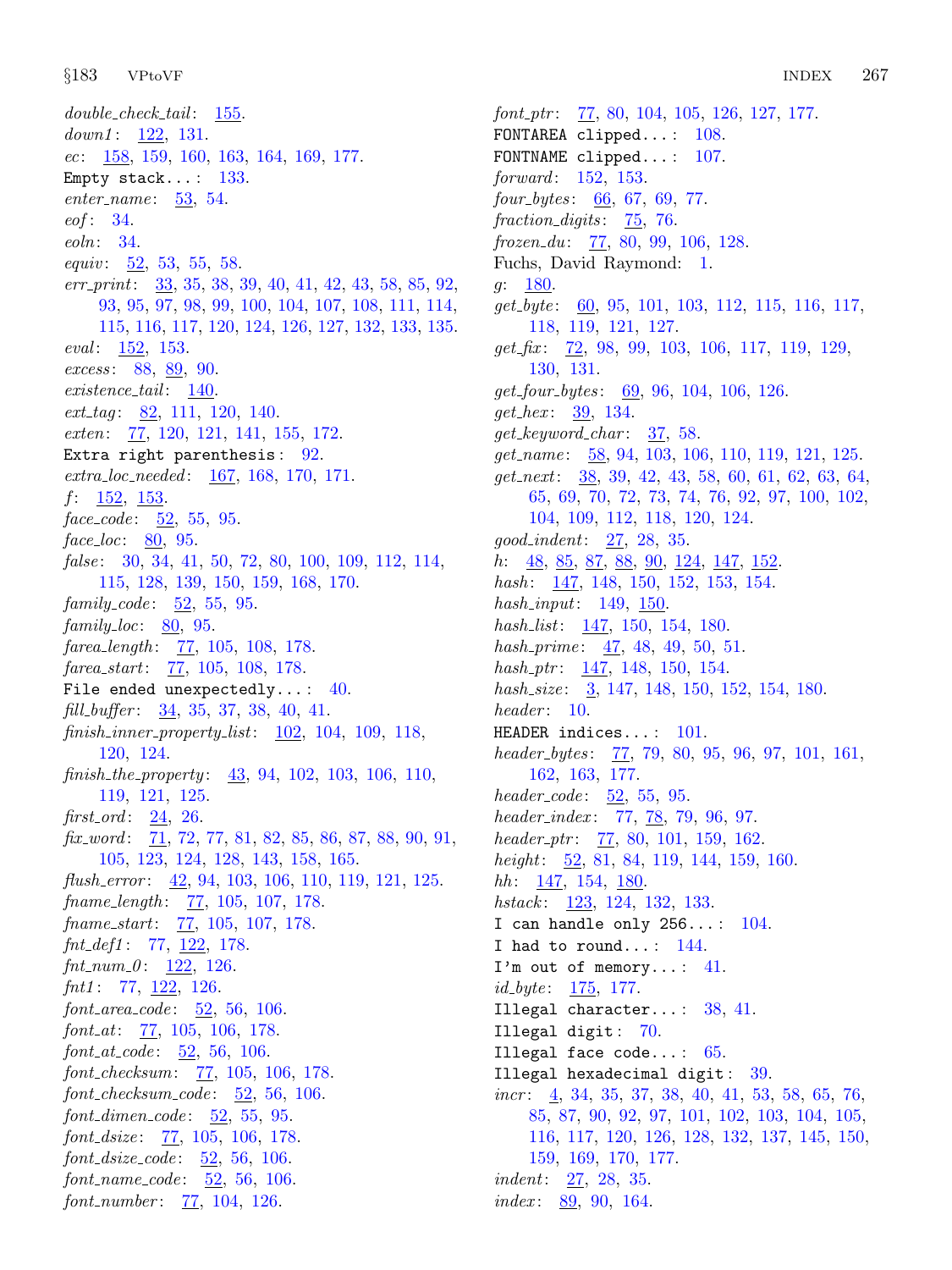$indx$ :  $78$ , [147,](#page-52-0) [150](#page-53-0), [152](#page-54-0), [153.](#page-54-0) Infinite ligature loop... : [154.](#page-54-0) initialize:  $2, 181$  $2, 181$  $2, 181$ . input has ended : [29,](#page-12-0) [30,](#page-12-0) [34](#page-13-0), [40](#page-16-0), [92](#page-36-0).  $int_{\mathcal{D}}$  art: [72.](#page-29-0) integer : [25,](#page-11-0) [27](#page-12-0), [39](#page-16-0), [40,](#page-16-0) [41](#page-17-0), [60,](#page-26-0) [69,](#page-28-0) [71](#page-29-0), [72,](#page-29-0) [75](#page-29-0), [77](#page-31-0), [87,](#page-34-0) [88](#page-34-0), [91,](#page-36-0) [128](#page-47-0), [150,](#page-53-0) [152](#page-54-0), [175](#page-61-0), [176,](#page-61-0) [180](#page-63-0). *invalid\_code* :  $26, 38, 41$  $26, 38, 41$  $26, 38, 41$  $26, 38, 41$ . italic: [52](#page-20-0), [81,](#page-32-0) [84,](#page-33-0) [119](#page-44-0), [144](#page-51-0), [159,](#page-56-0) [160,](#page-57-0) [161](#page-57-0), [166](#page-58-0).  $j: 50, 72, 161.$  $j: 50, 72, 161.$  $j: 50, 72, 161.$  $j: 50, 72, 161.$  $j: 50, 72, 161.$  $j: 50, 72, 161.$  $j: 50, 72, 161.$ Junk after property value...:  $43$ . junk\_error: [92](#page-36-0), [93](#page-36-0), [102,](#page-39-0) [104,](#page-40-0) [109,](#page-41-0) [118](#page-43-0), [120](#page-44-0), [124](#page-46-0).  $k: \quad \underline{25}, \underline{33}, \underline{50}, \underline{53}, \underline{88}, \underline{91}, \underline{97}, \underline{124}, \underline{128}, \underline{180}.$  $k: \quad \underline{25}, \underline{33}, \underline{50}, \underline{53}, \underline{88}, \underline{91}, \underline{97}, \underline{124}, \underline{128}, \underline{180}.$  $k: \quad \underline{25}, \underline{33}, \underline{50}, \underline{53}, \underline{88}, \underline{91}, \underline{97}, \underline{124}, \underline{128}, \underline{180}.$  $k: \quad \underline{25}, \underline{33}, \underline{50}, \underline{53}, \underline{88}, \underline{91}, \underline{97}, \underline{124}, \underline{128}, \underline{180}.$  $k: \quad \underline{25}, \underline{33}, \underline{50}, \underline{53}, \underline{88}, \underline{91}, \underline{97}, \underline{124}, \underline{128}, \underline{180}.$  $k: \quad \underline{25}, \underline{33}, \underline{50}, \underline{53}, \underline{88}, \underline{91}, \underline{97}, \underline{124}, \underline{128}, \underline{180}.$  $k: \quad \underline{25}, \underline{33}, \underline{50}, \underline{53}, \underline{88}, \underline{91}, \underline{97}, \underline{124}, \underline{128}, \underline{180}.$  $k: \quad \underline{25}, \underline{33}, \underline{50}, \underline{53}, \underline{88}, \underline{91}, \underline{97}, \underline{124}, \underline{128}, \underline{180}.$  $k: \quad \underline{25}, \underline{33}, \underline{50}, \underline{53}, \underline{88}, \underline{91}, \underline{97}, \underline{124}, \underline{128}, \underline{180}.$  $k: \quad \underline{25}, \underline{33}, \underline{50}, \underline{53}, \underline{88}, \underline{91}, \underline{97}, \underline{124}, \underline{128}, \underline{180}.$  $k: \quad \underline{25}, \underline{33}, \underline{50}, \underline{53}, \underline{88}, \underline{91}, \underline{97}, \underline{124}, \underline{128}, \underline{180}.$ kern: <u>[77,](#page-31-0)</u> [113](#page-42-0), [117](#page-43-0), [171,](#page-60-0) [180.](#page-63-0)  $\textit{kern\_flag}: \quad \underline{113}, \, 117, \, 149, \, 151, \, 155.$  $\textit{kern\_flag}: \quad \underline{113}, \, 117, \, 149, \, 151, \, 155.$  $\textit{kern\_flag}: \quad \underline{113}, \, 117, \, 149, \, 151, \, 155.$  $\textit{kern\_flag}: \quad \underline{113}, \, 117, \, 149, \, 151, \, 155.$  $\textit{kern\_flag}: \quad \underline{113}, \, 117, \, 149, \, 151, \, 155.$  $\textit{kern\_flag}: \quad \underline{113}, \, 117, \, 149, \, 151, \, 155.$  $\textit{kern\_flag}: \quad \underline{113}, \, 117, \, 149, \, 151, \, 155.$  $\textit{kern\_flag}: \quad \underline{113}, \, 117, \, 149, \, 151, \, 155.$  $\textit{kern\_flag}: \quad \underline{113}, \, 117, \, 149, \, 151, \, 155.$  $\textit{kern\_flag}: \quad \underline{113}, \, 117, \, 149, \, 151, \, 155.$  $key: \frac{150}{152}.$  $key: \frac{150}{152}.$  $key: \frac{150}{152}.$  $key: \frac{150}{152}.$  $key: \frac{150}{152}.$ KRN character examined...:  $149$ .  $krn \; code: \; 52, 55, 110.$  $krn \; code: \; 52, 55, 110.$  $krn \; code: \; 52, 55, 110.$  $krn \; code: \; 52, 55, 110.$  $krn \; code: \; 52, 55, 110.$  $krn \; code: \; 52, 55, 110.$  $krn\_ptr$ :  $113, 117, 171, 180$  $113, 117, 171, 180$  $113, 117, 171, 180$  $113, 117, 171, 180$  $113, 117, 171, 180$  $113, 117, 171, 180$ .  $l: \quad 40, \, 41, \, 87, \, 90.$  $l: \quad 40, \, 41, \, 87, \, 90.$  $l: \quad 40, \, 41, \, 87, \, 90.$  $l: \quad 40, \, 41, \, 87, \, 90.$  $l: \quad 40, \, 41, \, 87, \, 90.$  $l: \quad 40, \, 41, \, 87, \, 90.$  $l: \quad 40, \, 41, \, 87, \, 90.$  $l: \quad 40, \, 41, \, 87, \, 90.$  $label\_code:1.52, 55, 110.$  $label\_code:1.52, 55, 110.$  $label\_code:1.52, 55, 110.$  $label\_code:1.52, 55, 110.$  $label\_code:1.52, 55, 110.$  $label\_code:1.52, 55, 110.$  $label\_ptr:167, 169, 170, 171.$  $label\_ptr:167, 169, 170, 171.$  $label\_ptr:167, 169, 170, 171.$  $label\_ptr:167, 169, 170, 171.$  $label\_ptr:167, 169, 170, 171.$  $label\_ptr:167, 169, 170, 171.$  $label\_ptr:167, 169, 170, 171.$  $label\_ptr:167, 169, 170, 171.$  $label\_table:1}$  [abel\_table:  $\frac{167}{169}$ , [170,](#page-59-0) [171.](#page-60-0)  $last\_ord: 24, 26.$  $last\_ord: 24, 26.$  $last\_ord: 24, 26.$  $last\_ord: 24, 26.$ *left\_ln*:  $29, 30, 33, 34.$  $29, 30, 33, 34.$  $29, 30, 33, 34.$  $29, 30, 33, 34.$  $29, 30, 33, 34.$  $29, 30, 33, 34.$  $29, 30, 33, 34.$  $29, 30, 33, 34.$ left\_z:  $\frac{146}{151}$  $\frac{146}{151}$  $\frac{146}{151}$ , [153.](#page-54-0) *level*:  $\overline{27}$  $\overline{27}$  $\overline{27}$ , [28,](#page-12-0) [35,](#page-14-0) [40](#page-16-0), [41](#page-17-0), [58](#page-25-0), [102,](#page-39-0) [104,](#page-40-0) [109](#page-41-0), [118,](#page-43-0) [120,](#page-44-0) [124.](#page-46-0)  $lf: 158, 159, 160.$  $lf: 158, 159, 160.$  $lf: 158, 159, 160.$  $lf: 158, 159, 160.$  $lf: 158, 159, 160.$  $lf: 158, 159, 160.$  $lh: 158, 159, 160.$  $lh: 158, 159, 160.$  $lh: 158, 159, 160.$  $lh: 158, 159, 160.$  $lh: 158, 159, 160.$  $lh: 158, 159, 160.$  $lh: 158, 159, 160.$ LIG character examined... : [149.](#page-52-0) LIG character generated...: [149.](#page-52-0)  $lig\_code: 52, 55, 110, 116.$  $lig\_code: 52, 55, 110, 116.$  $lig\_code: 52, 55, 110, 116.$  $lig\_code: 52, 55, 110, 116.$  $lig\_code: 52, 55, 110, 116.$  $lig\_code: 52, 55, 110, 116.$  $lig\_code: 52, 55, 110, 116.$  $lig\_code: 52, 55, 110, 116.$  $lig\_code: 52, 55, 110, 116.$  $lig\_exam: 149$  $lig\_exam: 149$ .  $lig\_gen: 149.$  $lig\_gen: 149.$  $lig\_kern: 77, 114, 115, 116, 117, 145, 147, 149,$  $lig\_kern: 77, 114, 115, 116, 117, 145, 147, 149,$  $lig\_kern: 77, 114, 115, 116, 117, 145, 147, 149,$  $lig\_kern: 77, 114, 115, 116, 117, 145, 147, 149,$  $lig\_kern: 77, 114, 115, 116, 117, 145, 147, 149,$  $lig\_kern: 77, 114, 115, 116, 117, 145, 147, 149,$  $lig\_kern: 77, 114, 115, 116, 117, 145, 147, 149,$  $lig\_kern: 77, 114, 115, 116, 117, 145, 147, 149,$  $lig\_kern: 77, 114, 115, 116, 117, 145, 147, 149,$  $lig\_kern: 77, 114, 115, 116, 117, 145, 147, 149,$  $lig\_kern: 77, 114, 115, 116, 117, 145, 147, 149,$  $lig\_kern: 77, 114, 115, 116, 117, 145, 147, 149,$  $lig\_kern: 77, 114, 115, 116, 117, 145, 147, 149,$  $lig\_kern: 77, 114, 115, 116, 117, 145, 147, 149,$  $lig\_kern: 77, 114, 115, 116, 117, 145, 147, 149,$  $lig\_kern: 77, 114, 115, 116, 117, 145, 147, 149,$  $lig\_kern: 77, 114, 115, 116, 117, 145, 147, 149,$ [151,](#page-53-0) [155](#page-55-0), [168](#page-59-0), [171,](#page-60-0) [180](#page-63-0).  $lig\_ptr$ : [147,](#page-52-0) [149,](#page-52-0) [155,](#page-55-0) [171,](#page-60-0) [180.](#page-63-0)  $lig\_table\_code: 52, 55, 95.$  $lig\_table\_code: 52, 55, 95.$  $lig\_table\_code: 52, 55, 95.$  $lig\_table\_code: 52, 55, 95.$  $lig\_table\_code: 52, 55, 95.$  $lig\_table\_code: 52, 55, 95.$  $lig\_tag$ : [82,](#page-32-0) [111,](#page-42-0) [112,](#page-42-0) [140](#page-50-0), [154](#page-54-0), [169](#page-59-0).  $lig\_z$ : [147](#page-52-0), [150](#page-53-0), [153.](#page-54-0)  $limit: \quad 29, 30, 33, 34, 35, 37, 38, 40, 41.$  $limit: \quad 29, 30, 33, 34, 35, 37, 38, 40, 41.$  $limit: \quad 29, 30, 33, 34, 35, 37, 38, 40, 41.$  $limit: \quad 29, 30, 33, 34, 35, 37, 38, 40, 41.$  $limit: \quad 29, 30, 33, 34, 35, 37, 38, 40, 41.$  $limit: \quad 29, 30, 33, 34, 35, 37, 38, 40, 41.$  $limit: \quad 29, 30, 33, 34, 35, 37, 38, 40, 41.$  $limit: \quad 29, 30, 33, 34, 35, 37, 38, 40, 41.$  $limit: \quad 29, 30, 33, 34, 35, 37, 38, 40, 41.$  $limit: \quad 29, 30, 33, 34, 35, 37, 38, 40, 41.$  $limit: \quad 29, 30, 33, 34, 35, 37, 38, 40, 41.$  $limit: \quad 29, 30, 33, 34, 35, 37, 38, 40, 41.$  $limit: \quad 29, 30, 33, 34, 35, 37, 38, 40, 41.$  $limit: \quad 29, 30, 33, 34, 35, 37, 38, 40, 41.$  $limit: \quad 29, 30, 33, 34, 35, 37, 38, 40, 41.$  $limit: \quad 29, 30, 33, 34, 35, 37, 38, 40, 41.$  $limit: \quad 29, 30, 33, 34, 35, 37, 38, 40, 41.$  $limit: \quad 29, 30, 33, 34, 35, 37, 38, 40, 41.$  $limit: \quad 29, 30, 33, 34, 35, 37, 38, 40, 41.$  $line: 27, 28, 33, 34.$  $line: 27, 28, 33, 34.$  $line: 27, 28, 33, 34.$  $line: 27, 28, 33, 34.$  $line: 27, 28, 33, 34.$  $line: 27, 28, 33, 34.$  $line: 27, 28, 33, 34.$  $line: 27, 28, 33, 34.$  $link: 81, 82, 84, 85, 87, 90, 166.$  $link: 81, 82, 84, 85, 87, 90, 166.$  $link: 81, 82, 84, 85, 87, 90, 166.$  $link: 81, 82, 84, 85, 87, 90, 166.$  $link: 81, 82, 84, 85, 87, 90, 166.$  $link: 81, 82, 84, 85, 87, 90, 166.$  $link: 81, 82, 84, 85, 87, 90, 166.$  $link: 81, 82, 84, 85, 87, 90, 166.$  $link: 81, 82, 84, 85, 87, 90, 166.$  $link: 81, 82, 84, 85, 87, 90, 166.$  $link: 81, 82, 84, 85, 87, 90, 166.$  $link: 81, 82, 84, 85, 87, 90, 166.$  $link: 81, 82, 84, 85, 87, 90, 166.$  $link: 81, 82, 84, 85, 87, 90, 166.$  $link: 81, 82, 84, 85, 87, 90, 166.$  $list\_tag$ : [82,](#page-32-0) [111,](#page-42-0) [119,](#page-44-0) [140,](#page-50-0) [142.](#page-51-0) lk offset: [159](#page-56-0), [160,](#page-57-0) [167](#page-58-0), [168](#page-59-0), [170,](#page-59-0) [171](#page-60-0). lk step ended : [109](#page-41-0), [112](#page-42-0), [113](#page-42-0), [114,](#page-42-0) [115,](#page-42-0) [116,](#page-43-0) [117](#page-43-0).  $load10: 54, 55, 56, 57.$  $load10: 54, 55, 56, 57.$  $load10: 54, 55, 56, 57.$  $load10: 54, 55, 56, 57.$  $load10: 54, 55, 56, 57.$  $load10: 54, 55, 56, 57.$  $load10: 54, 55, 56, 57.$  $load10: 54, 55, 56, 57.$  $load11: 54, 55.$  $load11: 54, 55.$  $load11: 54, 55.$  $load11: 54, 55.$  $load11: 54, 55.$  $load12: \underline{54}, 55, 56.$  $load12: \underline{54}, 55, 56.$  $load12: \underline{54}, 55, 56.$  $load12: \underline{54}, 55, 56.$  $load12: \underline{54}, 55, 56.$  $load12: \underline{54}, 55, 56.$  $load13: 54, 57.$  $load13: 54, 57.$  $load13: 54, 57.$  $load13: 54, 57.$  $load13: 54, 57.$  $load14: 54.$  $load14: 54.$  $load14: 54.$ 

 $load15: 54.$  $load15: 54.$  $load15: 54.$  $load16: 54, 55.$  $load16: 54, 55.$  $load16: 54, 55.$  $load16: 54, 55.$  $load16: 54, 55.$ load17: [54](#page-22-0). load18: [54](#page-22-0).  $load19: 54.$  $load19: 54.$  $load19: 54.$  $load20: 54, 57.$  $load20: 54, 57.$  $load20: 54, 57.$  $load20: 54, 57.$  $load20: 54, 57.$  $load3: 54, 55, 56.$  $load3: 54, 55, 56.$  $load3: 54, 55, 56.$  $load3: 54, 55, 56.$  $load3: 54, 55, 56.$  $load3: 54, 55, 56.$  $load4: 54, 55, 56, 57.$  $load4: 54, 55, 56, 57.$  $load4: 54, 55, 56, 57.$  $load4: 54, 55, 56, 57.$  $load4: 54, 55, 56, 57.$  $load4: 54, 55, 56, 57.$  $load4: 54, 55, 56, 57.$  $load4: 54, 55, 56, 57.$  $load5: 54, 55, 57.$  $load5: 54, 55, 57.$  $load5: 54, 55, 57.$  $load5: 54, 55, 57.$  $load5: 54, 55, 57.$  $load5: 54, 55, 57.$  $load6: 54, 55, 56, 57.$  $load6: 54, 55, 56, 57.$  $load6: 54, 55, 56, 57.$  $load6: 54, 55, 56, 57.$  $load6: 54, 55, 56, 57.$  $load6: 54, 55, 56, 57.$  $load6: 54, 55, 56, 57.$  $load6: 54, 55, 56, 57.$  $load7: 54, 55, 56, 57.$  $load7: 54, 55, 56, 57.$  $load7: 54, 55, 56, 57.$  $load7: 54, 55, 56, 57.$  $load7: 54, 55, 56, 57.$  $load7: 54, 55, 56, 57.$  $load7: 54, 55, 56, 57.$  $load7: 54, 55, 56, 57.$  $load8: 54, 55, 56.$  $load8: 54, 55, 56.$  $load8: 54, 55, 56.$  $load8: 54, 55, 56.$  $load8: 54, 55, 56.$  $load8: 54, 55, 56.$  $load9: \underline{54}, 55, 56.$  $load9: \underline{54}, 55, 56.$  $load9: \underline{54}, 55, 56.$  $load9: \underline{54}, 55, 56.$  $loc: \underline{29}$  $loc: \underline{29}$  $loc: \underline{29}$ , [30,](#page-12-0) [33,](#page-13-0) [34](#page-13-0), [35](#page-14-0), [37](#page-15-0), [38,](#page-15-0) [40,](#page-16-0) [41](#page-17-0), [58](#page-25-0), [61](#page-26-0), [92,](#page-36-0) [102](#page-39-0).  $longest_name: \underline{46}, 50, 53, 58.$  $longest_name: \underline{46}, 50, 53, 58.$  $longest_name: \underline{46}, 50, 53, 58.$  $longest_name: \underline{46}, 50, 53, 58.$  $longest_name: \underline{46}, 50, 53, 58.$  $longest_name: \underline{46}, 50, 53, 58.$  $longest_name: \underline{46}, 50, 53, 58.$ *lookup*:  $50, 53, 58$  $50, 53, 58$  $50, 53, 58$  $50, 53, 58$ .  $m: 87, 90, 165$  $m: 87, 90, 165$  $m: 87, 90, 165$  $m: 87, 90, 165$  $m: 87, 90, 165$  $m: 87, 90, 165$ .  $map\_code: 52, 56, 119.$  $map\_code: 52, 56, 119.$  $map\_code: 52, 56, 119.$  $map\_code: 52, 56, 119.$  $map\_code: 52, 56, 119.$  $map\_code: 52, 56, 119.$  $map\_code: 52, 56, 119.$  $mapfont\_code: 52, 56, 95.$  $mapfont\_code: 52, 56, 95.$  $mapfont\_code: 52, 56, 95.$  $mapfont\_code: 52, 56, 95.$  $mapfont\_code: 52, 56, 95.$  $mapfont\_code: 52, 56, 95.$  $max\_header\_bytes: \frac{3}{2}, 10, 78, 101, 161.$  $max\_header\_bytes: \frac{3}{2}, 10, 78, 101, 161.$  $max\_header\_bytes: \frac{3}{2}, 10, 78, 101, 161.$  $max\_header\_bytes: \frac{3}{2}, 10, 78, 101, 161.$  $max\_header\_bytes: \frac{3}{2}, 10, 78, 101, 161.$  $max\_header\_bytes: \frac{3}{2}, 10, 78, 101, 161.$  $max\_header\_bytes: \frac{3}{2}, 10, 78, 101, 161.$  $max\_header\_bytes: \frac{3}{2}, 10, 78, 101, 161.$  $max\_terms: \frac{3}{2}, 77, 113, 117, 180.$  $max\_terms: \frac{3}{2}, 77, 113, 117, 180.$  $max\_terms: \frac{3}{2}, 77, 113, 117, 180.$  $max\_terms: \frac{3}{2}, 77, 113, 117, 180.$  $max\_terms: \frac{3}{2}, 77, 113, 117, 180.$  $max\_terms: \frac{3}{2}, 77, 113, 117, 180.$  $max\_letters: \underline{44}, 50.$  $max\_letters: \underline{44}, 50.$  $max\_letters: \underline{44}, 50.$  $max\_letters: \underline{44}, 50.$  $max\_lig\_steps: \quad \underline{3}, 77, 115, 116, 117, 147, 180.$  $max\_lig\_steps: \quad \underline{3}, 77, 115, 116, 117, 147, 180.$  $max\_lig\_steps: \quad \underline{3}, 77, 115, 116, 117, 147, 180.$  $max\_lig\_steps: \quad \underline{3}, 77, 115, 116, 117, 147, 180.$  $max\_lig\_steps: \quad \underline{3}, 77, 115, 116, 117, 147, 180.$  $max\_lig\_steps: \quad \underline{3}, 77, 115, 116, 117, 147, 180.$  $max\_lig\_steps: \quad \underline{3}, 77, 115, 116, 117, 147, 180.$  $max\_lig\_steps: \quad \underline{3}, 77, 115, 116, 117, 147, 180.$  $max\_lig\_steps: \quad \underline{3}, 77, 115, 116, 117, 147, 180.$  $max\_lig\_steps: \quad \underline{3}, 77, 115, 116, 117, 147, 180.$  $max\_lig\_steps: \quad \underline{3}, 77, 115, 116, 117, 147, 180.$  $max\_lig\_steps: \quad \underline{3}, 77, 115, 116, 117, 147, 180.$  $max\_lig\_steps: \quad \underline{3}, 77, 115, 116, 117, 147, 180.$  $max_name\_index: \underline{44}, 46, 47, 52.$  $max_name\_index: \underline{44}, 46, 47, 52.$  $max_name\_index: \underline{44}, 46, 47, 52.$  $max_name\_index: \underline{44}, 46, 47, 52.$  $max_name\_index: \underline{44}, 46, 47, 52.$  $max_name\_index: \underline{44}, 46, 47, 52.$ max\_param\_words: [3](#page-1-0), [12](#page-7-0), [77,](#page-31-0) [103](#page-39-0), [161](#page-57-0).  $max\_stack: \frac{3}{2}, 123, 132.$  $max\_stack: \frac{3}{2}, 123, 132.$  $max\_stack: \frac{3}{2}, 123, 132.$  $max\_stack: \frac{3}{2}, 123, 132.$  $max\_stack: \frac{3}{2}, 123, 132.$  $max\_stack: \frac{3}{2}, 123, 132.$  $max\_stack: \frac{3}{2}, 123, 132.$ Maximum SKIP amount...: [115.](#page-42-0) mem ptr:  $82, 84, 85$  $82, 84, 85$  $82, 84, 85$  $82, 84, 85$ . mem\_size:  $81, 85$  $81, 85$  $81, 85$ . memory: [81](#page-32-0), [82](#page-32-0), [84,](#page-33-0) [85](#page-33-0), [87,](#page-34-0) [88](#page-34-0), [89,](#page-34-0) [90,](#page-35-0) [158](#page-56-0), [159,](#page-56-0) [160,](#page-57-0) [161](#page-57-0), [163](#page-57-0), [166,](#page-58-0) [179](#page-62-0). Memory overflow...: [85.](#page-33-0) MID piece of character... : [141](#page-51-0). min cover:  $87, 88$  $87, 88$  $87, 88$ .  $min\_nl$ :  $77, 80, 112, 115, 145$  $77, 80, 112, 115, 145$  $77, 80, 112, 115, 145$  $77, 80, 112, 115, 145$  $77, 80, 112, 115, 145$  $77, 80, 112, 115, 145$  $77, 80, 112, 115, 145$  $77, 80, 112, 115, 145$  $77, 80, 112, 115, 145$ . Missing POP supplied : [124](#page-46-0). move\_down\_code: [52](#page-20-0), [56](#page-24-0), [125](#page-46-0), [131](#page-48-0). move\_right\_code:  $\underline{52}$  $\underline{52}$  $\underline{52}$ , [56](#page-24-0), [125](#page-46-0), [130](#page-47-0).  $n: \frac{165}{165}.$ name\_enter: [180,](#page-63-0) [181](#page-63-0). name\_length: [46,](#page-18-0) [50,](#page-19-0) [51](#page-19-0), [53](#page-21-0), [54](#page-22-0), [58.](#page-25-0) name ptr:  $46, 50, 58$  $46, 50, 58$  $46, 50, 58$  $46, 50, 58$  $46, 50, 58$ . ne: [77](#page-31-0), [80,](#page-32-0) [120](#page-44-0), [121,](#page-44-0) [155](#page-55-0), [159,](#page-56-0) [160,](#page-57-0) [172](#page-60-0). negative: [72,](#page-29-0) [73](#page-29-0), [128](#page-47-0).  $next_d$ : [86](#page-34-0), [87](#page-34-0), [88,](#page-34-0) [98](#page-38-0), [99.](#page-38-0) next larger code:  $52, 55, 119$  $52, 55, 119$  $52, 55, 119$  $52, 55, 119$ .  $nhash: \underline{47}, 49, 50, 53.$  $nhash: \underline{47}, 49, 50, 53.$  $nhash: \underline{47}, 49, 50, 53.$  $nhash: \underline{47}, 49, 50, 53.$  $nhash: \underline{47}, 49, 50, 53.$  $nhash: \underline{47}, 49, 50, 53.$  $nk: 77, 80, 117, 159, 160, 171.$  $nk: 77, 80, 117, 159, 160, 171.$  $nk: 77, 80, 117, 159, 160, 171.$  $nk: 77, 80, 117, 159, 160, 171.$  $nk: 77, 80, 117, 159, 160, 171.$  $nk: 77, 80, 117, 159, 160, 171.$  $nk: 77, 80, 117, 159, 160, 171.$  $nk: 77, 80, 117, 159, 160, 171.$  $nk: 77, 80, 117, 159, 160, 171.$  $nk: 77, 80, 117, 159, 160, 171.$  $nk: 77, 80, 117, 159, 160, 171.$  $nk: 77, 80, 117, 159, 160, 171.$ nl: [77](#page-31-0), [80,](#page-32-0) [112,](#page-42-0) [114](#page-42-0), [115](#page-42-0), [116,](#page-43-0) [117,](#page-43-0) [139](#page-50-0), [145](#page-51-0), [149,](#page-52-0) [154,](#page-54-0) [155,](#page-55-0) [159,](#page-56-0) [160,](#page-57-0) [168,](#page-59-0) [171.](#page-60-0) no\_tag:  $82, 84, 111, 140, 142, 154.$  $82, 84, 111, 140, 142, 154.$  $82, 84, 111, 140, 142, 154.$  $82, 84, 111, 140, 142, 154.$  $82, 84, 111, 140, 142, 154.$  $82, 84, 111, 140, 142, 154.$  $82, 84, 111, 140, 142, 154.$  $82, 84, 111, 140, 142, 154.$  $82, 84, 111, 140, 142, 154.$  $82, 84, 111, 140, 142, 154.$  $82, 84, 111, 140, 142, 154.$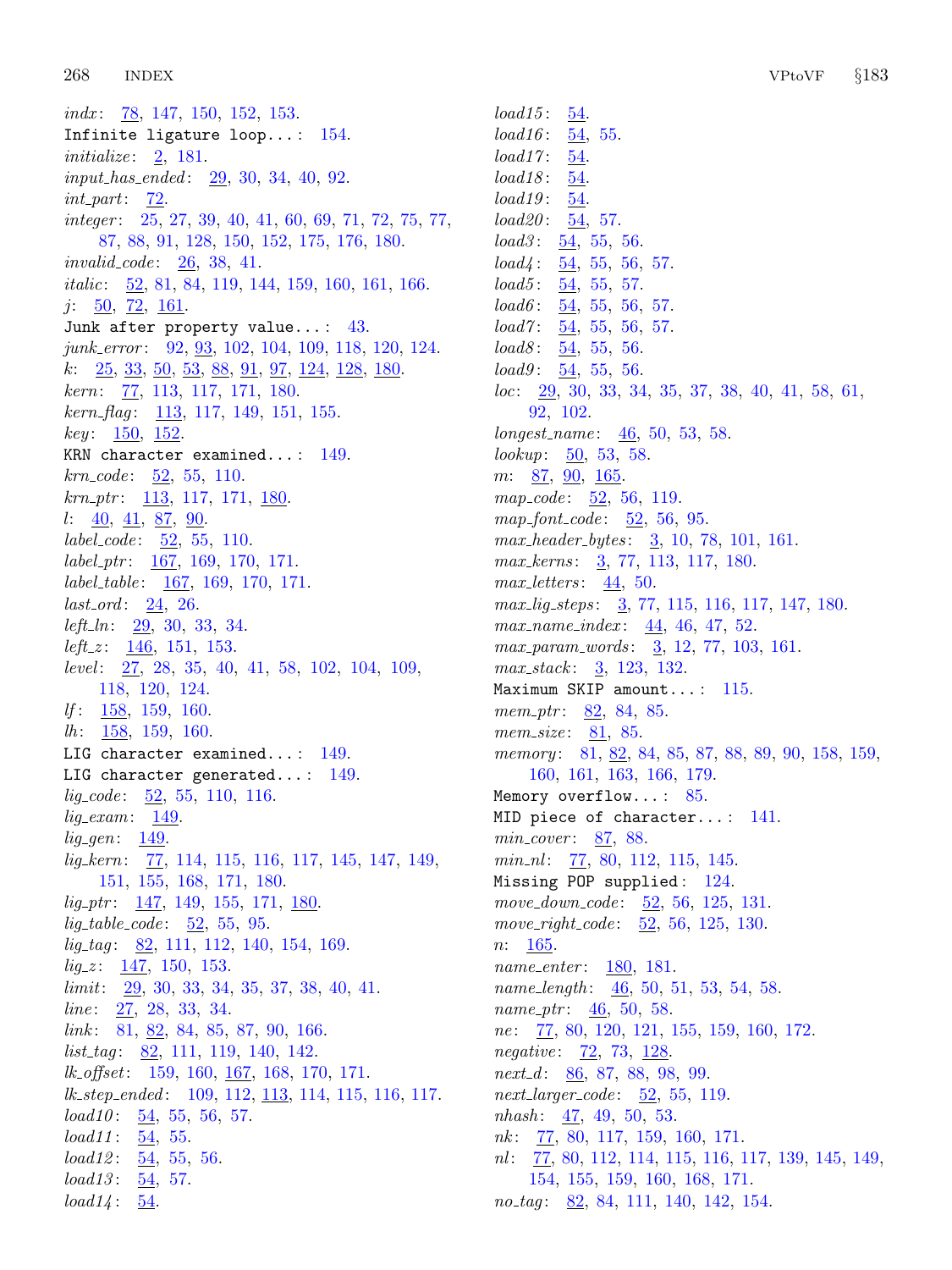$nonblank\_found: 41.$  $nonblank\_found: 41.$ not\_found:  $\frac{50}{0.158}$  $\frac{50}{0.158}$  $\frac{50}{0.158}$ , [159](#page-56-0). np: [77,](#page-31-0) [80,](#page-32-0) [103,](#page-39-0) [159,](#page-56-0) [160,](#page-57-0) [173.](#page-60-0) numbers\_differ: [104,](#page-40-0) [126](#page-46-0).  $\it opcode: 128$ . out:  $\frac{156}{160}$  $\frac{156}{160}$  $\frac{156}{160}$ , 160, [162](#page-57-0), [164](#page-57-0), [165](#page-58-0), [166,](#page-58-0) [171,](#page-60-0) [172,](#page-60-0) [174](#page-60-0).  $out\_scaled$ :  $\underline{165}$ , [166,](#page-58-0) [171,](#page-60-0) [173.](#page-60-0) out\_size: [160](#page-57-0), [171.](#page-60-0)  $output: \quad 2.$  $output: \quad 2.$  $p: \underline{85}, \underline{87}, \underline{90}, \underline{150}, \underline{161}.$  $p: \underline{85}, \underline{87}, \underline{90}, \underline{150}, \underline{161}.$  $p: \underline{85}, \underline{87}, \underline{90}, \underline{150}, \underline{161}.$  $p: \underline{85}, \underline{87}, \underline{90}, \underline{150}, \underline{161}.$  $p: \underline{85}, \underline{87}, \underline{90}, \underline{150}, \underline{161}.$ packet\_length: [77](#page-31-0), [80](#page-32-0), [124](#page-46-0), [179](#page-62-0). packet start: [77,](#page-31-0) [80,](#page-32-0) [124,](#page-46-0) [179.](#page-62-0) par ptr:  $\frac{161}{173}$  $\frac{161}{173}$  $\frac{161}{173}$  $\frac{161}{173}$  $\frac{161}{173}$ . param: [77,](#page-31-0) [103,](#page-39-0) [173](#page-60-0), [174.](#page-60-0)  $param\_enter: 180.$  $param\_enter: 180.$ PARAMETER index must not...: [103.](#page-39-0) parameter\_code: [52](#page-20-0), [55](#page-23-0), [57](#page-25-0), [103](#page-39-0). pending:  $146, 147, 153$  $146, 147, 153$  $146, 147, 153$  $146, 147, 153$  $146, 147, 153$ . pointer: [81,](#page-32-0) [82](#page-32-0), [85,](#page-33-0) [87,](#page-34-0) [88](#page-34-0), [89,](#page-34-0) [90,](#page-35-0) [161](#page-57-0). pop: [122,](#page-45-0) [124](#page-46-0), [133](#page-48-0).  $pop\_code: 52, 56, 125.$  $pop\_code: 52, 56, 125.$  $pop\_code: 52, 56, 125.$  $pop\_code: 52, 56, 125.$  $pop\_code: 52, 56, 125.$  $pop\_code: 52, 56, 125.$ post: [122](#page-45-0), [177](#page-61-0). pre:  $122, 177$  $122, 177$  $122, 177$ . print: [2](#page-1-0), [33,](#page-13-0) [136,](#page-49-0) [137](#page-49-0), [140](#page-50-0), [142,](#page-51-0) [154,](#page-54-0) [155](#page-55-0), [165](#page-58-0). print<sub>-</sub>ln: [2](#page-1-0), [33,](#page-13-0) [85](#page-33-0), [137,](#page-49-0) [139](#page-50-0), [140,](#page-50-0) [142,](#page-51-0) [144](#page-51-0), [154,](#page-54-0) [155,](#page-55-0) [165,](#page-58-0) [181.](#page-63-0) print\_octal: [136](#page-49-0), [137,](#page-49-0) [140](#page-50-0), [142,](#page-51-0) [154](#page-54-0), [155.](#page-55-0) push:  $122, 132$  $122, 132$ .  $push\_code: 52, 56, 125.$  $push\_code: 52, 56, 125.$  $push\_code: 52, 56, 125.$  $push\_code: 52, 56, 125.$  $push\_code: 52, 56, 125.$  $push\_code: 52, 56, 125.$ q:  $\frac{90}{161}$  $\frac{90}{161}$  $\frac{90}{161}$ . r: [69](#page-28-0). read: [34](#page-13-0).  $read\_BCPL: 95, 97.$  $read\_BCPL: 95, 97.$  $read\_BCPL: 95, 97.$  $read\_BCPL: 95, 97.$  $read\_char\_info: 95, 180.$  $read\_char\_info: 95, 180.$  $read\_char\_info: 95, 180.$  $read\_char\_info: 95, 180.$  $read\_char\_info: 95, 180.$ read four bytes:  $95, 96, 101$  $95, 96, 101$  $95, 96, 101$  $95, 96, 101$ . read input: [180](#page-63-0), [181.](#page-63-0)  $read\_lig\_kern: 95, 180.$  $read\_lig\_kern: 95, 180.$  $read\_lig\_kern: 95, 180.$  $read\_lig\_kern: 95, 180.$ read ln: [34.](#page-13-0) read packet: [119](#page-44-0), [124](#page-46-0). Real constants must be...:  $72, 74$  $72, 74$  $72, 74$ . REP piece of character...: [141.](#page-51-0) reset: [6](#page-2-0). rewrite: [22.](#page-10-0) right ln: [29](#page-12-0), [30](#page-12-0), [33,](#page-13-0) [34,](#page-13-0) [37](#page-15-0).  $right z: 146, 151, 153.$  $right z: 146, 151, 153.$  $right z: 146, 151, 153.$  $right z: 146, 151, 153.$  $right z: 146, 151, 153.$  $right z: 146, 151, 153.$ right1 : [122,](#page-45-0) [130.](#page-47-0) round: [106](#page-40-0), [128](#page-47-0), [163](#page-57-0), [165](#page-58-0), [179](#page-62-0). round message: [144.](#page-51-0)  $rr: 167, 169, 170, 171.$  $rr: 167, 169, 170, 171.$  $rr: 167, 169, 170, 171.$  $rr: 167, 169, 170, 171.$  $rr: 167, 169, 170, 171.$  $rr: 167, 169, 170, 171.$  $rr: 167, 169, 170, 171.$  $rr: 167, 169, 170, 171.$  $rr: 167, 169, 170, 171.$  $select\_font\_code: \underline{52}, 56, 125.$  $select\_font\_code: \underline{52}, 56, 125.$  $select\_font\_code: \underline{52}, 56, 125.$  $select\_font\_code: \underline{52}, 56, 125.$  $select\_font\_code: \underline{52}, 56, 125.$ set char code : [52,](#page-20-0) [56,](#page-24-0) [125](#page-46-0).  $set\_char_0: 122.$  $set\_char_0: 122.$ 

set\_indices:  $90, 144$  $90, 144$ . set\_rule: [122](#page-45-0), [129](#page-47-0). set\_rule\_code: [52](#page-20-0), [56,](#page-24-0) [125.](#page-46-0)  $set1: 122, 127, 179.$  $set1: 122, 127, 179.$  $set1: 122, 127, 179.$  $set1: 122, 127, 179.$  $set1: 122, 127, 179.$  $set1: 122, 127, 179.$  $seven\_bit\_safe\_flag: 77, 80, 100, 139.$  $seven\_bit\_safe\_flag: 77, 80, 100, 139.$  $seven\_bit\_safe\_flag: 77, 80, 100, 139.$  $seven\_bit\_safe\_flag: 77, 80, 100, 139.$  $seven\_bit\_safe\_flag: 77, 80, 100, 139.$  $seven\_bit\_safe\_flag: 77, 80, 100, 139.$  $seven\_bit\_safe\_flag: 77, 80, 100, 139.$  $seven\_bit\_safe\_flag: 77, 80, 100, 139.$  $seven\_bit\_safe\_flag: 77, 80, 100, 139.$  $seven\_bit\_safe\_flag\_code: 52, 55, 95.$  $seven\_bit\_safe\_flag\_code: 52, 55, 95.$  $seven\_bit\_safe\_flag\_code: 52, 55, 95.$  $seven\_bit\_safe\_flag\_code: 52, 55, 95.$  $seven\_bit\_safe\_flag\_code: 52, 55, 95.$  $seven\_bit\_safe\_flag\_code: 52, 55, 95.$  $seven\_bit\_safe\_flag\_code: 52, 55, 95.$ seven  $flag\_loc: 80, 162.$  $flag\_loc: 80, 162.$  $flag\_loc: 80, 162.$  $flag\_loc: 80, 162.$  $flag\_loc: 80, 162.$ seven\_unsafe: [138,](#page-50-0) [139](#page-50-0), [140](#page-50-0), [149,](#page-52-0) [162.](#page-57-0) shorten: [88,](#page-34-0) [144.](#page-51-0) show\_error\_context: [33.](#page-13-0) simple: [146](#page-52-0), [147](#page-52-0), [150,](#page-53-0) [151,](#page-53-0) [153](#page-54-0), [154](#page-54-0). SKIP must follow LIG or KRN: [115.](#page-42-0)  $skip\_code: 52, 55, 110.$  $skip\_code: 52, 55, 110.$  $skip\_code: 52, 55, 110.$  $skip\_code: 52, 55, 110.$  $skip\_code: 52, 55, 110.$  $skip\_code: 52, 55, 110.$  $skip_error: 42, 60, 61, 62, 63, 64, 65, 69, 70,$  $skip_error: 42, 60, 61, 62, 63, 64, 65, 69, 70,$  $skip_error: 42, 60, 61, 62, 63, 64, 65, 69, 70,$  $skip_error: 42, 60, 61, 62, 63, 64, 65, 69, 70,$  $skip_error: 42, 60, 61, 62, 63, 64, 65, 69, 70,$  $skip_error: 42, 60, 61, 62, 63, 64, 65, 69, 70,$  $skip_error: 42, 60, 61, 62, 63, 64, 65, 69, 70,$  $skip_error: 42, 60, 61, 62, 63, 64, 65, 69, 70,$  $skip_error: 42, 60, 61, 62, 63, 64, 65, 69, 70,$  $skip_error: 42, 60, 61, 62, 63, 64, 65, 69, 70,$  $skip_error: 42, 60, 61, 62, 63, 64, 65, 69, 70,$  $skip_error: 42, 60, 61, 62, 63, 64, 65, 69, 70,$  $skip_error: 42, 60, 61, 62, 63, 64, 65, 69, 70,$  $skip_error: 42, 60, 61, 62, 63, 64, 65, 69, 70,$  $skip_error: 42, 60, 61, 62, 63, 64, 65, 69, 70,$  $skip_error: 42, 60, 61, 62, 63, 64, 65, 69, 70,$  $skip_error: 42, 60, 61, 62, 63, 64, 65, 69, 70,$  $skip_error: 42, 60, 61, 62, 63, 64, 65, 69, 70,$  $skip_error: 42, 60, 61, 62, 63, 64, 65, 69, 70,$ [72,](#page-29-0) [74,](#page-29-0) [101.](#page-39-0)  $skip_to\_end\_of\_item: \underline{40}, 42, 43, 94, 102, 103, 104,$  $skip_to\_end\_of\_item: \underline{40}, 42, 43, 94, 102, 103, 104,$  $skip_to\_end\_of\_item: \underline{40}, 42, 43, 94, 102, 103, 104,$  $skip_to\_end\_of\_item: \underline{40}, 42, 43, 94, 102, 103, 104,$  $skip_to\_end\_of\_item: \underline{40}, 42, 43, 94, 102, 103, 104,$  $skip_to\_end\_of\_item: \underline{40}, 42, 43, 94, 102, 103, 104,$  $skip_to\_end\_of\_item: \underline{40}, 42, 43, 94, 102, 103, 104,$  $skip_to\_end\_of\_item: \underline{40}, 42, 43, 94, 102, 103, 104,$  $skip_to\_end\_of\_item: \underline{40}, 42, 43, 94, 102, 103, 104,$  $skip_to\_end\_of\_item: \underline{40}, 42, 43, 94, 102, 103, 104,$  $skip_to\_end\_of\_item: \underline{40}, 42, 43, 94, 102, 103, 104,$  $skip_to\_end\_of\_item: \underline{40}, 42, 43, 94, 102, 103, 104,$  $skip_to\_end\_of\_item: \underline{40}, 42, 43, 94, 102, 103, 104,$  $skip_to\_end\_of\_item: \underline{40}, 42, 43, 94, 102, 103, 104,$ [106,](#page-40-0) [109](#page-41-0), [110](#page-41-0), [118,](#page-43-0) [119,](#page-44-0) [120](#page-44-0), [121](#page-44-0), [124,](#page-46-0) [125.](#page-46-0)  $skip_to_1$ *paren*:  $42, 93, 100, 112$  $42, 93, 100, 112$  $42, 93, 100, 112$  $42, 93, 100, 112$  $42, 93, 100, 112$  $42, 93, 100, 112$  $42, 93, 100, 112$ . Sorry, I don't know... : [58.](#page-25-0) Sorry, I haven't room...: [154](#page-54-0). Sorry, it's too late...: [99](#page-38-0). Sorry, LIGTABLE too long... : [115,](#page-42-0) [116](#page-43-0), [117](#page-43-0). Sorry, the maximum...:  $70$ . Sorry, too many different kerns...: [117.](#page-43-0) sort\_in:  $85, 118, 119, 140, 155$  $85, 118, 119, 140, 155$  $85, 118, 119, 140, 155$  $85, 118, 119, 140, 155$  $85, 118, 119, 140, 155$  $85, 118, 119, 140, 155$  $85, 118, 119, 140, 155$  $85, 118, 119, 140, 155$  $85, 118, 119, 140, 155$ .  $sort\_ptr$ : [167](#page-58-0), [169](#page-59-0), [170,](#page-59-0) [171.](#page-60-0) Special command being clipped...:  $135$ . special code:  $52, 56, 125, 134$  $52, 56, 125, 134$  $52, 56, 125, 134$  $52, 56, 125, 134$  $52, 56, 125, 134$  $52, 56, 125, 134$  $52, 56, 125, 134$ .  $special\_hex\_code$ :  $\underline{52}$ , [56](#page-24-0), [125](#page-46-0). special start: [124,](#page-46-0) [134](#page-48-0), [135](#page-48-0). stack\_ptr: [123](#page-45-0), [124,](#page-46-0) [130](#page-47-0), [131](#page-48-0), [132,](#page-48-0) [133](#page-48-0). start:  $\frac{44}{5}$  $\frac{44}{5}$  $\frac{44}{5}$ , [45](#page-18-0), [46](#page-18-0), [47](#page-18-0), [50](#page-19-0), [52](#page-20-0), [53](#page-21-0).  $start\_ptr: 44, 45, 53.$  $start\_ptr: 44, 45, 53.$  $start\_ptr: 44, 45, 53.$  $start\_ptr: 44, 45, 53.$  $start\_ptr: 44, 45, 53.$  $start\_ptr: 44, 45, 53.$ STOP must follow LIG or KRN: [114.](#page-42-0)  $stop\_code: 52, 55, 110.$  $stop\_code: 52, 55, 110.$  $stop\_code: 52, 55, 110.$  $stop\_code: 52, 55, 110.$  $stop\_code: 52, 55, 110.$  $stop\_code: 52, 55, 110.$ stop flag:  $\frac{113}{114}$ , [145](#page-51-0), [149](#page-52-0). String is too long... : [97.](#page-38-0) system dependencies: [2,](#page-1-0) [22,](#page-10-0) [24](#page-11-0), [34,](#page-13-0) [182](#page-64-0). t: [60](#page-26-0), [128,](#page-47-0) [150,](#page-53-0) [167](#page-58-0). tail: [54](#page-22-0). *temp\_width*:  $158, 163$  $158, 163$  $158, 163$ . text: [5.](#page-2-0)  $tfm_{\text{m}}$  file:  $2, 21, 22, 156$  $2, 21, 22, 156$  $2, 21, 22, 156$  $2, 21, 22, 156$  $2, 21, 22, 156$  $2, 21, 22, 156$  $2, 21, 22, 156$ . The character NEXTLARGER...: [140.](#page-50-0) The design size must...:  $98$ . The flag value should be...:  $100$ . The font is not...safe:  $139$ . The number of units...: [99.](#page-38-0) The relative dimension...:  $165$ . There's junk here...:  $93$ . This character already...: [111](#page-42-0). This HEADER index is too big...:  $101$ .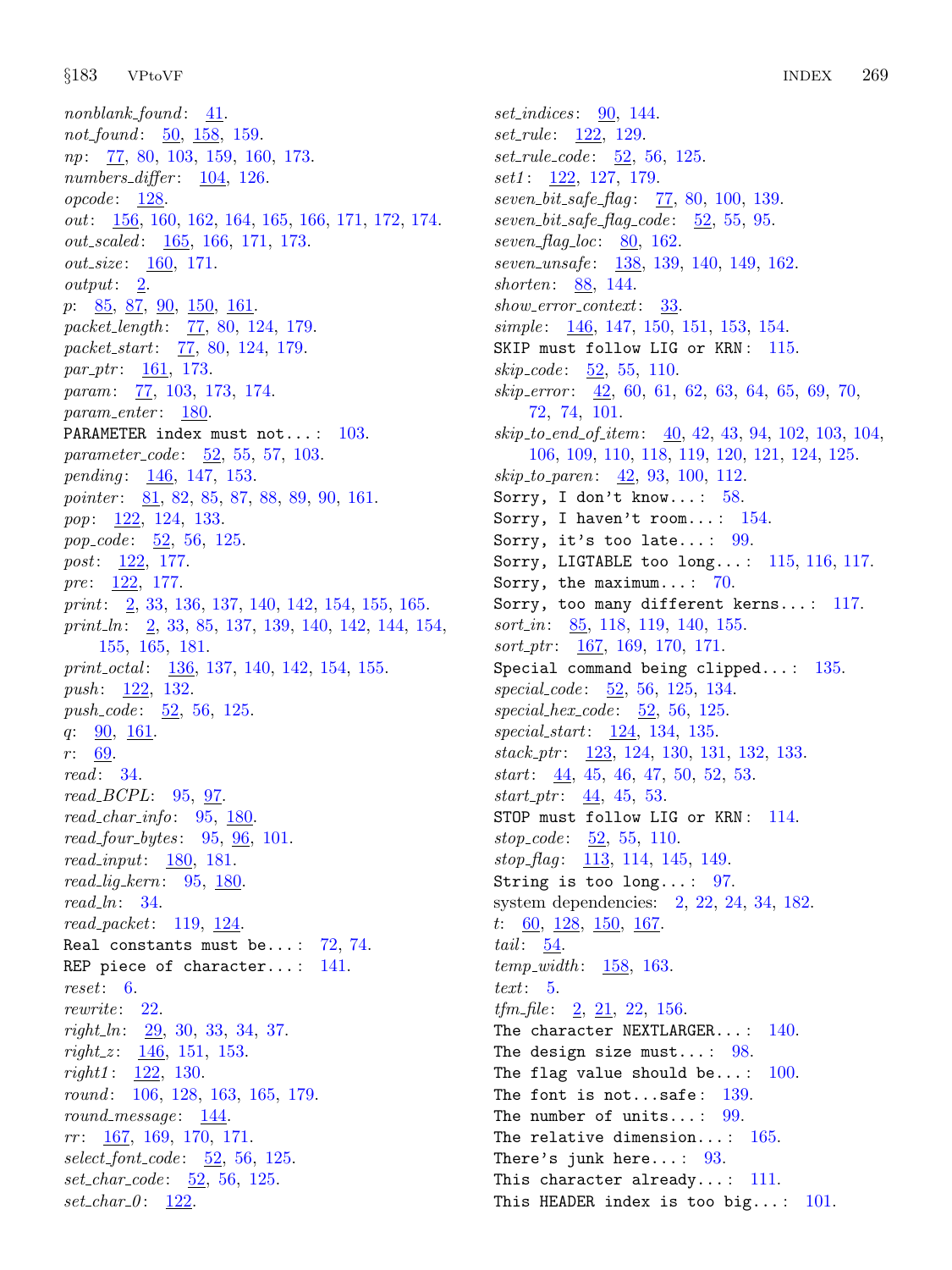This PARAMETER index is too big...:  $103$ . This property name doesn't belong...:  $94$ , [103,](#page-39-0) [106,](#page-40-0) [110,](#page-41-0) [119,](#page-44-0) [121,](#page-44-0) [125.](#page-46-0) This value shouldn't...:  $62, 63, 64$  $62, 63, 64$  $62, 63, 64$  $62, 63, 64$  $62, 63, 64$ . TOP piece of character...: [141.](#page-51-0) true : [30](#page-12-0), [34,](#page-13-0) [41](#page-17-0), [50](#page-19-0), [95,](#page-37-0) [100](#page-38-0), [106,](#page-40-0) [116](#page-43-0), [117,](#page-43-0) [128](#page-47-0), [140,](#page-50-0) [149](#page-52-0), [150](#page-53-0), [159,](#page-56-0) [168](#page-59-0). tt:  $\frac{147}{154}$ .  $t1: \frac{54}{5}.$  $t10: \frac{54}{5}.$  $t10: \frac{54}{5}.$  $t10: \frac{54}{5}.$  $t11: 54.$  $t11: 54.$  $t11: 54.$  $t12: \frac{54}{5}$  $t12: \frac{54}{5}$  $t12: \frac{54}{5}$  $t13: 54.$  $t13: 54.$  $t13: 54.$  $t14: 54.$  $t14: 54.$  $t14: 54.$  $t15: 54.$  $t15: 54.$  $t15: 54.$  $t16: 54.$  $t16: 54.$  $t16: 54.$  $t17: 54.$  $t17: 54.$  $t17: 54.$  $t18: 54.$  $t18: 54.$  $t18: 54.$  $t19: 54.$  $t19: 54.$  $t19: 54.$  $t2: \frac{54}{5}.$  $t20: 54.$  $t20: 54.$  $t20: 54.$  $t3: 54.$  $t3: 54.$  $t4: 54.$  $t4: 54.$  $t5: 54.$  $t5: 54.$  $t6: 54.$  $t6: 54.$  $t7: 54.$  $t7: 54.$  $t8: \frac{54}{.}$  $t9:54.$  $t9:54.$ Undefined MAPFONT...: [126](#page-46-0). unity: [71](#page-29-0), [72,](#page-29-0) [80,](#page-32-0) [98](#page-38-0), [106](#page-40-0), [128,](#page-47-0) [163](#page-57-0), [165](#page-58-0), [179.](#page-62-0) UNSPECIFIED : [80](#page-32-0). Unused KRN step...:  $155$ . Unused LIG step...:  $155$ . Unused VARCHAR...: [155.](#page-55-0)  $v: \quad \underline{124}.$ var\_char\_code: [52](#page-20-0), [55,](#page-23-0) [119,](#page-44-0) [121.](#page-44-0) vcount: [175](#page-61-0), [177](#page-61-0), [178,](#page-61-0) [179](#page-62-0). vf : [3,](#page-1-0) [41,](#page-17-0) [77](#page-31-0), [134](#page-48-0), [135,](#page-48-0) [177,](#page-61-0) [178](#page-61-0), [179.](#page-62-0) *vf*  $file: \underline{2}, \underline{21}, \underline{22}, \underline{175}.$  $file: \underline{2}, \underline{21}, \underline{22}, \underline{175}.$  $file: \underline{2}, \underline{21}, \underline{22}, \underline{175}.$  $file: \underline{2}, \underline{21}, \underline{22}, \underline{175}.$  $file: \underline{2}, \underline{21}, \underline{22}, \underline{175}.$  $\textit{vf\_fix}:$  [128,](#page-47-0) [129](#page-47-0), [130,](#page-47-0) [131](#page-48-0).  $v_{\textit{f}-output}: 180, 181.$  $v_{\textit{f}-output}: 180, 181.$  $v_{\textit{f}-output}: 180, 181.$  $v_{\textit{f}-output}: 180, 181.$ *vf\_ptr*: [41](#page-17-0), [77](#page-31-0), [80,](#page-32-0) [95](#page-37-0), [107](#page-41-0), [108,](#page-41-0) [124,](#page-46-0) [134](#page-48-0), [135](#page-48-0). vf size : [3](#page-1-0), [41](#page-17-0), [77,](#page-31-0) [80,](#page-32-0) [105](#page-40-0), [124,](#page-46-0) [135,](#page-48-0) [178](#page-61-0), [179](#page-62-0). *vf\_store*: [41](#page-17-0), [124,](#page-46-0) [126,](#page-46-0) [127,](#page-47-0) [128,](#page-47-0) [129,](#page-47-0) [130,](#page-47-0) [131,](#page-48-0) [132,](#page-48-0) [133,](#page-48-0) [134.](#page-48-0) virtual\_title\_code:  $52, 56, 95$  $52, 56, 95$  $52, 56, 95$  $52, 56, 95$  $52, 56, 95$ . vout: [175](#page-61-0), [176,](#page-61-0) [177,](#page-61-0) [178,](#page-61-0) [179](#page-62-0). vout int: [176](#page-61-0), [178,](#page-61-0) [179](#page-62-0).  $vpl\_enter: 180$  $vpl\_enter: 180$ . *vpl\_file*:  $\underline{2}, \underline{5}, 6, 34.$  $\underline{2}, \underline{5}, 6, 34.$  $\underline{2}, \underline{5}, 6, 34.$  $\underline{2}, \underline{5}, 6, 34.$  $\underline{2}, \underline{5}, 6, 34.$  $\underline{2}, \underline{5}, 6, 34.$  $VPtoVF: \underline{2}$  $VPtoVF: \underline{2}$  $VPtoVF: \underline{2}$ . vstack: <u>[123](#page-45-0)</u>, [124,](#page-46-0) [132](#page-48-0), [133](#page-48-0).

VTITLE clipped... : [95.](#page-37-0) *vtitle length*:  $77, 80, 95, 177$  $77, 80, 95, 177$  $77, 80, 95, 177$  $77, 80, 95, 177$  $77, 80, 95, 177$  $77, 80, 95, 177$  $77, 80, 95, 177$ . vtitle start: [77](#page-31-0), [80](#page-32-0), [95,](#page-37-0) [177](#page-61-0). Warning: Inconsistent indentation...: [35](#page-14-0). Warning: Indented line...: [35.](#page-14-0) width: [52](#page-20-0), [81](#page-32-0), [84](#page-33-0), [85](#page-33-0), [118](#page-43-0), [119,](#page-44-0) [140,](#page-50-0) [144,](#page-51-0) [155,](#page-55-0) [158,](#page-56-0) [159](#page-56-0), [160](#page-57-0), [161,](#page-57-0) [166](#page-58-0). write: [2,](#page-1-0) [156](#page-56-0), [175](#page-61-0).  $write\_ln: 2$ . *wstack*:  $123, 130$  $123, 130$  $123, 130$ .  $w0: 122, 130.$  $w0: 122, 130.$  $w0: 122, 130.$  $w0: 122, 130.$  $w0: 122, 130.$  $w1: 122, 130.$  $w1: 122, 130.$  $w1: 122, 130.$  $w1: 122, 130.$  $w1: 122, 130.$ x: [91](#page-36-0), [124,](#page-46-0) [128](#page-47-0), [152](#page-54-0), [176.](#page-61-0)  $x_{\text{-}}\text{lig}_{\text{-}}\text{cycle}: 147, 153, 154.$  $x_{\text{-}}\text{lig}_{\text{-}}\text{cycle}: 147, 153, 154.$  $x_{\text{-}}\text{lig}_{\text{-}}\text{cycle}: 147, 153, 154.$  $x_{\text{-}}\text{lig}_{\text{-}}\text{cycle}: 147, 153, 154.$  $x_{\text{-}}\text{lig}_{\text{-}}\text{cycle}: 147, 153, 154.$  $x_{\text{-}}\text{lig}_{\text{-}}\text{cycle}: 147, 153, 154.$ xord : [24,](#page-11-0) [26,](#page-11-0) [34,](#page-13-0) [37,](#page-15-0) [38,](#page-15-0) [41,](#page-17-0) [61.](#page-26-0)  $xstack: 123, 130.$  $xstack: 123, 130.$  $xstack: 123, 130.$  $xstack: 123, 130.$  $xstack: 123, 130.$  $xxx1: \quad \underline{122}, \, 124, \, 134.$  $xxx1: \quad \underline{122}, \, 124, \, 134.$  $xxx1: \quad \underline{122}, \, 124, \, 134.$  $xxx1: \quad \underline{122}, \, 124, \, 134.$  $xxx1: \quad \underline{122}, \, 124, \, 134.$  $xxx1: \quad \underline{122}, \, 124, \, 134.$  $xxx4: 122, 135.$  $xxx4: 122, 135.$  $xxx4: 122, 135.$  $xxx4: 122, 135.$  $xxx4: 122, 135.$  $x0: \frac{122}{130}$  $x0: \frac{122}{130}$  $x0: \frac{122}{130}$  $x0: \frac{122}{130}$  $x0: \frac{122}{130}$  $x1: \frac{122}{130}.$  $x1: \frac{122}{130}.$  $x1: \frac{122}{130}.$  $x1: \frac{122}{130}.$  $x1: \frac{122}{130}.$  $y: \quad 150, \; 152.$  $y: \quad 150, \; 152.$  $y: \quad 150, \; 152.$  $y: \quad 150, \; 152.$  $y: \quad 150, \; 152.$  $y_{\text{-}}\text{lig}_{\text{-}}\text{cycle}: \quad \underline{147}, \; 148, \; 153, \; 154.$  $y_{\text{-}}\text{lig}_{\text{-}}\text{cycle}: \quad \underline{147}, \; 148, \; 153, \; 154.$  $y_{\text{-}}\text{lig}_{\text{-}}\text{cycle}: \quad \underline{147}, \; 148, \; 153, \; 154.$  $y_{\text{-}}\text{lig}_{\text{-}}\text{cycle}: \quad \underline{147}, \; 148, \; 153, \; 154.$  $y_{\text{-}}\text{lig}_{\text{-}}\text{cycle}: \quad \underline{147}, \; 148, \; 153, \; 154.$  $y_{\text{-}}\text{lig}_{\text{-}}\text{cycle}: \quad \underline{147}, \; 148, \; 153, \; 154.$  $y_{\text{-}}\text{lig}_{\text{-}}\text{cycle}: \quad \underline{147}, \; 148, \; 153, \; 154.$  $y_{\text{-}}\text{lig}_{\text{-}}\text{cycle}: \quad \underline{147}, \; 148, \; 153, \; 154.$ You need "C" or "D" ...here:  $60$ . *ystack*:  $123, 131$  $123, 131$ .  $y0: \frac{122}{131}.$  $y0: \frac{122}{131}.$  $y0: \frac{122}{131}.$  $y1: \underline{122}$  $y1: \underline{122}$  $y1: \underline{122}$ , [131.](#page-48-0) zero\_bytes:  $\underline{67}$  $\underline{67}$  $\underline{67}$ , [68](#page-28-0), [69](#page-28-0), [70,](#page-28-0) [105,](#page-40-0) [120.](#page-44-0) zstack: [123,](#page-45-0) [131.](#page-48-0)  $zz: 150, 151.$  $zz: 150, 151.$  $zz: 150, 151.$  $zz: 150, 151.$  $z0: 122, 131.$  $z0: 122, 131.$  $z0: 122, 131.$  $z0: 122, 131.$  $z1: \quad 122, \quad 131.$  $z1: \quad 122, \quad 131.$  $z1: \quad 122, \quad 131.$  $z1: \quad 122, \quad 131.$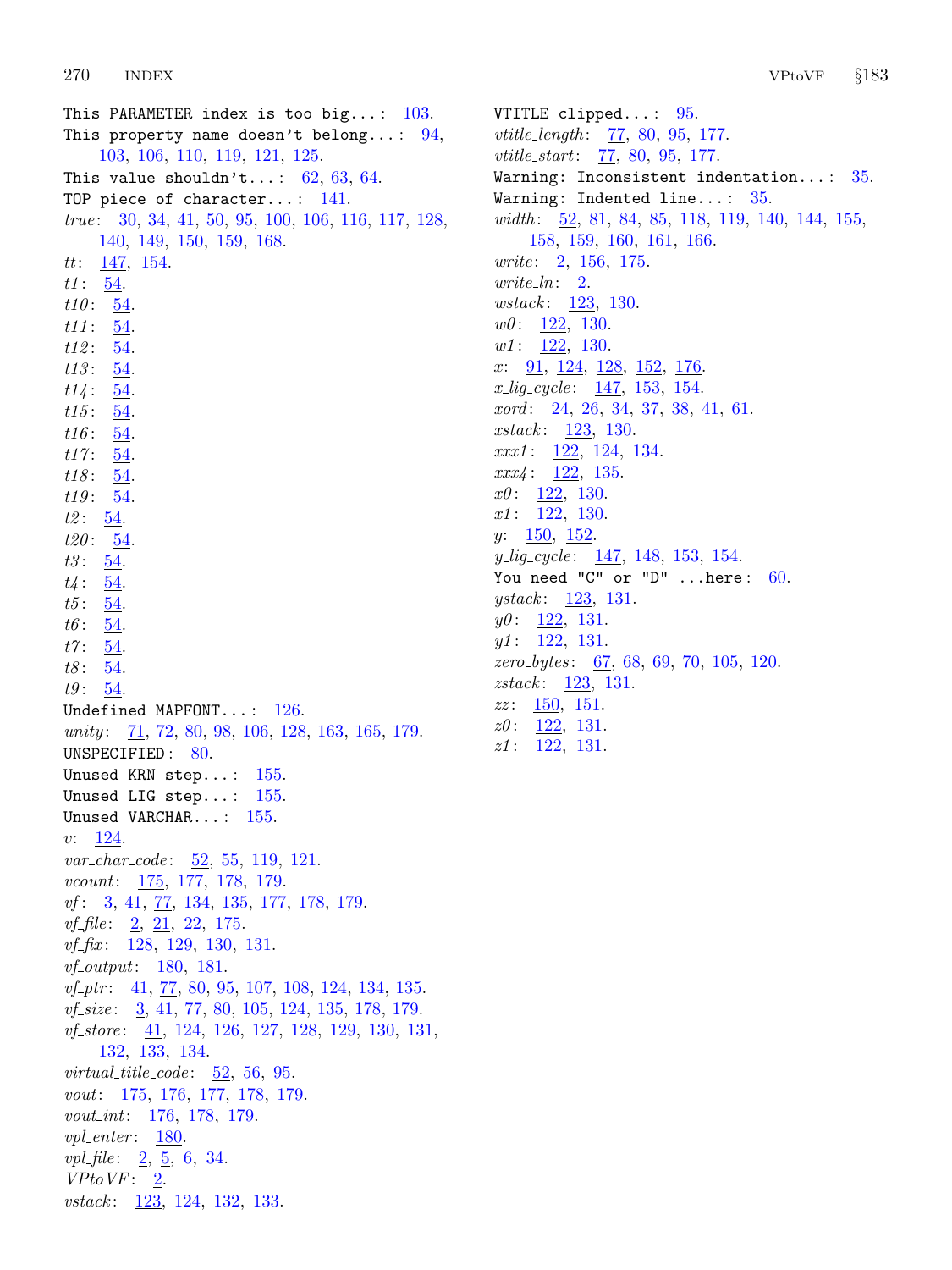$\langle$  Assemble a font selection [126](#page-46-0) is Used in section [125.](#page-46-0) Assemble a horizontal movement Used in section [125](#page-46-0). Assemble a rules etting instruction Used in section [125](#page-46-0). Assemble a special command Used in section [125](#page-46-0). Assemble a stack pop Used in section [125.](#page-46-0) Assemble a stack push Used in section [125.](#page-46-0) Assemble a typesetting instruction Used in section [125.](#page-46-0) Assemble a vertical movement Used in section [125.](#page-46-0) Check for infinite ligature loops Used in section [139.](#page-50-0) Check ligature program of  $c$  [149](#page-52-0) iused in sections [139](#page-50-0) and [140](#page-50-0). Check the pieces of  $exten[c]$  [141](#page-51-0)) Used in section [140.](#page-50-0) Compute the check sum Used in section [162.](#page-57-0) Compute the command parameters y, cc, and  $zz$  [151](#page-53-0)) Used in section [150.](#page-53-0) Compute the hash code,  $cur\_hash$ , for  $cur\_name$  [51](#page-19-0)) Used in section [50.](#page-19-0) Compute the ligature/kern program offset Used in section [159](#page-56-0). Compute the twelve subfile sizes Used in section [157](#page-56-0). Constants in the outer block Used in section [2.](#page-1-0) Convert  $xxx1$  command to  $xxx4$  [135](#page-48-0)) Used in section [134](#page-48-0). Correct and check the information ised in section [180.](#page-63-0) Declare the *vf\_fix* procedure Used in section [124](#page-46-0). Do the TFM output Used in section [181](#page-63-0). Do the VF output Used in section [180.](#page-63-0) Doublecheck the lig/kern commands and the extensible recipes Used in section [139](#page-50-0). Enter all the PL names and their equivalents, except the parameter names Used in section [180.](#page-63-0) Enter all the VPL names Used in section [180](#page-63-0). Enter the parameter names Used in section [180](#page-63-0). Find the minimum *lk offset* and adjust all remainders Used in section [168](#page-59-0). For all characters g generated by c, make sure that  $char_wulq]$  is nonzero, and set seven unsafe if  $c < 128 \leq g$  [140](#page-50-0)) Used in section [139](#page-50-0). h Globals in the outer block [5,](#page-2-0) [21](#page-10-0), [24,](#page-11-0) [27](#page-12-0), [29,](#page-12-0) [31,](#page-12-0) [36](#page-15-0), [44,](#page-18-0) [46](#page-18-0), [47,](#page-18-0) [52,](#page-20-0) [67](#page-28-0), [75,](#page-29-0) [77](#page-31-0), [82,](#page-32-0) [86](#page-34-0), [89](#page-34-0), [91,](#page-36-0) [113,](#page-42-0) [123](#page-45-0), [138](#page-50-0), [143,](#page-51-0) [147,](#page-52-0) [158,](#page-56-0) [161,](#page-57-0) [167,](#page-58-0) [175](#page-61-0) Used in section [2](#page-1-0). Initialize a new local font Used in section [104](#page-40-0). Insert all labels into *label\_table* Used in section [168](#page-59-0). Local variables for initialization  $25, 48, 79, 83$  $25, 48, 79, 83$  $25, 48, 79, 83$  $25, 48, 79, 83$  $25, 48, 79, 83$  $25, 48, 79, 83$  $25, 48, 79, 83$  Used in section [2](#page-1-0). Make sure that c is not the largest element of a charlist cycle Used in section [139](#page-50-0). Make sure the ligature/kerning program ends appropriately Used in section [139.](#page-50-0) Multiply by 10, add  $cur\_char - "0",$  and  $get\_next$  [74](#page-29-0)) Used in section [72.](#page-29-0) Multiply by r, add cur\_char – "0", and get\_next } Used in section [69.](#page-28-0) Output a local font definition Used in section [177](#page-61-0). Output a packet for character  $c$  [179](#page-62-0) ised in section [177.](#page-61-0) Output the character info Used in section [157](#page-56-0). Output the dimensions themselves Used in section [157](#page-56-0). Output the extensible character recipes Used in section [157.](#page-56-0) Output the header block Used in section [157](#page-56-0). Output the ligature/kern program Used in section [157](#page-56-0). Output the parameters Used in section [157.](#page-56-0) Output the slant (param[1]) without scaling Used in section [173](#page-60-0). Output the twelve subfile sizes Used in section [157](#page-56-0). Print c in octal notation [137](#page-49-0) i Used in section [118](#page-43-0). Put the width, height, depth, and italic lists into final form Used in section [139.](#page-50-0) Read a character property Used in section [118.](#page-43-0) Read a font property value Used in section [92.](#page-36-0)